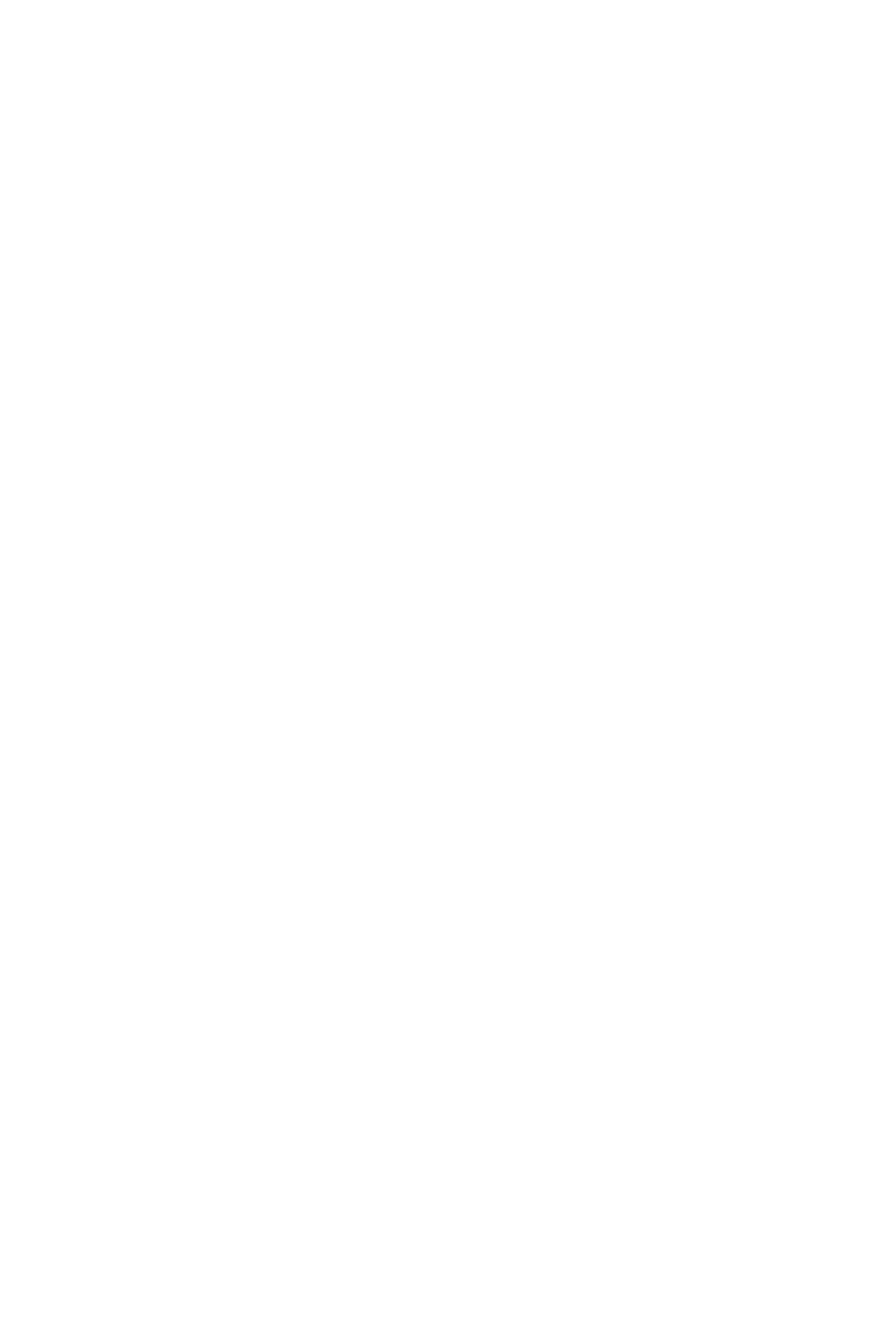*To the unexpected.*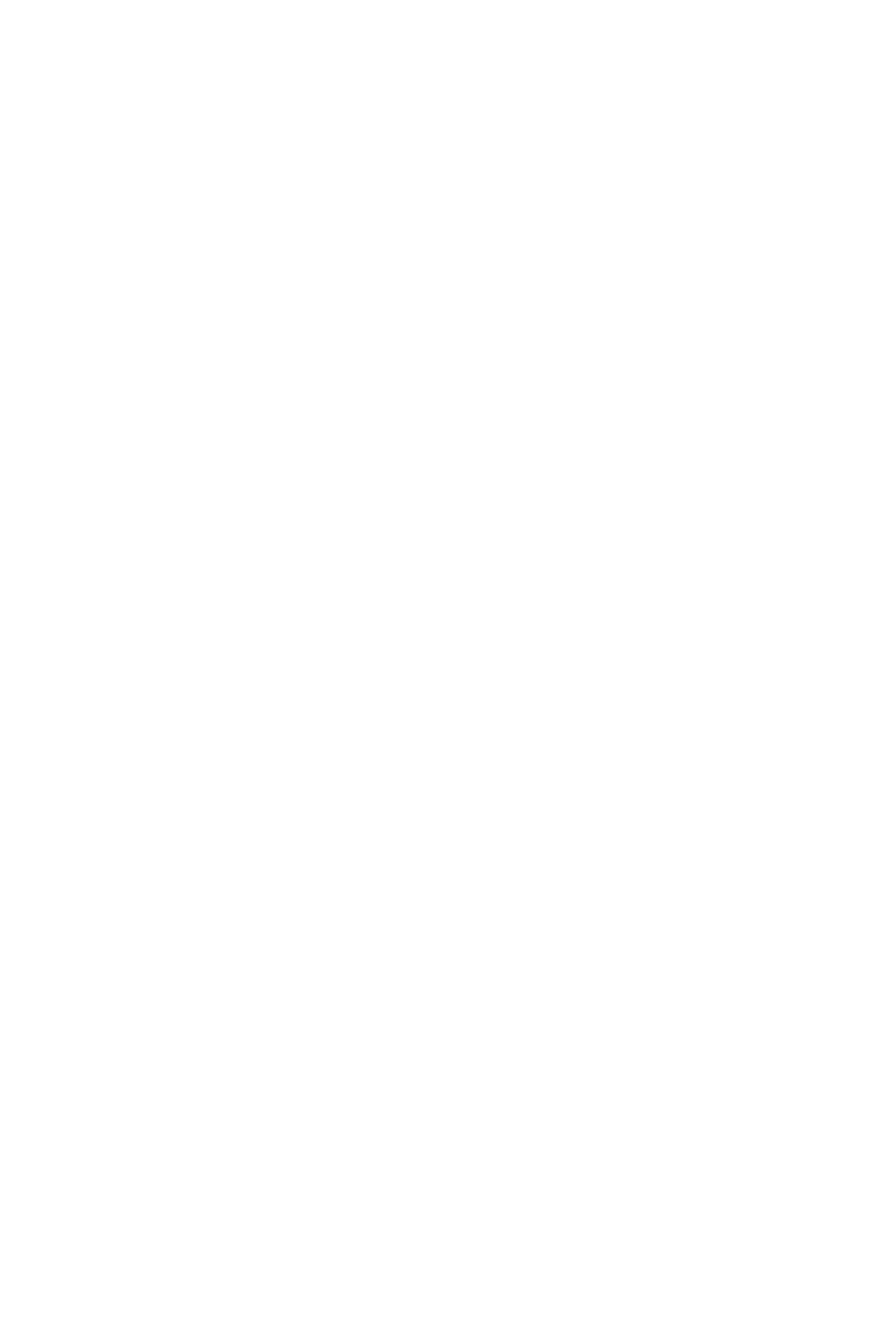# **Contents**

| Prologue              | 1  |
|-----------------------|----|
| Year One: Downfall    | 5  |
| Year Two: Inception   | 21 |
| Year Three: Relapse   | 33 |
| Intermission          | 45 |
| Year Four: Reboot     | 53 |
| Year Five: Production | 69 |
| Year Six: Endgame     | 85 |
| Epilogue              | 99 |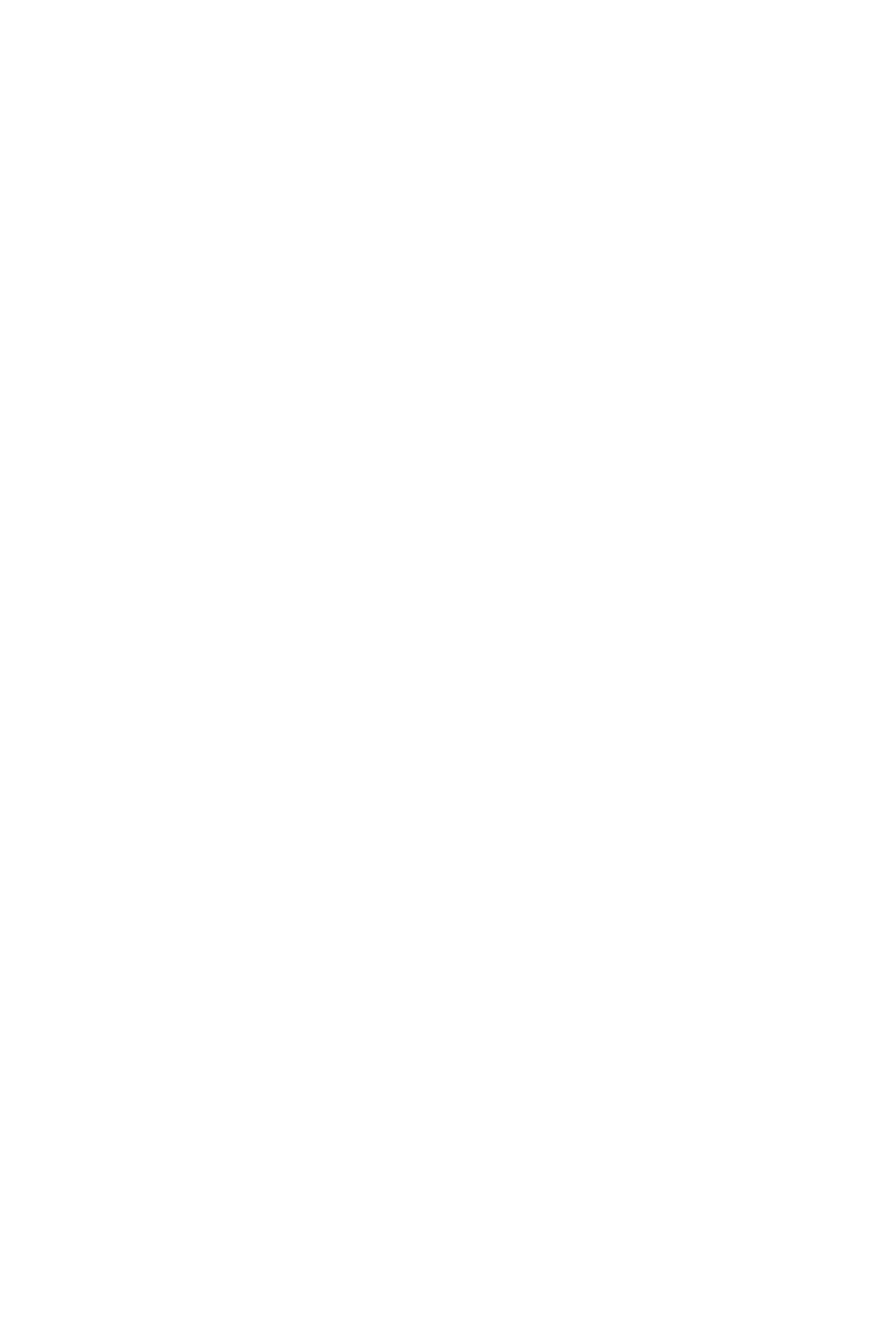#### Preface

This book chronicles my six years of working towards a Ph.D. in com-<br>These margin notes are puter science at Stanford University from 2006 to 2012. A diverse variety of people can benefit from reading it, including:

- undergraduates who might be interested in pursuing a Ph.D.,
- *•* current Ph.D. students who are seeking guidance or inspiration,
- *•* professors who want to better understand Ph.D. students,
- employers who hire and manage people with Ph.D. degrees,
- professionals working in any creative or competitive field where self-driven initiative is crucial,
- and educated adults (or precocious kids) who are curious about how academic research is produced.

*The Ph.D. Grind* differs from existing Ph.D.-related writings due to its unique format, timeliness, and tone:

Format – *The Ph.D. Grind* is a memoir for a general educated audience, not a "how-to guide" for current Ph.D. students. Although Ph.D. students can glean lessons from my experiences, my goal is not to explicitly provide advice. There are plenty of how-to guides and advice columns for Ph.D. students, and I am not interested in contributing to the fray. These articles are filled with generalities written in mid-2015, three years after *The Ph.D. Grind* was published. At this time, I have just finished my first year as an assistant professor of computer science, so **these notes reflect my current opinions as a new faculty member**. To download a version without these notes, visit [http://pgbovine.net/](http://pgbovine.net/PhD-memoir.htm) [PhD-memoir.htm](http://pgbovine.net/PhD-memoir.htm)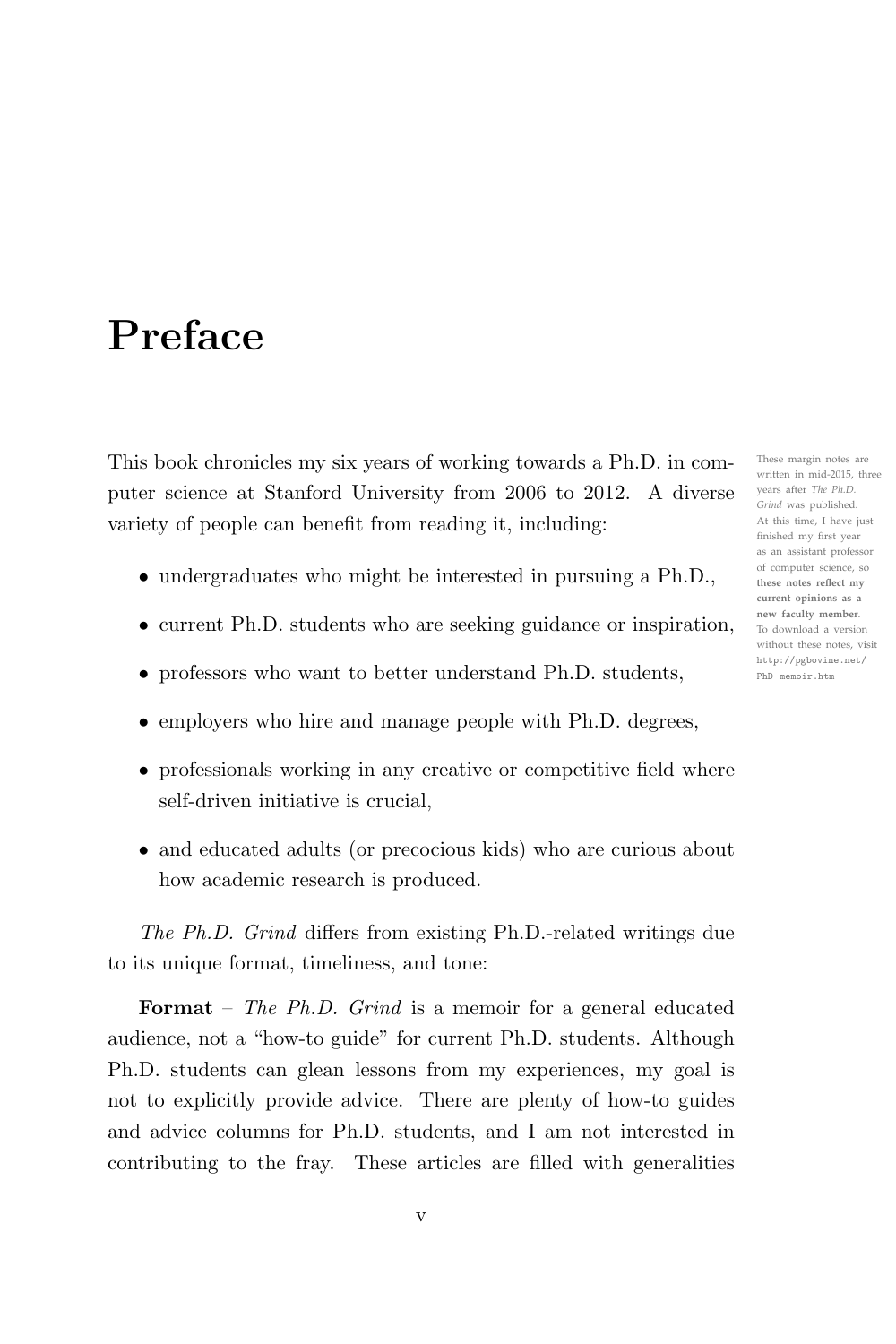such as "*be persistent*" and "*make some progress every day,*" but an advantage of the memoir format is that I can be concrete and detailed when telling my own story.

I already have selective **Timeliness** – I wrote *The Ph.D. Grind* immediately after finishing my Ph.D., which is the ideal time for such a memoir. In contrast, current Ph.D. students cannot reflect on the entirety of their experiences like I can, and senior researchers who attempt to reflect back on their Ph.D. years might suffer from selective hindsight.

> Tone – Although it's impossible to be unbiased, I try to maintain a balanced tone throughout *The Ph.D. Grind*. In contrast, many people who write Ph.D.-related articles, books, or comics are either:

- successful professors or research scientists who pontificate stately advice, adopting the tone of "*grad school is tough, but it's a delectable intellectual journey that you should enjoy and make the most of . . . because I sure did!*"
- or bitter Ph.D. graduates/dropouts who have been traumatized by their experiences, adopting a melodramatic, disillusioned, self-loathing tone of "*ahhh my world was a living hell, what did I do with my life?!?*"

Stately advice can motivate some students, and bitter whining might help distressed students to commiserate, but a general audience will probably not be receptive to either extreme.

I cannot emphasize this **Finally, before I begin my story, I want to emphasize that there is a** great deal of diversity in Ph.D. student experiences depending on one's school, department, field of study, and funding situation. I feel very fortunate that I have been granted so much freedom and autonomy throughout my Ph.D. years; I know students who have experienced far more restrictions. My story is only a single data point, so what I present might not generalize. However, I will try my best to avoid being overly specific. Happy reading!

Philip Guo, June 2012 So much has changed in the past three years. I've held four jobs since writing this book: software engineer at Google, visiting researcher at edX, postdoc at MIT, and now assistant professor at the University of Rochester.

hindsight, and I've been out for only three years. I'm so glad that I wrote this book right when I graduated. There's no way I can recapture those raw feelings ever again.

because I was almost fully-funded by fellowships and attended a top-tier school. My experience would have differed greatly if that was not the case.

point enough. I enjoyed a *ton* of privilege during my Ph.D., most notably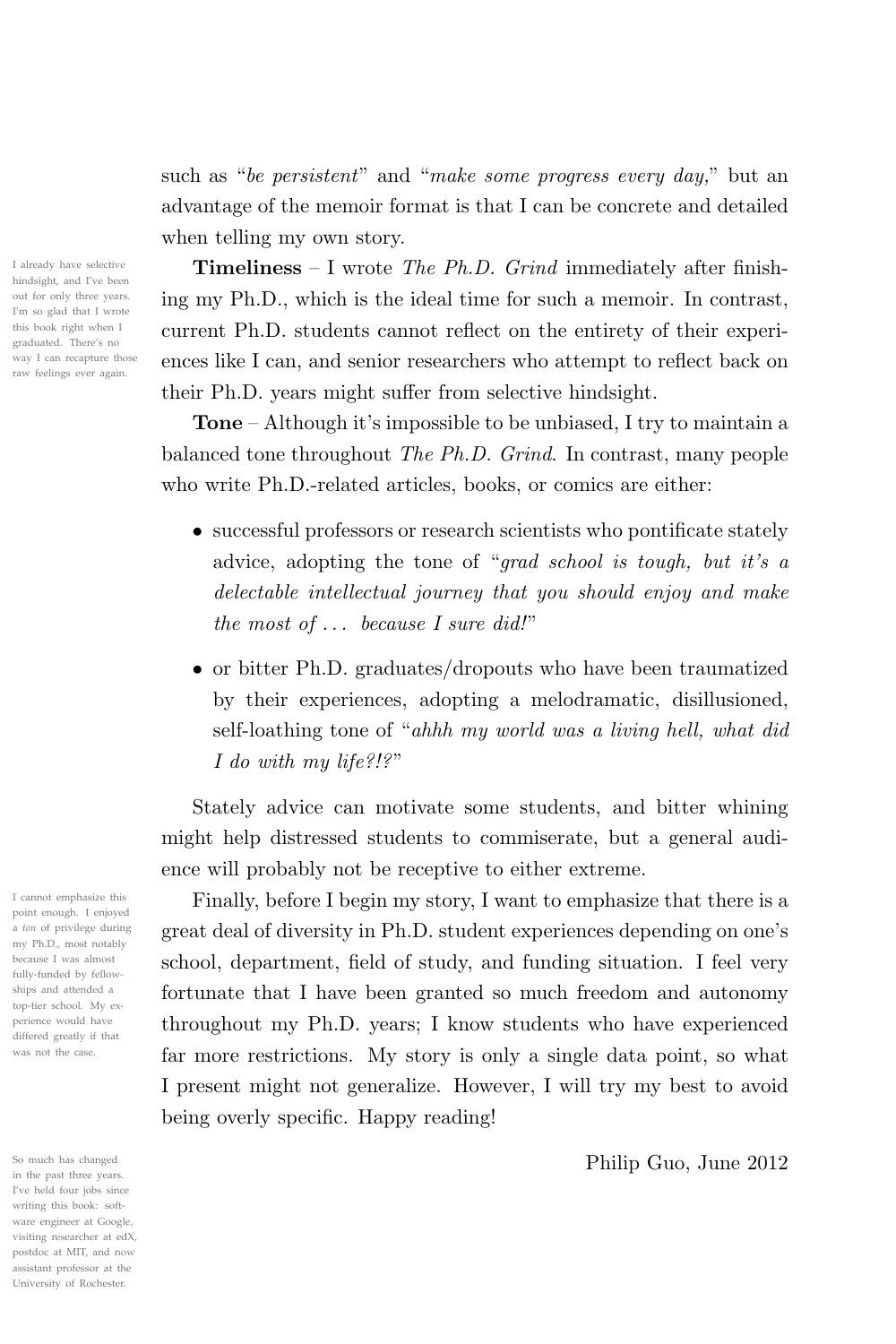## <span id="page-8-0"></span>Prologue

Since I majored in Electrical Engineering and Computer Science in college, the majority of my classmates started working in engineering jobs immediately after graduating with either a bachelor's or master's degree. I chose to pursue a Ph.D. instead due to a combination of subliminal parental influences and my own negative experiences with engineering internships throughout college.

My parents never pressured me to pursue a Ph.D., but I could tell that the job they respected the most was that of a tenured university professor, and a Ph.D. was required for that job. Why was being a professor regarded as their golden ideal? It wasn't due to some lofty reverence for the purity of scholarly pursuits. Although my parents respected intellectuals, they were highly pragmatic immigrants who were more captivated by the lifetime job security offered by a tenured professorship.

Many of my parents' friends were Chinese immigrants who worked in corporate engineering jobs. Due to their weak English language skills and lack of American cultural literacy, they mostly had negative experiences throughout their engineering careers, especially as they grew older. At holiday parties, I would constantly hear jaded-sounding stories of people suffering under oppressive managers, encountering age discrimination and "glass ceiling" effects, and facing massive rounds of layoffs followed by prolonged unemployment. Although my father was not an engineer, he worked in the high-tech sector and had similar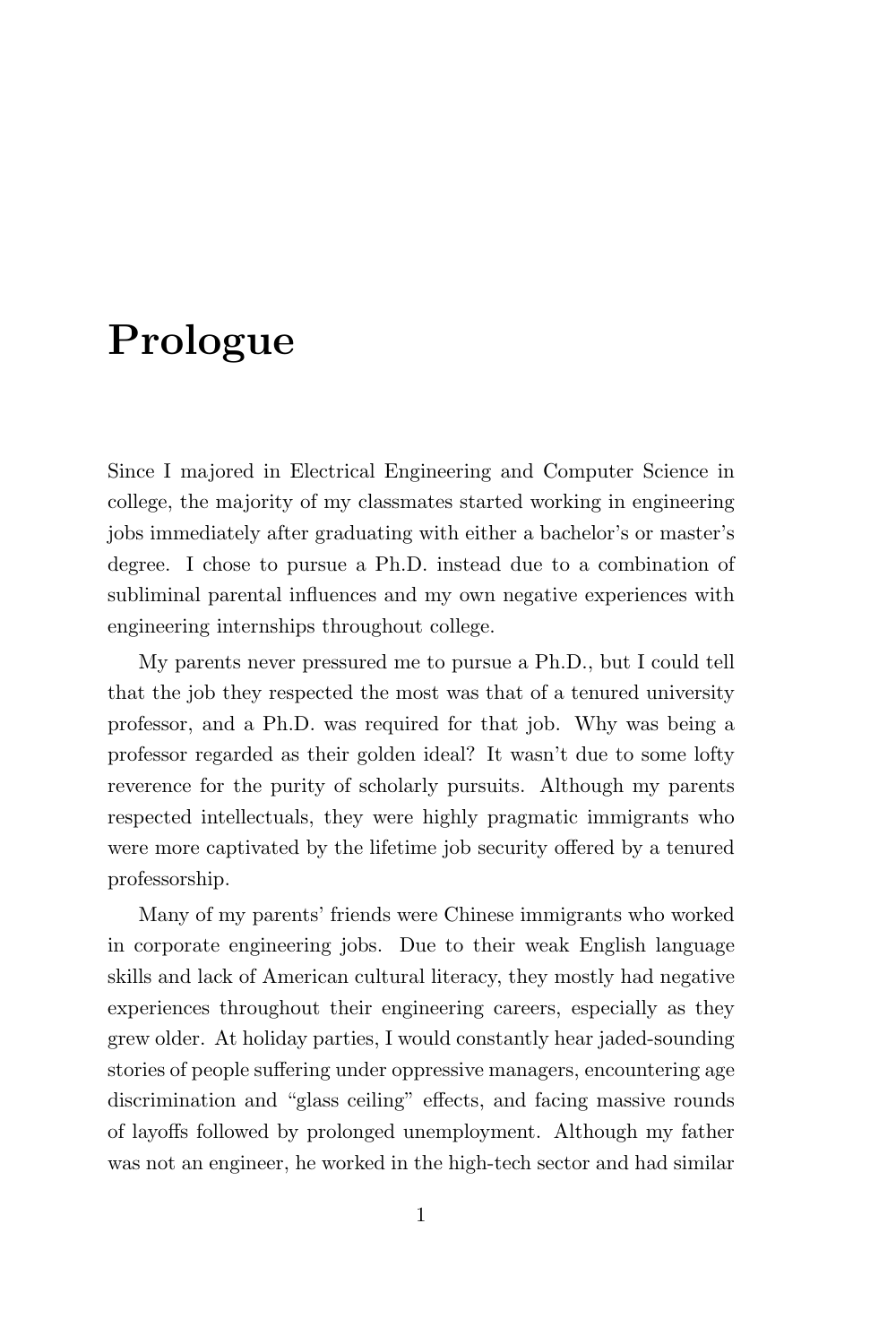tales of struggling with management and bureaucracy, culminating in his final corporate layoff at the relatively young age of 45.

My mother was the only exception to this dismal trend. She loved her job as a tenured professor of sociology at UCLA. Unlike most of her Chinese immigrant friends, she enjoyed lifetime job security, never needed to report to a boss, could pursue her own intellectual interests with nearly full freedom, and was famous within her academic field. Seeing the stark contrast between my mother's successful career trajectory and the professional downward spirals of my father and many of their friends made a lasting impression on me throughout my high school and college years.

Of course, it would be foolish to pursue a Ph.D. solely out of irrational childhood fears. To get a preview of corporate working life, I did internships at engineering companies every summer during college. Since I happened to work in offices where I was the only intern, I was given the full responsibilities of a junior engineer, which was a rare privilege. Although I learned a lot of technical skills, I found the day-to-day work to be mind-numbingly dull. My coworkers were also unenthusiastic about their jobs, and there were few appealing prospects for career advancement. Of course, I'm not claiming that *all* engineering jobs are mind-numbingly dull; it just happened that the companies I worked for were not first-rate. Many of my college friends who interned at first-rate companies such as Microsoft and Ironically, my first full-<br>Google loved their experiences and signed on to work at those compamy Ph.D. was at Google. nies full-time after graduation.

time job after finishing

a shockingly-resolute diary entry that professed my dedication toward this future goal. It even listed Stanford as my top choice school.

Since I felt bored by my engineering internships and somewhat enjoyed my time as an undergraduate teaching and research assistant back in college, I set my sights on university-level teaching and aca-Late one night, I wrote demic research as future career goals. By the middle of my third year of college at MIT, I had made up my mind to pursue a Ph.D. degree since it was required for those kinds of jobs. I planned to stay at MIT for a five-year combined bachelor's and master's program, since that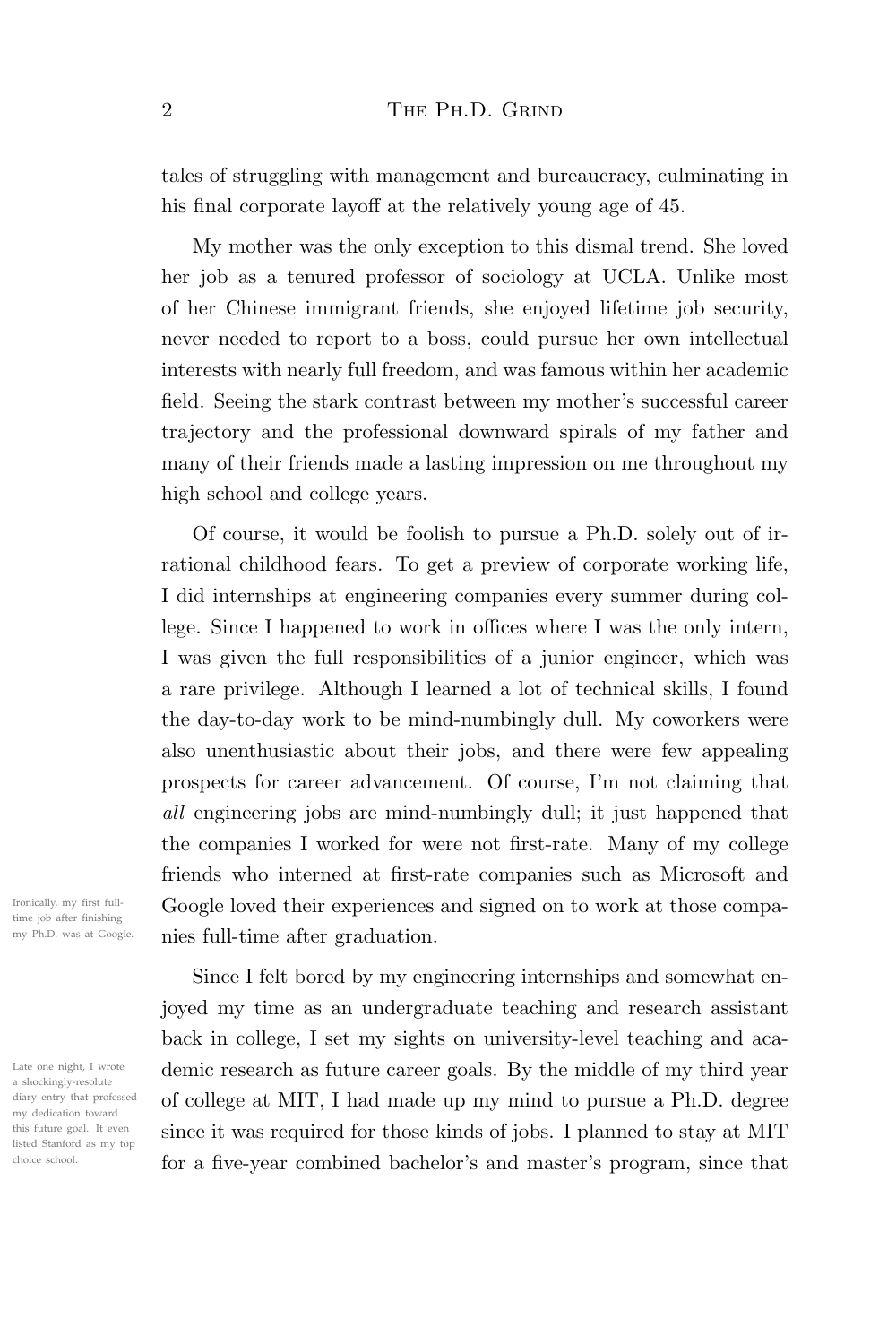would give me more research experience before applying to Ph.D. programs and hopefully increase my chances of admissions into top-ranked departments.

I found a master's thesis advisor and, like any ambitious kid, began proposing my own half-baked quasi-research project ideas to him. My advisor patiently humored me but ultimately persuaded me to work on more mainstream kinds of research that fit both his academic interests and, more importantly, the conditions of his grant funding. Since my master's program tuition was partially paid for by a *research grant* that my advisor had won from the U.S. government, I was obliged to work on projects within the scope of that grant. Thus, I followed his suggestions and spent two and a half years creating new kinds of prototype tools to analyze the run-time behavior of computer programs written in the C and  $C_{++}$  languages.

Although I wasn't passionately in love with my master's thesis Another benefit was the project, it turned out that aligning with my advisor's research interests was a wise decision: Under his strong guidance, I was able to publish two papers—one where I was listed as the [first \(lead\) author](http://www.pgbovine.net/projects/pubs/abstract-type-issta2006.pdf) and the other a [latter author—](http://www.pgbovine.net/projects/pubs/infer-repair-issta2006.pdf)and write a [master's thesis](http://www.pgbovine.net/projects/pubs/guo-mixedlevel-mengthesis.pdf) that won the annual department *Best Thesis Award*. These accomplishments, If I had stubbornly inalong with my advisor's help in crafting my application essays, won me admissions into several top-ranked computer science Ph.D. programs. Since Stanford was my top choice, I felt ecstatic and could barely sleep during the night when I received my admissions notice.

I was also lucky enough to win the prestigious NSF and NDSEG Applying to Ph.D. prograduate research fellowships, each of which was awarded to only around five percent of all applicants. These two fellowships fully paid for five out of the six years of my Ph.D. studies and freed me from the obligations of working on specific grant-funded projects. In contrast, most Ph.D. students in my field are funded by a combination of professor-provided grants and by serving as teaching assistants for their department. Funding for Ph.D. students pays for university tu-

opportunity to develop serious programming skills during those 2.5 years, which made it easier for me to implement subsequent project ideas.

sisted on pursuing my own half-baked quasiresearch ideas at that time, I wouldn't have gotten these results.

grams and fellowships during my master's year gave me a huge advantage over students who applied during senior year of college, since I had an extra year of research experience.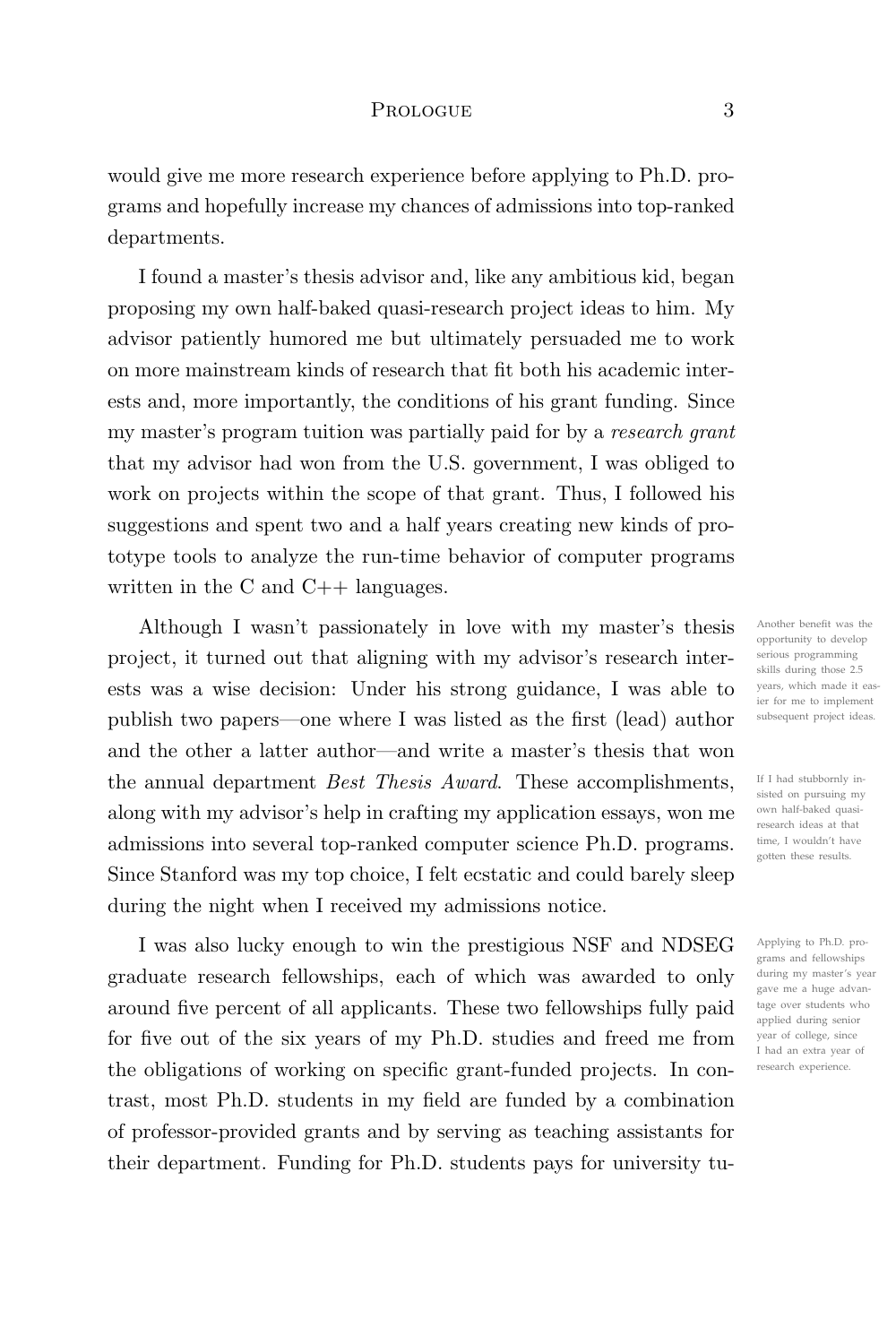ition and also provides a monthly stipend of around \$1,800 to cover living expenses. (Almost nobody in my field pays their own money to pursue a Ph.D. degree, since it's not financially worthwhile to do so.)

Since I had a decent amount of research and paper writing experience, I felt well-prepared to handle the rigors of Ph.D.-level research I looked so good on when I came to Stanford in September 2006. However, at the time, I had absolutely no idea that my first year of Ph.D. would be the most demoralizing and emotionally distressing period of my life thus far.

paper when I started, yet I still got crushed. Like the age-old saying about financial investments: *Past performance is not an indicator of future results.*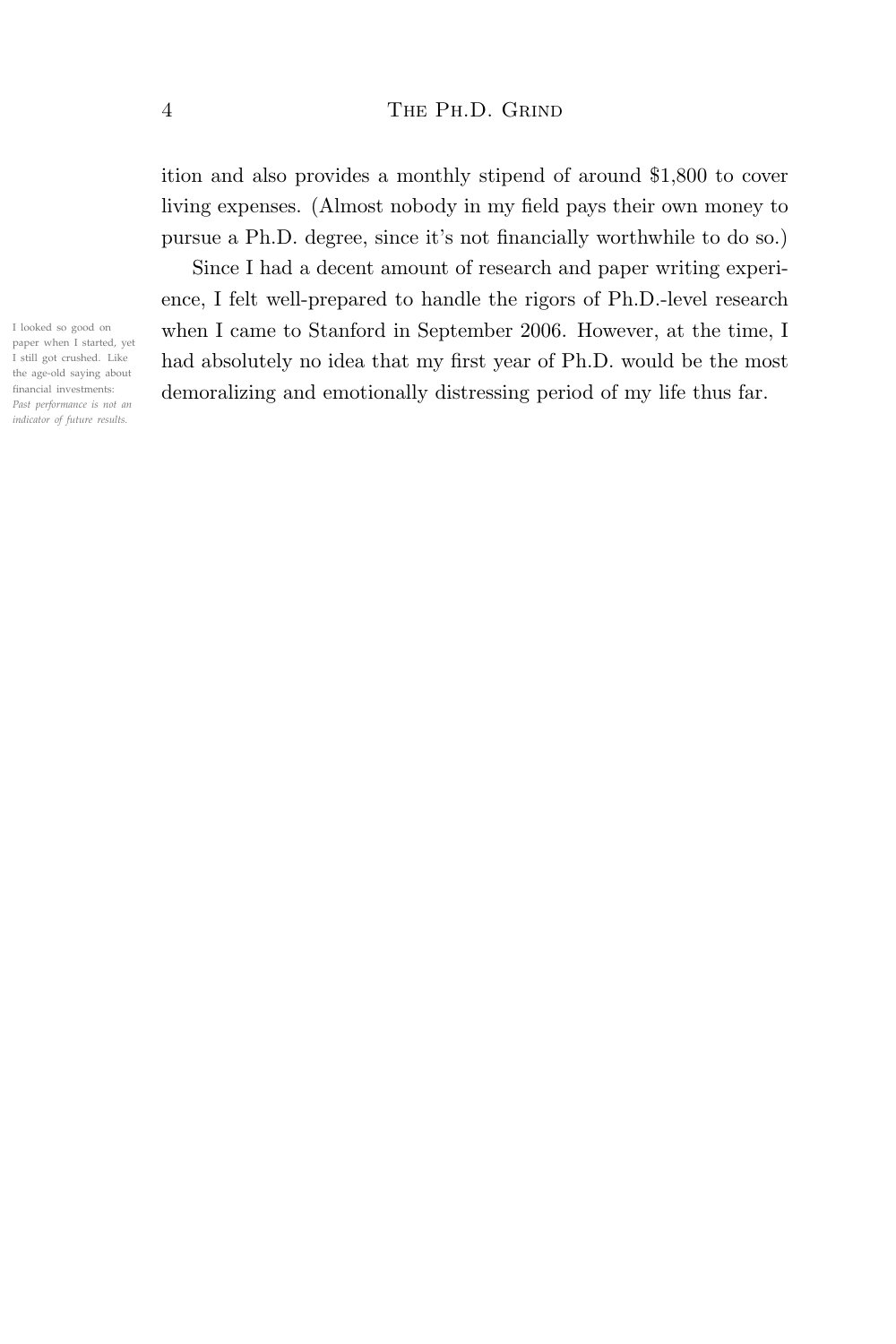## <span id="page-12-0"></span>Year One: Downfall

In the summer of 2006, several months prior to starting my Ph.D. at Stanford, I thought about ideas for research topics that I felt motivated to pursue. In general, I wanted to create innovative tools to help people become more productive when doing computer programming (i.e., improving *programmer productivity*). This area of interest arose from my own programming experiences during summer internships: Since my assigned day-to-day work wasn't mentally stimulating, I spent a lot of time in my cubicle reflecting on the inefficiencies in the computer programming process at the companies where I worked. I thought it would be neat to work on research that helps alleviate some of those inefficiencies. More broadly, I was interested in research that could help other types of computer users—not only professional programmers—become more productive. For example, I wanted to de- It's been a decade since sign new tools to assist scientists who are analyzing and graphing data, system administrators who are customizing server configurations, or novices who are learning to use new pieces of software.

Although I had these vague high-level interests back then, I was still many years away from being able to turn them into legitimate publishable research projects that could form a *dissertation*. To graduate with a Ph.D. from the Stanford Computer Science Department, students are expected to publish two to four related papers as the first This isn't a hard-and-fast (lead) author and then combine those papers together into a book- $\frac{1}{10}$  means a smooth cograduation. length technical document called a dissertation. A student is allowed

I first sketched out these proto-ideas, but I still think that this is a promising area of research. It's interesting how childhood interests can morph into long-term career motivations.

rule, but more papers means a smoother path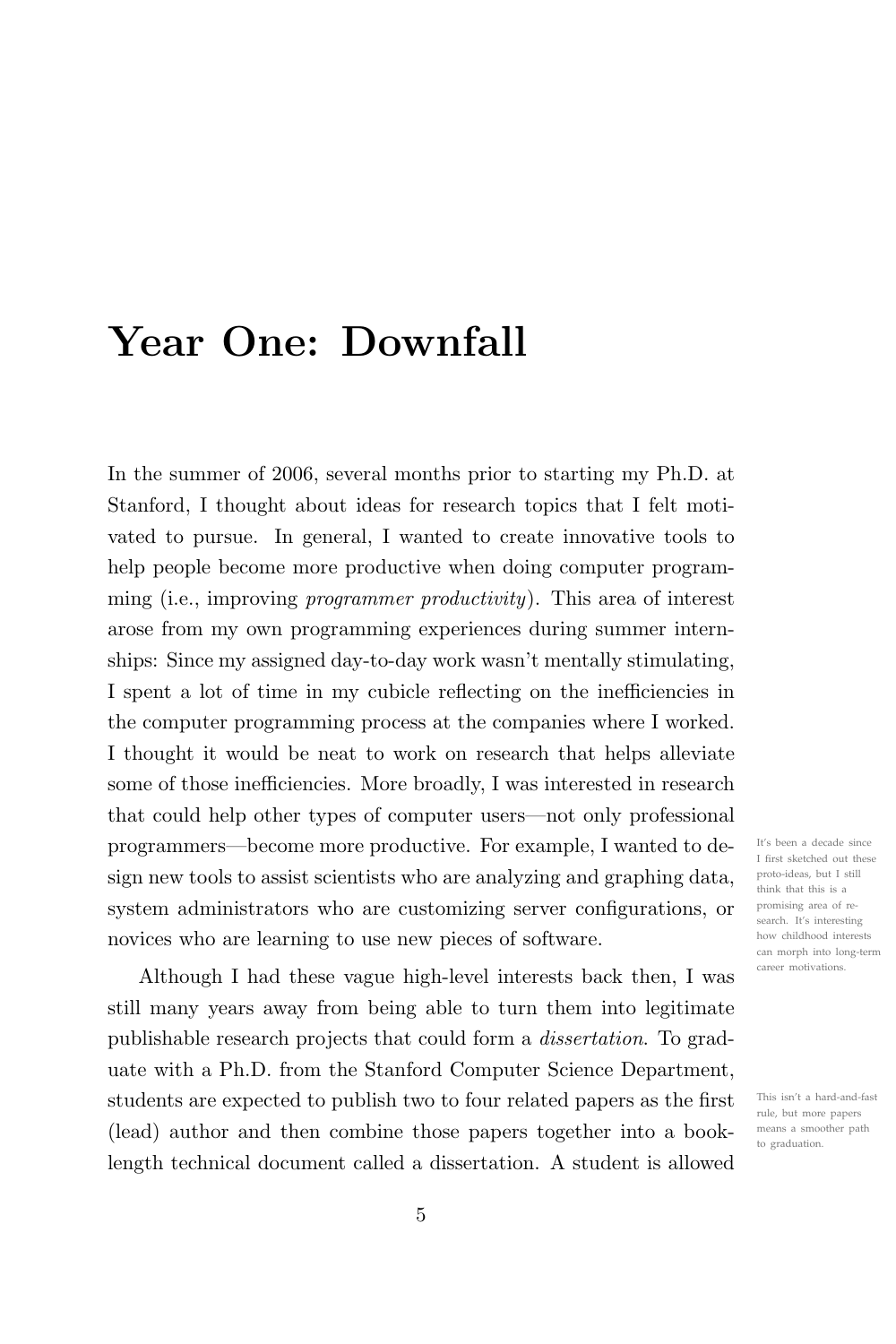to graduate as soon as a three-professor *thesis committee* approves their dissertation. Most students in my department take between four to eight years to graduate, depending on how quickly they can publish.

At new student orientation in September 2006, professors in my department encouraged all incoming Ph.D. students to find an *advisor* as soon as possible, so my classmates and I spent the first few months chatting with professors to try to find a match. The advisor is the most important member of a student's thesis committee and has In other fields, such as the final say in approving a student to graduate. In my field, advisors are responsible for providing funding for their students (usually via research grants) and working with them to develop ideas and to write papers. I met with a few professors, and the one whose research interests and style seemed most closely related to mine was Dawson, so I chose him as my advisor.

When I arrived on campus, Dawson was a recently-tenured professor who had been at Stanford for the past eight years; professors usually earn *tenure* (a lifetime employment guarantee) if they have published enough notable papers in their first seven years on the job. Dawson's main research interest was in building innovative tools that could automatically find *bugs* (errors in software code) in complex pieces of real-world software. Over the past decade, Dawson and his students built several tools that were able to find far more bugs than In 2014, their startup, any of their competitors. Their research techniques were so effective that they created a successful startup company to sell software bugfinding services based on those techniques. Although I somewhat liked Dawson's projects, what appealed more to me was that his research philosophy matched my own: He was an ardent pragmatist who cared more about achieving compelling results than demonstrating theoretical "interestingness" for the sake of appearing scholarly.

> During my first meeting with Dawson, he seemed vaguely interested in my broader goals of making computer usage and programming more productive. However, he made it very clear that he wanted to

those in the humanities and social sciences, students are not directly funded by their advisors. This fact *greatly* alters the advisor-advisee relationship, making the Ph.D. much more of a solitary journey and less of an employer-employee arrangement.

I've been very happy with my choice to identify people by only first names in this book. I didn't want to use pseudonyms since it's easy to discover who everyone is anyways. I also didn't want to use full names, since some people might not want this book coming up on web searches for their name due to privacy concerns.

Coverity, was acquired by Synopsys, Inc. for around \$375 million.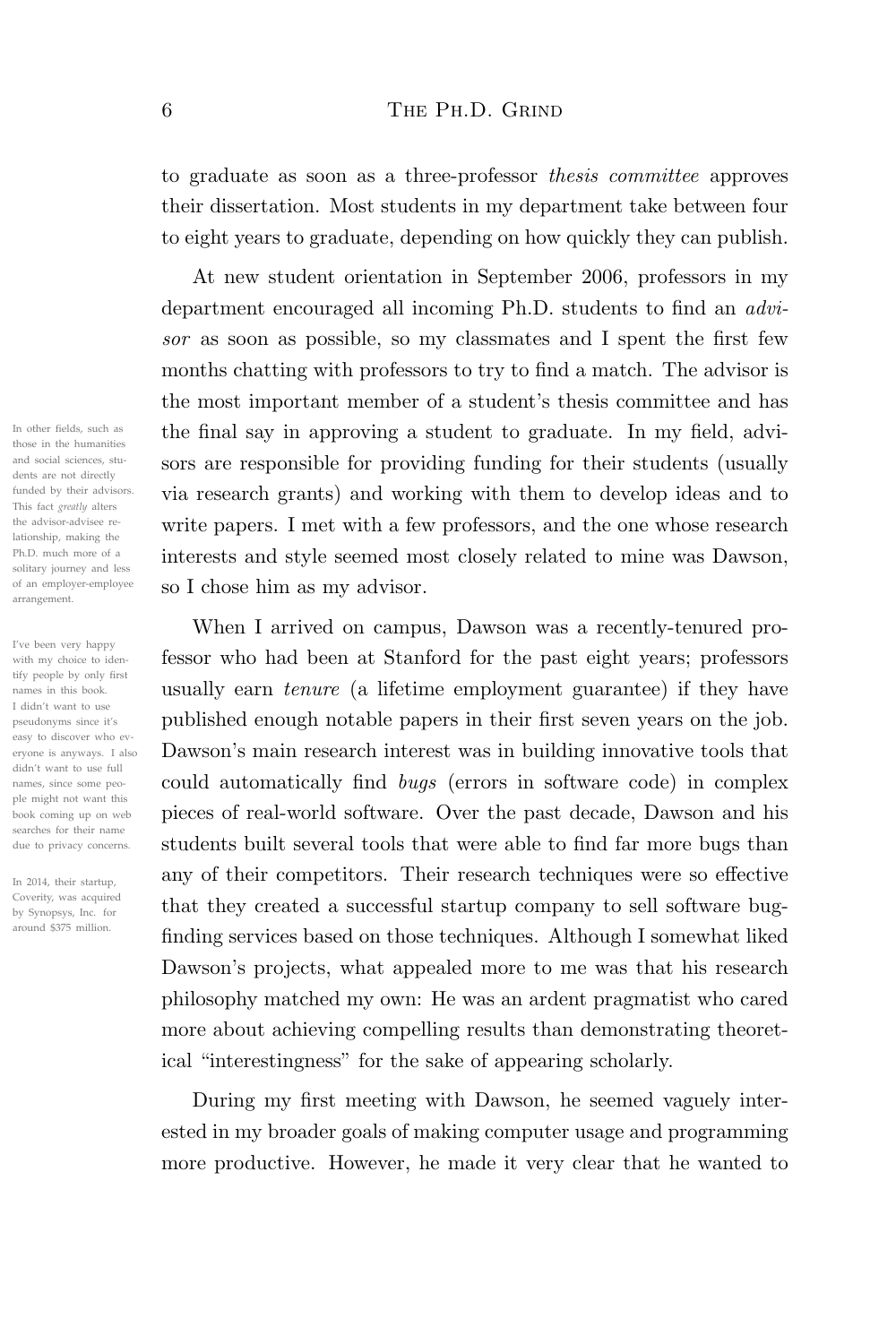recruit new students to work on an automatic bug-finding tool called *Klee* that his grant money was currently funding. (The tool has had several names, but I will call it "Klee" for simplicity.) From talking with other professors and senior Ph.D. students in my department, I realized it was the norm for new students to join an existing grantfunded research project rather than to try creating their own original project right away. I convinced myself that automatically finding software bugs was an indirect way to make programmers more productive, so I decided to join the Klee project.

When I started working on Klee in December 2006, Dawson was supervising five other students who were already working on it. The project leader, Cristi, was a third-year Ph.D. student who, together Cristi finished his Ph.D. with Dawson, built the original version of Klee. Dawson, Cristi, and a  $\frac{1}{\text{Imperial College London}}$ few other colleagues had recently coauthored and published their first paper describing the basic Klee system and demonstrating its effectiveness at finding new kinds of bugs. That paper was well-received by the academic community, and Dawson wanted to keep up the momentum by publishing a few follow-up papers. Note that it's possible to publish more than one paper on a particular research project (i.e., follow-up papers), as long as each paper contains new ideas, improvements, and results that are different enough from the previous ones. The paper submission deadline for the next relevant *top-tier conference* was in March 2007, so the Klee team had four months to create enough innovations beyond the original paper to warrant a new submission.

in 2009 and became an assistant professor at

 $\sim$ 

Before I continue my story, I want to briefly introduce how academic papers are peer-reviewed and published. In computer science, the most prestigious venues for publishing papers are *conferences*. Note that in many other academic disciplines, *journals* are the most prestigious venues, and the word "conference" means something quite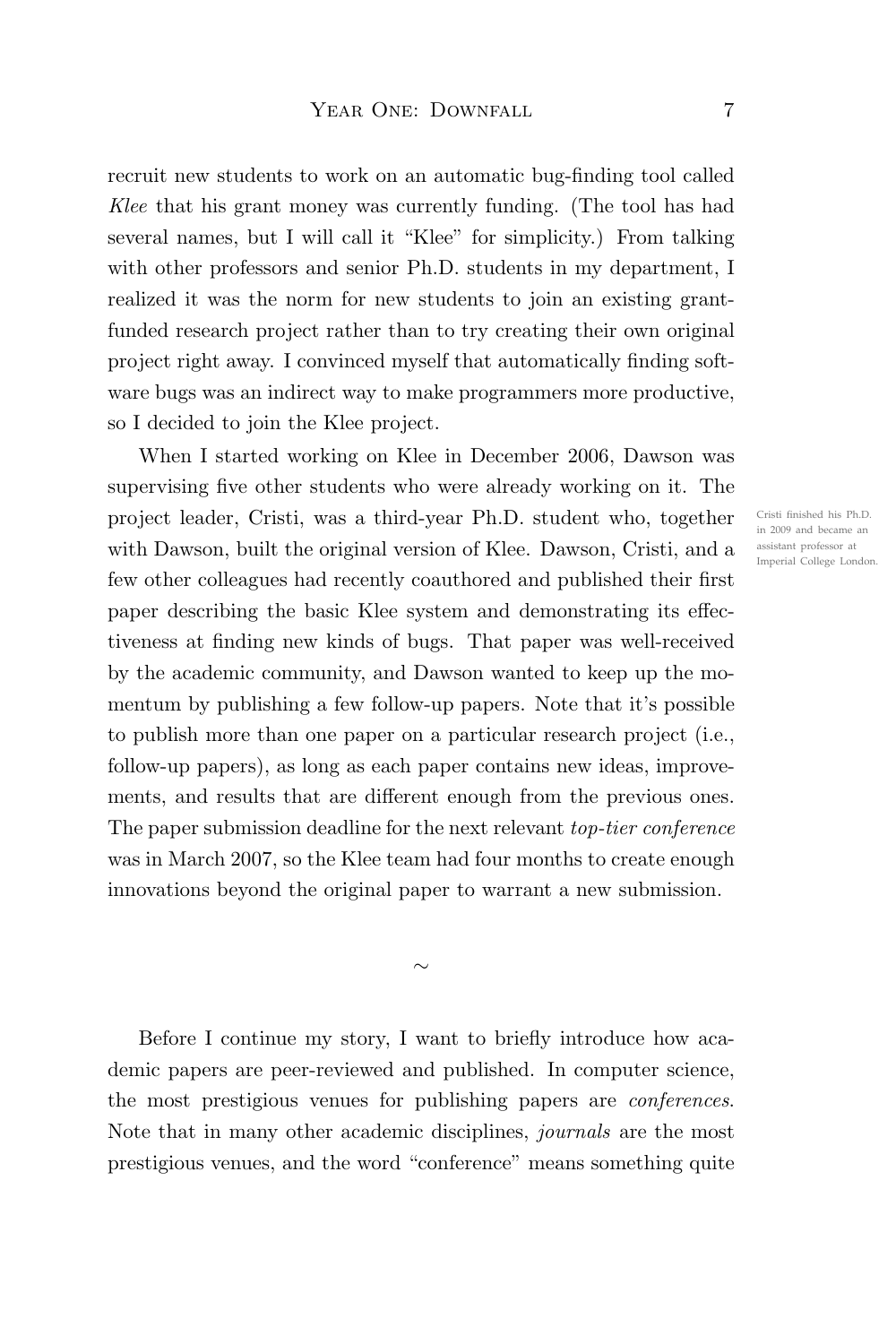different. The computer science conference publication process works roughly as follows:

- 1. Each conference issues a call for papers with a list of topics of interest and a specific submission deadline.
- 2. Researchers submit their papers by that deadline. Each conference typically receives 100 to 300 paper submissions, and each paper contains the equivalent of 30 to 40 pages of double-spaced text.
- 3. The conference *program committee* (PC), consisting of around 20 expert researchers, splits up the submitted papers and reviews them. Each paper is reviewed by three to five people, who are either PC members or volunteer external reviewers solicited by PC members. The review process takes about three months.
- 4. After everyone on the PC is done with their reviews, the PC meets and decides which papers to accept and which to reject based on reviewer preferences.
- 5. The PC emails all authors to notify them of whether their papers have been accepted or rejected and attaches the written reviews to the notification emails.
- 6. Authors of accepted papers attend the conference to give a 30 minute talk on their paper. All accepted papers are then archived online in a digital library.

lot by sub-field, so don't take these numbers too

Acceptance rates vary a **Acceptance rates vary a A** prestigious *top-tier* conference accepts 8 to 16 percent of subtake these numbers too mitted papers, and a *second-tier* conference accepts 20 to 30 percent. Due to these relatively low acceptance rates, it's not uncommon for a paper to be rejected, revised, and resubmitted several times before being accepted for publication—a process that might take several years. (A paper can be submitted to only one conference at a time.)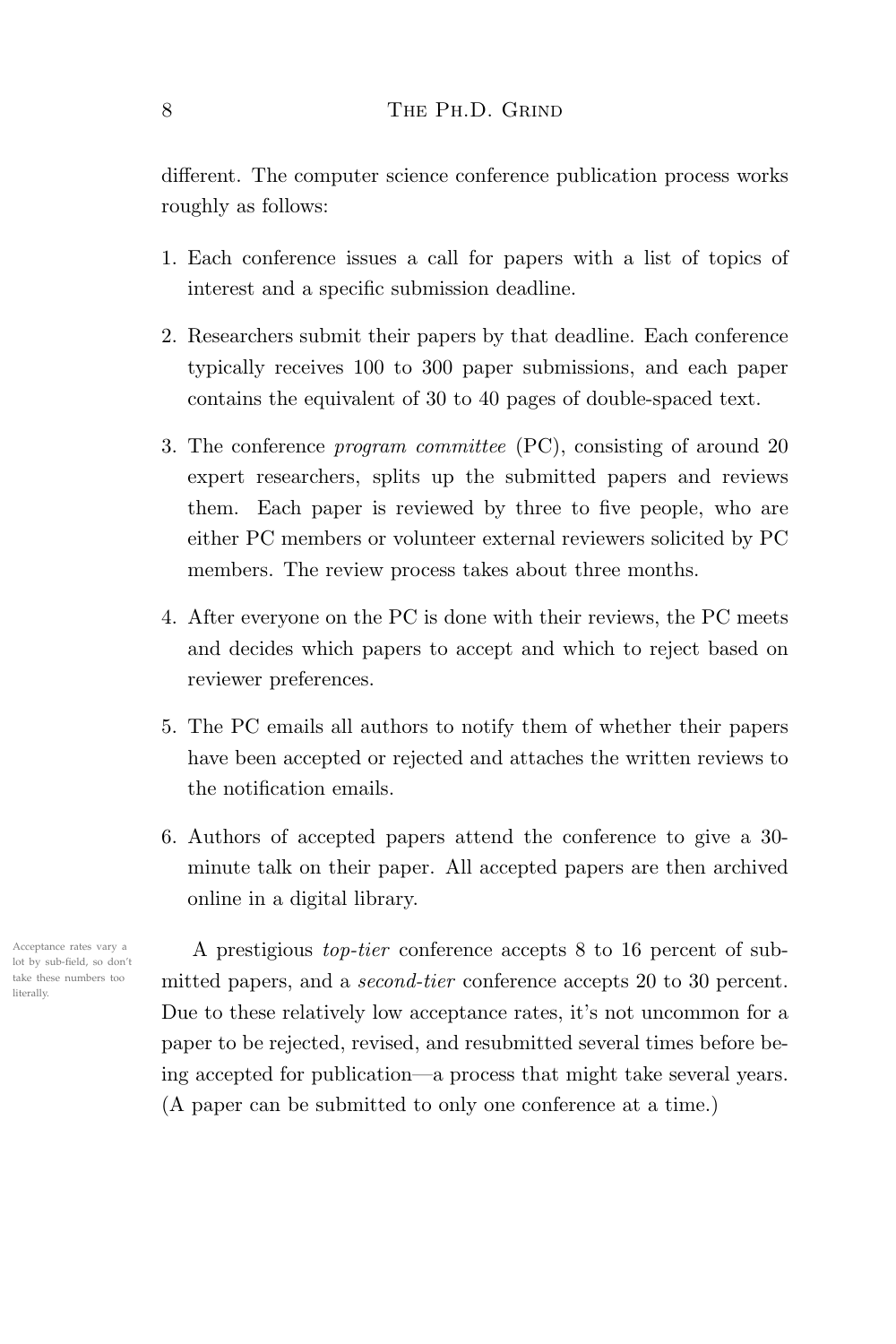$\sim$ 

After Dawson made it clear that he wanted to aim for that particular March 2007 top-tier conference submission deadline, he told me what the other five students were currently working on and gave options for tasks that I could attempt. I chose to use Klee to find new bugs in *Linux device drivers*. A *device driver* is a piece of software code that allows the operating system to communicate with a hardware peripheral such as a mouse or keyboard. The *Linux* operating system (similar to Microsoft Windows or Apple Mac OS) contains thousands of device drivers to connect it with many different kinds of hardware peripherals. Bugs in device driver code are both hard to find using traditional means and also potentially dangerous, because they can cause the operating system to freeze up or crash.

Dawson believed that Klee could find new bugs that no automated tool or human being had previously found within the code of thousands of Linux device drivers. I remember thinking that although new Linux device driver bugs could be cool to present in a paper, it wasn't clear to me how these results constituted a real research contribution. From my understanding, I was going to use Klee to find new bugs an application of existing research—rather than improving Klee in an innovative way. Furthermore, I couldn't see how my project would fit Some new Ph.D. students together with the other five students' projects into one coherent paper submission in March. However, I trusted that Dawson had the highlevel paper writing strategy in his head. I had just joined the project, so I didn't want to immediately question these sorts of professor-level decisions. I was given a specific task, so I wanted to accomplish it to the best of my abilities.

are thrown head-first into large group projects without receiving the proper context for how (or whether!) their efforts fit into the big-picture vision. That can feel overwhelming and demoralizing.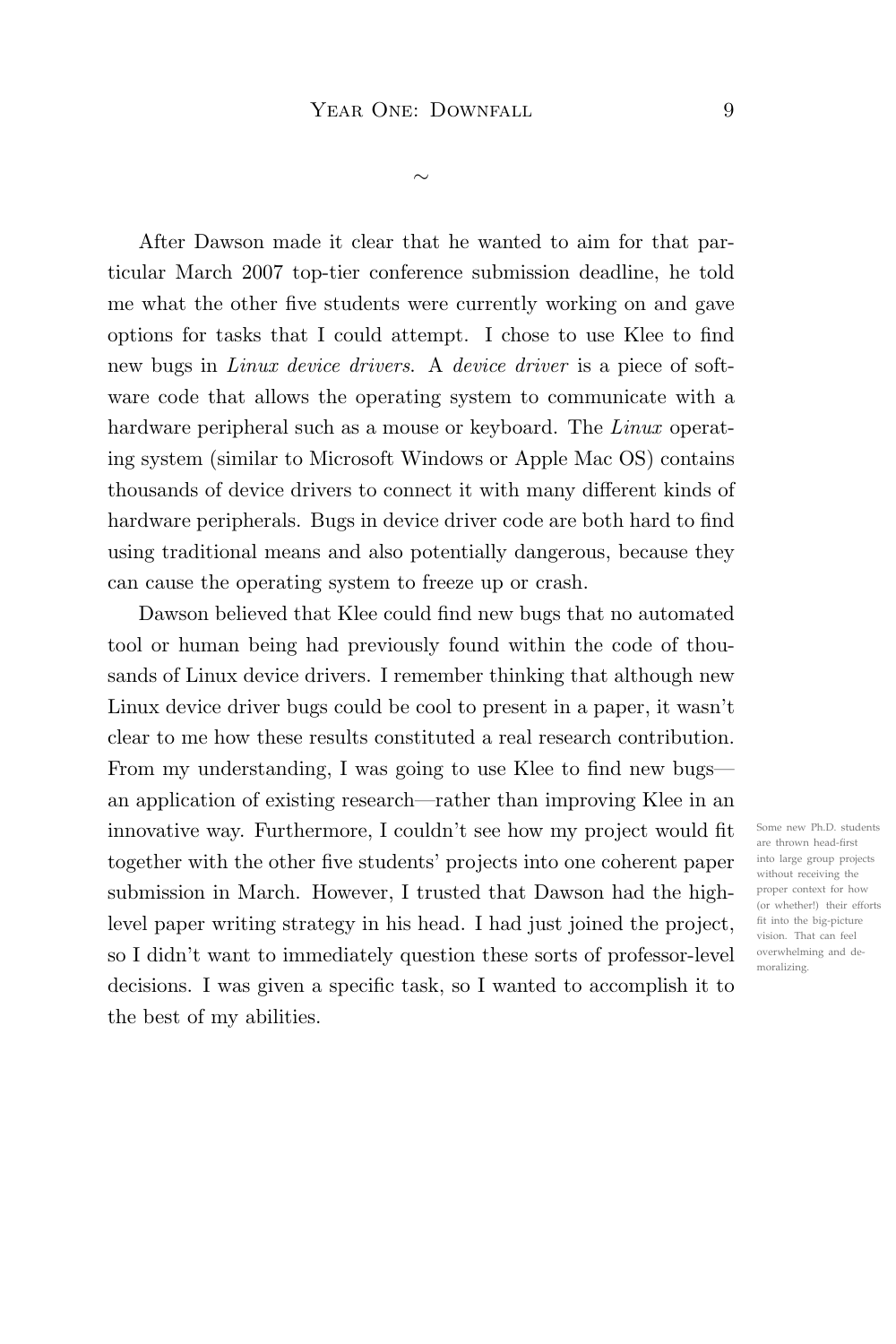$\sim$ 

I spent the first four months of my Ph.D. career painstakingly getting Klee to analyze the code of thousands of Linux device drivers in an attempt to find new bugs. Although my task was conceptually straightforward, I was overwhelmed by the sheer amount of grimy details involved in getting Klee to work on device driver code. I would often spend hours setting up the delicate experimental conditions required for Klee to analyze a particular device driver only to watch helplessly as Klee crashed and failed due to bugs in its own code. When I reported bugs in Klee to Cristi, he would try his best to address them, but the sheer complexity of Klee made it hard to diagnose and fix its multitude of bugs. I'm not trying to pick on Klee specifically: Any piece of prototype software developed for research purposes will have lots of unforeseen bugs. My job was to use Klee to find bugs in Linux device driver code, but ironically, all I ended up doing in the first month was finding bugs in Klee itself. (Too bad Klee couldn't automatically find bugs in its own code!) As the days passed, I grew more and more frustrated doing what I felt was pure manual labor just trying to get Klee to work—without any intellectual content.

This was the first time in my life that I had ever felt hopelessly overwhelmed by a work assignment. In the past, my summer internship projects were always manageable, and although lots of schoolwork in college was challenging, there was always a correct answer waiting to be discovered. If I didn't understand something in class, then teaching assistants and more advanced students would be available to assist. Even when doing research as an undergraduate, I could always ask my Stephen is now an as-<br>mentor (who was then a fourth-year Ph.D. student) to help me, since I worked on relatively simple problems that he usually knew how to solve. The stakes were also lower as an undergraduate research assistant, since research was only a small fraction of my daily schedule. If I was stuck on a research task, then I could instead focus on classwork or hang out with friends. My college graduation didn't depend

sistant professor of computer science at the University of Minnesota.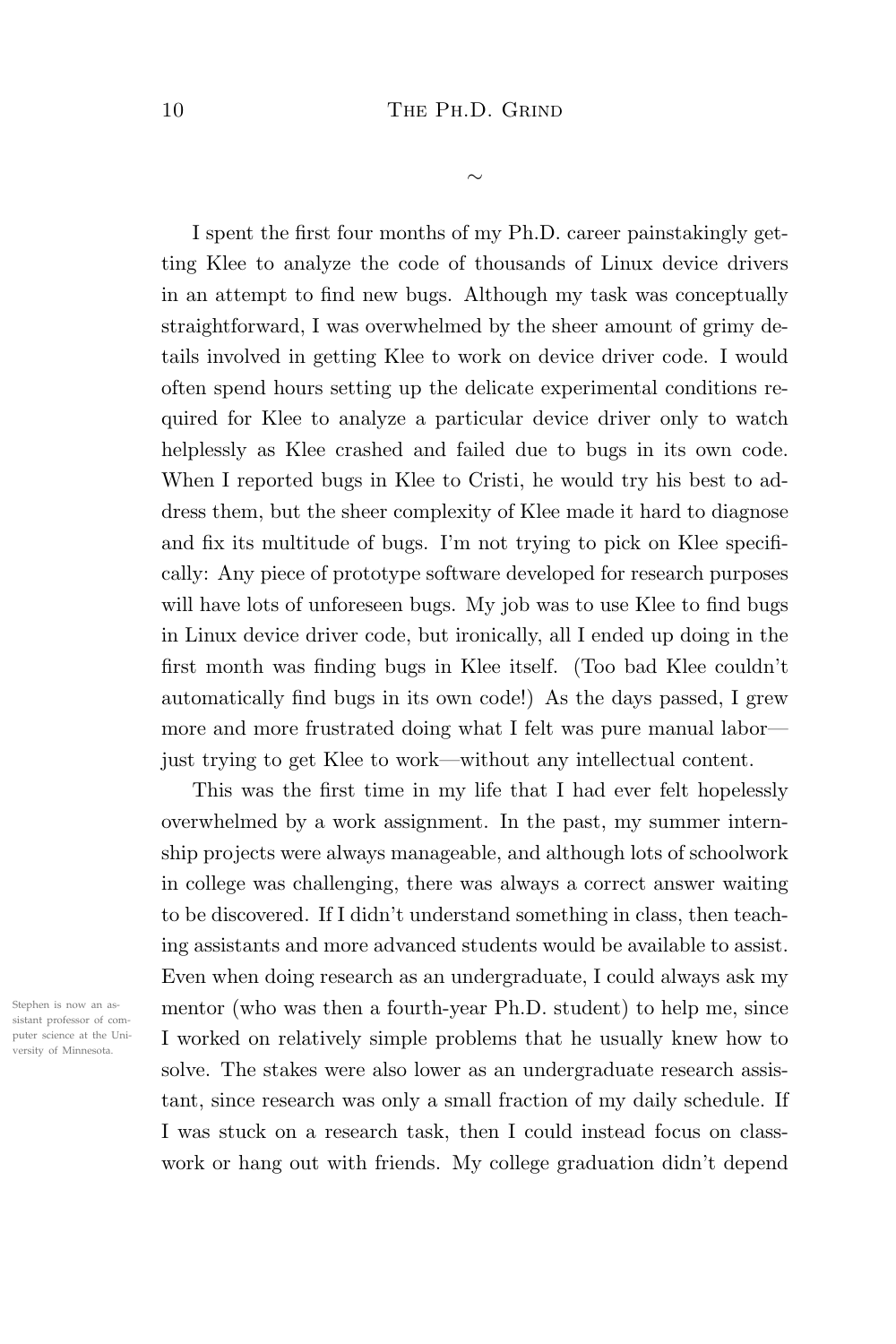on excelling in research. However, now that I was a Ph.D. student, research was my only job, and I wouldn't be able to earn a degree unless I succeeded at it. My mood was inextricably tied to how well I was progressing every day, and during those months, progress was painfully slow.

I was now treading in unfamiliar territory, so it was much harder to seek help than during my undergraduate years when answers were clear-cut. Since I was the only person trying to use Klee on device driver code, my colleagues were unable to provide any guidance. Dawson gave high-level strategic advice from time to time, but like all  $\lambda$ s an advisor, it's hard tenured professors, his role was not to be "fighting in the trenches" alongside his students. It was our job to figure out all of the intricate details required to produce results—in my case, to find new bugs in Linux device drivers that nobody had previously found. Professors love to repeat the refrain, "If it's already been done before, then it wouldn't be research!" For the first time, I viscerally felt the meaning of those words.

Despite my daily feelings of hopelessness, I kept on telling myself: *I'm just getting started here, so I should be patient.* I didn't want to appear weak in front of my advisor or colleagues, especially because I was the youngest student in Dawson's group. So I trudged forward day after day for over 100 consecutive days, fixing Klee-related problems as they arose and then inevitably encountering newer and nastier obstacles in my quest to find those coveted Linux device driver bugs.

During almost every waking moment, I was either working, thinking about work, or agonizing over how I was stuck on obscure technical problems at work. Unlike a regular nine-to-five job (e.g., my summer internships) where I could leave my work at the office and chill every night in front of the television, research was emotionally and mentally all-consuming. I found it almost impossible to shut off my brain and relax in the evenings, which I later discovered was a common ailment afflicting Ph.D. students. Sometimes I even had trouble sleeping due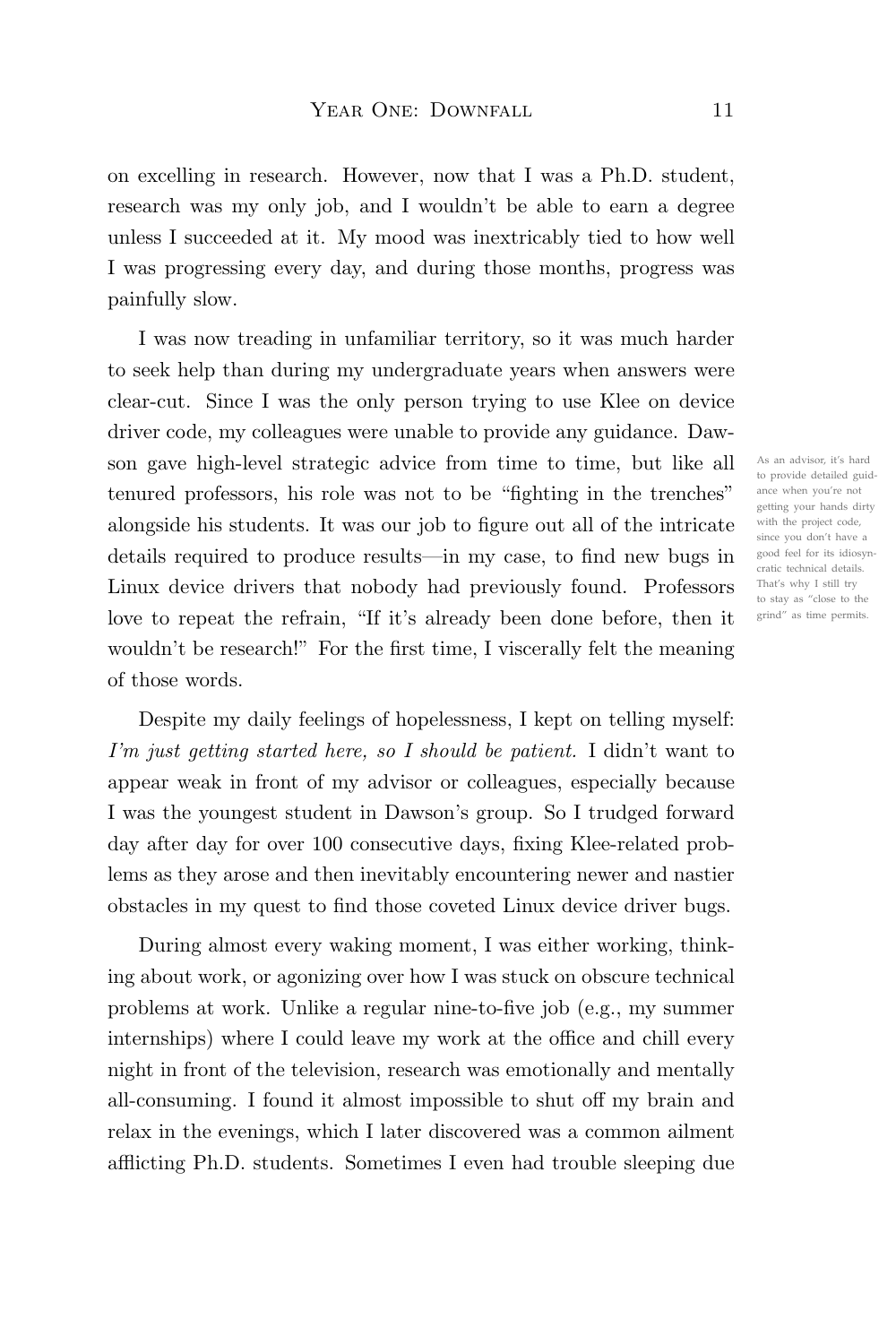to stressing about how my assigned task was unbelievably daunting. There was no way to even fathom taking a break because there was so much work to do before the paper submission deadline in March.

In the midst of all of this manual labor, I tried to come up with some semi-automated ways to make my daily grind less painful. I discussed a few preliminary ideas with Dawson, but we ultimately concluded that there was no way to avoid such time-consuming grinding if we wanted Klee to find bugs in Linux device drivers. I had to tough it out for a few more months until we submitted the paper.

My rational brain understood that experimental research in science and engineering fields often involves a tremendous amount of unglamorous, grungy labor to produce results. Ph.D. students, especially first- and second-years, are the ones who must bear the brunt of the most tedious labor; it's what we are paid to do. In a typical research group, the professor and senior Ph.D. students create the high-level project plans and then assign the junior students to grind on making all of the details work in practice. First- and second-year students are rarely able to affect the overall direction of the group's project. Even though I fully accepted my lowest rank on the pecking order, my emotional brain still took a huge beating during those first few months because the work was so damn hard and unrewarding.

and effective professional emails has benefited my

After two months of grinding, I began to win some small victories. I got Klee working well enough to find my first few bugs in the smallest device drivers. To confirm whether those bugs were real (as opposed Learning to send succinct to false positives due to limitations of Klee), I sent emails describemails has benefited my ing each potential bug to the Linux programmers who created those drivers. Several driver creators confirmed that I had indeed found real bugs in their code. I was very excited when I received those email confirmations, since they were my first small nuggets of external validation. Even though I wasn't doing groundbreaking new research, I

 $\sim$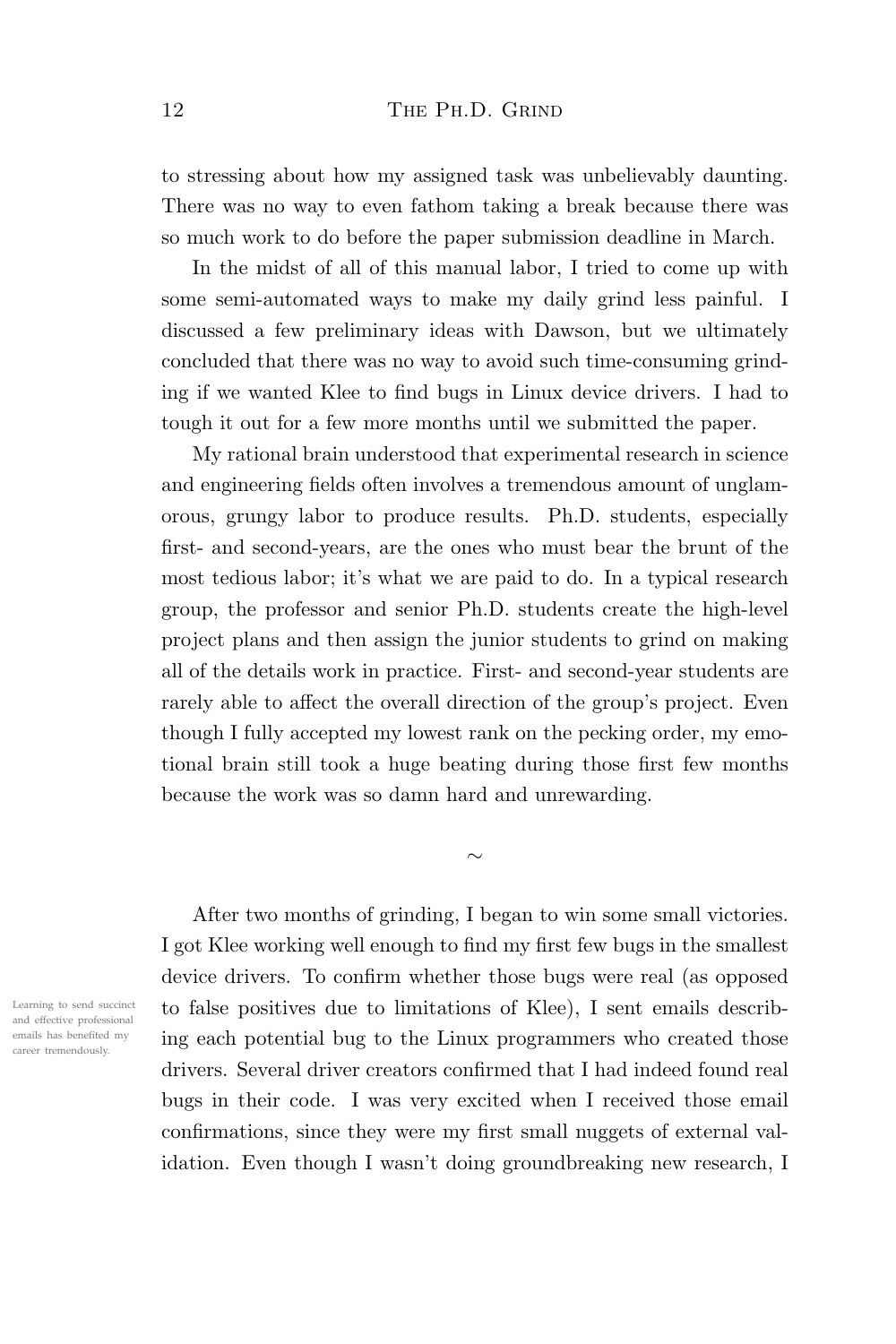still felt some satisfaction knowing that my efforts led to the discovery of new bugs that were difficult to find without a tool such as Klee.

My morale improved a bit after those first few bug confirmations on the smallest device drivers, so I set my sights on trying to get Klee to work on larger, more complex drivers. However, the new technical problems that arose in subsequent weeks became unbearable and almost drove me to the point of burnout. Here is a summary of the difficulties: Klee can effectively find bugs only in software that contains less than approximately 3,000 lines of code (written in the C language). The smallest Linux device drivers contain about 100 lines of code, so they are well within Klee's capabilities. Larger drivers have about 1,000 lines of code but are intricately connected to 10,000 to 20,000 lines of code in other parts of the Linux operating system. The resulting combination is far beyond Klee's capabilities to analyze, since it's impossible for Klee to "surgically extract" the code of each device driver and analyze its 1,000 lines in isolation. I made I obviously had no idea various attempts to reduce the number of these external connections (called *dependencies*), but doing so required several days of intricate customized manual effort for each driver.

at the time, but my epic struggles with software dependencies would inspire several of my later Ph.D. projects.

I met with Dawson to express my exasperation at the daunting task that I was now facing. It seemed absurd to have to spend several days to get Klee working with each new device driver. Not only was it physically wearing me out, but it wasn't even research! What would I write about in our paper—that I had spent nearly 1,000 hours of manual labor getting Klee to work on device drivers without obtaining any real insights? That wasn't a research contribution; it just sounded foolish. I also began to panic because there were only five weeks left until the paper submission deadline, and Dawson had not yet mentioned anything about our group's paper writing strategy. It usually takes at least four weeks to write up a respectable paper submission, especially when there are six students involved in the project who need to coordinate their efforts.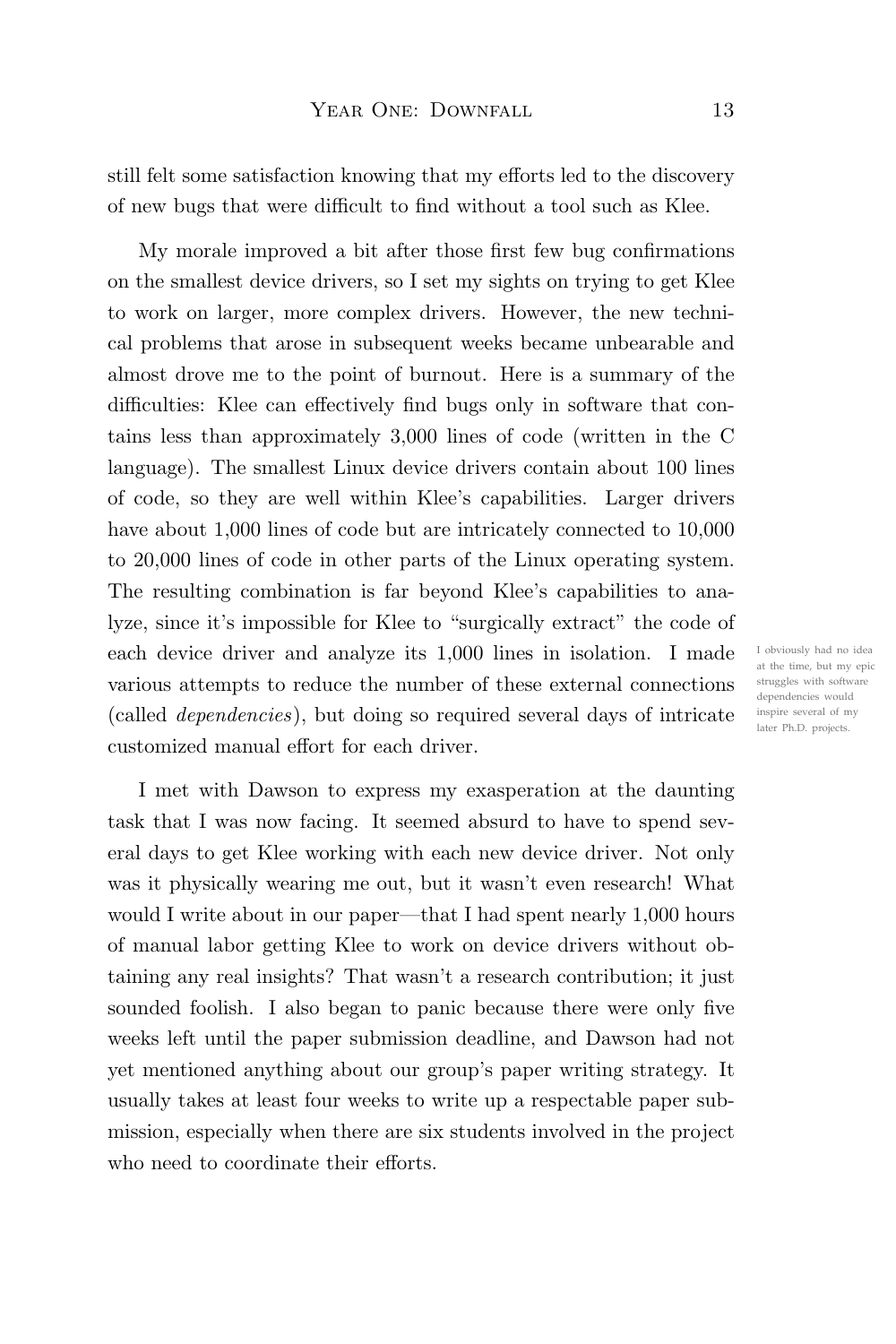#### 14 THE PH.D. GRIND

Several days after our meeting, Dawson came up with a plan for improving Klee to overcome the dependency problems I was facing. The new technique that he invented, called *underconstrained execution* (abbreviated "UC"), might allow Klee to "surgically extract" the Linux device driver code from the 10,000 to 20,000 lines of surrounding external code and thus analyze the drivers in isolation. He immediately set out to work with a senior student to incorporate the UC technique into Klee; they called the improved version *Klee-UC*. Even though I was exhausted and almost burned-out, I was glad that my struggles at least motivated Dawson to invent a brand-new idea with the potential to become a worthy research contribution.

Dawson and the other student spent the next few weeks working on Klee-UC. In the meantime, they told me to keep trying to find Linux device driver bugs the old-fashioned manual way. They planned to show the effectiveness of Klee-UC by re-finding the bugs that I had found manually using regular Klee. The argument they wanted to make in the paper submission was that instead of having a Ph.D. student (me!) tediously spend a few days setting up Klee to find each bug, Klee-UC could automatically find all of those bugs in a matter of minutes without any setup effort.

After grinding furiously for a few more weeks, I was ultimately able to get the original Klee to analyze 937 Linux device drivers and discover 55 new bugs (32 of which were confirmed by each respective driver's creator via email). I then had to set up the fledgling Klee-UC tool to analyze those same 937 drivers, which was even more tricky because Dawson and the other student were in the process of implementing (programming) Klee-UC while I was trying to analyze drivers with it. Thankfully, Klee-UC was indeed able to re-find most of those bugs, so at least we had some research contribution and results to write up for our paper submission.

There was one huge problem, though. By the time we got those favorable results, there were only *three days* left until the paper sub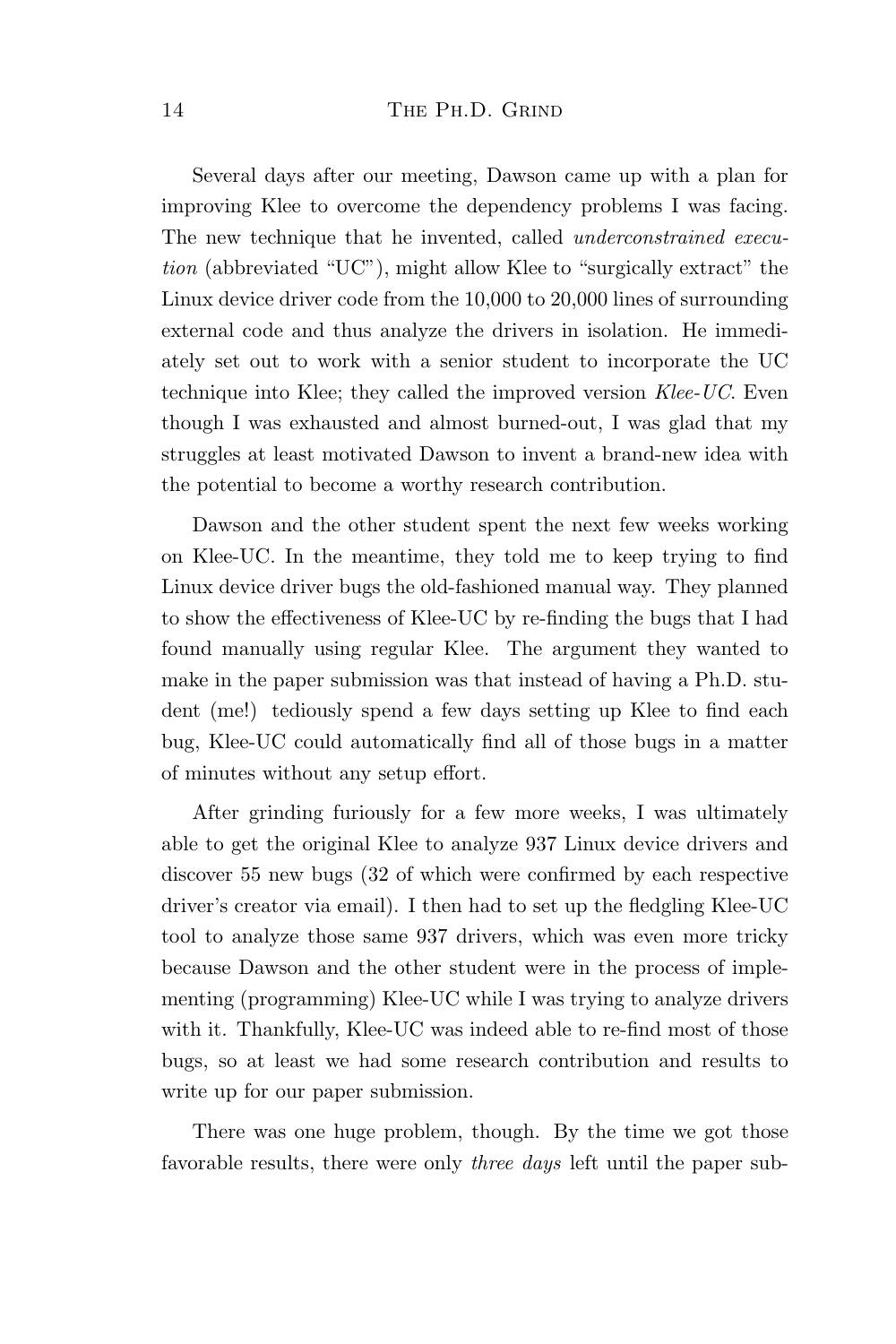mission deadline, and nobody had even begun writing the paper yet. In that tiny amount of time, it's physically impossible to write, edit, and polish a paper submission that stands any chance of being accepted to a top-tier computer science conference. But we still tried. In the final 72 hours before the deadline, Dawson and five of us students (one had dropped out of the project by now) camped out at the office for two consecutive all-nighters to finish up the experiments and to write the paper. All of us students knew in the back of our minds that there was absolutely no way that this paper would get accepted, but we followed Dawson's lead and obediently marched forward. My glasses broke during

We ended up submitting an embarrassing jumble of text filled with typos, nonsensical sentence fragments, graphics without any explanations, and no concluding paragraphs. It was a horrid mess. At that moment, I had no idea how I would ever complete a Ph.D. if it meant working in this terrible and disorganized manner. As expected, three months later our paper reviews came back overwhelmingly negative, filled with scathing remarks such as, "The [program committee] feels that this paper is blatantly too sloppy to merit acceptance; please do not submit papers that are nowhere near ready for review."

Right after this ordeal, I applied for and accepted a summer intern- This was easy since I ship at Google, since I desperately longed for a change of environment. The internship wasn't at all relevant to my research interests, but I didn't care. I just wanted to get away from Stanford for a few months.

 $\sim$ 

It was now April 2007, and there were still ten weeks left until my internship started in June. I had no idea what I could work on, but I wanted to get as far away as possible from my previous four months of dealing with Klee and Linux drivers. I didn't care if we ended up never revising and resubmitting our failed paper (we didn't); I just wanted to escape from those memories. But since I had accumulated nearly 1,000 hours of experience using Klee and it was the only project that grind. No joke.

had already passed an on-campus pre-screen interview earlier that year. Unsurprisingly, Google recruits heavily from Stanford, making it ultra-convenient for students to interview.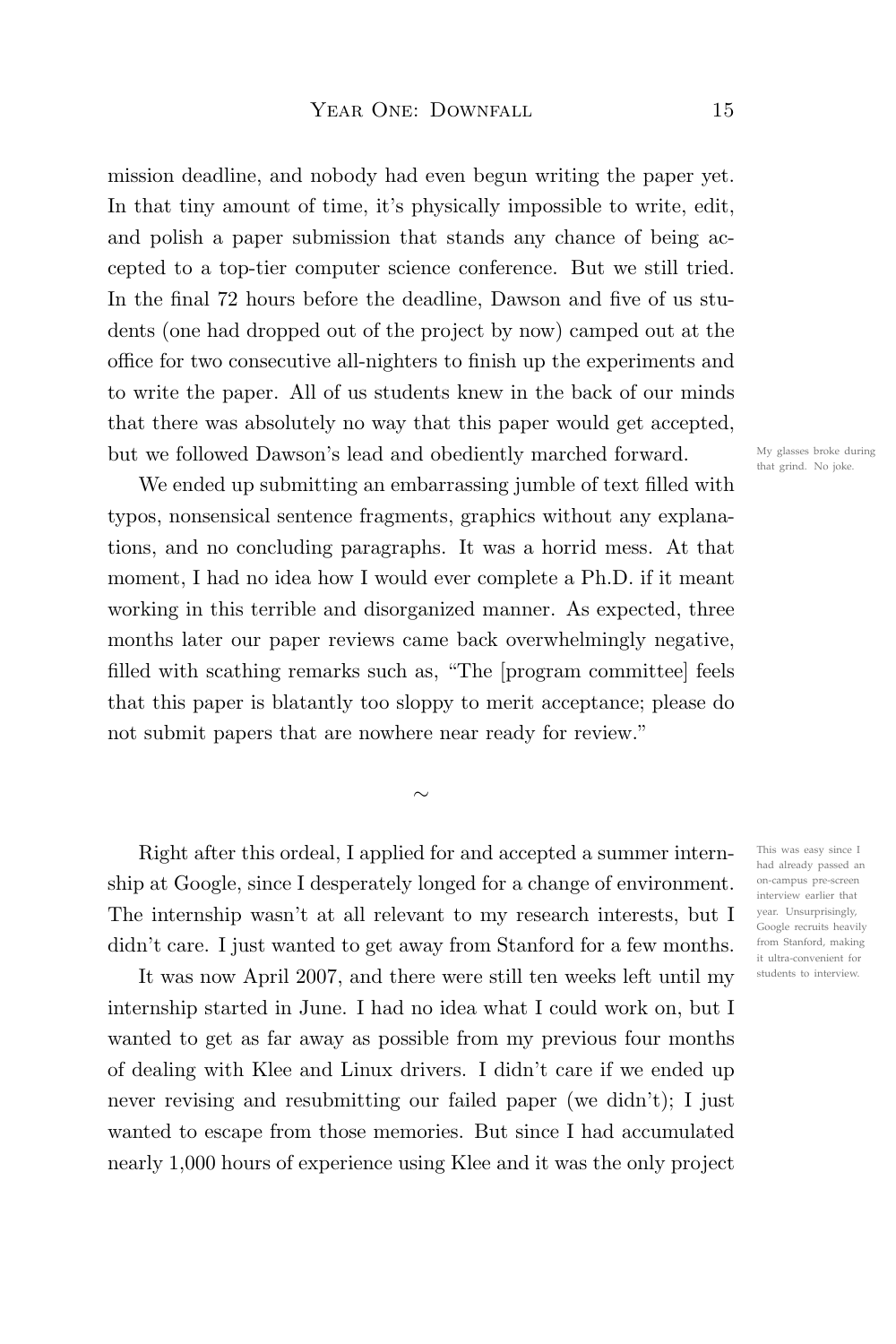Dawson cared about, I figured that it was a wise starting point for developing new project ideas. Thus, I talked to Dawson about ideas for using Klee in unconventional ways beyond simply finding bugs.

However, I quickly realized that I didn't need to be bound by Klee at all since I was funded by the NDSEG fellowship, not by Dawson's grants. In contrast, all of Dawson's other students had no choice but to continue working on Klee since they were funded by his Klee-related grants. So I kept Dawson as my advisor, but I left the Klee project and set out to create my own research project from scratch.

Why didn't I "go solo" sooner? Because even though my fellowship theoretically gave me the financial freedom to pursue whatever research direction I wanted, I knew that I still needed the support of some advisor in order to eventually graduate. Dawson was clearly interested in having all of his new students work on Klee, so I spent four months as a "good soldier" grinding on Klee rather than arrogantly demanding to do my own project from the beginning. Besides, if I had chosen another advisor, I would still need to prove myself by initially working on their projects. There was no way to avoid paying my dues.

I spent the next ten weeks daydreaming of my own research ideas in a complete vacuum without talking to anyone. Since I had such a negative initial experience working in a research group for the past few In other words, I wasn't months, I now wanted to be left alone to think for myself. Dawson was fine with my absence, since he wasn't funding me through his grants.

on the *critical path* of his main research agenda, so he was fine leaving me alone to daydream. But on the flip side, he wasn't motivated to check up on me to see if I was making progress.

I lived in complete isolation, mentally burned-out yet still trying to make some gradual progress. Every single day, I tried reading several computer science research papers and taking notes to get inspired to think of my own creative ideas. But without proper guidance or context, I ended up wasting a lot of time and not extracting any meaningful insights from my readings. I also rode my bicycle aimlessly in the neighborhoods around campus in futile attempts to think of new research ideas. Finally, I procrastinated more than I had ever done in my life thus far: I watched lots of TV shows, took many naps, and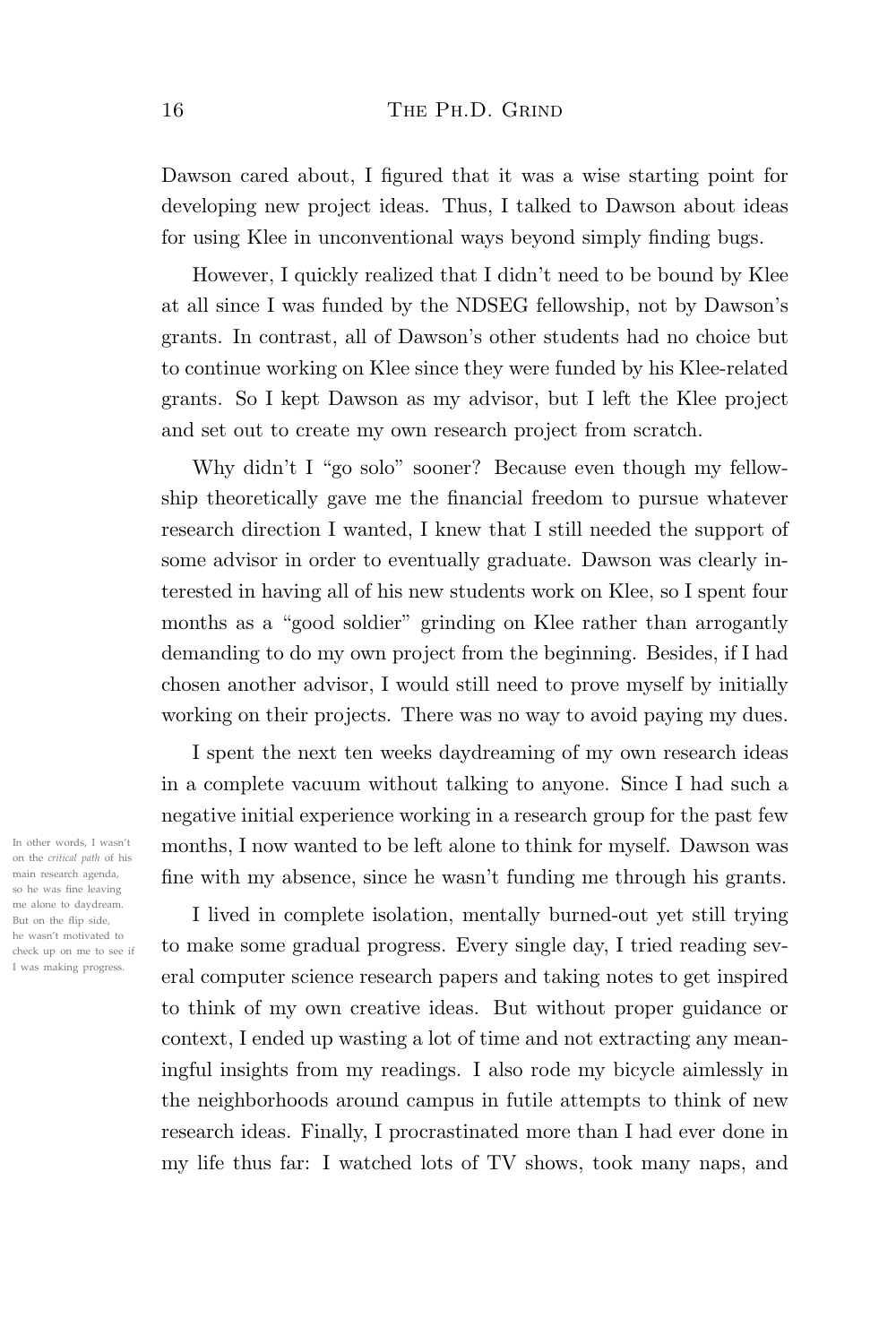wasted countless hours messing around online. Unlike my friends with nine-to-five jobs, there was no boss to look over my shoulder day to day, so I let my mind roam free without any structure in my life.

Although my research brainstorming was largely unfocused, my thoughts slowly gravitated towards ideas related to the following question: *How can we empirically measure the quality of software?* This was one of my broad research interests prior to starting my Ph.D., inspired by my encounters with low-quality software during engineering internships. However, the problem with dreaming up ideas in a vacuum back then was that I lacked the experience necessary to turn those ideas into real research projects. Having full intellectual freedom was actually a curse, since I was not yet prepared to handle it.

Although I was interested in developing new ways to measure software quality, I acknowledged that it was only a fuzzy dream with no grounding in formal research methodologies that the academic community would deem acceptable. If I tried to pursue this project on my own, then I would be yet another quack outsider spouting nonsense. There was no way I could possibly get those ideas published in a top-tier or even second-tier conference, and if I couldn't get my work published, then I wouldn't be able to graduate. I no longer had Most Ph.D. students I lofty dreams of becoming a tenured professor: I just wanted to figure out some way to eventually graduate.

I hardly talked to anybody during those ten solitary weeks—not even friends or family. There was no point in complaining, since nobody could understand what I was going through at the time. My friends who were not in Ph.D. programs thought that I was merely "in school" and taking classes like a regular student. And the few friends I had made in my department were equally depressed with their own first-year Ph.D. struggles—most notably, the shock of being thrown head-first into challenging, open-ended research problems without the power to affect the high-level direction of their assigned projects. Here we were, talented young computer scientists voluntarily

know originally who set out to become professors lose this desire sometime during grad school. It happens to pretty much everyone except for the true all-stars and the mildly self-delusional. I just happened to have lost this desire very early.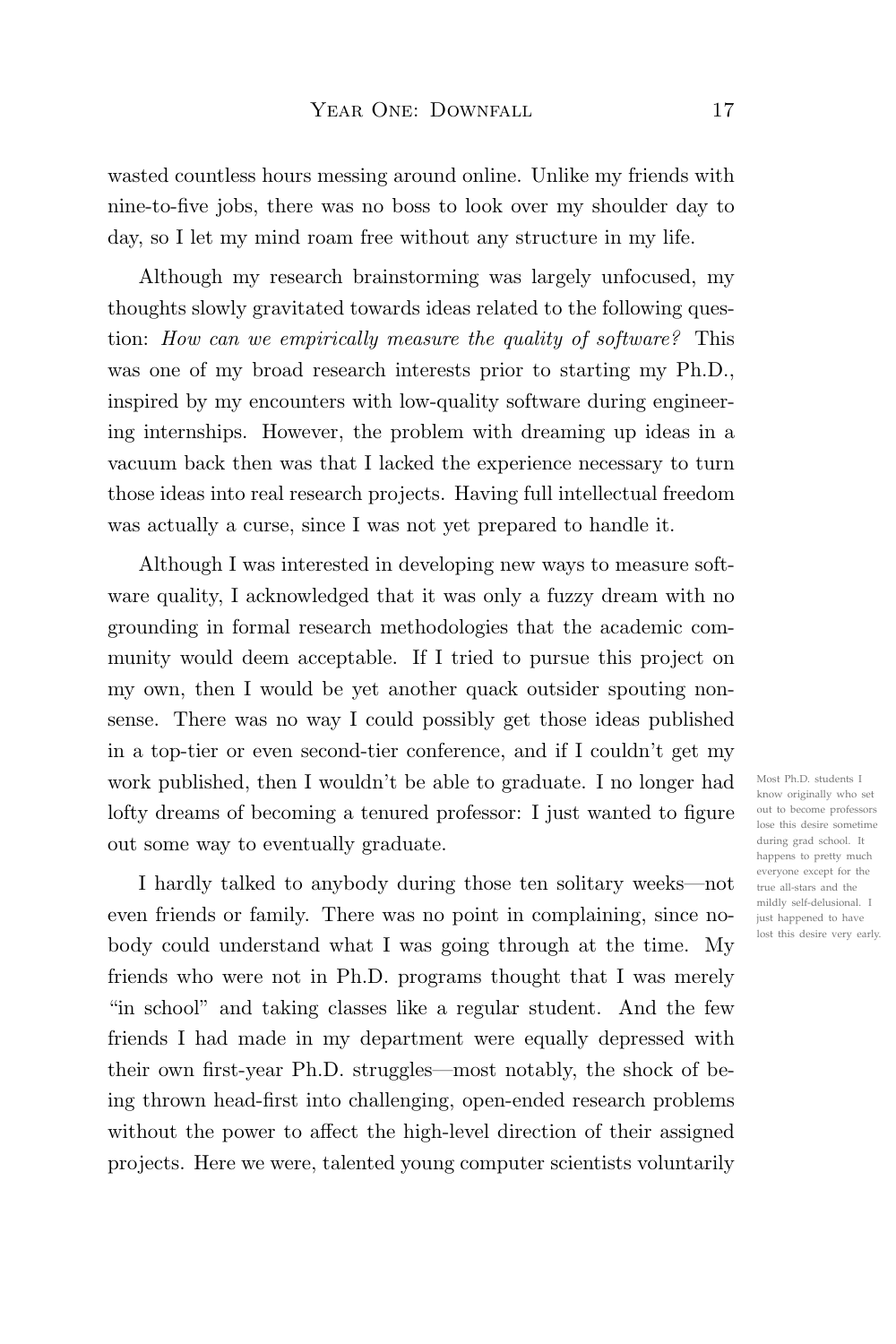working on tasks that were both excruciatingly difficult and seemingly pointless, all while earning one-fourth as much salary as our friends in the corporate working world. It was so sad that it was perversely funny. However, I didn't feel that group whining would be productive, so I kept silent. I avoided coming to the Computer Science Department building to work, since I dreaded running into colleagues. I was afraid that they would inevitably ask me what I was working on, and I didn't have a respectable answer to give. Instead, I preferred hiding out in libraries and coffee shops.

In retrospect, going solo so early during grad school was a terrible decision. Contrary to romanticized notions of a lone scholar sitting outside sipping a latte and doodling on blank sheets of notebook paper, real research is never done in a vacuum. There needs to be solid intellectual, historical, and sometimes even physical foundations (e.g., laboratory equipment) for developing one's innovations. The wiser course of action during those weeks would have been to talk to Dawson more frequently, and to actively seek out collaborations with other professors or senior students. But back then, I was so burned-out and frustrated with the traditional pecking order of group-based research putting new Ph.D. students through the meat grinder on the most unglamorous work—that I recoiled and went off on my own.

like forever due to my extreme isolation and stagnation. Nowadays when things are moving along well at work, ten weeks fly by so quickly.

Those ten weeks felt **Those is a Towards** the end of my ten weeks of isolation—right before I started my summer internship at Google—I emailed Dawson a blurb from a technical blog post I had recently read and reflected upon. That blog post made me think about measuring software quality by analyzing patterns in how programmers edit code throughout the lifetimes of software projects. To my pleasant surprise, Dawson shot back a quick reply saying that he had a side interest in these sorts of measurement techniques, especially in how they might assist automatic bug-finding tools such as Klee.

 $\sim$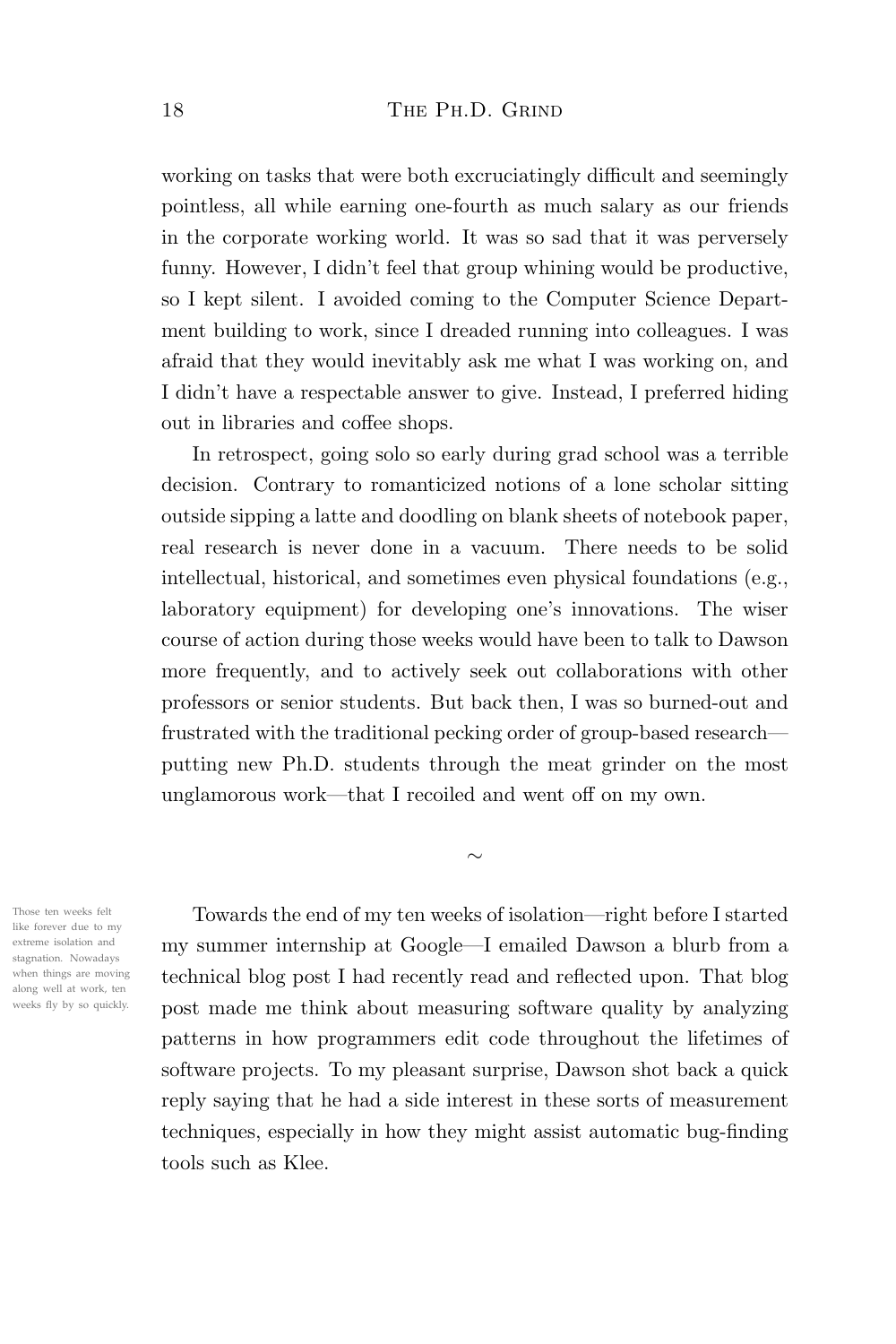I grew hopeful when I learned about Dawson's interest in an area that I also found interesting, since he might be able to help make my ideas more substantive. I jotted down some notes on my newlyproposed *empirical software measurement* project with the intention of returning to it after my summer internship. Thus, I ended my first year of Ph.D. on a somewhat optimistic note after four months of traumatic Klee grinding followed by ten weeks of aimless meandering.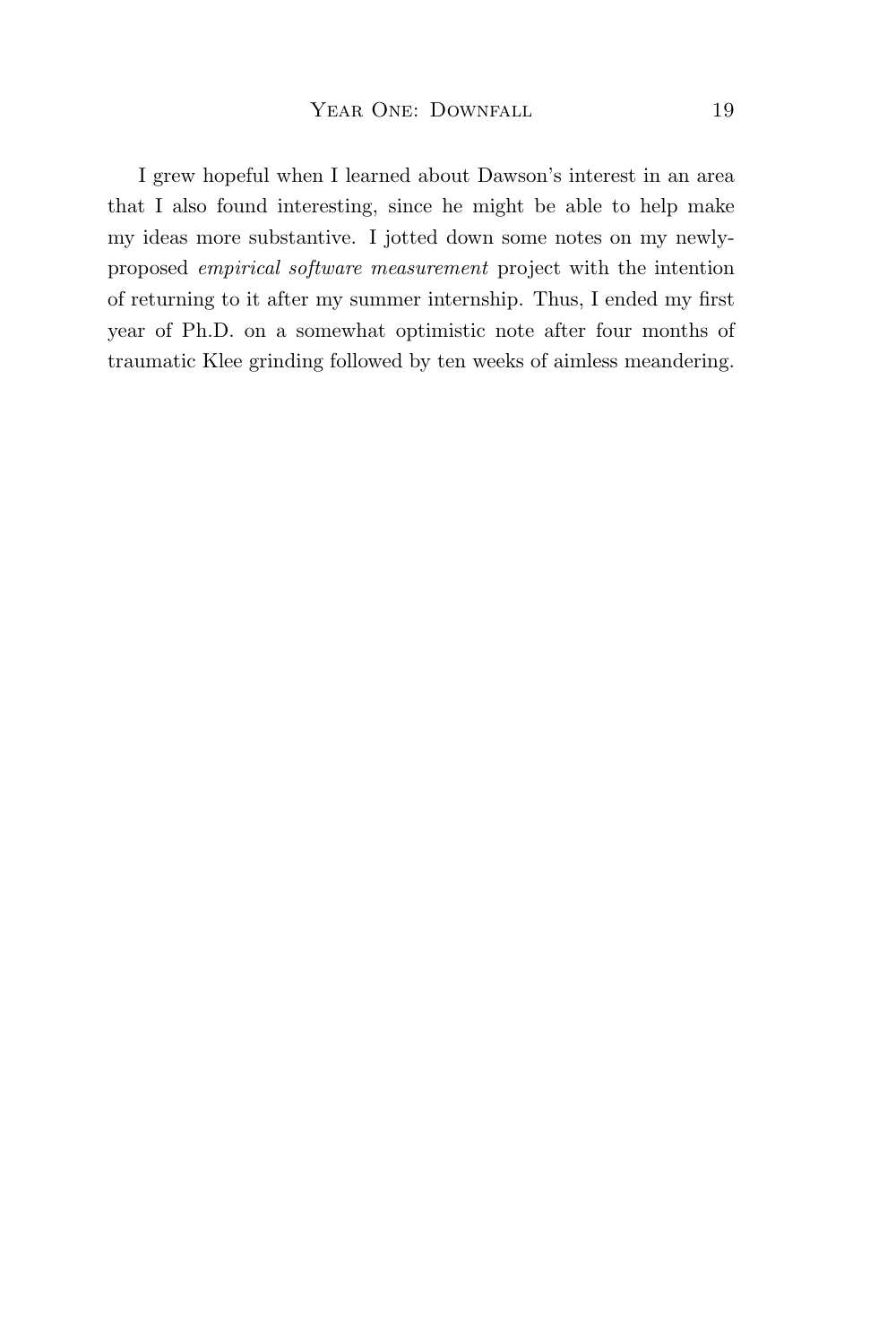20 THE PH.D. GRIND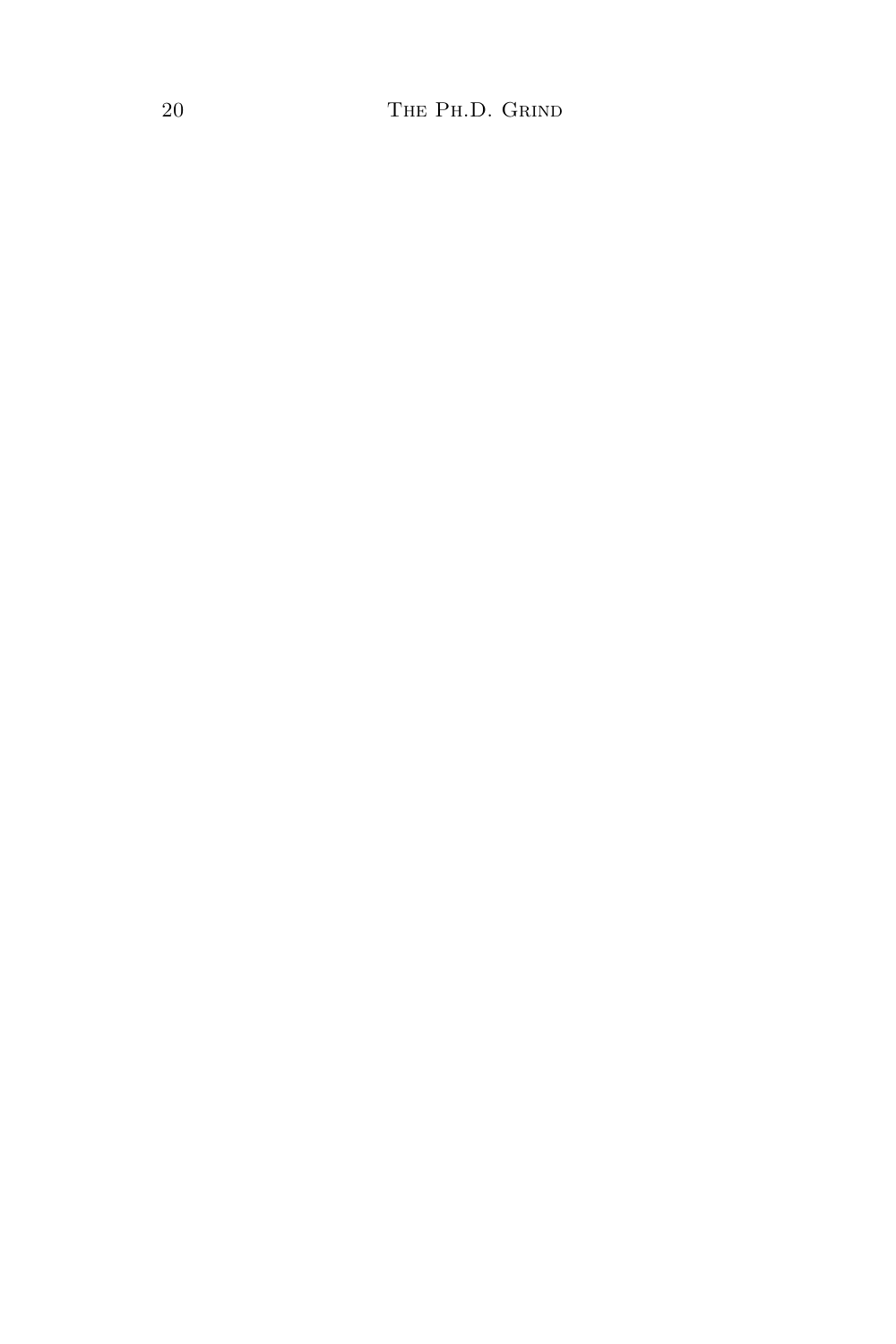#### <span id="page-28-0"></span>Year Two: Inception

My summer internship at Google was a welcome break from research. The work was low-stress, and I had fun socializing with fellow interns. By the end of the summer, I had recuperated enough from my previous year's burnout to make a fresh start at being a Ph.D. student again.

At the end of the summer, I wrote an email to Dawson reaffirming my desire to pursue my personal interests while simultaneously acknowledging the need to do legitimate publishable research: "I've Thinking back, I'm surrealized from this summer and my previous work experiences that it's going to be really hard for me to push ahead with a Ph.D. project unless I feel a strong sense of ownership and enthusiasm about it, so I really want to work to find the intersection of what I feel passionate about and what is actually deemed 'research-worthy' by professors and the greater academic community."

I planned to continue working with Dawson on the empirical software measurement project that we had discussed at the end of my first year. However, I had a sense that this project might be risky because it was not within his main areas of expertise or interest; Klee was still his top priority. Therefore, I wanted to hedge my bets by looking for This was a very wise deanother project to concurrently work on and hoping that at least one of them would succeed. I'll describe my main project with Dawson later in this chapter, but first I'll talk about my other project.

prised by how well I understood the Ph.D. game so early on. I couldn't have worded this sentiment any better now, except that I'd also add *fundable* as an extra criteria for success.

cision, since if a project isn't a professor's main priority at the time, it will be hard for them to muster up the enthusiasm to advise it well.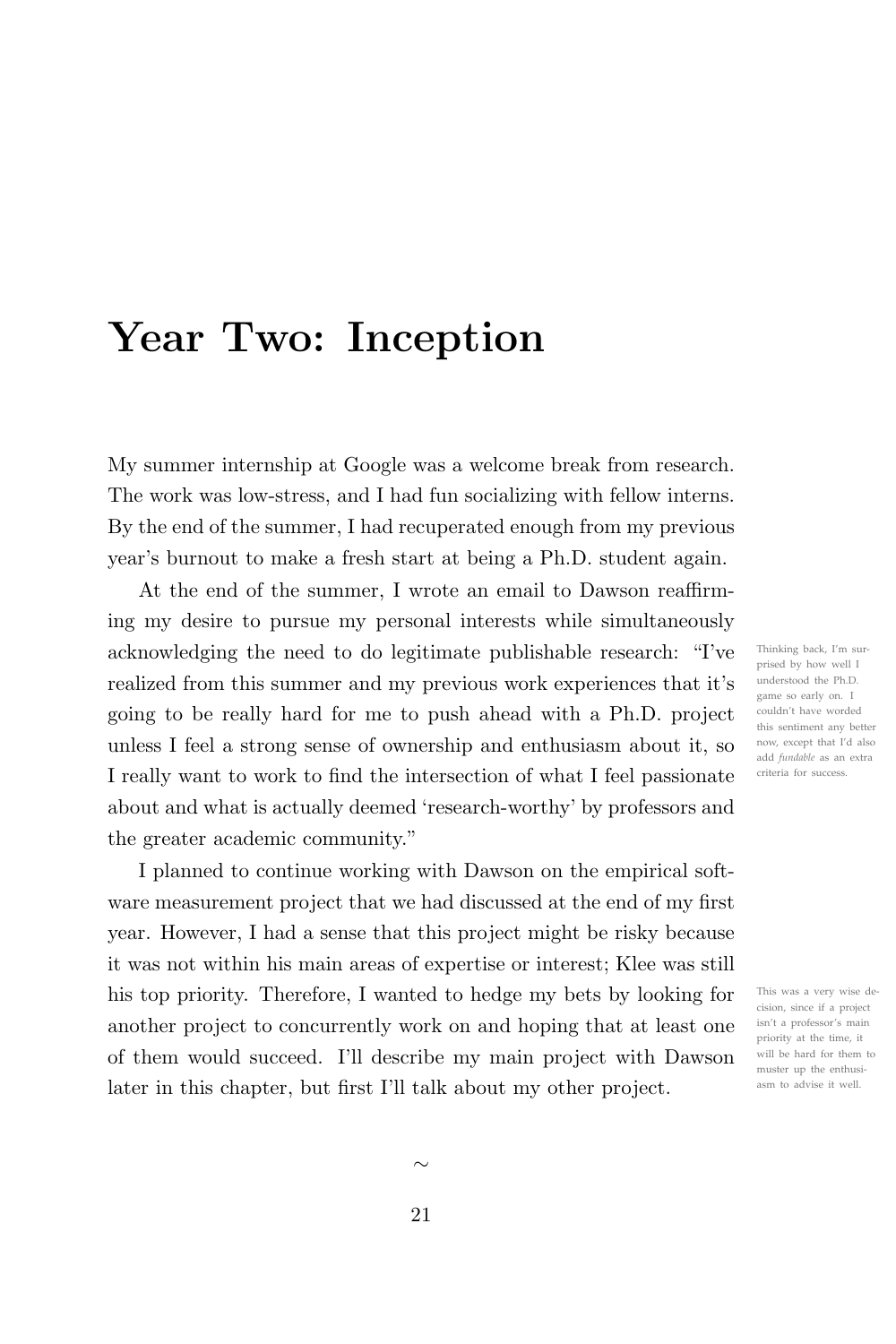Right before starting my second year of Ph.D. in September 2007, I took a one-week vacation to Boston to visit college friends. Since I was in the area, I emailed a few MIT professors whom I knew from my undergraduate days to ask for their guidance. When they met with me, they all told me roughly the same thing: *Be proactive in talking with professors to find research topics that are mutually interesting, and no matter what, don't just hole up in isolation.* This simple piece of advice, repeatedly applied over the next five years, would ultimately lead me to complete my Ph.D. on a happy note.

important cold-emails of my life so far, since it would foreshadow the start of my faculty career seven years later. After my brief stint at Google after graduation, Rob ended up being my postdoc advisor in 2013–2014, which helped launch my faculty career.

got to work with him as

I immediately took this advice to heart while I was still in Boston. This was one of the most I cold-emailed (sent an unsolicited email to) an MIT computer science professor named Rob to politely request a meeting with him. In this initial email, I briefly introduced myself as a recent MIT alum and current Stanford Ph.D. student who wanted to build tools to improve the productivity of computer programmers. Since I knew that Rob was also interested in this research area, I hoped that he would respond favorably rather than marking my email as spam. Rob graciously met with me for an hour in his office, and I pitched a few project proposals to get his feedback. He seemed to like them, so I grew encouraged that my ideas were at least somewhat acceptable to a professor who worked in this research area. Unfortunately, I wouldn't be able to work with  $Six$  years later, I finally Rob since I was no longer an MIT student. At the end of our meeting, a postdoc. Rob suggested for me to talk to a Stanford computer science professor named Scott to see if I could sell him on my ideas.

> When I returned to Stanford, I cold-emailed Scott to set up an appointment to chat. I came into the meeting prepared with notes about three specific ideas and pitched them in the following format:

- 1. What's the problem?
- 2. What's my proposed solution?
- 3. What compelling experiments can I run to demonstrate the effectiveness of my solution?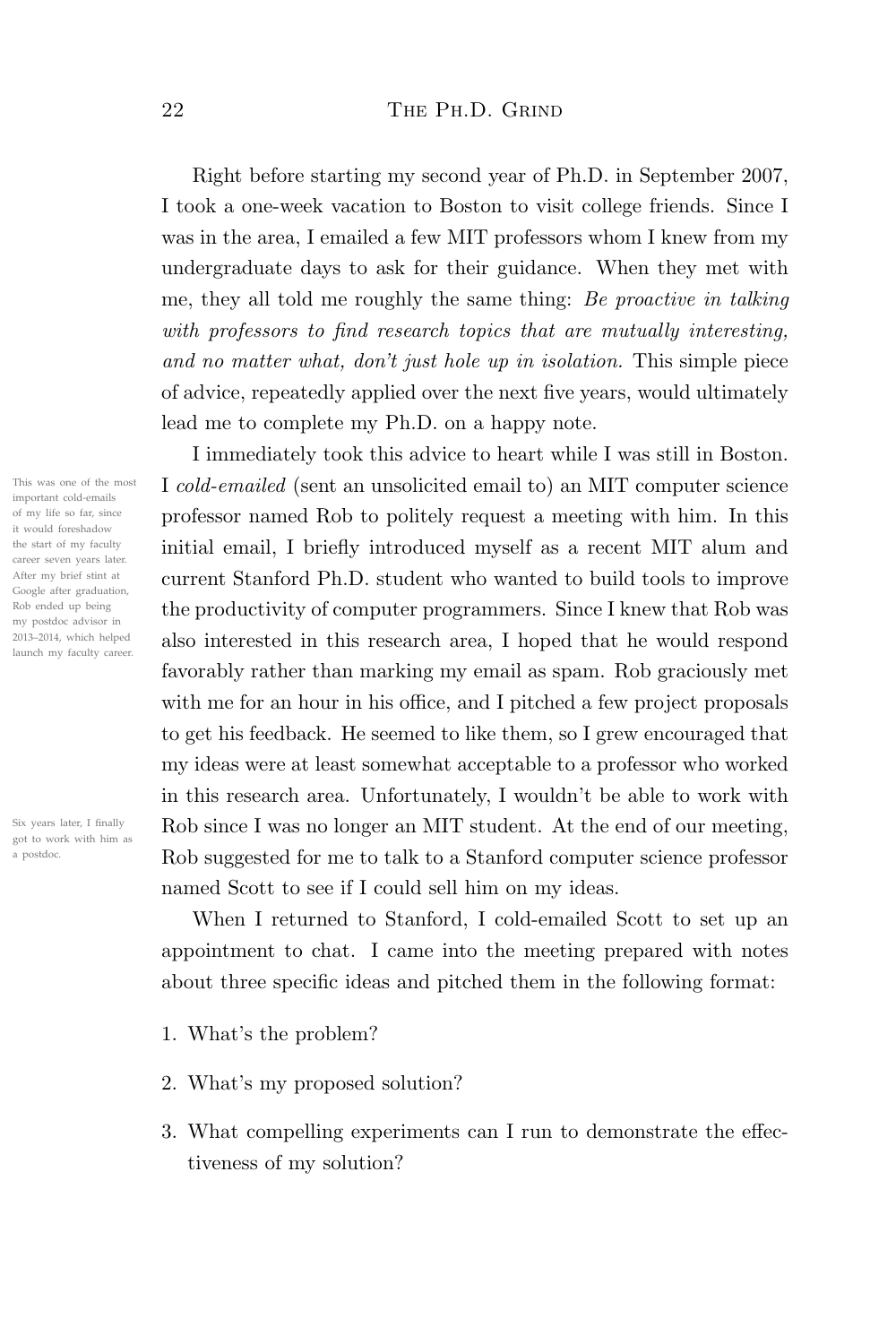My friend Greg, one of Rob's Ph.D. students, taught me the im- Greg was a source of portance of the third point—thinking in terms of experiments—when proposing research project ideas. Professors are motivated by having their names appear on published papers, and computer science conference papers usually need strong experiments to get accepted for publication. Thus, it's crucial to think about experiment design at project inception time.

Although none of my specific ideas won Scott over, he still wanted to work with me to develop a project related to my general interests. At the time, he was an assistant (pre-tenure) professor who had been  $A$  After earning tenure, at Stanford for only three years, so he was eager to publish more papers an associate professor. in his quest to earn tenure. Since I had a fellowship, Scott didn't need Free + Enthused = Good! to fund me from his grants, so there was no real downside for him.

Scott specialized in a pragmatic *subfield* of computer science called If you had told me back HCI (Human-Computer Interaction). In contrast to many other subfields, the HCI methodology for doing research centers on the needs of real people. Here is how HCI projects are typically done:

 $\sim$ 

- 1. Observe people to find out what their real problems are.
- 2. Design innovative tools to help alleviate those problems.
- 3. Experimentally evaluate the tools to see if they actually help people.

Since I wanted to create tools to help improve the productivity of programmers, Scott first suggested for me to observe some programmers at work in their natural habitat to discover what real problems they were facing. In particular, Scott was intrigued by how modernday programmers write code using an assortment of programming languages and rely heavily on Web search and copying-and-pasting of code snippets. The previous few decades of research in programmer productivity tools have assumed that programmers work exclusively with

Scott moved to UCSD as

then that I would someday get hired into an HCI faculty position, I wouldn't even know how to respond. That wasn't remotely on my mind at the time; I just wanted to get away from Klee.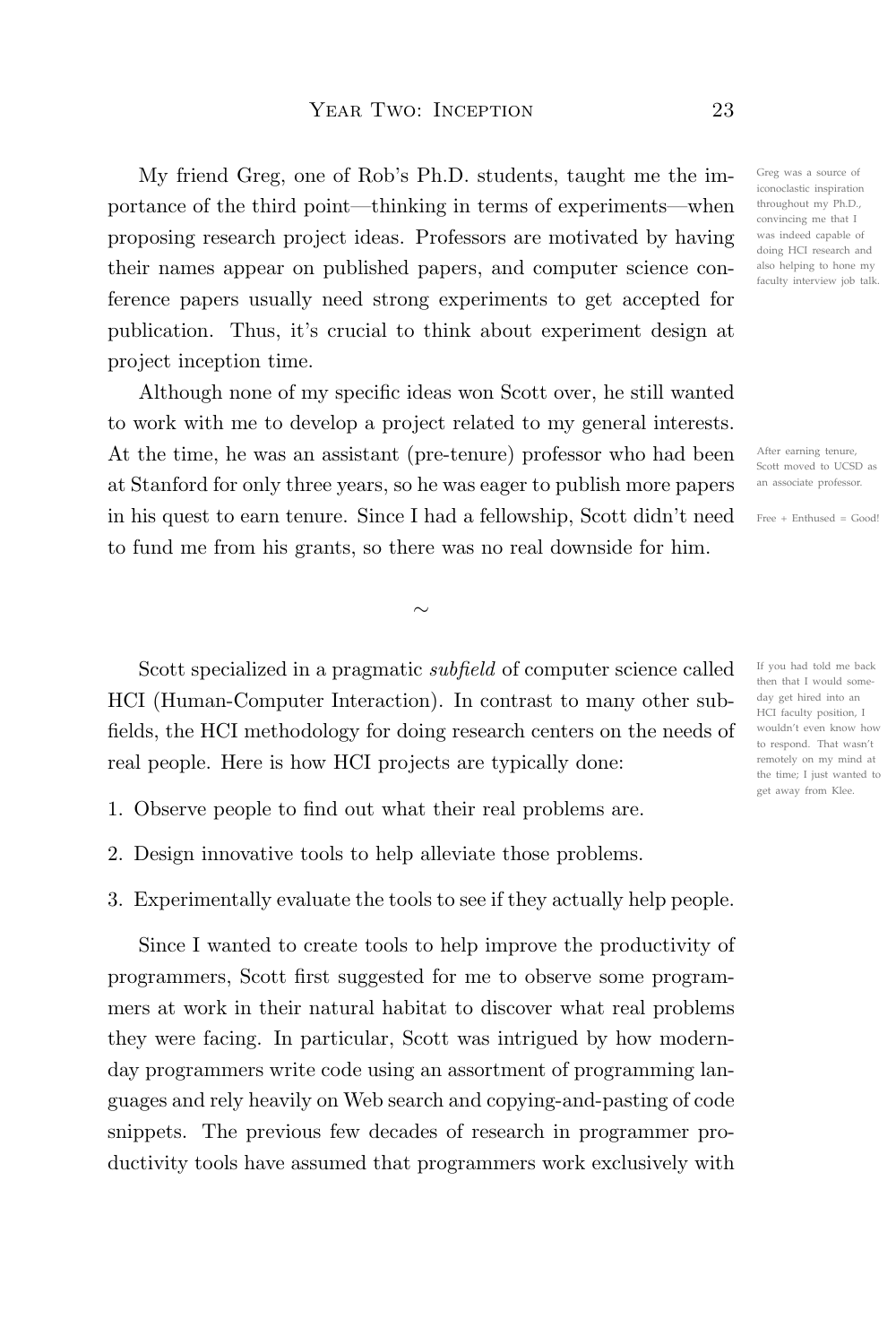a single language in a homogeneous environment, which is a grossly outdated assumption. By observing what problems modern-day programmers face, I might be able to design new tools to suit their needs.

Now that Scott had provided a high-level goal, I set out to find some professional programmers whom I could observe at work. First, I tried to drum up some leads at Google, since I had just interned there and my former manager agreed to forward my email solicitation to his colleagues. I quickly received a few polite rejections, since nobody wanted to deal with possible intellectual property issues arising from There was absolutely no  $a$  non-employee looking at their code. I then emailed a dozen friends at various startup companies near Stanford, figuring that they would not be subject to the same constraints as programmers at a big company. Unfortunately, they were even less accommodating since they had a greater need for secrecy due to competitive reasons. Also, they were far busier than their big-company counterparts and thus unwilling to indulge the intellectual fancy of some random graduate student.

My last-ditch attempt was to try to observe programmers at Mozilla, the nonprofit software development foundation that makes the popular Firefox web browser. Since Mozilla's software projects were all opensource, I figured that they would not be afraid of an outsider coming in to watch their programmers work. Rather than cold-emailing (I didn't even know who to email!), I decided to drive to the Mozilla headquarters and walk in the front door. I accosted the first person I saw and introduced myself. He generously gave me the names and email addresses of two Mozilla Foundation leaders who might be interested in such a research collaboration. I cold-emailed both of them later that day and was amazed that one responded favorably. Unfor-If this had worked out, tunately, that was the last I heard from him; he never responded to awesome story. **my requests to follow up.** 

> In retrospect, I'm not surprised that my workplace shadowing attempts failed, since I had absolutely nothing to offer these professional programmers; I would just be disrupting their workday. Fortunately, a

upside for them since they didn't care about research publications. I never found an incentive that resonated with them.

it would've made for an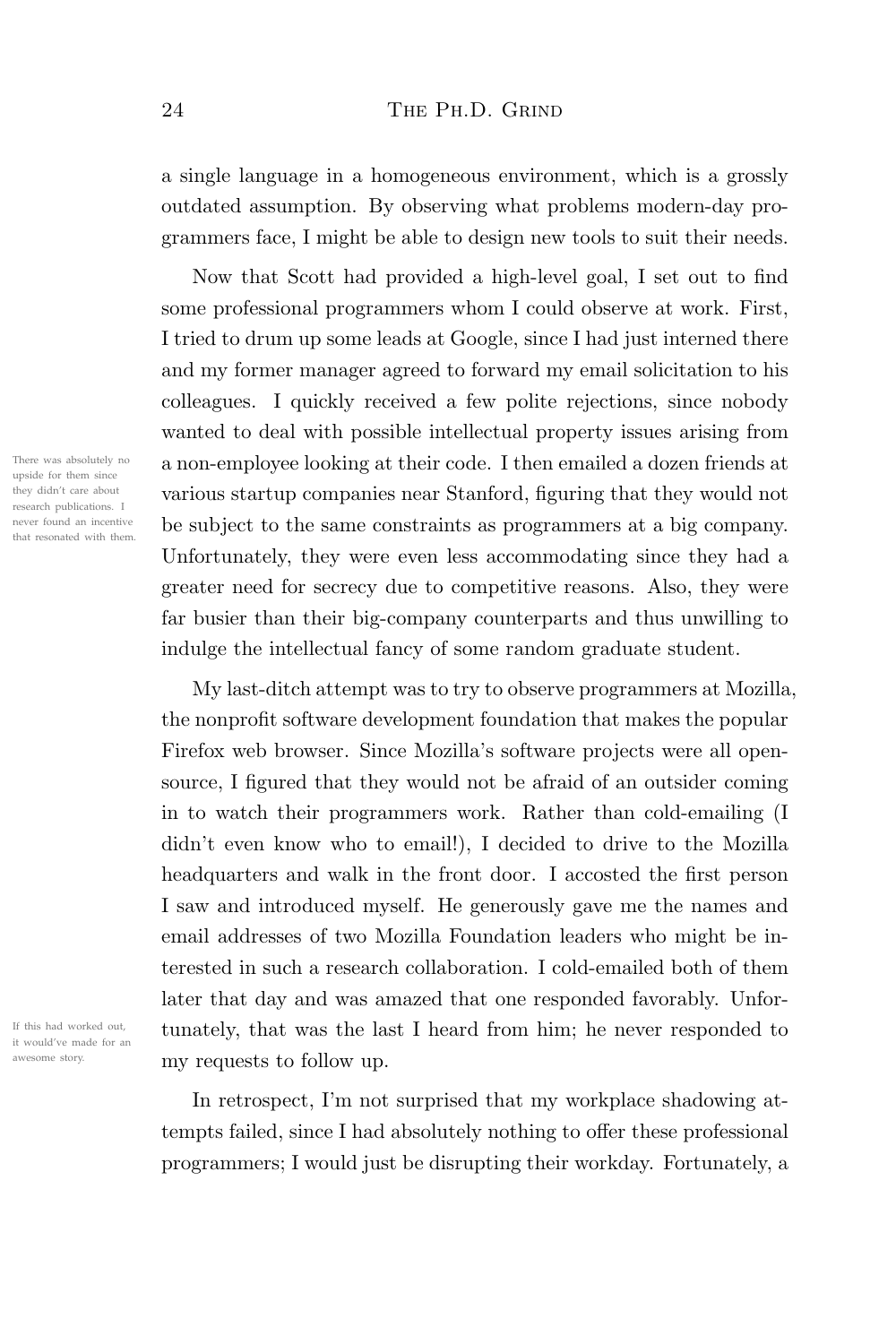few years later I managed to observe a different set of (nonprofessional) programmers—fellow graduate students doing programming for scientific research—who welcomed my light intrusions and were more than happy to talk to me about their working environments. Those interviews would end up directly inspiring my dissertation work.

 $\sim$ 

Since I had no luck in shadowing professional programmers, I decided to look within Stanford for opportunities. When I saw a flyer announcing an annual computer programming competition being held soon in my department, I immediately cold-emailed the organizer. I pitched him on the idea of having me observe students during the competition, and he happily agreed.

Although a student programming competition was not indicative of real-world programming environments, at least it was better than nothing. Joel, one of Scott's students who entered the Ph.D. program Joel is now a Senior Reone year before me, wanted to come observe as well. Joel and I spent an entire Saturday morning watching a few students participating in the four-hour competition. It was a pretty boring sight, and we didn't end up learning much from the notes we took. However, this experience gave us the idea to plan a more controlled *laboratory study*.

At this point, Scott decided to have Joel and me team up to create a lab study together rather than working on separate projects. Since Joel and I shared similar research interests, Scott could reduce his Plus, Joel was already management overhead by having us join forces. I was happy to let Joel take the lead on the lab study design, since I was concurrently working on another project with Dawson.

Joel, Scott, and I designed a lab study where we asked Stanford students to spend 2.5 hours programming a simple Web-based chat room application from scratch. They were allowed to use any resources they wanted, most notably searching the Web for existing code and tutorials. We recruited 20 students as participants, most of them

search Scientist at Adobe Systems, and he's given me tremendously useful career advice throughout the years. It all started with that one uneventful Saturday morning.

Scott's Ph.D. student.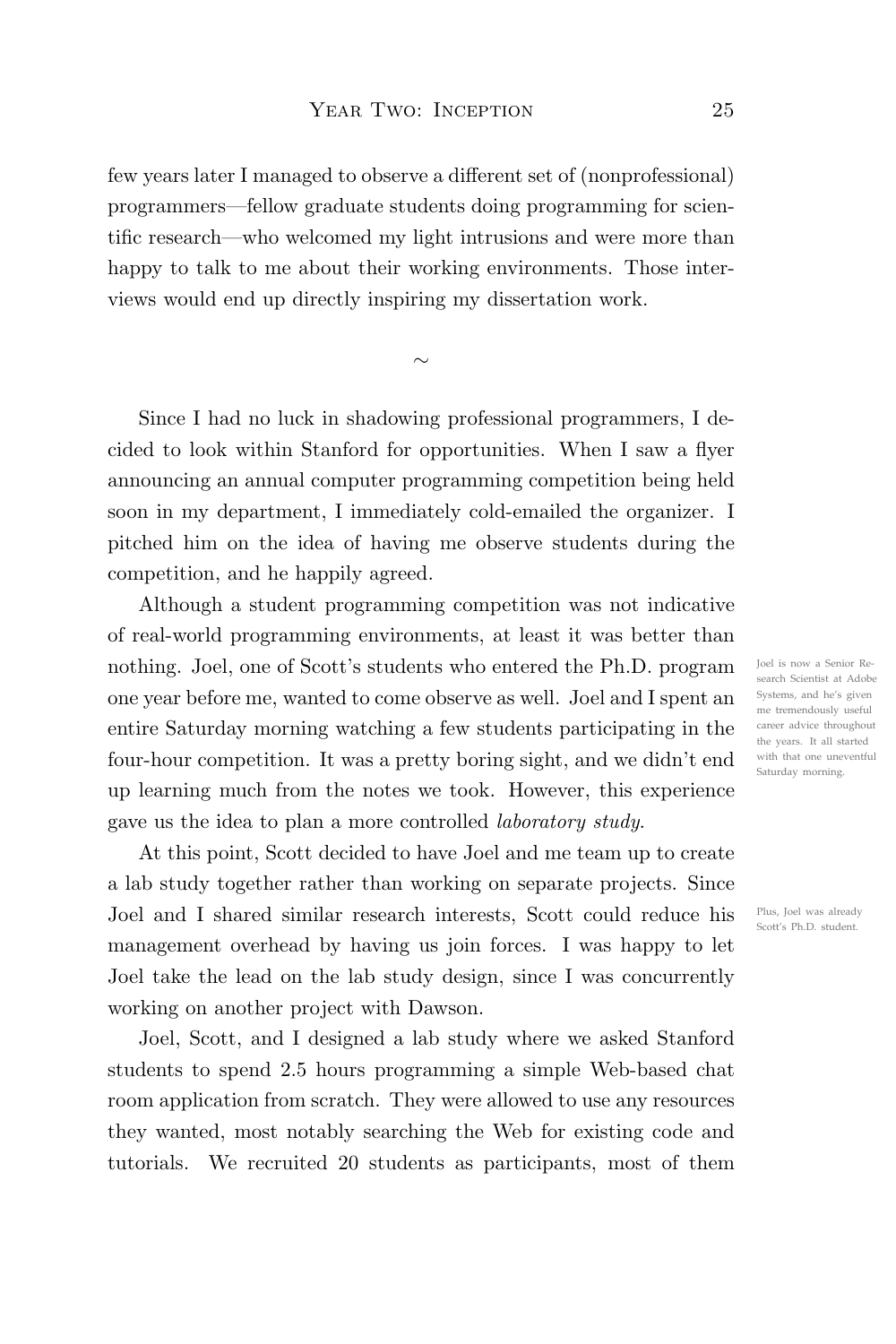coming from the *Introduction to HCI* course that Scott was teaching at the time.

conducting HCI research, which is what I do now

This was my first taste of **Over the next few weeks**, Joel and I sat in our department's basewhich is what I do now ment computer lab for 50 hours  $(2.5$  hours x 20 students) observing study participants and recording a video feed of the lab's computer monitor. Watching the students at work was engaging at first but quickly grew tedious as we observed the same actions and mistakes over and over again. We then spent almost as much time watching replays of the recorded videos and marking occurrences of critical events. Finally, we analyzed our notes and the marked events to garner insights about what kinds of problems these students faced when working on a simple yet realistic real-world programming task.

> We wrote up our lab study findings and submitted our paper to a top-tier HCI conference. Three months later, we found out that [our](http://www.pgbovine.net/projects/pubs/brandt_chi09_webuse.pdf) [paper](http://www.pgbovine.net/projects/pubs/brandt_chi09_webuse.pdf) was accepted with great reviews and even nominated for a *Best Paper Award*. Joel was listed as the *first author* on this paper, and I was the second author. Almost all computer science papers are coauthored by multiple collaborators, and the order in which authors are listed actually matters. The author whose name appears first is the project leader (e.g., Joel) who does more work than all subsequently listed authors and thus deserves most of the credit. All other authors are project assistants—usually younger students (e.g., me) or distant colleagues—who contributed enough to warrant their names being on the paper. Ph.D. students often list their advisor (e.g., Scott) as the last author, since the advisor helps with idea formulation, project planning, and paper writing.

Since I wasn't the first author on this paper, it didn't contribute towards my dissertation; however, this experience taught me a great deal both about how to do research and about how to write research This was a *redeemer* for **papers.** Most importantly, I felt satisfied to see this project conclude paper submission. Successfully with a prestigious top-tier conference publication, in stark contrast to the embarrassing Klee paper rejection from my first year.

last year's failed Klee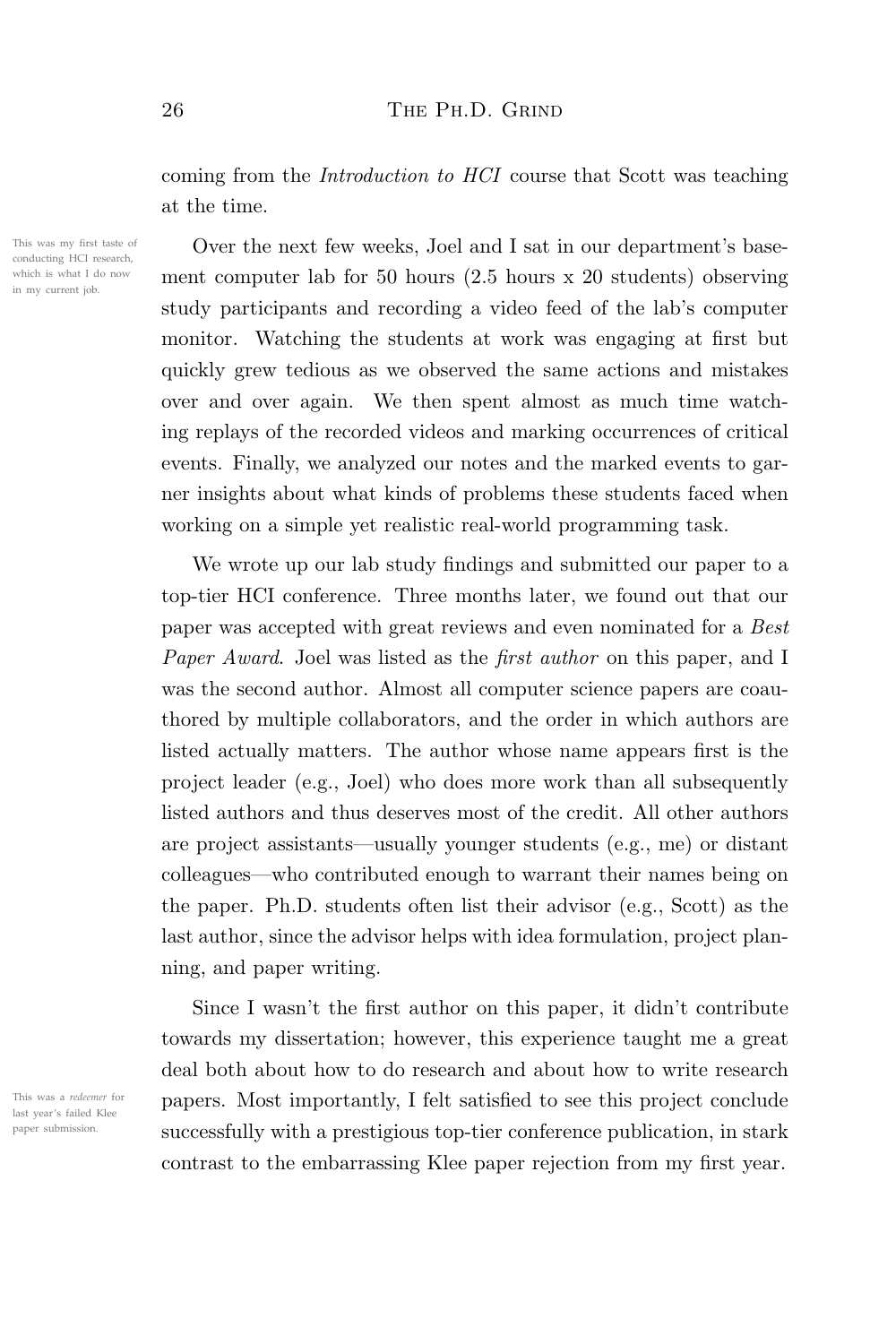Joel continued down this research path by turning our paper into the first contribution of his dissertation. Over the next few years, he built several tools to help programmers overcome some of the problems we identified in that initial study and published papers describing those tools. In the meantime, Scott didn't actively recruit me to become his student, so I never thought seriously about switching advisors. It seemed like my interests were too similar to Joel's, and Joel was already carving out a solid niche for himself in his subfield. Thus, I focused my efforts on my main project with Dawson, since he was still my advisor. Progress was not as smooth on that front, though.

 $\sim$ 

Recall that at the end of my first year, I started exploring research ideas in a subfield called *empirical software measurement*—specifically, trying to measure software quality by analyzing the development history of software projects. It turned out that Dawson was also interested in this topic, so we continued working together on it throughout my second year. His main interest was in building new automated bug-finding tools (e.g., Klee), but he had a side interest in software quality in general. He was motivated by research questions such as:

- If a large software project has, say, 10 million lines of code, which portions of that code are crucial to the project, and which are not as important?
- What factors affect whether a section of code is more likely to contain bugs? For example, does code that has been recently modified by novices contain more bugs? What about code that has been modified by many people over a short span of time?
- If an automated bug-finding tool finds, say, 1,000 possible bugs, which ones are likely to be important? Programmers have neither the time nor energy to triage all 1,000 bug reports, so they must prioritize accordingly.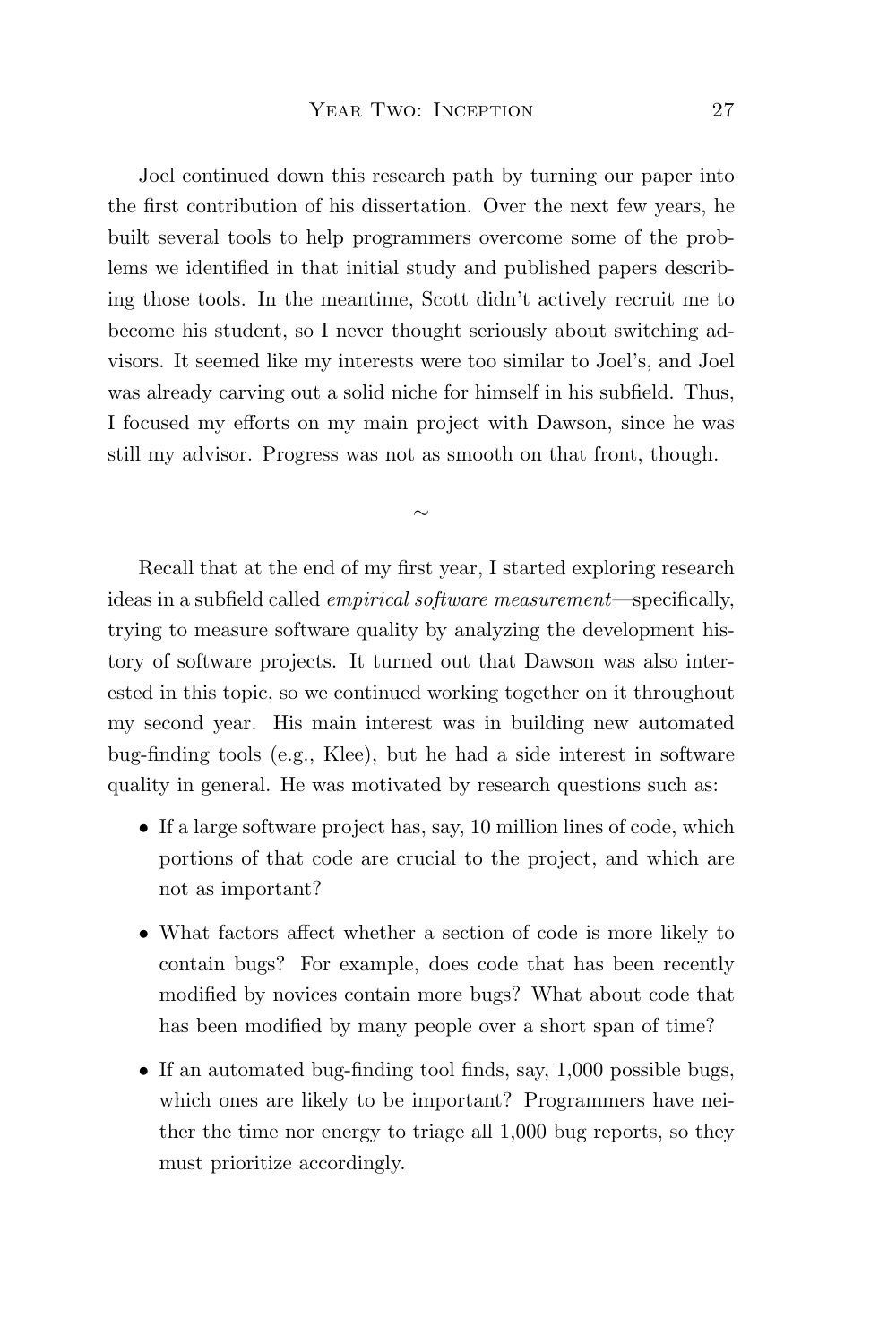#### 28 THE PH.D. GRIND

I investigated these kinds of questions by analyzing data sets related to the Linux kernel software project. I chose to study Linux since it was the largest and most influential open-source software project at the time, with tens of thousands of volunteer programmers contributing tens of millions of lines of code over the span of two decades. The full *revision control history* of Linux was available online, so that became my primary source of data. A project's revision control history contains a record of all modifications made to all code files throughout that project's lifetime, including when each modification was made, and more importantly, by whom. To correlate project activity with bugs, I obtained a data set from Dawson's software bug-finding company containing 2,000 bugs that one of its bug-finding tools had found in Linux. Of course, those were not the only bugs in Linux, but it was the only accessible data source with the information I needed to investigate our research questions.

into *data science*, which turned into a hot buzzword around 2012.

This was my first foray My daily workflow consisted of writing computer programs to ex tract, clean up, reformat, and analyze the data from the Linux revision control history and those 2,000 bug reports. To help obtain insights, I taught myself the basics of quantitative data analysis, statistics, and data visualization techniques. As I worked, I kept a meticulous log of my experimental progress in a *research lab notebook*, noting which trials did and did not work. Every week or so, I would meet with Dawson to present my findings. Our meetings usually consisted of me showing him printouts of graphs or data tables that my analyses had generated, followed by him making high-level suggestions such as, "Wow, this part of the graph looks weird, why is that? Split the data up in this way and dig deeper." Years later, I learned that this working style was fairly common amongst *computational researchers* in a variety of academic fields; for my dissertation, I created tools to eliminate common inefficiencies in this pervasive type of workflow. However, back at that time, I had no such long-term visions; I just wanted to make interesting discoveries and get them published.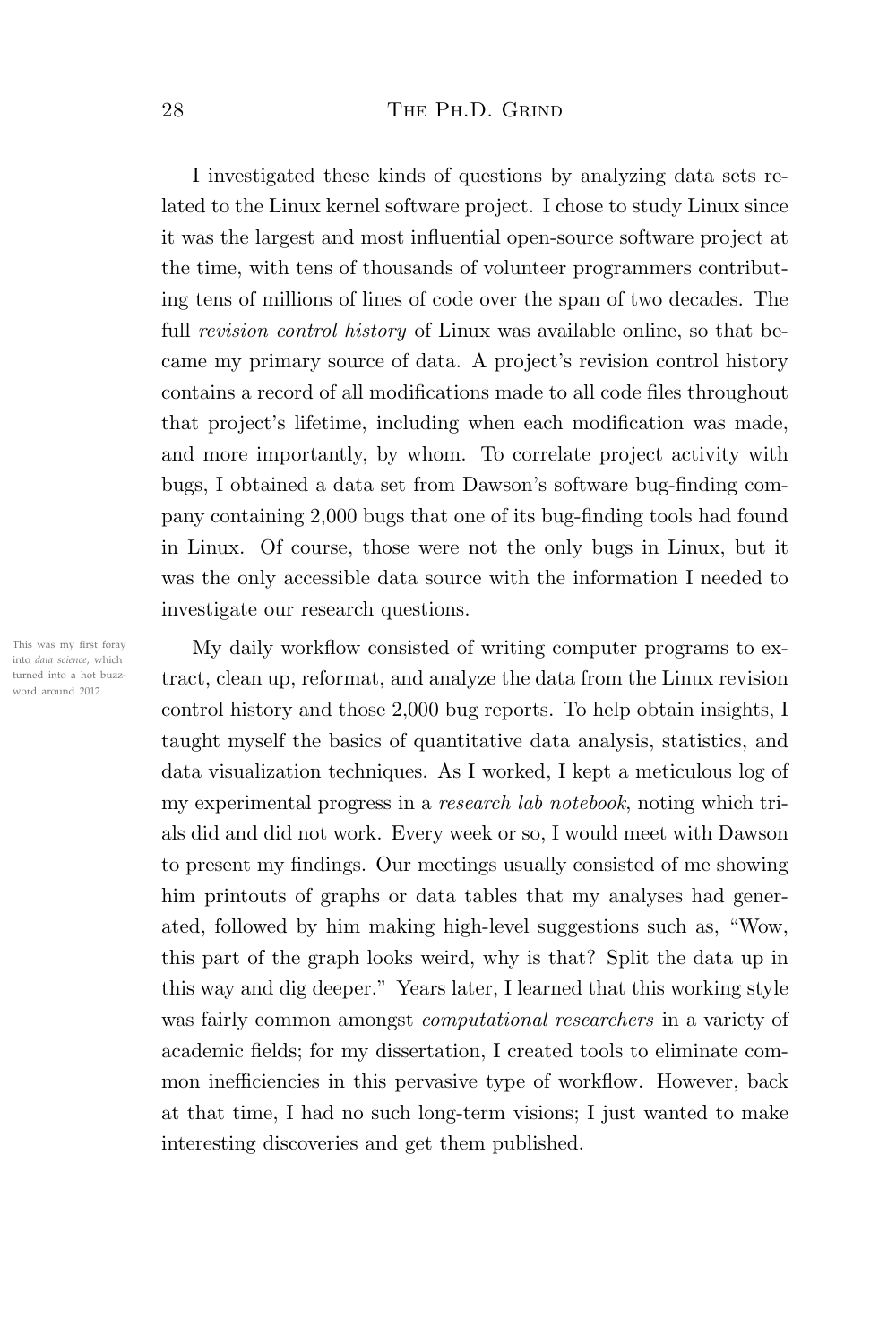$\sim$ 

Dawson and I had a lot of trouble getting our results published. Throughout the year, we made two paper submissions that were both rejected. It would take another full year before this work finally got published as a [shorter-length, second-tier conference paper,](http://www.pgbovine.net/projects/pubs/guo_usenix09_camera_ready.pdf) which held almost no prestige and didn't "count" as a contribution to my dissertation. But by then, I didn't care because I had already moved on to other projects.

The underlying cause of our publication troubles was that we were not "insiders" in the empirical software measurement subfield (sometimes also called *empirical software engineering*) to which our project belonged. At the time Dawson and I started working in this subfield, teams of researchers from dozens of universities and corporate research labs were already doing similar work. Dawson and I were severely outgunned by the competition, which consisted of professors and research scientists specializing in empirical software measurement who were advising armies of Ph.D. students to do the heavy number crunching. These people were hungry to publish a ton of papers, since In contrast, Dawson was lots of them were young professors who wanted to earn tenure. They were also experts in the statistical methodologies, framing of related work, and "marketing pitches" required to get these sorts of papers accepted. Most importantly, they frequently served on program committees and as external reviewers for the relevant conferences, so they knew exactly what it took to write publishable papers in this subfield.

Recall that each paper submission gets *peer-reviewed* by three to five volunteer experts—usually professors or research scientists—who critique its merit. If reviewers deem a paper worthy of publication, then it gets published; otherwise, authors must revise and resubmit at a later date. The purpose of peer review is to ensure that all published papers are up to a certain level of acceptable quality, as determined by the scholarly community. This vetting process is absolutely necessary, since there needs to be some arbiters of "goodness" to filter already-tenured and had only a mild side interest in this topic. The lesson here is that it's very hard to publish on a topic if your advisor isn't also obsessively thinking about it, since you're directly competing against other students whose advisors *are* obsessively thinking about it.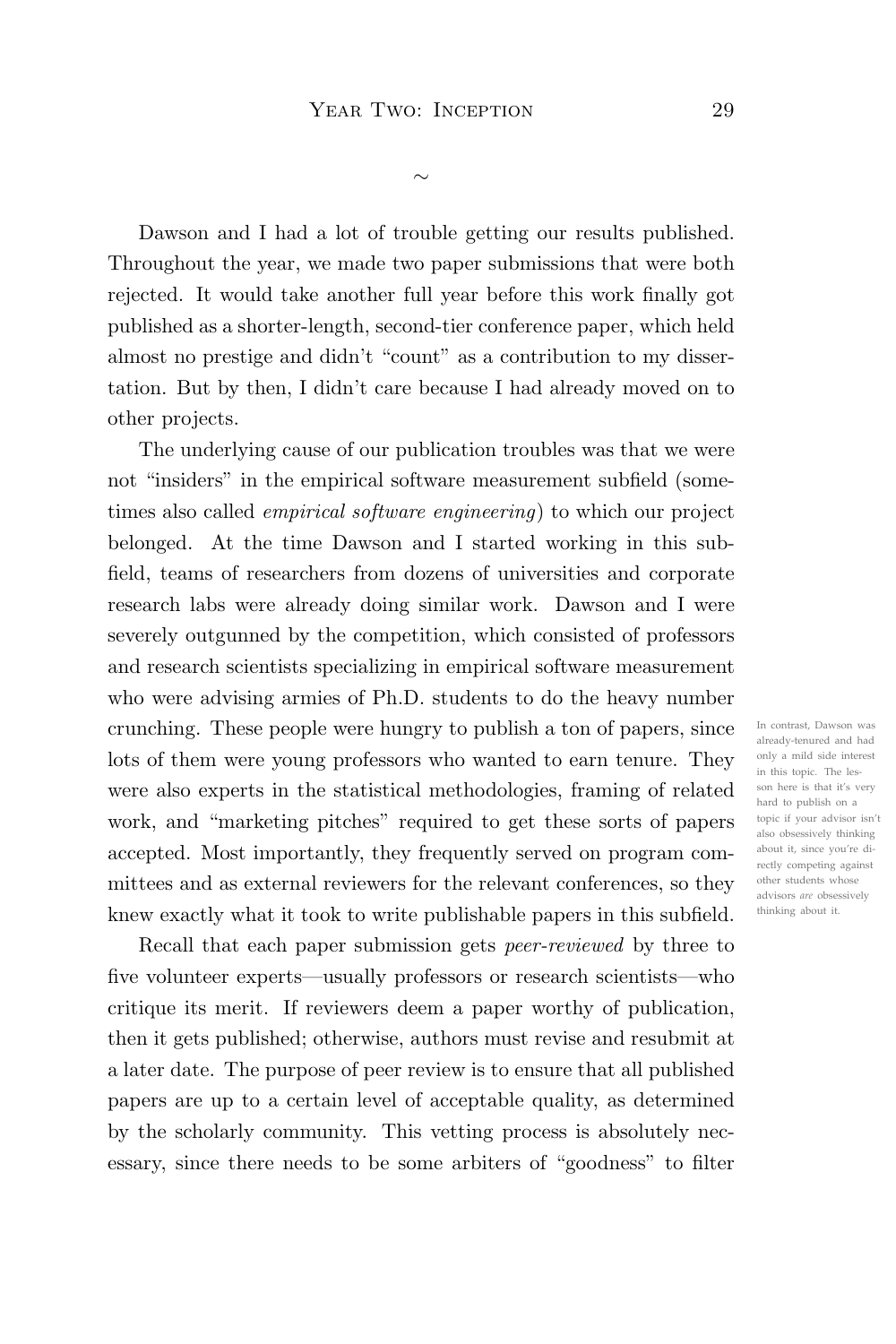out crackpot claims. However, the peer-review process is inherently imperfect since, despite their best efforts at being impartial, reviewers are human beings with their own subjective tastes and biases.

Since conferences usually accept less than 20 percent of paper submissions, if reviewers get a bad first impression when reading a paper, then they are likely to reject it. Dawson and I were not specialists in the empirical software measurement subfield, so we weren't able to "pitch" our paper submissions in a way that appealed to reviewers' expectations. Thus, we repeatedly got demoralized by negative reviews such as, "In the end, I find I just don't have much confidence in the results the authors present. There are two sources of doubt: I don't trust their interpretation of the measures, and they don't use very effective statistical techniques." In the cutthroat world of academic publishing, simply being passionate about a topic is nowhere near sufficient for success; one must be well-versed in the preferences of senior colleagues in a particular subfield who are serving as paper reviewers. In short, our data sets were not as good, our techniques were not as refined, and our results and presentation style were less impressive than what the veterans in this subfield expected.

In contrast, my paper submission with Scott and Joel was far more successful because Scott was an insider who had previously published and reviewed many papers in the HCI conference where we submitted our paper. Of course, being an insider didn't mean that our paper was I cannot re-emphasize scruttinized any less rigorously, since that would be unfair. However, Scott could leverage his experience to present our project's motivations and findings in a way that was the most palatable to those sorts of reviewers, thereby raising our paper's chances of acceptance.

this point enough times: Properly calibrating your pitch to the academic sub-community you're targeting is crucial for getting a paper accepted.

 $\sim$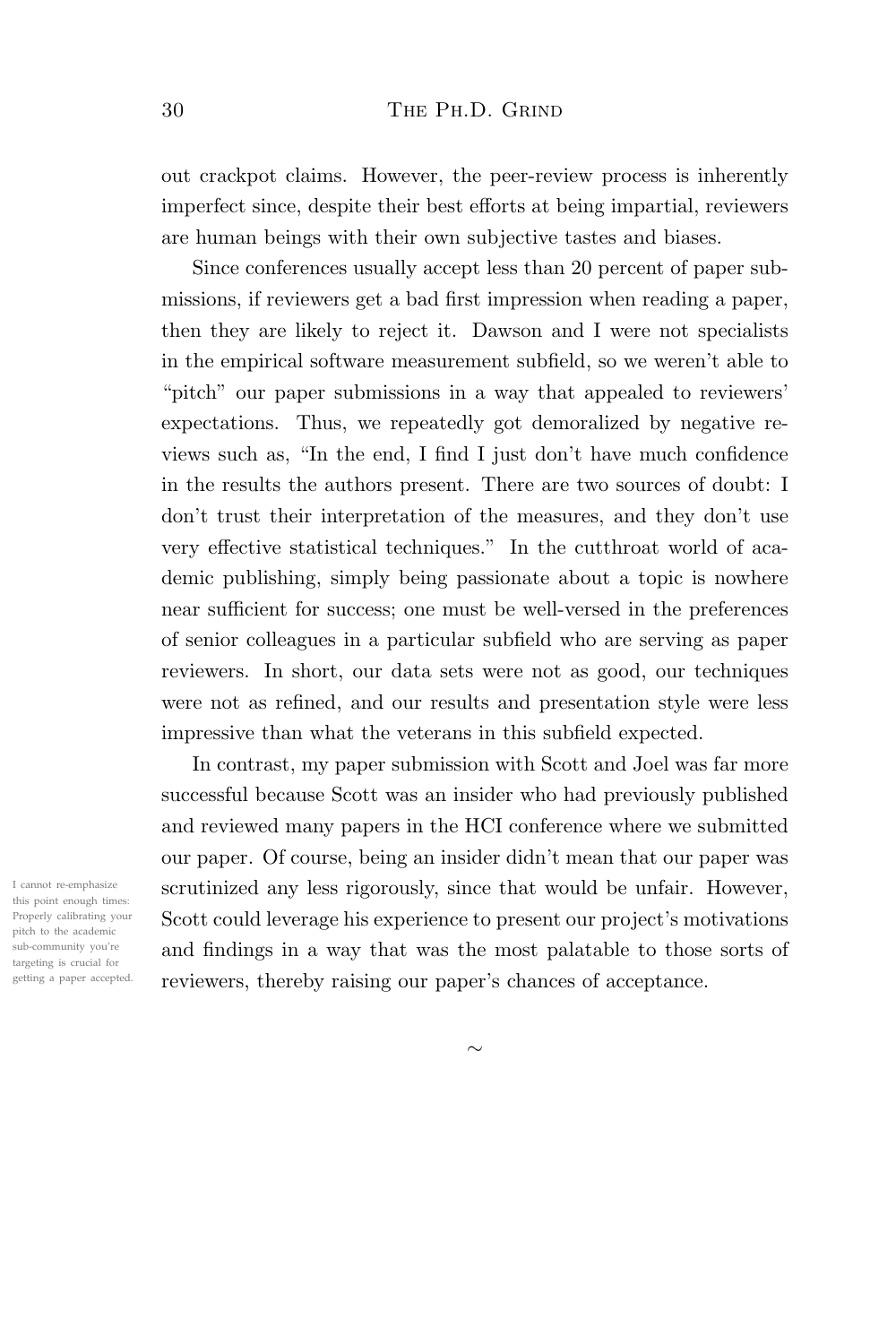By the end of my second year of Ph.D. (June 2008), I was growing frustrated by my lack of compelling results and overwhelmed by the flurry of papers being published in the empirical software measurement subfield. I still hadn't been able to publish my own findings and realized that I couldn't effectively compete with the veterans: Since neither Dawson nor I knew what those paper reviewers wanted to see, I sensed that trying to publish in this subfield would be a continual uphill struggle. And since publishing was a prerequisite for graduation, I had to find another project as soon as possible, or else I wouldn't be able to earn a Ph.D. As I prepared to begin my third year at Stanford, I was desperate to cling onto anything that had a reasonable chance of producing publishable results. And that's when I returned back to the project that haunted me from my first year—Klee.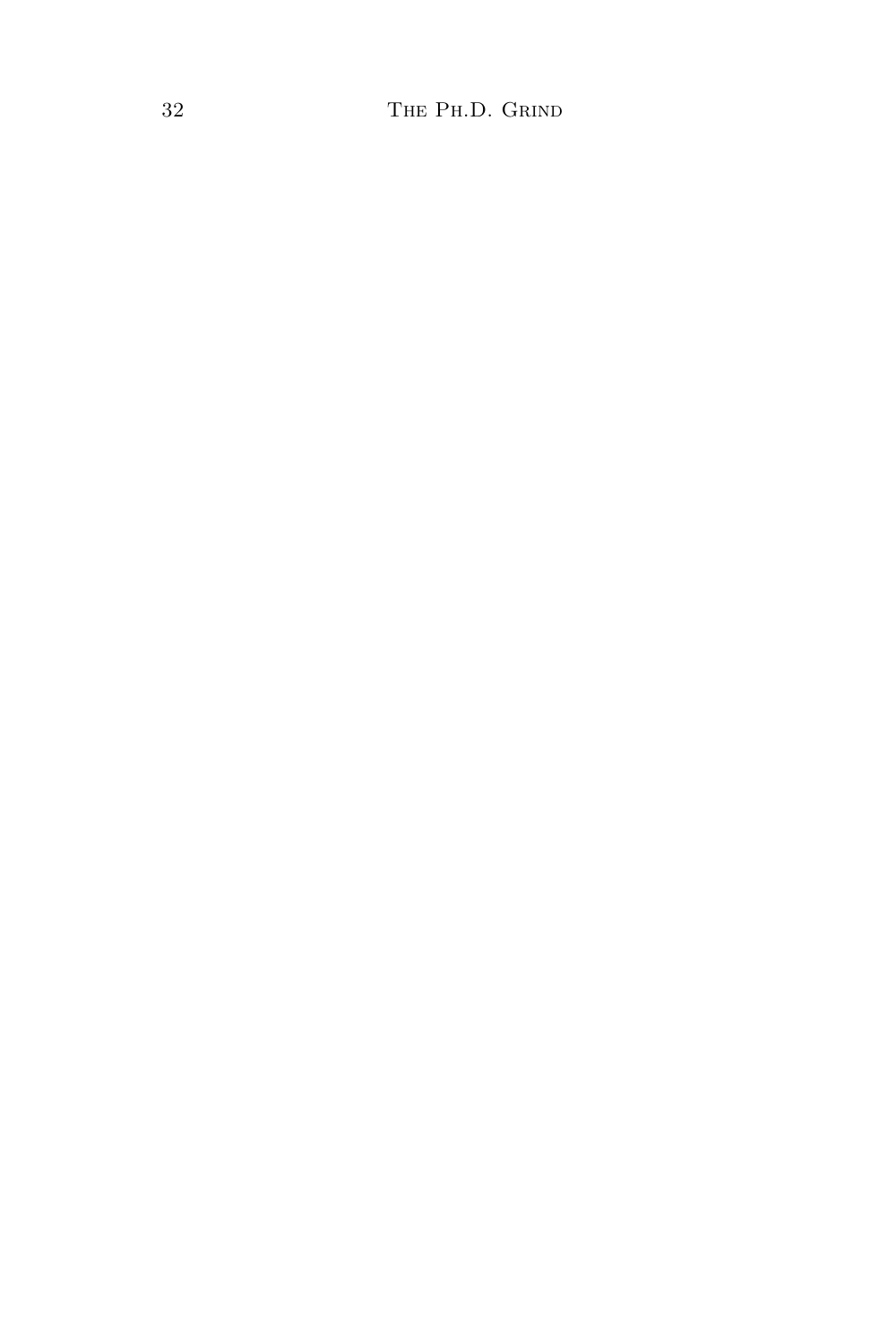# Year Three: Relapse

As I began my third year of Ph.D. in the middle of 2008, I rejoined the Klee project, again as the most junior student. At that time, the only two remaining people on the Klee team were its original co-creators: Dawson and Cristi (his most senior Ph.D. student). All other Klee team members had already left the project.

I had mixed feelings about returning. On one hand, my traumatic first-year experiences with Klee made me dread both the project and also the team dynamics. On the other hand, Cristi and Dawson were both very passionate about Klee and wanted to publish additional follow-up papers. Since they were veteran insiders in the software bug-finding subfield, I felt like I had a strong chance of publishing papers together with them. The alternative would have been to continue the empirical software measurement project from my second year. Although I was much more interested in that project, I knew that it would be a continual struggle to publish in a subfield where Dawson and I were both outsiders. And since my goal was to publish and earn a Ph.D., I tucked away my ego and took the plunge into Klee again. I wrote Dawson an email announcing, "my main plan is to team up with you and cristi on klee to do something solid and hopefully make some [paper] submission in a few months. i think that leveraging klee and aligning with both of your interests and incentives will be the best way for me to both make a contribution and also to feel satisfied about making concrete forward progress every day."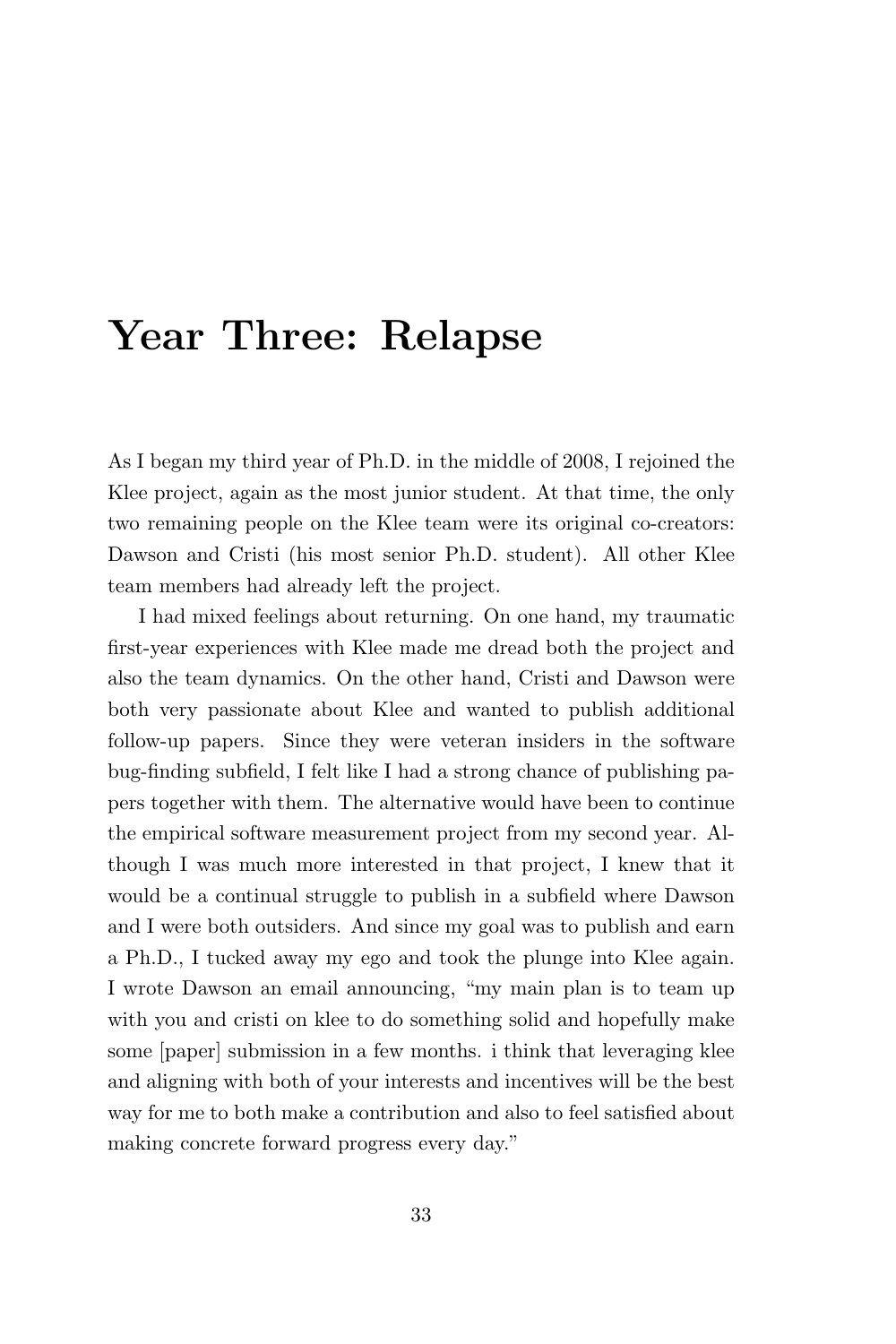$\sim$ 

to Google for a second summer internship, but I chose to stay on campus to grind on Klee instead.

Cristi and Dawson wanted me to experiment with a new way of running Klee called *cross-checking*, which allowed it to find inconsis-I had an offer to return **tencies between two different versions of similar software.** For the next four months (July to October 2008), my day-to-day grind was similar to my first-year Klee assignment with Linux device drivers, except that I now paced myself a lot better to remain healthy and avoid burnout. Just like during my first year, I was doing a lot of grungy manual labor to use Klee to discover new bugs in software rather than improving Klee in any substantive way. My daily workflow consisted of setting up dozens of Klee configuration options, launching Klee to run for approximately ten hours to cross-check a set of test software programs, coming back the next morning to collect, analyze, visualize, and interpret the results, making the appropriate adjustments to Klee's options, and then firing off another ten-hour round of experiments.

Like other sophisticated software tools, Klee had dozens of adjustable configuration options. And since it was a research prototype hacked together by students, the behaviors of most of those options were not clearly documented. As a result, I wasted a lot of time due to misunderstanding the subtle interactions between options as I was This experience would adjusting them. I filled my research lab notebook with curses such as: "OH SHIT, I think my mistake was in not realizing that there are certain options you're supposed to pass into Klee (e.g., -emit-all-errors) and others that you're supposed to pass into the target program to be used to set up the model environment (e.g., –sym-args), and if these are confused, then strange things happen because Klee is executing the target program with different argc and argy than you expect."

> Throughout those months, Cristi and Dawson sometimes talked about submitting a Klee cross-checking paper, so I was motivated by that seemingly-concrete goal. As I was working, I wrote up an outline for a paper submission and incrementally filled it in with my notes and results. However, to my surprise, neither Cristi nor Dawson showed

later inspire one of my Ph.D. dissertation projects, an improved electronic lab notebook.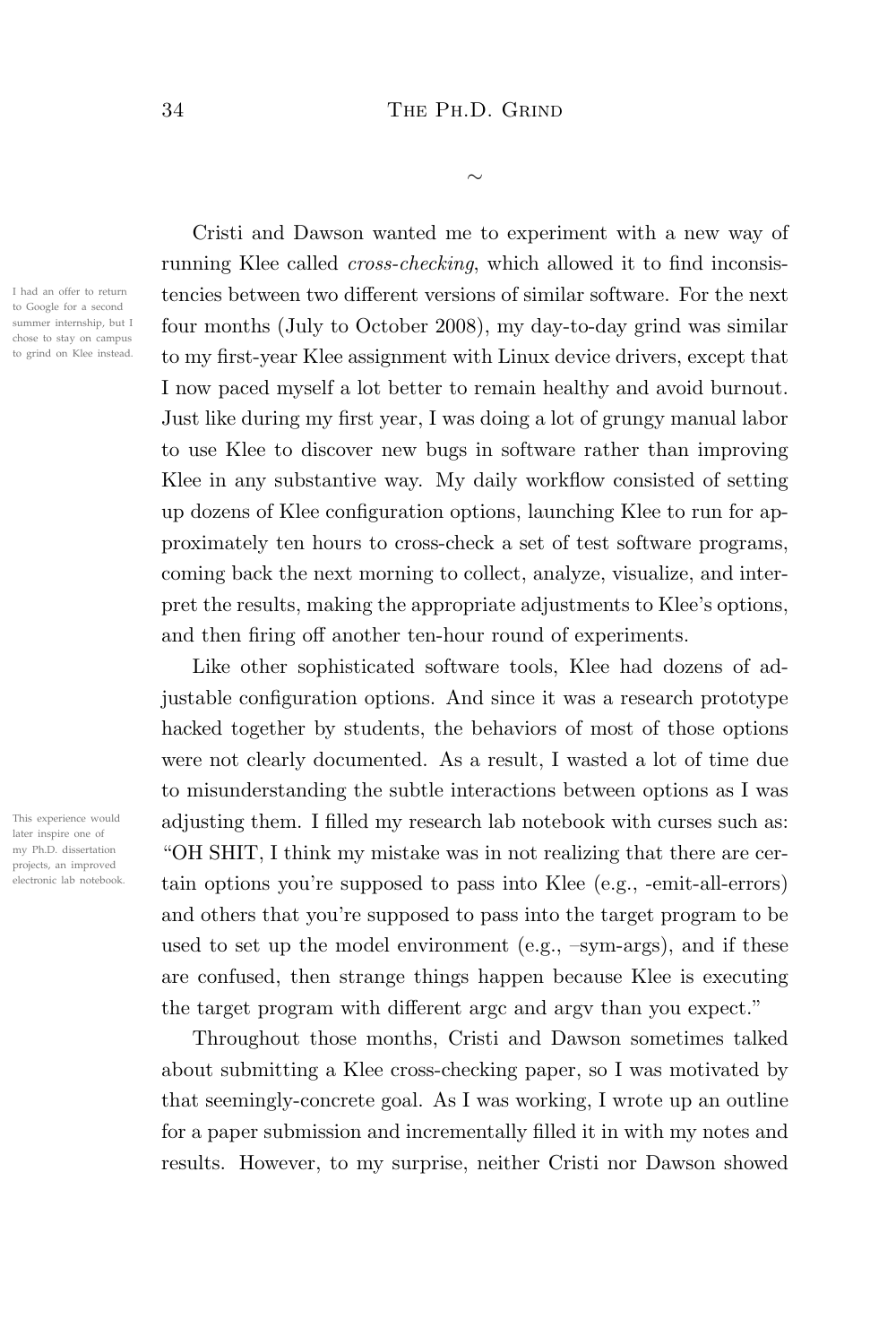much urgency in getting this paper polished and submitted. I was not yet capable of submitting a respectable paper on this topic without their expertise and assistance, since I was merely an assistant doing manual labor: The true research insights and high-level persuasive pitch still needed to come from them. In the end, we never submitted a paper, and my four months of work was again in vain, just like during my first-year Klee grind.

This project fizzled due to a combination of my own lack of technical expertise and insufficient mentorship from senior colleagues. Although Cristi was patient in advising me on cross-checking ideas and debugging Klee idiosyncrasies, his heart wasn't fully into our project. Since he was in the process of finishing up his Ph.D., his main priority at the time was applying for jobs as an assistant professor. The faculty job application process takes several grueling months of serious effort, and many applicants still end up with no offers. Each university department offers at most one or two tenure-track professor job positions per year, and over a hundred highly-qualified senior Ph.D. students, postdocs (temporary postdoctoral researchers), and research scientists fight for those coveted spots. The academic job hunt is a stressful process that consumes almost all of one's waking time and mental energy. Thus, Cristi had no incentive to spend hundreds of hours working on yet another paper submission, since even if it got accepted, the notification would come too late to matter for his job applications.

In hindsight, I can see why this project was likely to fail because of misaligned incentives, but back then, I lacked the wisdom to foresee such a failure. Recall that I decided to become a Klee assistant for Cristi and Dawson since I wanted to join an older Ph.D. student and professor who were experienced in publishing papers in their given subfield. I did so because this plan worked marvelously during the previous year when I helped Joel (an older Ph.D. student) and Scott (a professor) on their HCI project, which led to a top-tier awardnominated paper.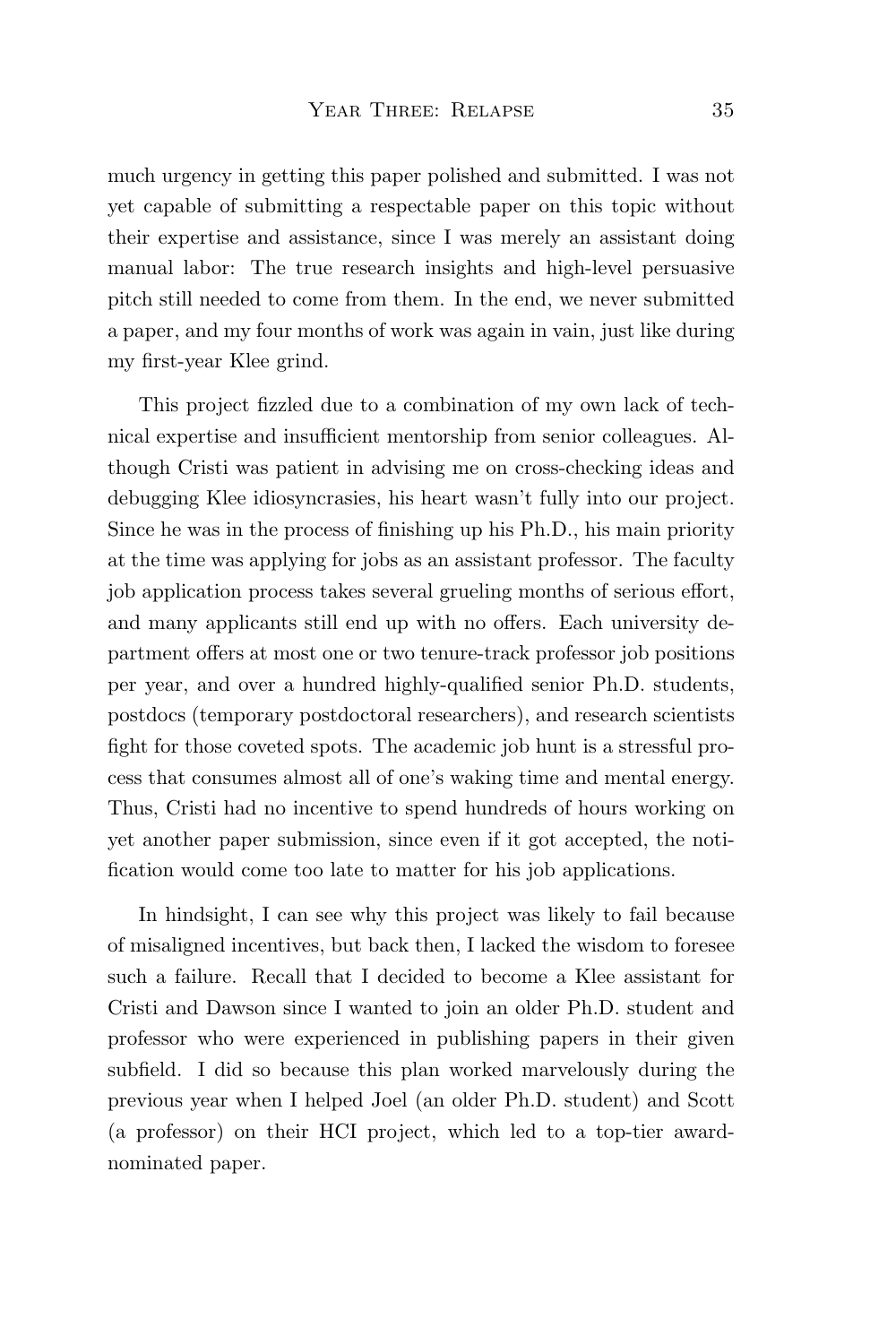So what was different here? In short, neither Cristi nor Dawson were truly hungry to publish. They had already published several Klee papers together, and a cross-checking paper coauthored with me would have been a "nice-to-have" but not mandatory follow-up publication. Cristi was in his final year of Ph.D. and didn't need to publish any more papers to graduate, and Dawson already had tenure, so he wasn't in a rush to publish either. In contrast, Joel was a mid-stage Ph.D. student who was itching to publish the *first* paper of his dissertation, and Scott was an assistant professor who needed to publish prolifically to earn tenure. These two opposing experiences taught me the importance of deeply understanding the motivations and incentives of one's potential collaborators before working with them.

Since the cross-checking project went nowhere and Cristi was busy with his faculty job applications, I decided to take the lead on my own Klee-related project rather than continue serving as an assistant. After some discussions with Dawson, he suggested for me to try to improve a core component of Klee—its *search algorithm*. Klee finds bugs by searching through a "maze" of executable software code, so improving its search algorithm might enable it to find more bugs.

 $\sim$ 

For the first time, I was modifying Klee in a novel way—improving its search algorithm—rather than simply doing manual labor to run Klee to find bugs in software. One way to measure how well I was doing was to compute the percent *coverage* that Klee achieves (i.e., how much of the code maze was "covered" by Klee's searching) on a set of test software programs. Dawson's goal was simple: to get significantly better coverage than the current search algorithm reported in the [latest](http://www.pgbovine.net/PhD-memoir/klee-osdi-2008.pdf) [Klee paper.](http://www.pgbovine.net/PhD-memoir/klee-osdi-2008.pdf) On a suite of 89 test programs, Klee already achieved an average of 91 percent coverage on each program (100 percent is perfect coverage). My job was to improve those coverage numbers as much as possible. Every day, I would modify Klee's search algorithm, run Klee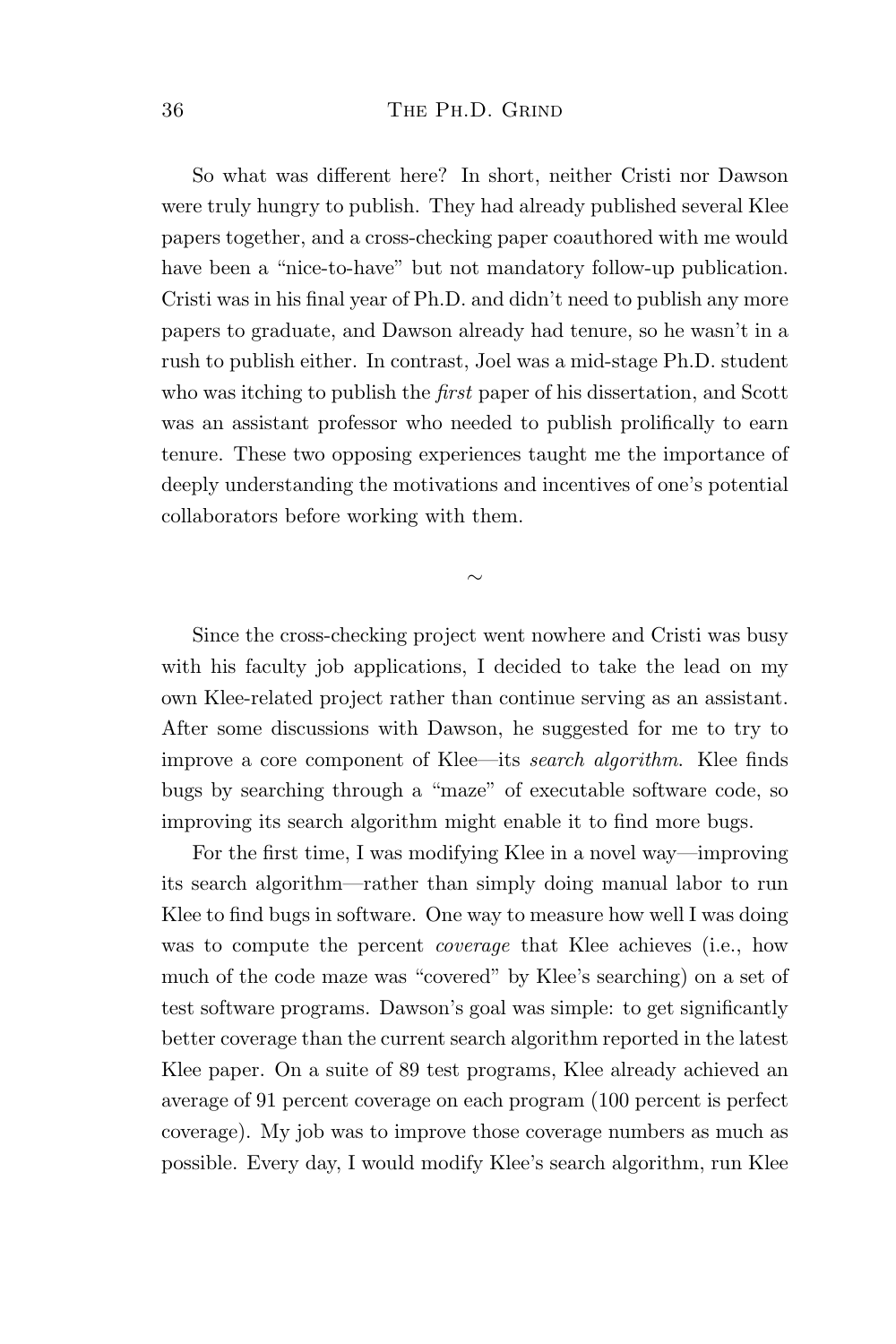on the 89 test programs (which would take approximately ten hours), come back the next morning to see the coverage numbers, and then make another round of modifications to Klee's code and rerun it on the test programs.

It was now the middle of my third year, and many of my fellow The original title of this students and I fell into a state of "limbo" where it became difficult to  $\frac{\text{Limbo}}{\text{Limbo}}}$ motivate ourselves to consistently come into the office every single day. We also experienced isolation and loneliness from spending day and night grinding on obscure, ultra-specialized problems that few people around us understood or even cared about. Our advisors and senior colleagues sometimes provided high-level guidance, but they rarely sat down together with us to work out all of the grimy details.

Unlike our peers with regular nine-to-five jobs, there was no immediate pressure for grad students to produce anything tangible—no short-term deadlines to meet or middle managers to please. For most students in my department, nobody would notice or care if they took one day off, so by extension, why not take two days off, a whole week off, or even a whole month off? Therefore, it's unsurprising that many Ph.D. students who drop out do so around their third year.

To fend off procrastination, I worked tirelessly to impose selfdiscipline and structure on my workdays. I tried to "micromanage" myself by setting small, bite-sized goals and attacking them every day, hoping that positive results would eventually come. But it was hard to keep myself motivated when I didn't see noticeable daily progress.

Discipline alone wasn't enough; I failed to achieve any favorable results after three months of tuning Klee's search algorithms. Since Klee already achieved 91 percent average coverage on our test programs, it was excruciatingly difficult for me to improve those numbers by a few percent up to an average of, say, 94 percent. Even worse, these kinds of minor improvements simply don't look impressive in a paper submission. The one-line story of our paper would be something like: "We improved Klee's search algorithm in some ways to get its average chapter was "Year Three: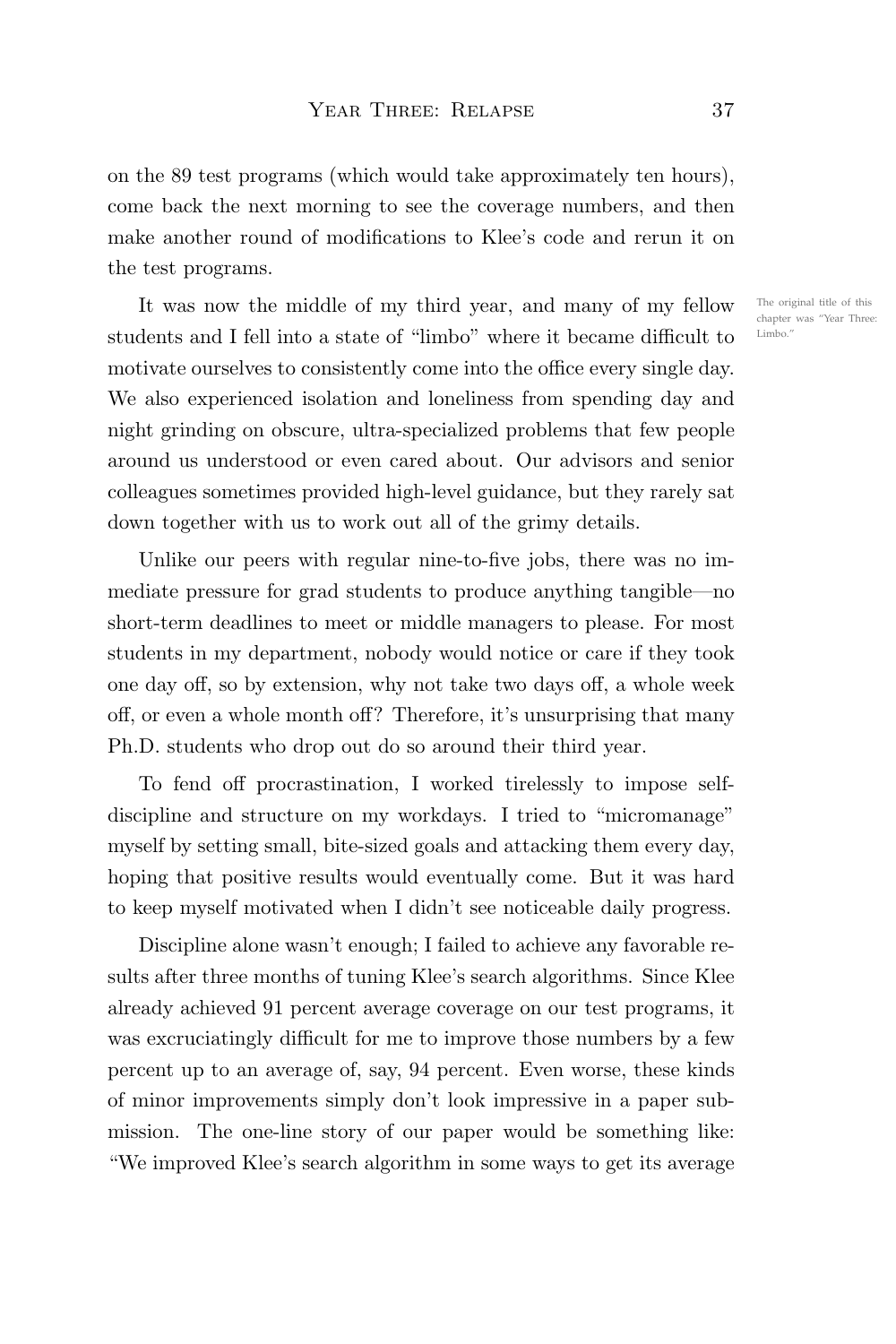coverage up from 91 to 94 percent." This is hardly an exciting or even interesting result in the eyes of reviewers; it's a typical example of boring incremental improvements to an existing project. Unsurprisingly, Dawson wasn't interested in attempting to submit such a lame paper.

If I had improved Klee's search algorithm in a fascinating and effective way, then Dawson might have been more excited and worked harder to try to submit a paper. But in January 2009, after three months of futile grinding, I couldn't see how my day-to-day incremental efforts would ever result in a breakthrough that met Dawson's expectations. I hate being labeled as a quitter, but I felt like this Klee search algorithm project was a dead-end, so I quit.

Looking back now, I take perverse solace in one tragic fact: After One of those students  $\blacksquare$  I stopped working on Klee's search algorithm, two of Dawson's other Ph.D. students worked on this exact same problem, and neither has published a single paper in the past *three years*. I don't think I could have done any better than those two students, so if I had stayed the course on this particular project, then I might have also been stuck in a three-year-long limbo.

 $\sim$ 

Despite repeated failures with Klee, I still wanted to keep working on it because that was the only project Dawson cared about. I was starting to hate Klee, but I had already sunk thousands of hours into wrestling with its code, so I wanted something concrete to show for my efforts. It was now the middle of my third year, and I was desperate to publish a first-author paper that could form the basis for my dissertation; I felt a bit behind since a few of my classmates had already published their first dissertation-worthy paper. I naively hoped that Klee would be the "path of least resistance" to earning my Ph.D., since it was perfectly aligned with my advisor's interests.

At this time, a first-year Ph.D. student named Peter joined Dawson's lab group and was looking for a project. I talked to Dawson

dropped out of the Ph.D. program after over nine years in the department and zero publications, and the other one graduated after nine years and only one Klee-related publication. That publication addressed the same search algorithm problem that I originally attempted. It took that student *five years* to publish that paper, which let him graduate.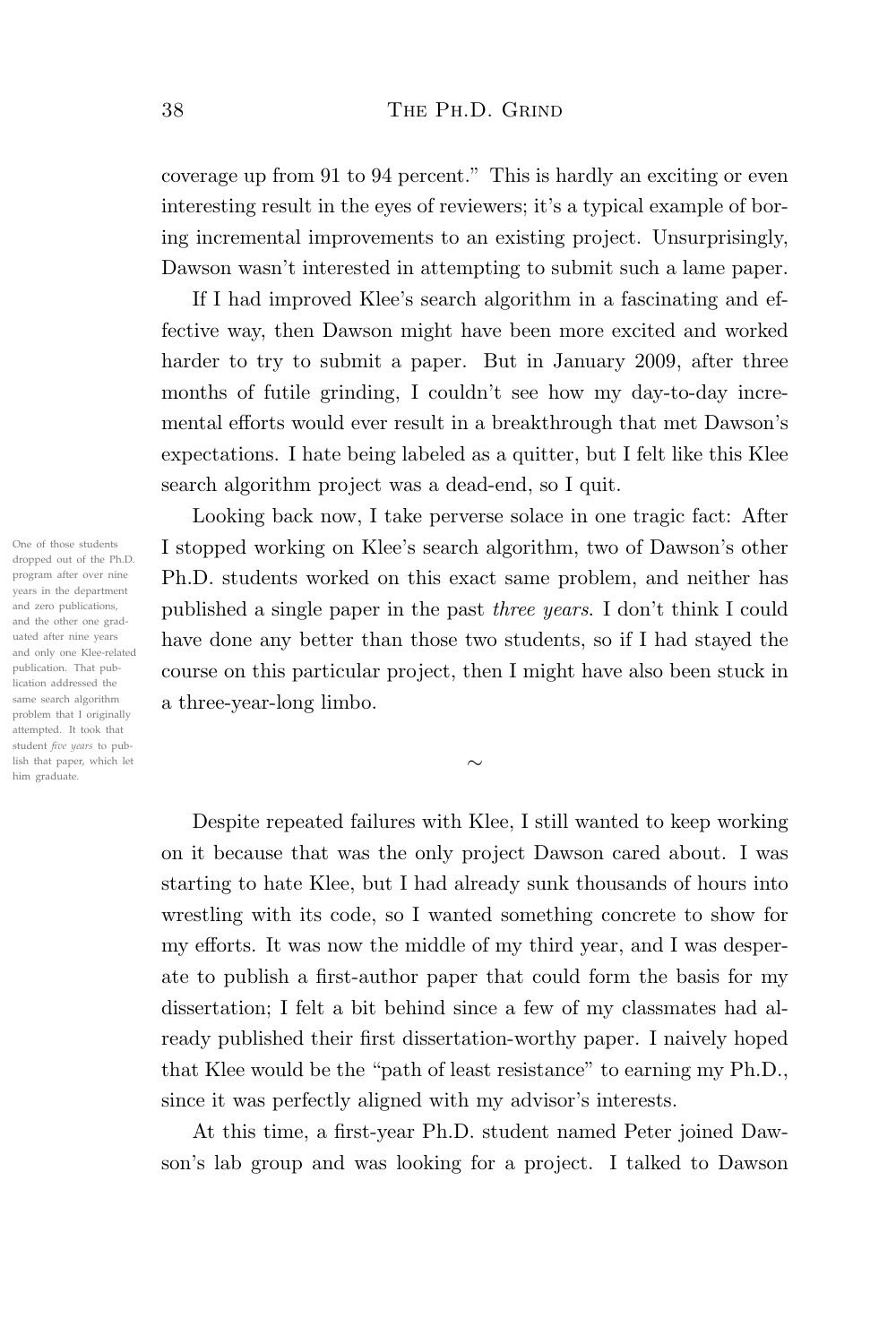about teaming up with Peter, figuring that the two of us working  $Back$  in Year One, Peter together might get better results than each working alone. Dawson liked the idea, so he suggested for Peter and me to reimplement *underconstrained execution* in Klee (abbreviated "Klee-UC"). Recall that Dawson and another student implemented the first version of Klee-UC during my first year. They created a rough first draft, submitted a shoddy paper hastily written in three days (a debacle I remember all too well), and then the project halted when that student dropped out to go work at Apple of the Ph.D. program shortly thereafter. So now, two years later, it was up to Peter and me to reimplement Dawson's initial Klee-UC vision and hopefully get it working well enough to publish a paper.

I came into this new assignment with as much optimism as I could muster, trying my best to forget my past with Klee. I convinced myself that if I had any chance of publishing a Klee-related paper, it would be with this current Klee-UC project. I wholeheartedly believed that Dawson's Klee-UC idea was innovative and interesting from a research perspective, so if Peter and I could do a good enough job of implementing it and finding important software bugs, then we would have a strong paper submission. Moreover, I could reuse most of the experimental infrastructure I had set up for the Linux device drivers work from my first year, since we wanted to show how Klee-UC improves upon regular Klee in terms of finding bugs in those drivers. Finally, I fantasized about a successful Klee-UC paper being the ultimate redemption for all of those thousands of hours of manual labor I had spent on Klee. After all, it was my struggles with using Klee on Linux device drivers during my first year that directly inspired Dawson to come up with the Klee-UC idea. Thus, it would be a fitting conclusion if I were to first-author the paper that brought this idea to fruition (professors in my field usually let their students be the first author, even if the student's project was based on their ideas). I even hoped that this project would form the beginning of my dissertation and pave the way for my eventual graduation.

was a visiting international master's student in our lab working on Klee, so this wasn't his first exposure. It was a relapse for both of us.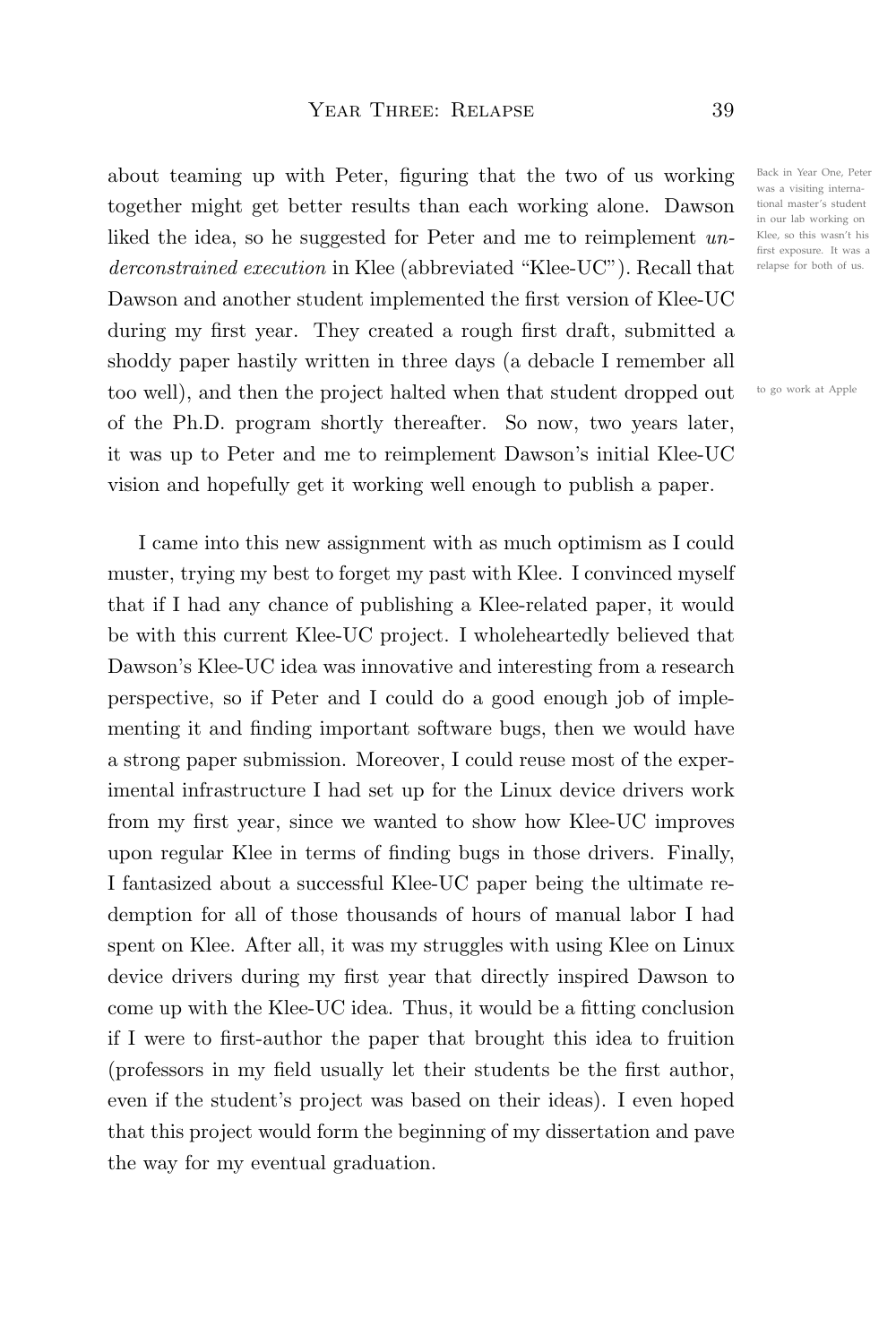#### 40 THE PH.D. GRIND

Over the next two months (February and March 2009), Peter and I busted our butts to build Klee-UC. We had a lot of fun programming together in the office every day; it was a welcome change from the solitary day-to-day grind that most Ph.D. students experience. However, after a while, Dawson seemed visibly disappointed with the relatively slow pace of our progress. Peter and I thought we were doing fine, but Dawson didn't seem happy with our work, so he no longer felt like aiming for an upcoming paper submission deadline.

At the time, I couldn't understand why Dawson was so impatient with us, but I can now sympathize with his feelings of frustration. He had such a crystal-clear vision for Klee-UC in his mind, and he wanted some talented and hardworking students to carry out his vision. If Dawson were still a Ph.D. student, then he would have surely been able to get Klee-UC done in a matter of weeks and then singlehandedly write up and publish a top-tier paper. His publishing track record when he was a student was beyond prolific, which is how he got a top-tier faculty job at Stanford. However, since he was now busy with professor duties such as teaching, committee work, paper reviewing, and other errands, he could not devote the thousands of hours of focused labor necessary to turn this idea into a publishable paper. Like all professors in labor-intensive research fields, Dawson needed students to execute on his visions.

I think that Dawson expected Peter and me to have gotten publishable results much faster, so to him, we either seemed incompetent or not serious enough about our jobs. As a professor at a top-tier university, it's a sad reality that all of Dawson's students are probably less competent than he was as a Ph.D. student. The explanation is simple: Only about 1 out of every 75 Ph.D. students from a top-tier university has what it takes to become a professor at a school like Stanford (or maybe 1 out of every 200 Ph.D. students from a regular university). Unsurprisingly, neither Peter nor I was of that caliber. If Dawson had worked with a younger clone of himself, then progress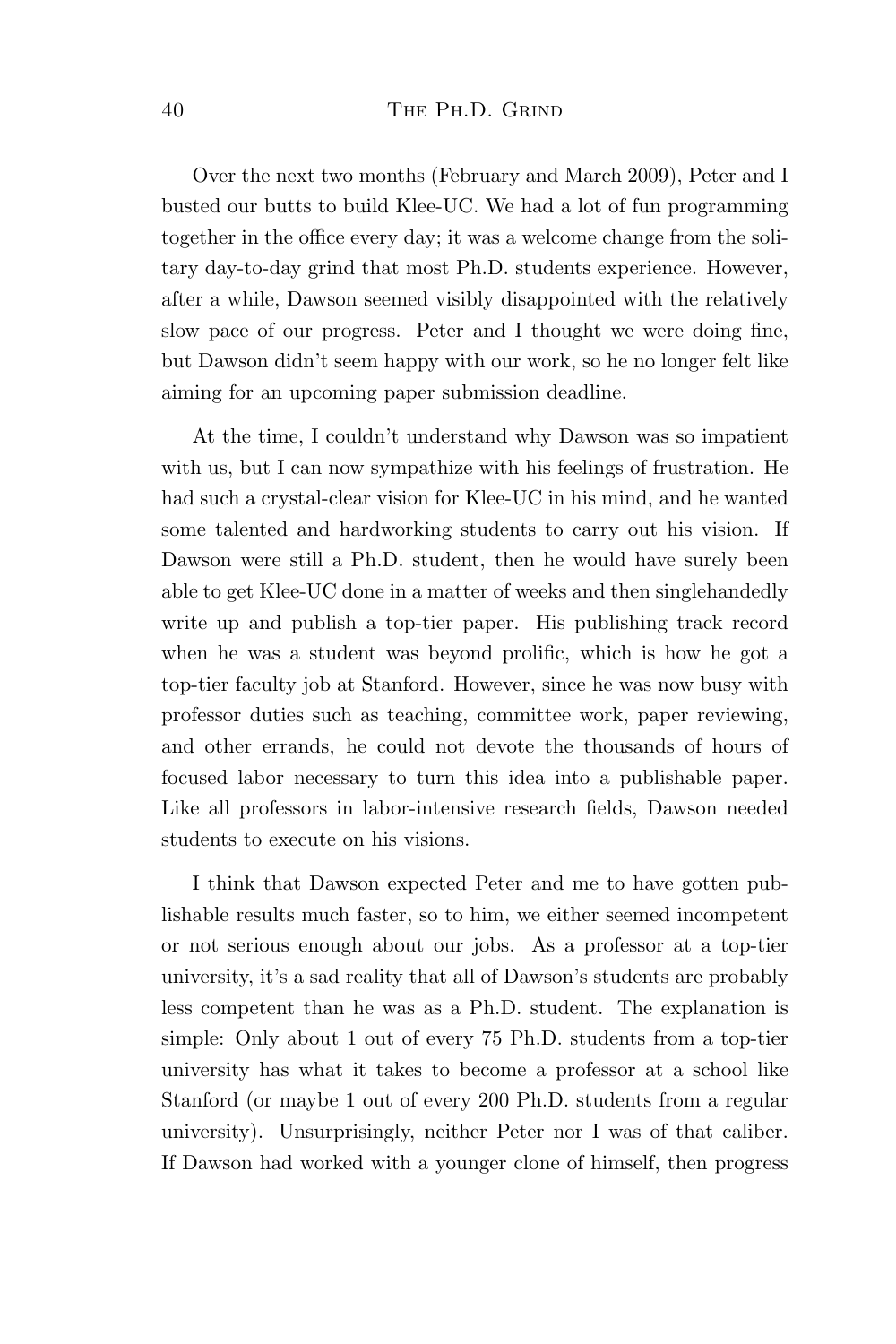would have been a lot faster!

Even though we put in a solid effort during those two months, Peter and I felt like we had really let Dawson down on a project he cared deeply about. Peter was so discouraged that he switched advisors and Peter meandered in a then later dropped out of the Ph.D. program altogether. With my teammate gone, I grew more disillusioned and decided to quit Klee for the final time.

 $\sim$ 

Two years after Peter and I left the Klee project, Dawson finally found a new Ph.D. student who could properly implement his Klee-UC vision to fruition. In 2011, Dawson and his new student published a [great paper](http://www.pgbovine.net/PhD-memoir/ucklee-cav-2011.pdf) incorporating both Klee-UC and cross-checking ideas. In the end, it took three attempts by four Ph.D. students over the course of five years before Dawson's initial Klee-UC idea turned into a published paper. Of those four students, only one "survived"—I quit the Klee project, and two others quit the Ph.D. program altogether. From an individual student's perspective, the odds of success were low.

From a professor's perspective, though, Klee-UC was a rousing success! Since Dawson had tenure, his job was never in danger. In fact, one of the purposes of tenure is to allow professors to take risks by attempting bolder project ideas. However, the dark side of this privilege is that professors will often assign students to grind on risky projects with low success rates. And the students often can't refuse, since they are funded by their advisors' grants. Thankfully, since I Fellowships are imporwas funded by fellowships, it was much easier for me to quit Klee.

I don't mean to single out Dawson or Klee in particular. This mismatch of incentives between tenured professors and Ph.D. students is a common problem in *most* labor-intensive science and engineering research projects. What often happens is that a professor starts with a pile of grant money and some high-level vision (e.g., Klee-UC or cross-checking). The professor then hires several students and advises

tant not for the money, but rather for the freedom from grant-related constraints.

computational biology lab for two years before dropping out to become a systems software engineer at Nvidia.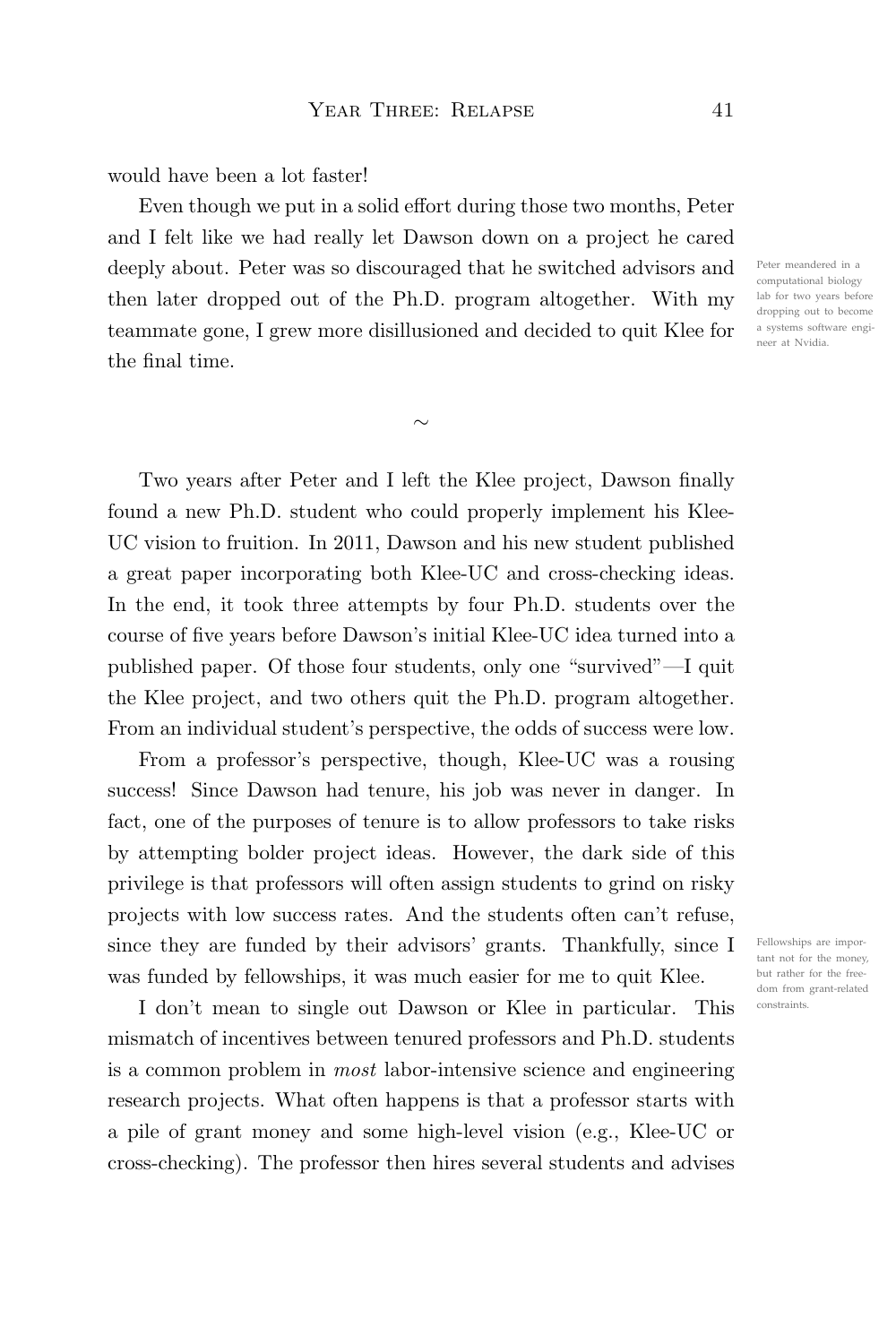them on implementing that vision, possibly (but not always) as part of their dissertation work. Without thousands of hours of student labor, there would be no tangible results and thus no publications.

The professor might need to go through several rounds of student failures and dropouts before one set of students eventually succeeds. Sometimes that might take two years, sometimes five years, or sometimes even ten years to achieve. Many projects last longer than individual Ph.D. student "lifetimes." But as long as the original vision is realized and published, then the project is considered a success. The professor is happy, the university department is happy, the grant funding agency is happy, and the final surviving set of students is happy. But what about the student casualties along the way? A tenured professor can survive several years' worth of failures, but a Ph.D. student's fledgling career—and psychological health—will likely be ruined by such a chain of disappointments.

 $\sim$ 

I attended Cristi's *oral defense* in May 2009, the end of my third year. The oral defense is the final rite of passage before a student earns their Ph.D. degree: The student gives a one-hour presentation on their dissertation research and must answer critical questions from a panel of professors. Dawson, who is normally quiet and reserved, beamed with visible pride as he introduced Cristi to the audience and raved about what a pleasure it was to have worked together over the past few years to create Klee. His praise was well-deserved: Cristi did a wonderful job throughout his Ph.D., and the ideas embodied by Klee helped create a brand-new subfield (called *mixed concrete/symbolic program execution*) within the software bug-finding research world.

As I watched Cristi's oral defense presentation, it finally sank in that it would be almost impossible for me to get a substantive dissertation out of Klee, so I felt more confident in my decision to quit. Cristi's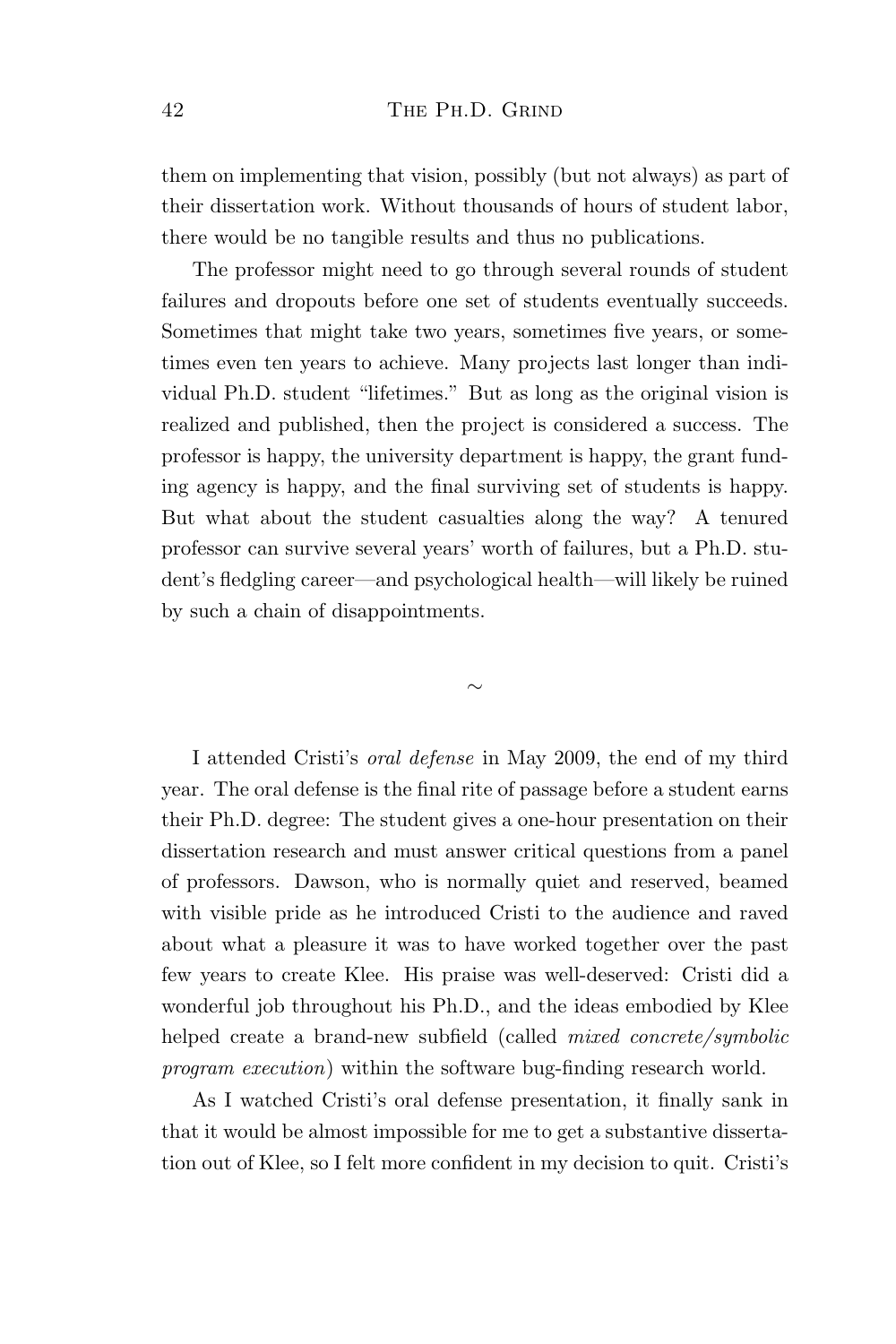phenomenal success made it more difficult for Dawson's younger students to publish and graduate. The groundbreaking initial Klee work had already been done; all that remained were follow-up incremental enhancements such as improving the search algorithm, Klee-UC, cross-checking, and applying Klee to new types of software such as Dawson's only other two Linux device drivers. Although these projects could certainly make for publishable papers and maybe even a dissertation, Dawson wasn't nearly as hungry to publish as our newly-arrived competitors were.

Since Klee (and a few related projects from 2005 to 2008) created a new subfield, dozens of assistant professors and young research scientists quickly jumped on the bandwagon and ferociously cranked out paper after paper describing incremental improvements to try to win tenure or job promotions. It was like an academic gold rush, prompted by the insights of Cristi, Dawson, and a few other early pioneers. Since Dawson had tenure and was already famous for creating Klee and other notable projects, he was above the fray and didn't have a desire to publish for the sake of padding his resume.

In effect, Ph.D. students working with those young researchers were more easily able to publish and graduate, while Dawson's students had a much harder time by comparison. In the three years since I quit Klee, dozens of research groups around the world have published hundreds of papers based on Klee-like ideas. Amazingly, fifteen of those papers As of 2015, at least 33 described enhancements to Klee itself, which our lab released as opensource software to encourage further research. In the meantime, five of Dawson's Ph.D. students have seriously attempted to work on Klee; so far, *only one* has published a single paper (on [Klee-UC\)](http://www.pgbovine.net/PhD-memoir/ucklee-cav-2011.pdf).

The sad irony here is that since Dawson's direct competition was now serving as conference program committee members and paper reviewers, it was much harder to get his papers published despite the fact that he co-founded this subfield in the first place. Because Dawson had not been actively publishing in recent years, he no longer knew all of the rhetorical tricks, newfangled buzzwords, and marketing-related

Ph.D. graduates so far after Cristi (not counting myself) did their dissertation work on incremental Klee enhancements.

papers on Klee enhancements have been published, and only two of them have been from Dawson's group.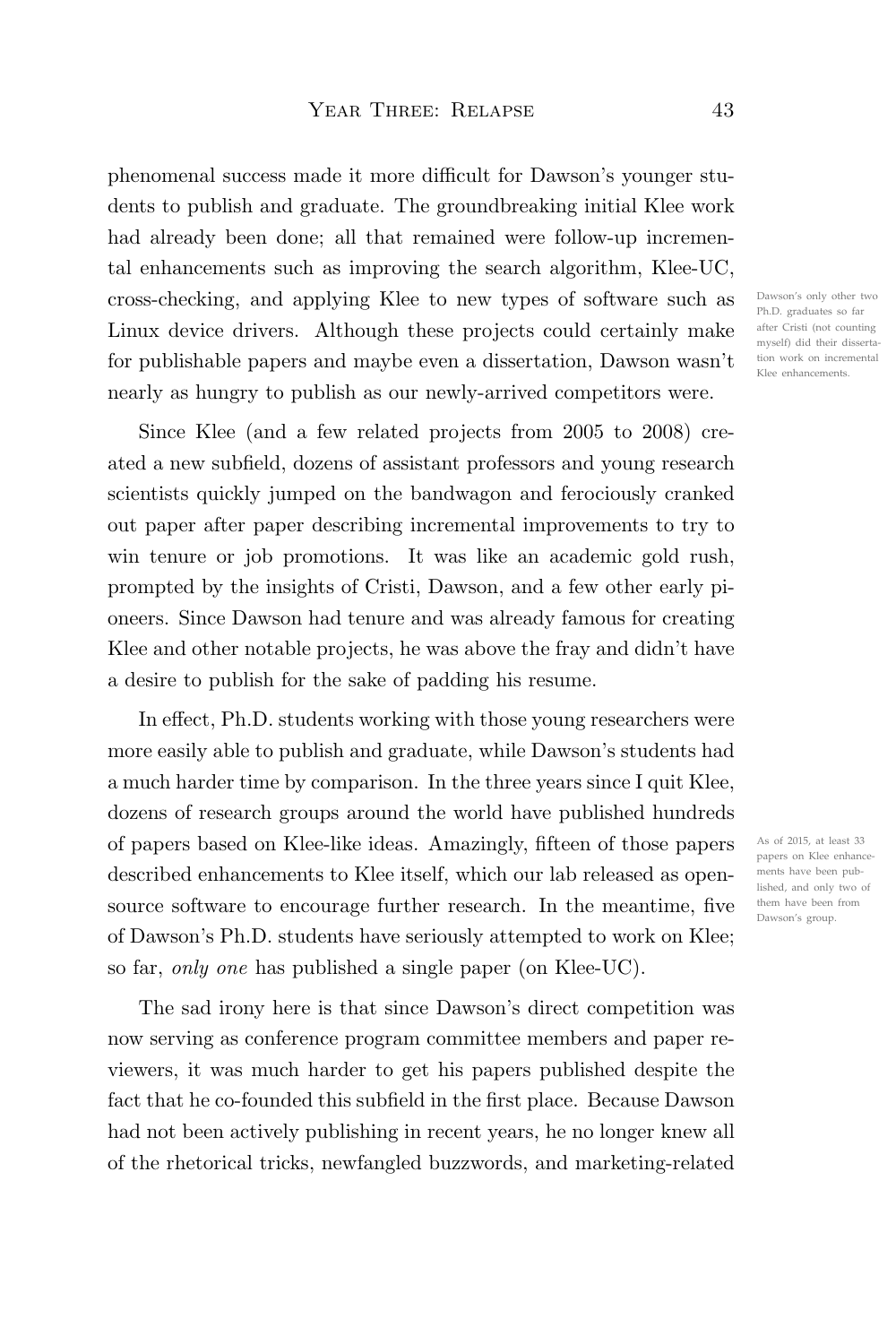contortions required to satisfy reviewers and get his papers accepted into top-tier conferences. Also, the more furiously his competitors published, the more strict the reviewers became about demanding for him and his students to justify the originality of their ideas in relation to the piles of related work, and the more frustrating the paper rejections became. After all, without Dawson's groundbreaking insights from the past decade, these picky reviewers would not even be working in this subfield, much less criticizing and rejecting his papers!

I calculated that the only advantage of staying with Klee was that Dawson deeply loved the project. Even if I couldn't get any papers In retrospect, I don't published, he could maybe appeal to let me "pity graduate" with zero publications. But given my painful past with Klee, I couldn't stomach the possibility of grinding on it for an unknown number of additional years just for the hope of a pathetic "pity graduation."

> By now, I had finished three years of my Ph.D. still without any idea of how I was going to eventually put together a dissertation. I had no concrete plan looking forward, but I knew that I wanted to get away from Klee once and for all.

think this would've been allowed. I would've needed at least one paper to pity-graduate from a place like Stanford.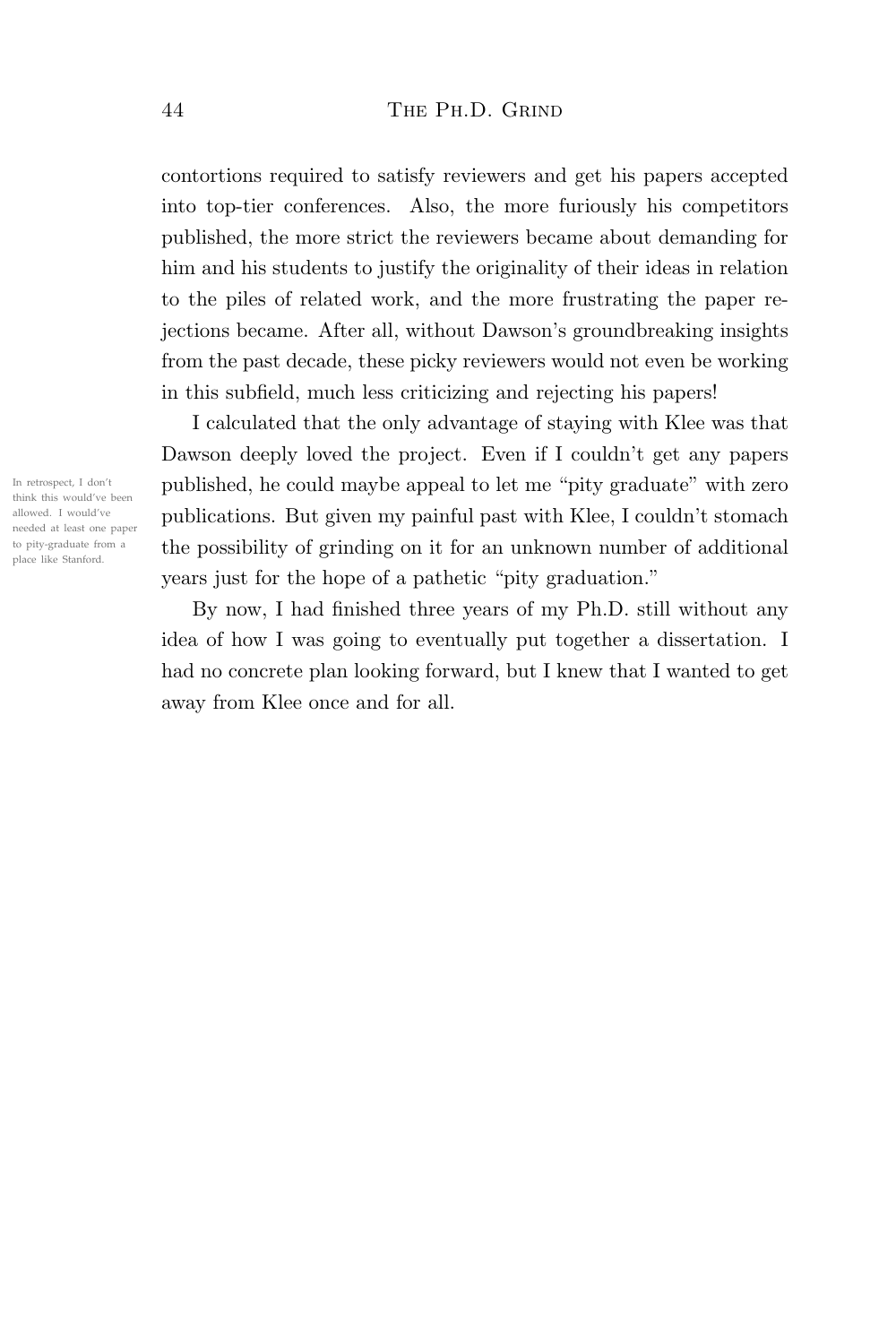# Intermission

Immediately after my third year of Ph.D., I spent the summer of 2009 in Seattle, Washington as an intern at the headquarters of Microsoft Research. It was one of the most fun and productive summers of my life: My internship project led to the publication of three toptier conference papers and, more importantly, helped establish the motivation for my dissertation work.

At present, Microsoft Research is the premier corporate institution for producing top-notch academic research. Research labs in most companies are usually focused on R&D efforts to directly improve their own future products. However, the primary mission of Microsoft Research (abbreviated "MSR") is to perform fundamental science and engineering research with the intent of publishing top-tier academic papers in computer science and a few related fields.

The best way to think of MSR is as a giant research university without any students. The full-time researchers are like professors, except that they can focus nearly all of their time on research since they don't have teaching or advising duties. But perhaps their favorite job benefit is that they don't need to apply for grant funding, which is a tedious recurring activity that saps professors' time. Since Microsoft is an immensely profitable company, it allocates hundreds of millions of dollars each year to funding academic (paper-producing) research. Microsoft is betting that some of the intellectual property created by its researchers might inspire future products, and it also wants the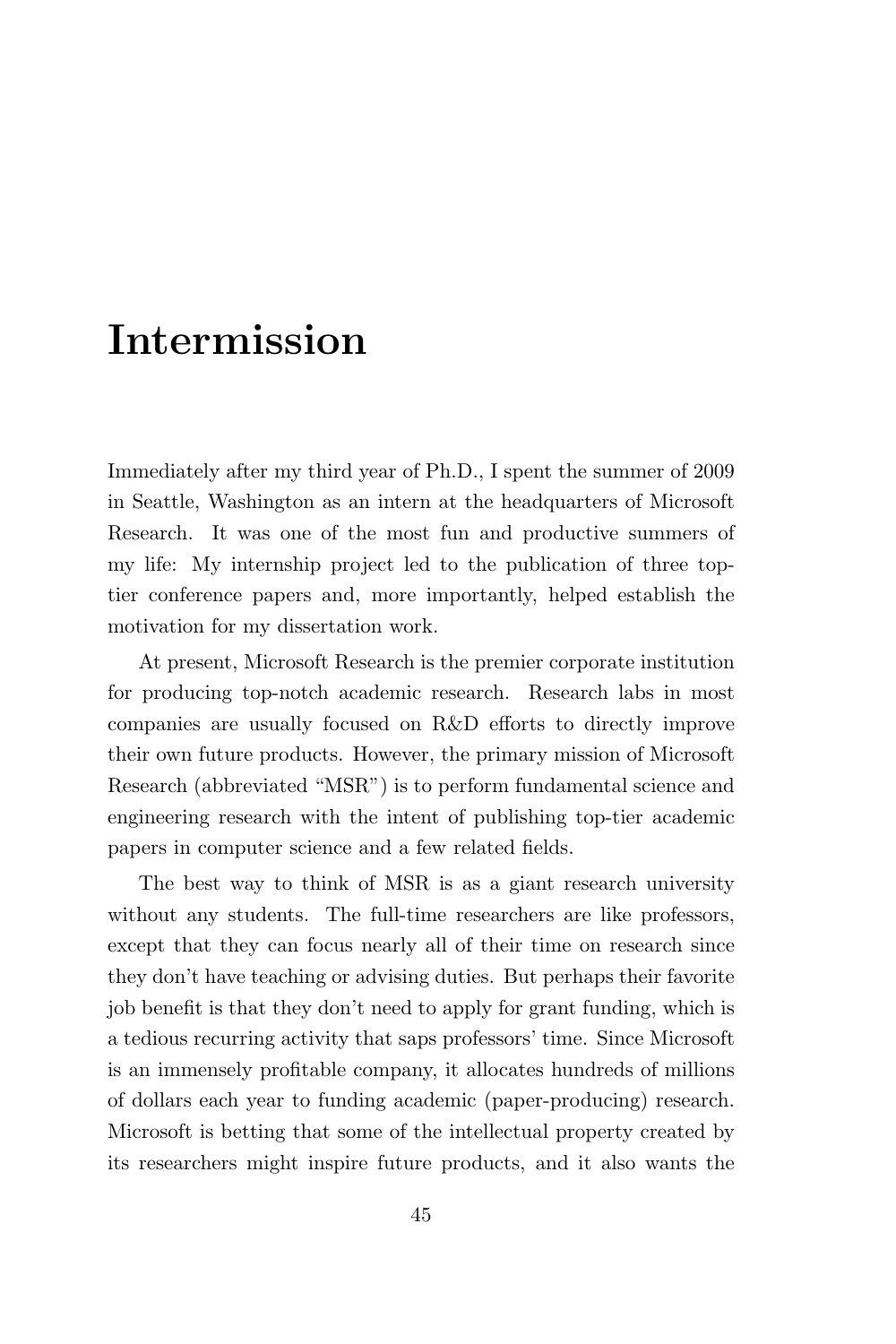best minds in computer science on staff for consultation. That's why the company gives its researchers access to all of the resources required to do their best work.

there also got faculty job

 $S$ ome researchers I know Getting a full-time researcher position at MSR is as difficult as offers at top universities. getting a job as a professor at a prestigious university. Although MSR researchers don't technically have tenure, job security is fairly good, especially if they continually publish. Since lots of computer science research is labor-intensive, researchers often hire Ph.D. students as summer interns to help implement their ideas. It's a great deal for both parties: Researchers get students to assist with manual labor, and students get the chance to publish top-tier papers with famous researchers outside of their universities and possibly get letters of recommendation for future jobs. In the past decade, a significant fraction of the papers at top-tier computer science conferences were written by MSR researchers and their interns.

When I arrived at the MSR headquarters in the beginning of the summer, the campus was abuzz with the energy of hundreds of Ph.D. students meeting their managers and preparing to get to work. This limited time span Since we were there for only three months, our managers planned welldefined projects that would likely result in a paper submission. Most of us were able to submit at least one paper from our summer work, and a fraction of those papers ended up getting published. Of course, research is inherently risky, so some interns were assigned projects that never panned out into publications. Nonetheless, almost everyone had a wonderful time—we were paid over four times our usual grad school stipends, treated to fun Microsoft-sponsored social outings, and attended lots of stimulating talks by top-notch researchers.

Perhaps the longest-lasting impact of an MSR internship is the friendships we all made. During that summer, I had the privilege of getting to know some of the brightest and most inspiring young com-Raluca just finished her **puter science researchers of my generation.** For instance, one of my three officemates was about to start her Ph.D. at MIT, and she had

was great for motivating students to focus. Back in school, there often wasn't such a sense of forced urgency, so students could spend weeks or months meandering.

Ph.D. at MIT and will soon be an assistant professor of computer science at UC Berkeley.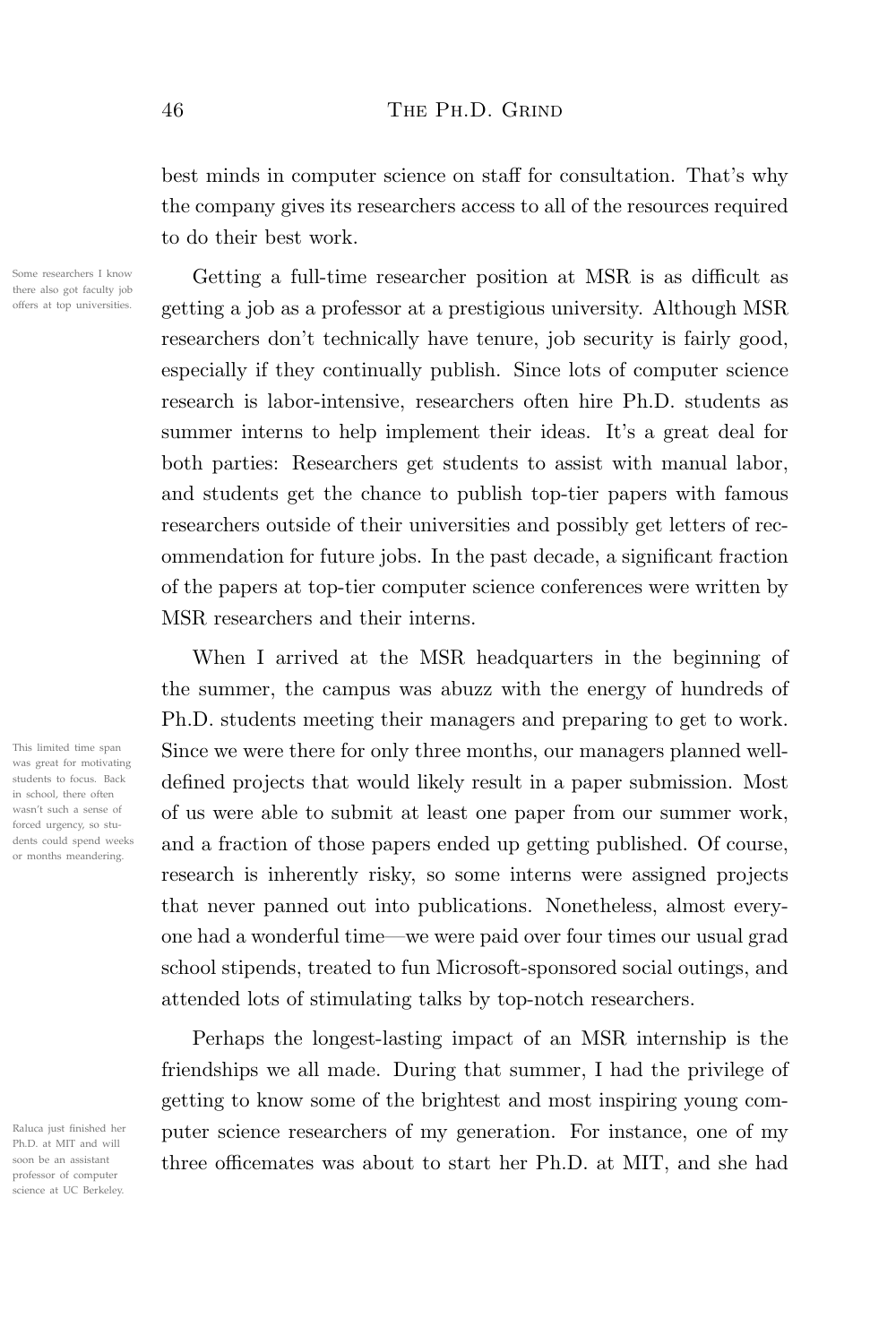### INTERMISSION 47

already published more top-tier papers from her undergraduate research than most Ph.D. students could ever hope to publish. Another officemate was a UC Berkeley Ph.D. student who spent his nights and Leo finished his Ph.D. weekends working on a separate research project with collaborators across the country in addition to doing his internship project during workdays. These peers will likely grow into award-winning professors, research leaders, and high-tech entrepreneurs, so I am humbled to have true for my officemates! been in their presence for a summer.

The story of how I arrived at MSR that summer illustrates the importance of combining concrete achievements with professional connections. Many Ph.D. students get internships (and later full-time jobs) through some sort of connection, and I was no exception.

 $\sim$ 

I first applied to be an intern at MSR during my second year while I was working with Scott and Joel on their HCI programming lab study project. I applied through regular channels by submitting my resume Online submission forms online, and my application was quickly rejected in favor of those stu-<br>submitting online. dents with more publications and usually some inside connections.

One year later, during my third year, an MSR researcher saw that my work with Scott and Joel had been [published in an HCI confer](http://www.pgbovine.net/projects/pubs/brandt_chi09_webuse.pdf)[ence,](http://www.pgbovine.net/projects/pubs/brandt_chi09_webuse.pdf) so he emailed me to ask whether I was interested in doing an internship with him on a loosely related project. He sought me out in  $\frac{1}{1}$  I didn't do a great job particular because my first undergraduate research supervisor at MIT had introduced us to one another several years earlier, so he had some recollection of who I was.

I was honored by his offer but told him that I was no longer working on HCI research; by then, I had already gone back to bug-finding work with Klee. However, I expressed a strong interest in working on empirical software measurement research at MSR, since I had spent my second year doing that sort of work with Dawson. He immediately forwarded my resume to his colleague Tom, who was a rising star in

are black holes. Anything is better than blindly

during my first undergraduate research project *and* keep in touch with my supervisor throughout the years, then this lucky connection wouldn't have happened.

at UC Berkeley and is turning part of his dissertation into an SF Bay Area startup company called Graphistry.

These predictions came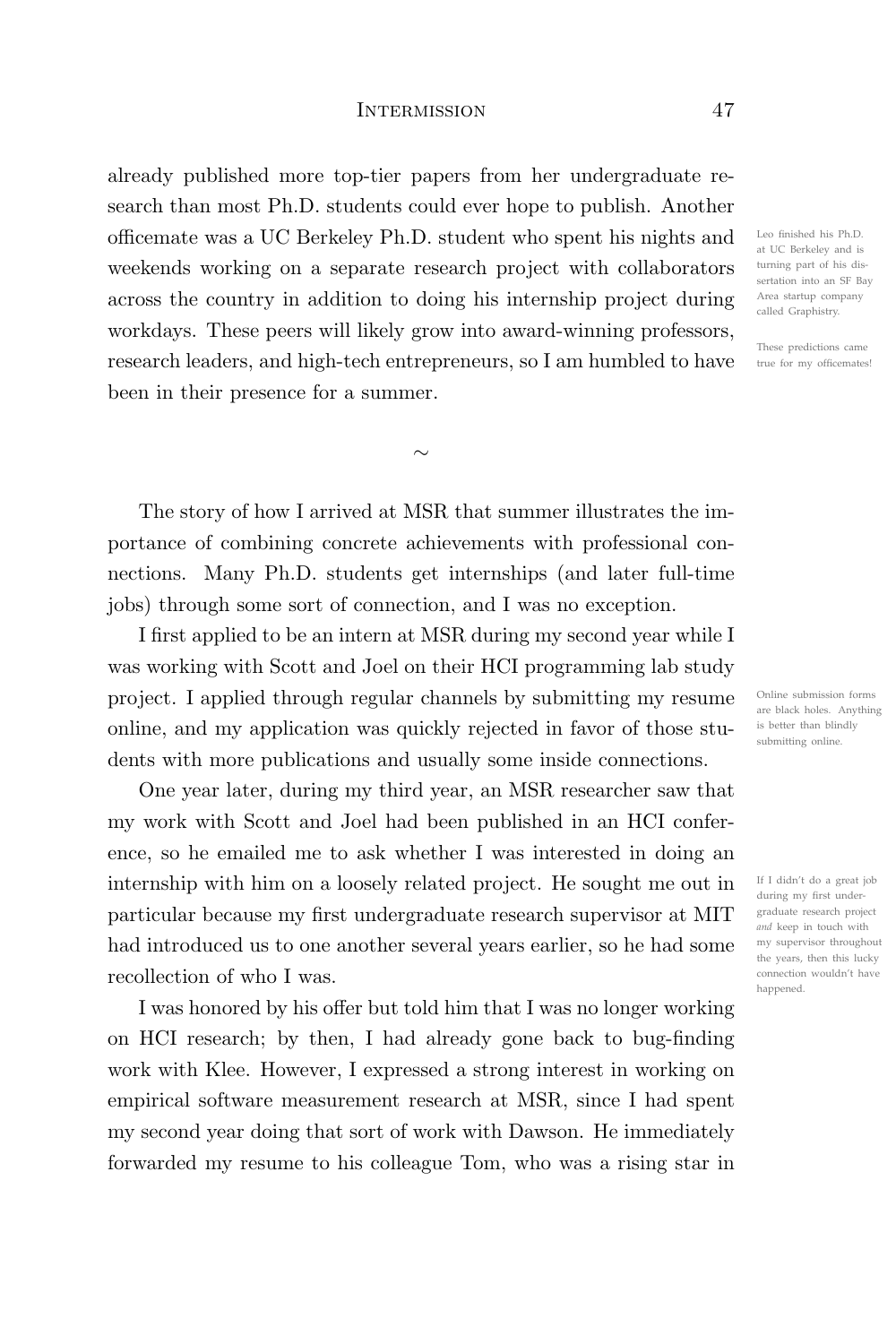the empirical software measurement subfield. After introducing myself  $P_{\text{Having a published pair}}$  via email, I sent Tom the [short paper](http://www.pgbovine.net/projects/pubs/guo_usenix09_camera_ready.pdf) that I coauthored with Dawson from our Linux bug report measurement work. Tom liked my paper, so he decided to hire me as his summer intern. I had read several of Tom's research papers during my second year, so I was very excited about the possibility of working with him.

If I had blindly submitted my resume online like hundreds of other applicants, I would have probably not been able to attract Tom's attention. Most of my fellow interns also got their jobs through connections, although usually their advisors made a direct recommendation It's important not to *di* to a relevant MSR colleague. Interestingly, it wasn't Dawson, but rather one of my undergraduate research supervisors (from a project I did over six years earlier) who provided the much-needed connection for me. This same supervisor would later provide a crucial introduction that led to my first full-time job after graduation. From this experience, I learned about the importance of being endorsed by an influential person; simply doing good work isn't enough to get noticed in a hyper-competitive field.

> Tom defined the high-level scope of my internship project and set a realistic yet ambitious goal of submitting a paper to a top-tier conference at the end of the summer. My project was to quantify peoplerelated factors that affect whether software bug reports are successfully fixed, reassigned to others, or reopened after supposedly being fixed. To obtain these insights, I wrote computer programs to analyze software bug databases and employee personnel data sets within Microsoft. I was well-prepared to do this sort of data mining and analysis work, since I had spent most of my second year doing similar analyses with Dawson on Linux bug report and revision control history data.

 $\sim$ 

Tom would drop by my office at 5pm each afternoon before he left work to check up on my progress. Although daily check-ups could

per was crucial here, since I could point Tom to a vetted document instead of just rambling about my idle speculations on this topic.

*rectly* seek out influential people to schmooze with, since that rarely works. When I worked with Eric on this research project over six years earlier, he was an unknown new professor in another department. I worked with him because I enjoyed the project and our weekly interactions, not because I wanted some hypothetical schmoozy connection in the distant future. But it turned out that he became more famous as the years progressed, which was lucky for me. Again, none of this was pre-planned.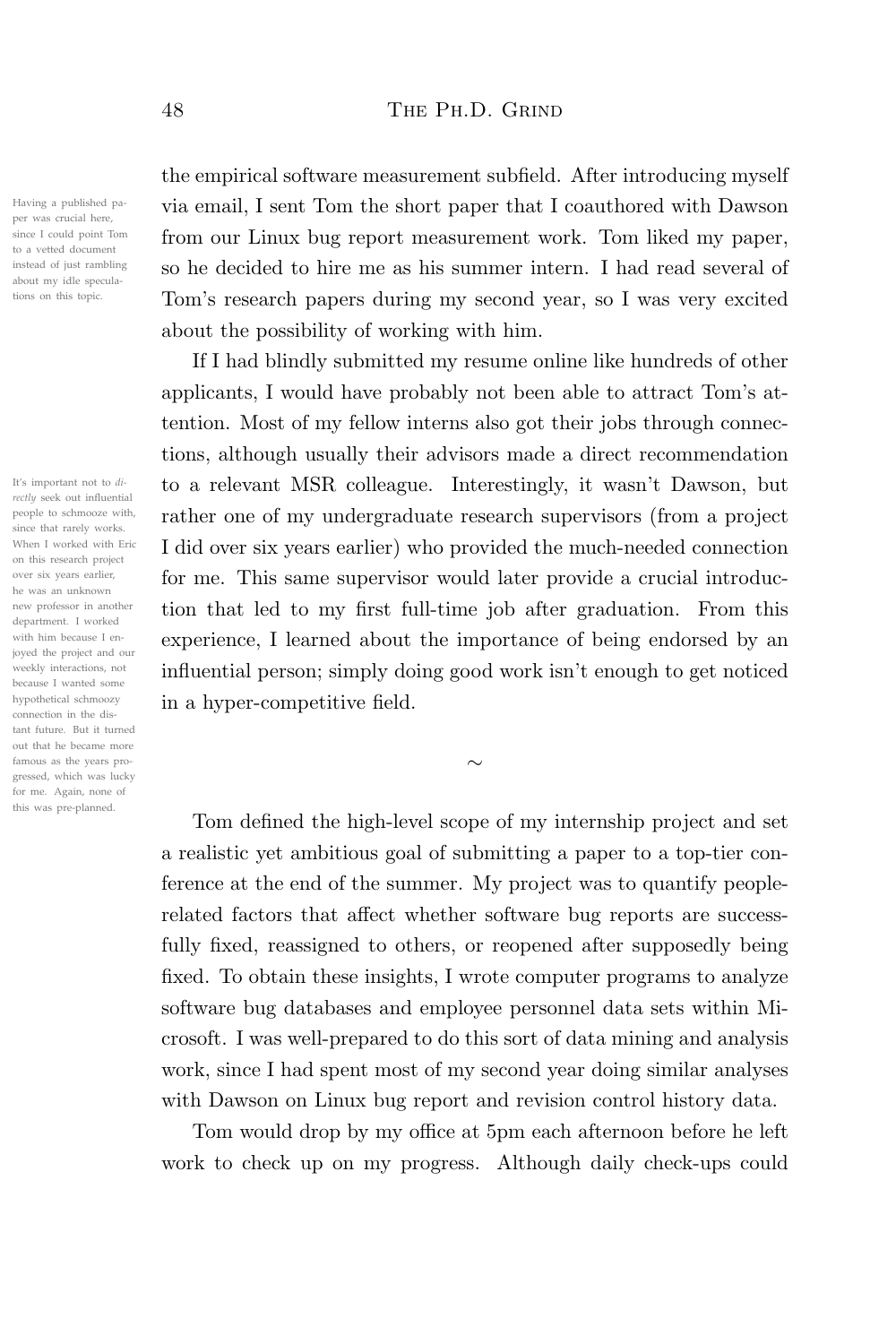#### INTERMISSION 49

potentially be stressful, I actually found them immensely helpful since Tom wasn't intimidating or judgmental at all. Getting immediate daily feedback made it easy for me to stay focused and motivated. The combination of a well-defined, short-term goal and continual helpful This is an unbeatable feedback made my internship workdays much more productive than those during my previous three years of grad school. The best part was that I worked only during normal office hours (9am to 6pm). There was no possible way to take my work home with me since the data was available only within Microsoft, so I just chilled every evening and had fun without worrying about whether I ought to be working more; back at school, I constantly worried about whether I was working enough since I could potentially be working during all waking moments.

Since Tom had published and reviewed dozens of empirical software measurement papers, he was definitely an "insider" who knew what sorts of results and write-ups were well-liked by reviewers in that subfield. When it came time to submit our paper at the end of the summer, Tom was able to deftly frame our contributions in the context of related work, argue for why our results were novel and significant, and get our paper as polished as possible. Three months later, I was delighted to learn that [our paper on studying causes of](http://www.pgbovine.net/projects/pubs/guo_icse10_camera_ready.pdf) [bug fixes](http://www.pgbovine.net/projects/pubs/guo_icse10_camera_ready.pdf) was accepted at a top-tier conference where only 14 percent of all papers submitted that year were accepted.

But Tom wasn't done yet! Since he was a newly-hired researcher Hunger for success + at MSR, he was eager to establish his reputation by publishing more follow-up papers. Over the next few years, we used the results from my summer 2009 internship to write two additional top-tier conference papers, one about [bug report reassignments](http://www.pgbovine.net/projects/pubs/guo_cscw11.pdf) and another about [bug](http://www.pgbovine.net/projects/pubs/zimmermann_icse12_seip.pdf) [report reopenings](http://www.pgbovine.net/projects/pubs/zimmermann_icse12_seip.pdf) (which won a *Best Paper Award*).

combination, and one that I try to provide for my own students.

Youthful energy

 $\sim$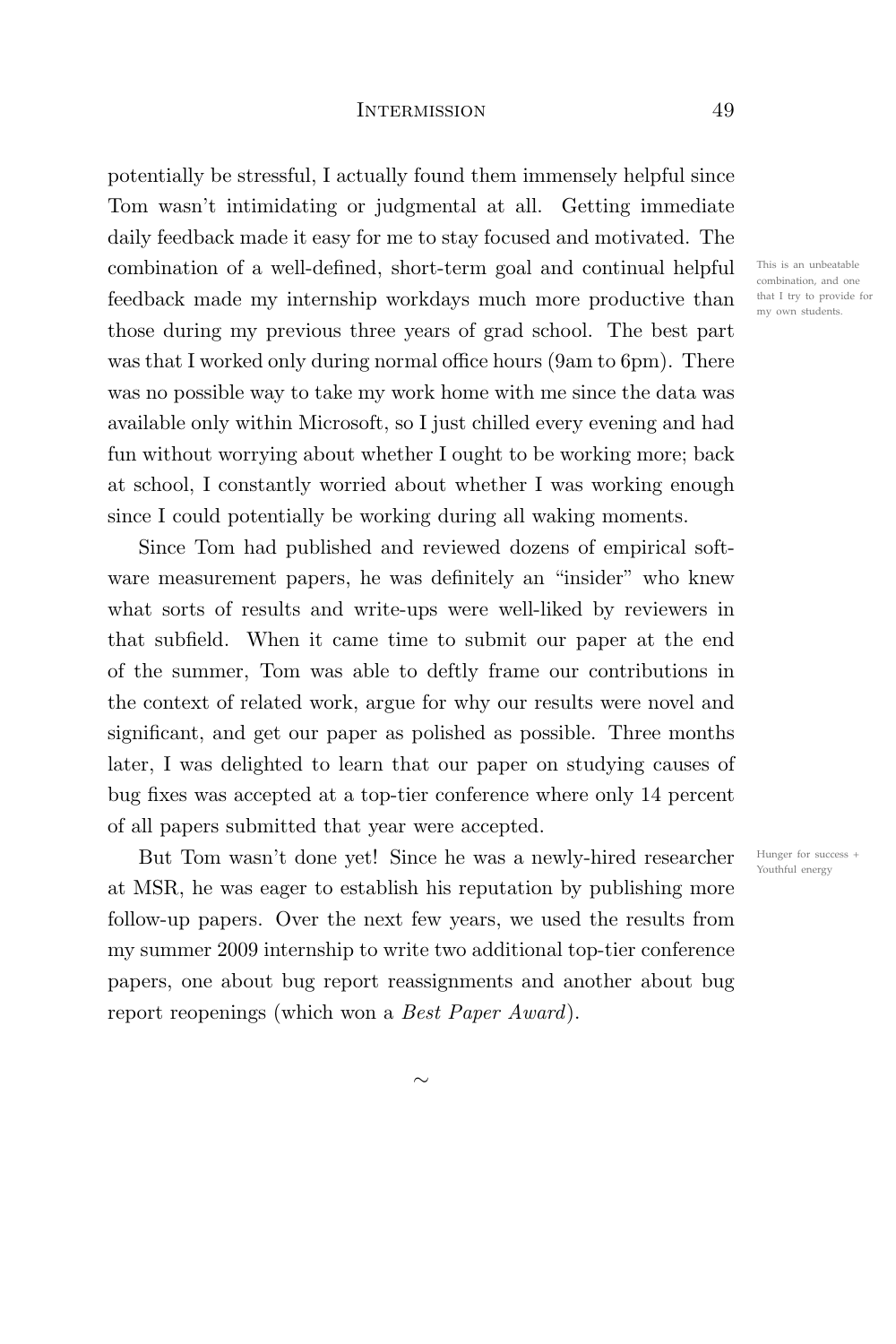#### 50 THE PH.D. GRIND

My success in doing empirical software measurement research at MSR with Tom (resulting in three top-tier papers) was a satisfying redemption from the failures that I had experienced when working in this same subfield throughout my second year (resulting in two rejections followed by a shorter-length, second-tier paper). Since I had not grown much smarter between those two contrasting experiences, I give most of the credit for my internship project's success to two sources: Microsoft and Tom.

First, as an intern at MSR, I had access to a rich array of internal data sets about Microsoft's software bugs and personnel files. There was no way that I could have gotten access to those confidential data sets as an outsider. The richness of the Microsoft data sets enables MSR researchers such as Tom to more easily obtain groundbreaking publishable results than their competitors who don't have access to All university researchers such data. In contrast, when I was working with Dawson, the Linux  $\frac{p_{\text{less they partner with a}}}{p_{\text{atfooted}}}\$  data sets I obtained were much smaller and of lower quality, since opensource software projects usually don't maintain records as meticulously as one of the world's largest software companies.

> Second, Tom deserves lots of credit: Since he was a veteran insider in the empirical software measurement subfield, he knew how to advise me as a technical mentor and also how to craft the nuances of our paper submissions to maximize their chances of acceptance. In contrast, Dawson was an outsider who merely had a passing interest in these topics, so he had neither the motivation nor the abilities to advise projects in this subfield (even though he was world-famous in another subfield—software bug-finding).

During my second year, I lamented about how hard it was for Dawson and me to publish our work, since we had to compete with hordes of professionals who specialized in empirical software measurement. Another redeemer. Now, it felt amazing to finally experience what it was like to be on the winning team working alongside one of those professionals.

face this limitation unless they partner with a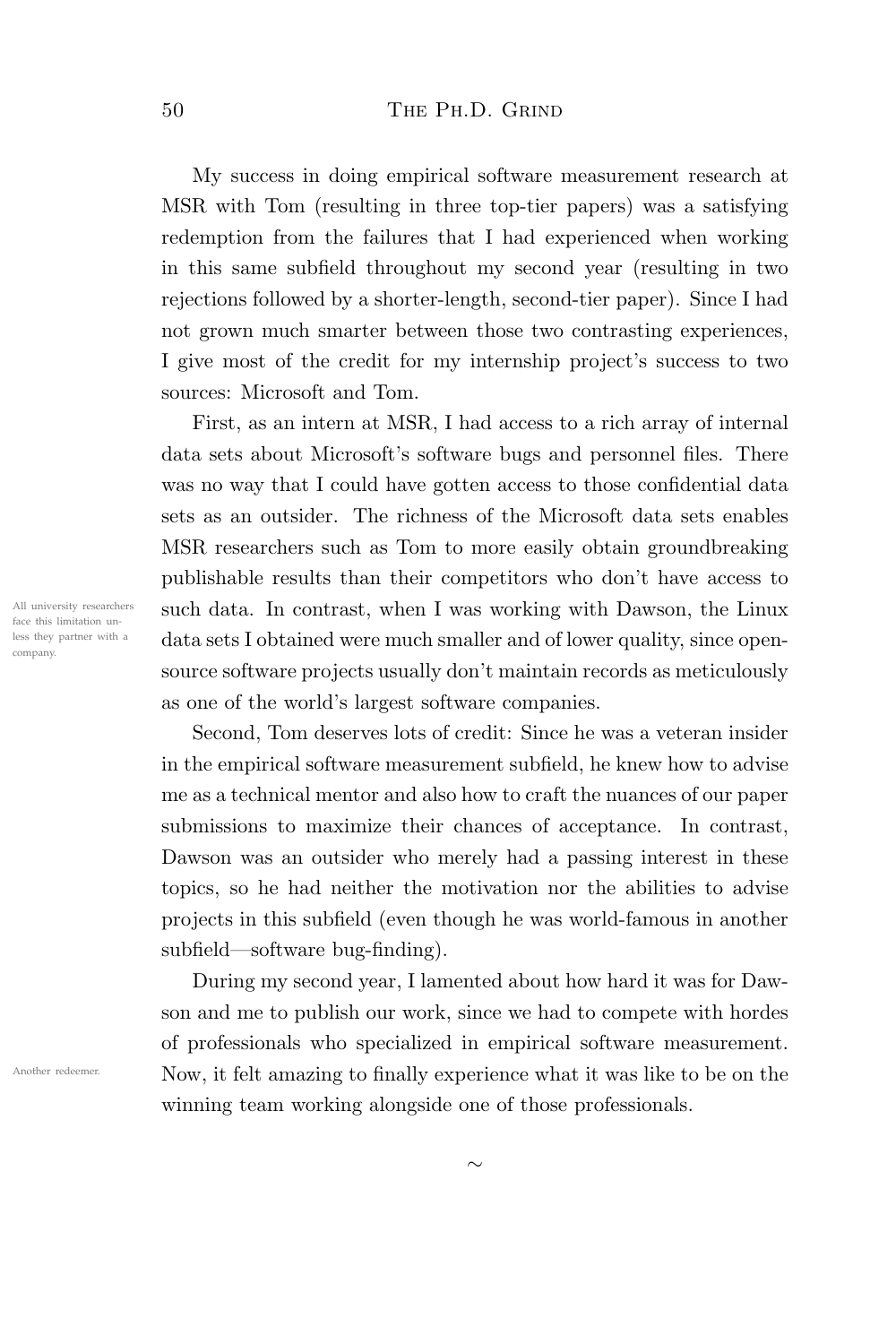### INTERMISSION 51

Even though I had a wonderful summer "intermission" from my Ph.D. program, I still didn't have any plans for my dissertation project when I returned to Stanford in the fall. All I knew was that I didn't want to keep working on Klee, but I had no idea what I could do that was both personally motivating and, more importantly, publishable.

I contemplated trying to extend my current internship work into my dissertation. However, I ultimately concluded that it would be too hard to publish more papers once I returned to Stanford and no longer had access to Microsoft's internal data sets. In an ideal world, I would have been able to do all of my dissertation work within MSR. This Some Ph.D. students at option didn't seem feasible, though, since I didn't know any students who had previously done so.

As a last-ditch effort, I contacted my former internship manager at Google to ask whether I could become an intern again and access Google's internal software bug data sets to do empirical software measurement research. He seemed receptive to my idea, but I didn't follow-up with the proposal since it seemed unlikely to pan out: He wasn't an academic researcher himself, and I didn't know anybody else at Google who would be willing to support such a special arrangement. Thus, I decided not to pursue empirical software measurement for my dissertation, so the three papers that I eventually published from  $mv$  But those papers did MSR internship didn't help me graduate. However, this experience was still useful for improving my research and technical writing skills.

Desperate to generate another plausible dissertation idea, I spent my nights and weekends throughout the summer reading research papers and brainstorming at coffee shops. At one point, I even thought about creating a dissertation project based on Klee-like ideas but without using the Klee tool itself. This scheme would allow me to free myself from Klee while still capturing some of Dawson's interest. Unfortunately, I wasn't able to generate any substantive ideas along those lines that hadn't already been published.

the University of Washington are able to pull this off since they are right next door to MSR.

help add breadth to my C.V., which came in handy later when I (unexpectedly) applied to faculty jobs.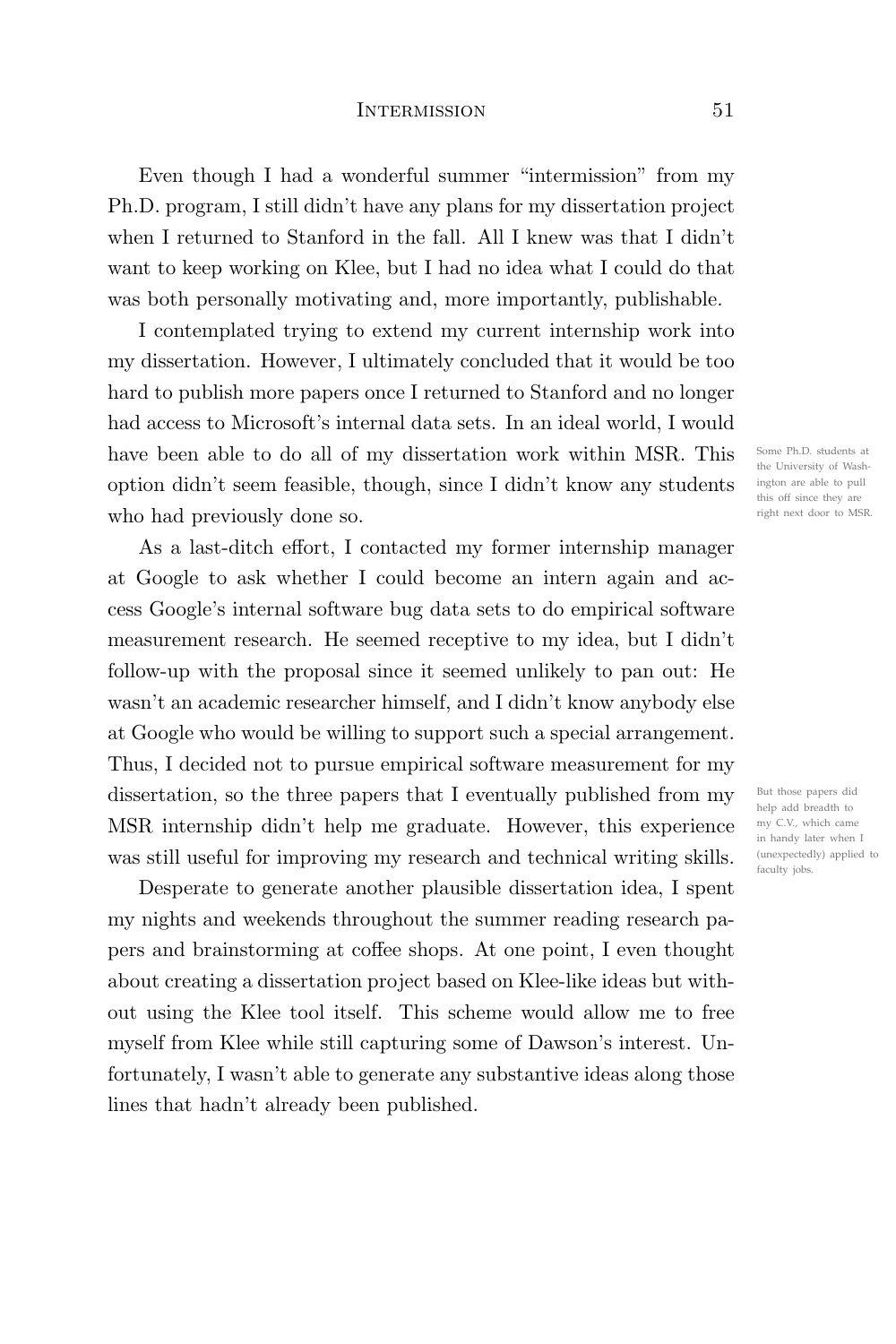And then, on July 24, 2009—halfway through my internship inspiration suddenly struck. In the midst of writing computer programs in my MSR office to process and analyze data, I came up with the initial spark of an idea that would eventually turn into the first project of my dissertation. I frantically scribbled down pages upon I remember taking that pages of notes and then called my friend Robert to make sure my thoughts weren't totally ludicrous. At the time, I had no sense of whether this idea was going to be taken seriously by the wider academic community, but at least I now had a clear direction to pursue when I returned to Stanford to begin my fourth year.

call in the stairwell at MSR and talking his ear off. Bystanders probably thought I was nuts.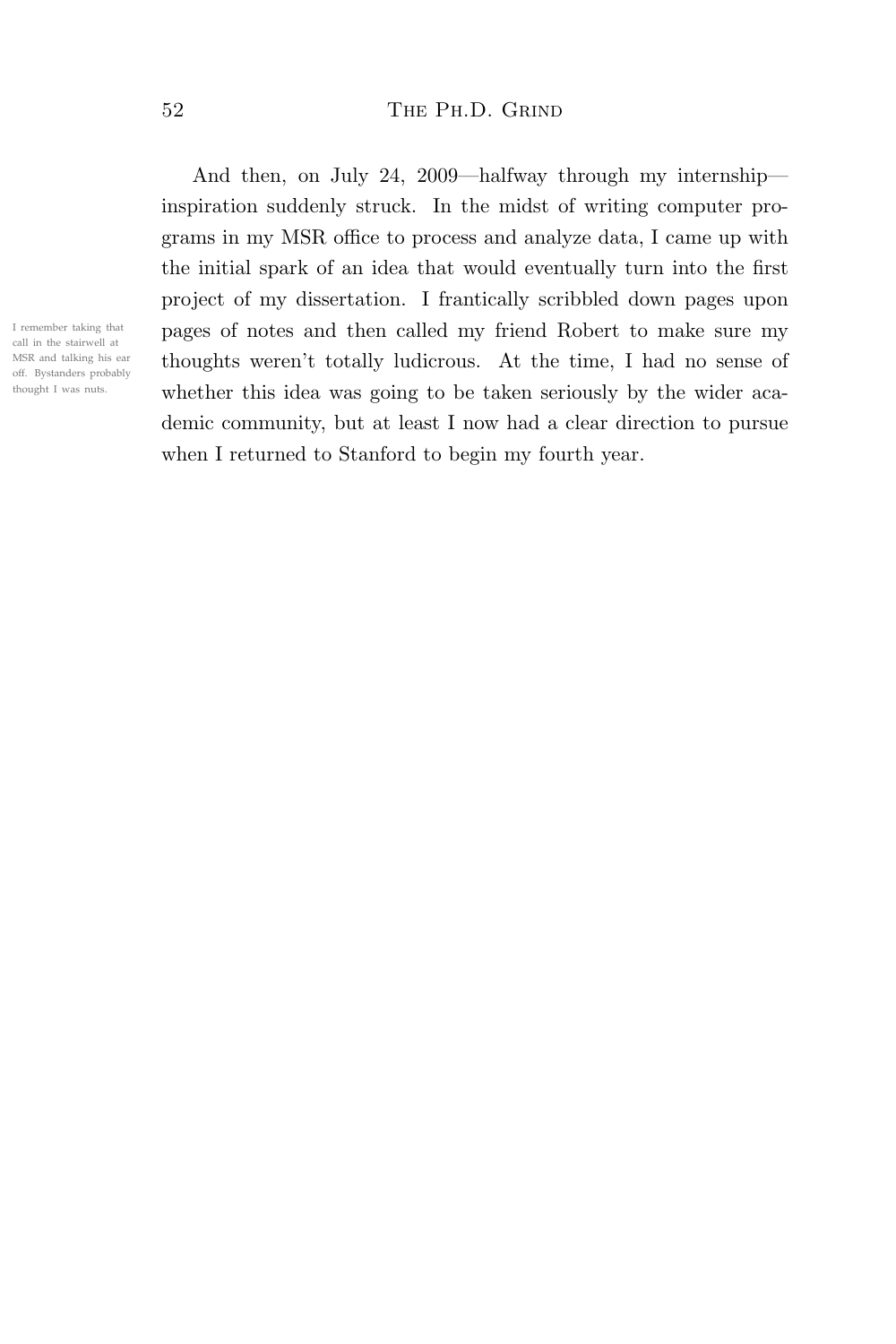# Year Four: Reboot

Throughout my second year of Ph.D. and my summer 2009 intern- *Reboot* is my favorite chapter title. ship at MSR, I performed empirical software measurement research by writing computer programs in a popular language called Python to process, analyze, and visualize data sets. After writing hundreds of these sorts of Python programs, I noticed that I kept facing similar inefficiencies over and over again. In particular, I had to tediously keep track of a multitude of data files on my computer and which programs they depended upon; I also needed to make my programs unnecessarily complex so that they could execute (run) quickly after each round of incremental changes to my analyses. After letting these observations simmer in the back of my mind during the summer, the following idea suddenly came to me on that quiet July afternoon at MSR: By altering the Python run-time environment (called an *interpreter*) in some innovative ways, I could eliminate many of these inefficiencies, thereby improving the productivity of computational researchers who use Python. I named my proposed modification to the Python interpreter "IncPy," which stands for *Incremental Python*. Pronounced like "*inc-pie*",

not "*inc-pee*"

Like any pragmatic researcher, the first thing I did after coming up with my IncPy idea (after calming down from the initial excitement) was to frantically search the Web for research papers describing related

 $\sim$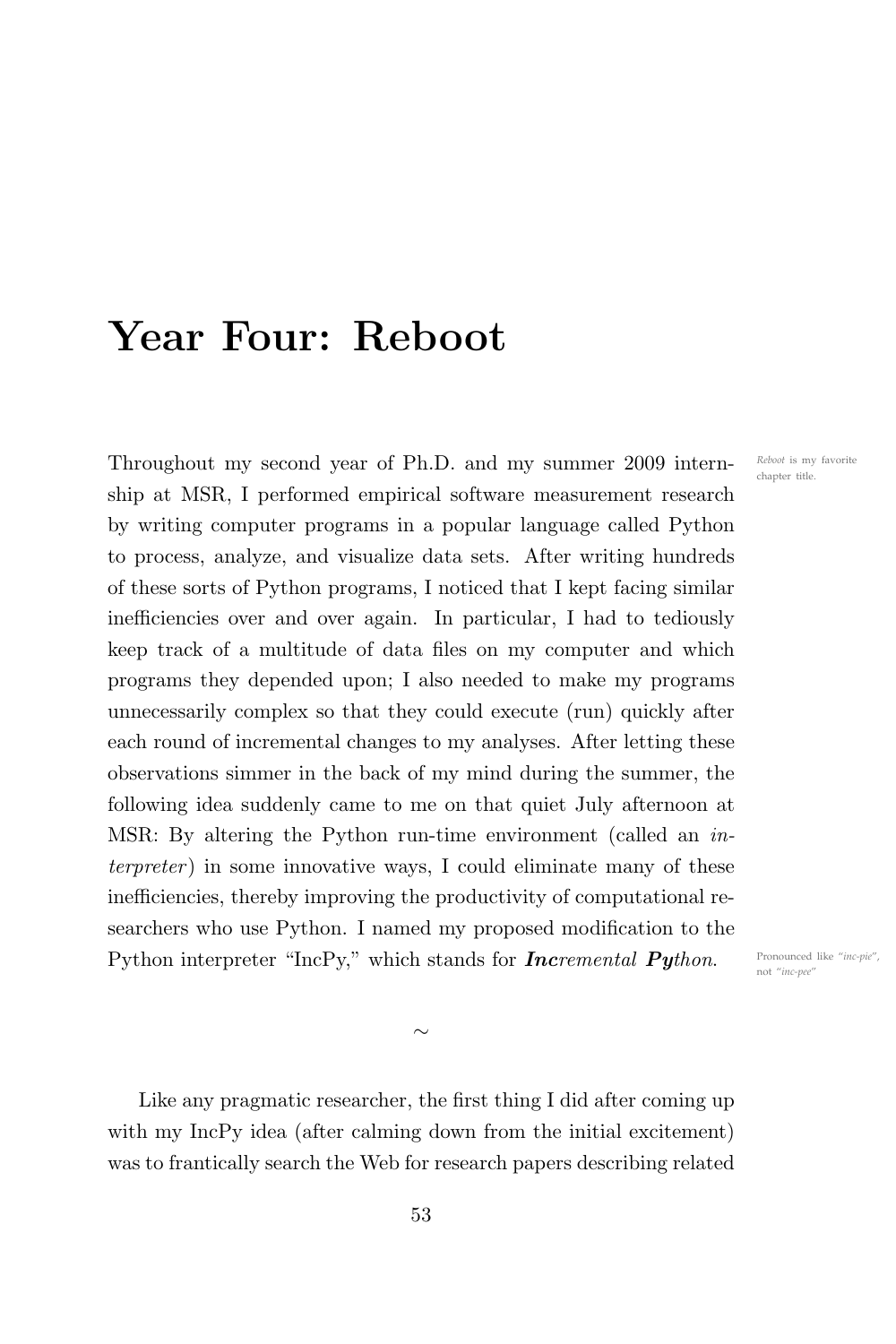work. Thankfully, nobody had created exactly what I was planning to create, but there were some past research projects with a similar flavor. That was fine, though; no idea is truly original, so there will always be related projects. However, in order to eventually publish, I had to make a convincing case for how IncPy was different enough This is very important to from similar projects. Within a few days, I had sketched out an initial starting to code. project plan, which included arguments for why IncPy was unique, innovative, and research-worthy.

> Since I still had over a month left at MSR, I took advantage of the fact that I was around lots of smart colleagues who were also performing similar kinds of data analysis programming for their research. I grabbed coffee with several colleagues and interviewed them about their data analysis work habits and inefficiencies. I then pitched them my IncPy idea and discussed possible refinements to make it both more useful and also more interesting from a research perspective. These early conversations helped boost my confidence that I was on the right track, since other people shared my frustrations with performing data analysis and my enthusiasm for the ideas that IncPy embodied.

For the rest of the summer, I spent my nights and weekends at coffee shops refining my fledgling IncPy idea, strengthening its "marketing pitch," and getting more feedback from MSR colleagues. I emailed drafts of my idea to Dawson, but I didn't actually care how enthusiastic he was about it since this was going to be my own under-Again, I could do this taking. I wasn't asking for his permission; I was just informing him only because I was self- $\frac{f_{\text{tinded by fullowships at}}}{f_{\text{tho times}}}}$  about what I planned to do once I returned to Stanford in the fall.

funded by fellowships at

do before diving in and

I rebooted my Ph.D. career as I began my fourth year at Stanford, severing my ties to the previous three years and starting anew. No more working on already-established research projects, no more trying to scheme up ways to align with the supposed interests of professors

 $\sim$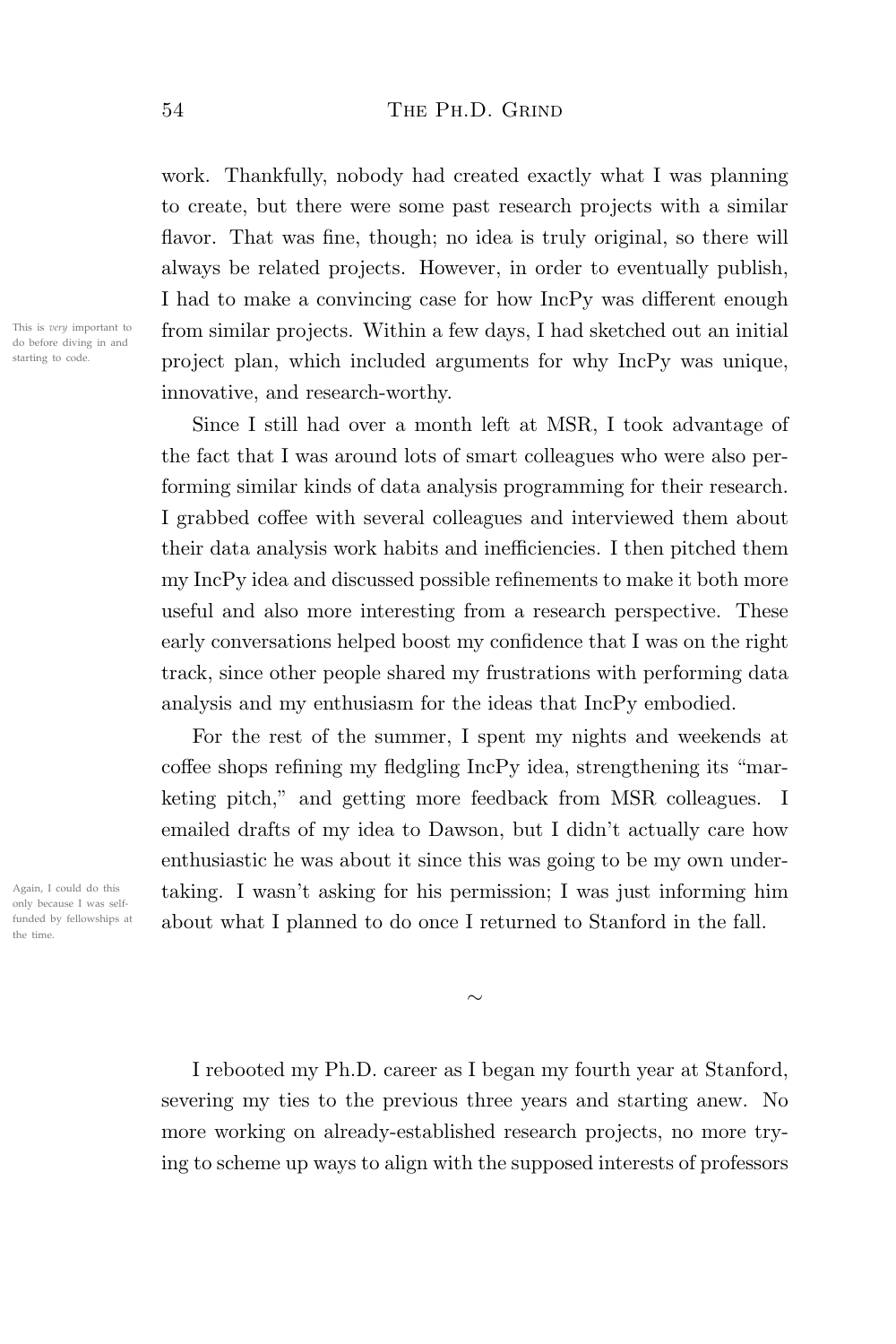and senior colleagues, and no more worrying about what kinds of research the academic establishment liked to see. I was now hell-bent on The biggest impact of implementing my new IncPy idea, turning it into a publishable paper, and making it the first part of my dissertation.

Although I was filled with newfound excitement and passion, a part of me was scared because I was breaking away from the establishment to do something new and unproven without any professor support. Most Ph.D. students in my department work on projects that their Most Ph.D. students in advisors or other professors are interested in, since it's much easier to publish papers with the help of professors' enthusiasm and expertise. However, even without professor backing, my hunch was that IncPy could become a publishable idea; I had accumulated enough battle scars from the past three years of research failures to develop better intuitions for which ideas might succeed. Trusting this gut instinct Around this time, one became the turning point of my Ph.D. career.

On a pragmatic note, I still kept Dawson as my advisor since he was okay with me doing my own project and occasionally giving me high-level feedback on it. Since I was still self-funded by fellowships, I didn't have an obligation to continue working on Klee like the rest of Dawson's students did. My relationship with Dawson was much more hands-off throughout the rest of my Ph.D. years. We probably met less than a dozen times to talk about research; I was mostly working on my own or seeking out collaborations with others. I didn't want to formally switch advisors, because then I would need to "pay my dues" all over again with a new research group. Besides, I didn't know of any professors in my department who were excited by IncPy-like ideas, or else I might have contemplated switching.

To eventually graduate, I needed to form a thesis committee consisting of three professors who agree to read and approve my dissertation. Most students simply have their advisors choose committee members for them, since they are working on "official" advisor-sanctioned projects. Since I was going rogue and not working on Dawson's Klee my MSR internship was providing me with the conditions to come up with the idea for IncPy.

*all* places do this.

of the remaining Klee students wanted me to help him on a paper submission as a nonlead author. Good thing I turned him down to push forward on my own with IncPy; it would take him four more years of grinding before publishing that paper.

In retrospect, I couldn't have asked for a better advisor for the second half of my Ph.D. Many professors would've wanted to push their research agenda on me. But since I wasn't working on Klee and was selffunded, Dawson let me go off and do my own thing without complaint.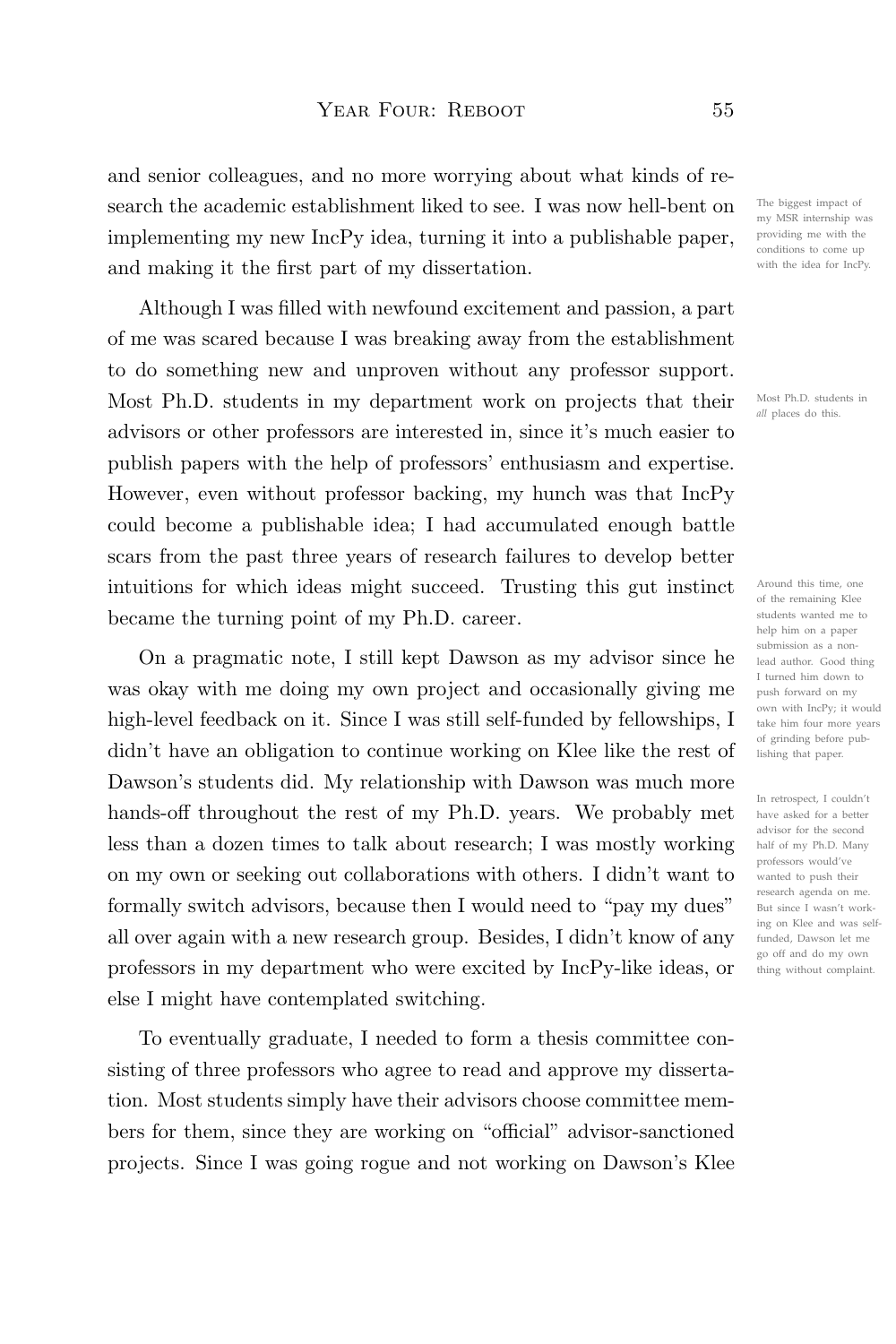project, I didn't have that luxury. I tried hard to find professors both in my own department and in other related departments (e.g., statistics, bioinformatics) to serve on my committee. I cold-emailed a few I can now see why this **professors and attempted to reach others via their current students.** I even made a PowerPoint slide deck to pitch my dissertation proposal to potential committee members, but unfortunately, no professor was interested in meeting with me. However, instead of giving up and crawling back to a traditional project with more institutional support, I took a risk by marching forward with IncPy and hoping that the thesis committee issue would sort itself out later.

 $\sim$ 

Taking inspiration from my HCI (Human-Computer Interaction) work with Scott and Joel during my second year, as soon as I returned to Stanford in the fall of 2009, I began interviewing colleagues who wrote Python programs to analyze data for their research. My goal was to discover what their programming-related inefficiencies were, and how IncPy could eliminate those inefficiencies. I also had some friends arrange for me to give talks on IncPy—which was only a halfbaked idea at the time—at their lab group meetings. My initiative in conducting interviews and making presentations at this preliminary stage was helpful both for providing fresh ideas and also for refining  $My$  fellow grad students  $\text{IncPy's "marketing pitch." I'm immensely grateful for the friends who}$ helped me get my project off the ground when I had nothing to show except for a few shabby PowerPoint slides.

> I grew more and more encouraged as I found out that researchers in a variety of computation-based fields such as machine learning, pharmacology, bioengineering, bioinformatics, neuroscience, and ocean engineering all performed similar sorts of data analysis for their research and could benefit from a tool such as IncPy. After a few weeks of interviews and subsequent refinements to my design plans, I felt confident that I had a good enough pitch to "sell" the project convincingly in

plan was doomed to fail. No professor wants to join a random committee for a student they don't even know, especially one in another department.

were much more helpful than professors were in this regard, both because they could relate better to me and because they had far more free time to indulge my curiosities.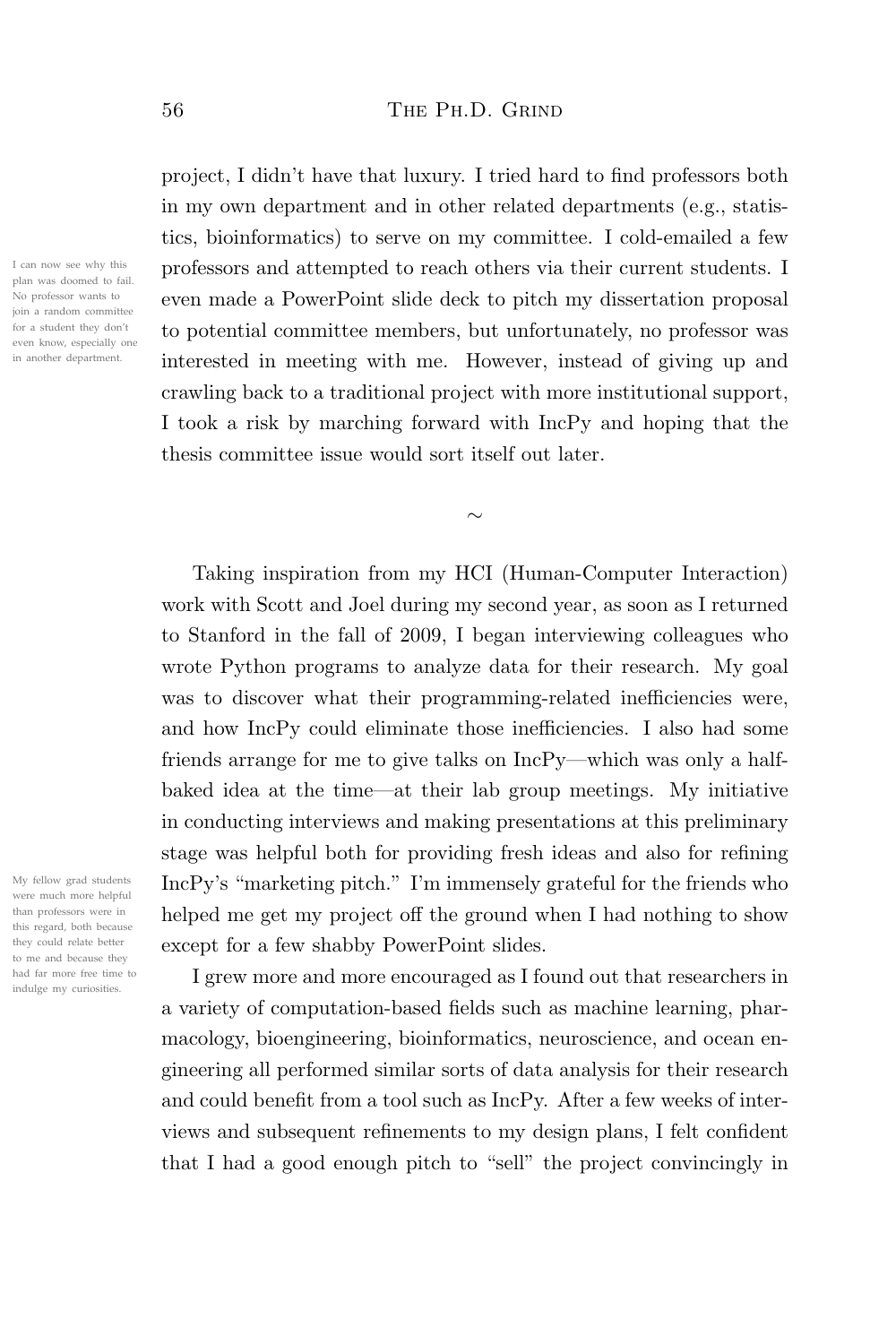a future paper submission. The argument I wanted to make was that lots of computational researchers in diverse fields struggle with several common inefficiencies in their daily programming workflow, and IncPy provides a new kind of fully automated solution to such inefficiencies that nobody else has previously implemented. This initial pitch would later evolve into the theme of my entire dissertation.

With an overall strategy in place, I was ready to begin the thousands of hours of hard labor—grinding—required to turn IncPy from an idea into a real working prototype tool. I had spent the end of my summer playing the "professor role" of sketching out high-level designs, giving talks, and refining conceptual ideas. Now I was ready to play the "student role" of massively grinding throughout the next year to implement IncPy.

 $\sim$ 

By now it should be clear that having a good idea is necessary but nowhere near sufficient for producing publishable research. Junior researchers—usually Ph.D. students—must spend anywhere from hundreds to thousands of hours "sweating the details" to bring that idea to fruition. In computer science research, the main form of labor is performing computer programming to build, test, and evaluate new software-based prototype tools and techniques. The nearly ten thousand hours I had spent doing many types of programming over the past decade—in classroom, hobby, research lab, and engineering internship settings—prepared me to endure the intensely intricate programming required to implement research ideas such as IncPy.

Implementing IncPy involved some of the grimiest programming grind that I had ever done. If I didn't have all of those hours of trial-by-fire training over the past decade, then I would have never even attempted such a labor-intensive project. Other people have undoubtedly recognized the same inefficiencies that I observed in computational research workflows, but what set me apart from would-be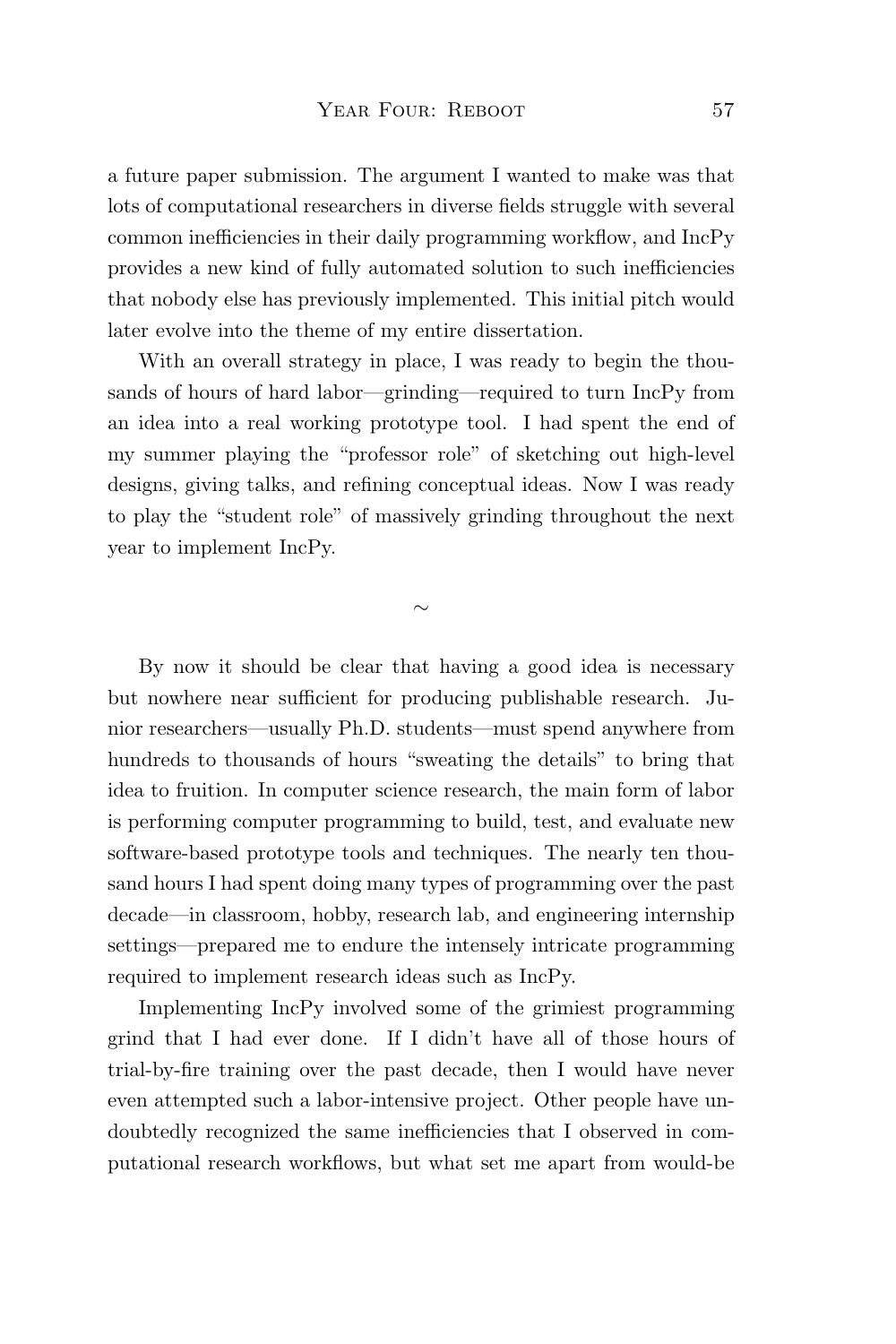competitors was that these people didn't have the deep programming Without the proper ex-<br>expertise required to create a *fully automated* solution such as IncPy. At best, they might create semi-automated solutions that would not be substantive enough to publish in a respectable conference.

> Even though I wasn't in love with my previous research projects earlier in grad school and during college, the technical skills and judgment that I gained from those experiences made it possible for me to now implement my own ideas that I truly cared about. Over the next three years (2009 to 2011), I grinded non-stop on creating five new prototype tools to help computational researchers (IncPy was the first), published one or more first-author papers describing each tool, and then combined all of that work together into a Ph.D. dissertation that I was extremely proud of. Those three years—my latter half of grad school—were the most creative and productive of my life thus far, in stark contrast to my meandering first half of grad school.

I became fiercely self-driven by an enormous amount of *productive* Too much rage is debili*rage*. I turned steely, determined, and ultra-focused. Every time I reflected back on the inefficiencies, failures, and frustrations that I had endured during my first three years of grad school, I would grow more enraged and push myself to grind even harder; I was motivated by an obsessive urge to make up for supposedly lost time. Of course, those early years weren't actually lost; without those struggles, I wouldn't have gained the inspiration or abilities to create the five projects that comprised my dissertation.

 $\sim$ 

However, as I was about to begin my fourth year of Ph.D. in September 2009, I had no sense of what awaited me in the future and definitely no grand plans for a five-project, 230-page dissertation. I didn't even know whether any professors would take my unproven ideas seriously enough to agree to serve on my thesis committee. All I

pertise, they wouldn't even *think about* creating a fully automated solution in the first place. Expertise opens the door to new creative outlets.

tating; but just the right amount of controlled rage can be a great motivator.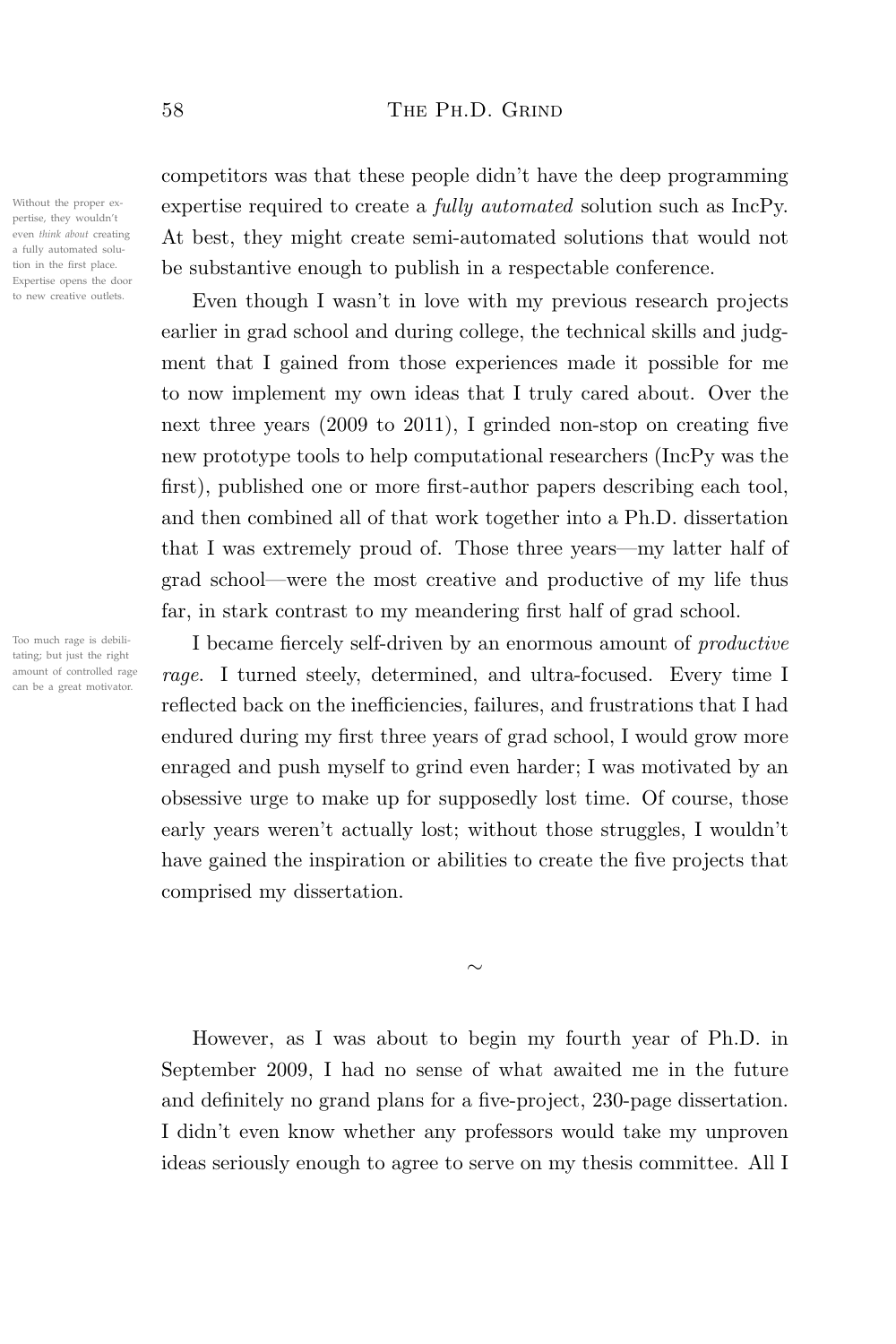wanted to do was implement IncPy, try to get it published, and then figure out my next move when the time came.

I was about to start implementing (programming) IncPy when an unexpected bit of fortune struck. At the time, I had no idea that this one minor event would lead to a cascade of other good luck that would pave the way for my graduation. One day at lunch, my friend Robert Random conversations told me he was planning to submit a paper about his new research  $\frac{f_{\text{intobs}}}{\text{unexpected inspiration}}$ project to a workshop whose deadline was in 2.5 months.

Normally, I wouldn't have thought twice about such an announcement for two reasons: First, Robert's research topic (in a subfield called *data provenance*) was unrelated to IncPy, so where he planned to submit papers had no relevance to me. Second, a published *workshop paper* usually does not "count" as a dissertation contribution in our department. Workshop papers are meant to disseminate early ideas and are not scrutinized as rigorously as conference papers. Whereas a conference paper submission has an 8 to 30 percent chance of acceptance, a workshop paper submission has a 60 to 80 percent chance. Most professors in our department don't encourage students to submit to workshops, since if the paper gets accepted (which is likely), the professor must pay around \$1,500 of travel, hotel, and registration costs using their grant money for the student to attend and give a talk at the workshop. It costs about as much to send a student to a workshop as to a conference, and conference papers are much more prestigious both for the student and the professor. Thus, top-tier com- That said, having workputer science professors strongly encourage students to publish more selective conference papers and eschew workshops altogether.

I asked Robert why his advisor encouraged him to submit his earlystage idea to a workshop rather than developing it further and submitting to a conference at a later date. He said that it was partly out of convenience, since the workshop was located in nearby San Jose. His entire research group planned to attend since it was only 20 miles from Stanford, so he also wanted to present a paper there.

with my grad school friends led to tons of

shop papers can be a path toward "pity graduation" because it's still better than having no published papers.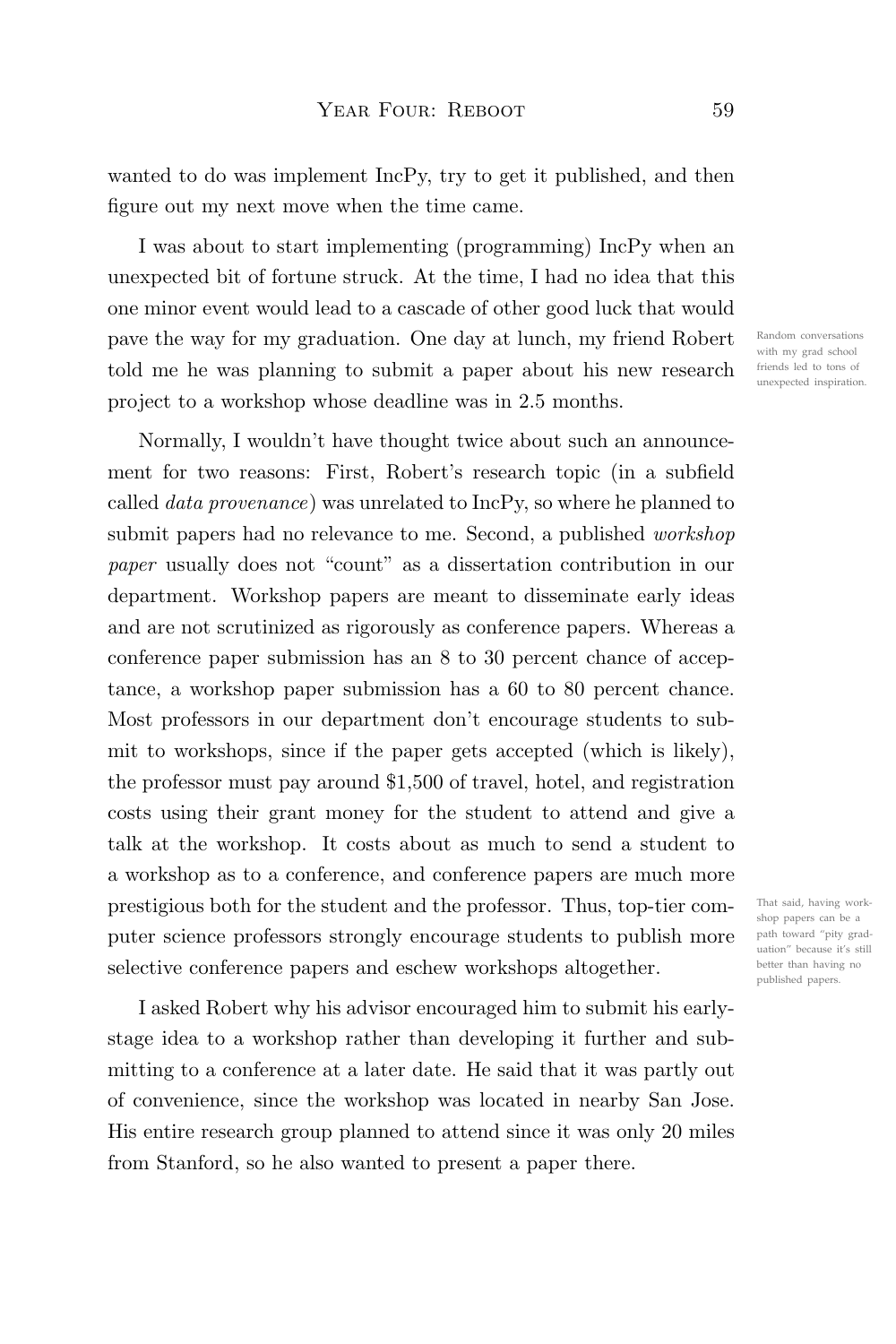#### 60 THE PH.D. GRIND

lucky if I hadn't followed my curiosity at that moment. Part of luck is always keeping your eyes open for new opportunities while simultaneously focusing enough to make consistent progress.

wouldn't be a professor right now. No joke.

I wouldn't have gotten **Out of curiosity, I looked at the workshop's website to see what** topics were of interest to the organizers. Although it was a workshop on data provenance (Robert's research area), the topics list included a bullet point entitled "efficient/incremental recomputation." I thought to myself: *Hmmm, IncPy provides ecient incremental recomputation for Python programs, so if I pitch my paper properly, then maybe it's sort of appropriate for this workshop!* Since I didn't need to travel to attend the workshop, I wasn't afraid to ask Dawson to pay for my registration fee if my paper was accepted. I emailed Dawson my plans to submit a paper to this workshop, and he wrote back with a lukewarm response. As expected, he wasn't enthusiastic about workshops in general, but he was okay with me submitting since he respected the workshop's program committee co-chair, a Harvard professor named If I hadn't met Margo, I Margo (who would later play a pivotal role in helping me to graduate).

> The timing was perfect: I now had 2.5 months to super-grind on implementing a first working prototype of IncPy and then write a workshop paper submission. Since I knew that the bar for workshop paper acceptance was a lot lower than for a conference paper, I wasn't too stressed. I just needed to get a basic prototype working reasonably well and anecdotally discuss my experiences. I discovered that this strategy of finding and setting short-term deadlines for myself would work wonders in keeping me focused throughout the rest of my Ph.D. years. Without self-imposed deadlines, it becomes easy to fall into a rut and succumb to chronic procrastination.

[My paper](http://www.pgbovine.net/projects/pubs/guo_tapp10_camera_ready.pdf) was accepted with great reviews, and I attended the workshop in February 2010 to give a 30-minute talk on it. In particular, I was honored that Margo, the program committee co-chair, One benefit of presenting personally praised my paper and mentioned how it was related to a new Python-based project that her student Elaine was starting. Since Elaine wasn't at the workshop, Margo gave me Elaine's email address and suggested for us to get in touch.

a talk on a paper is that people can chat with you about it afterward, which can lead to serendipity.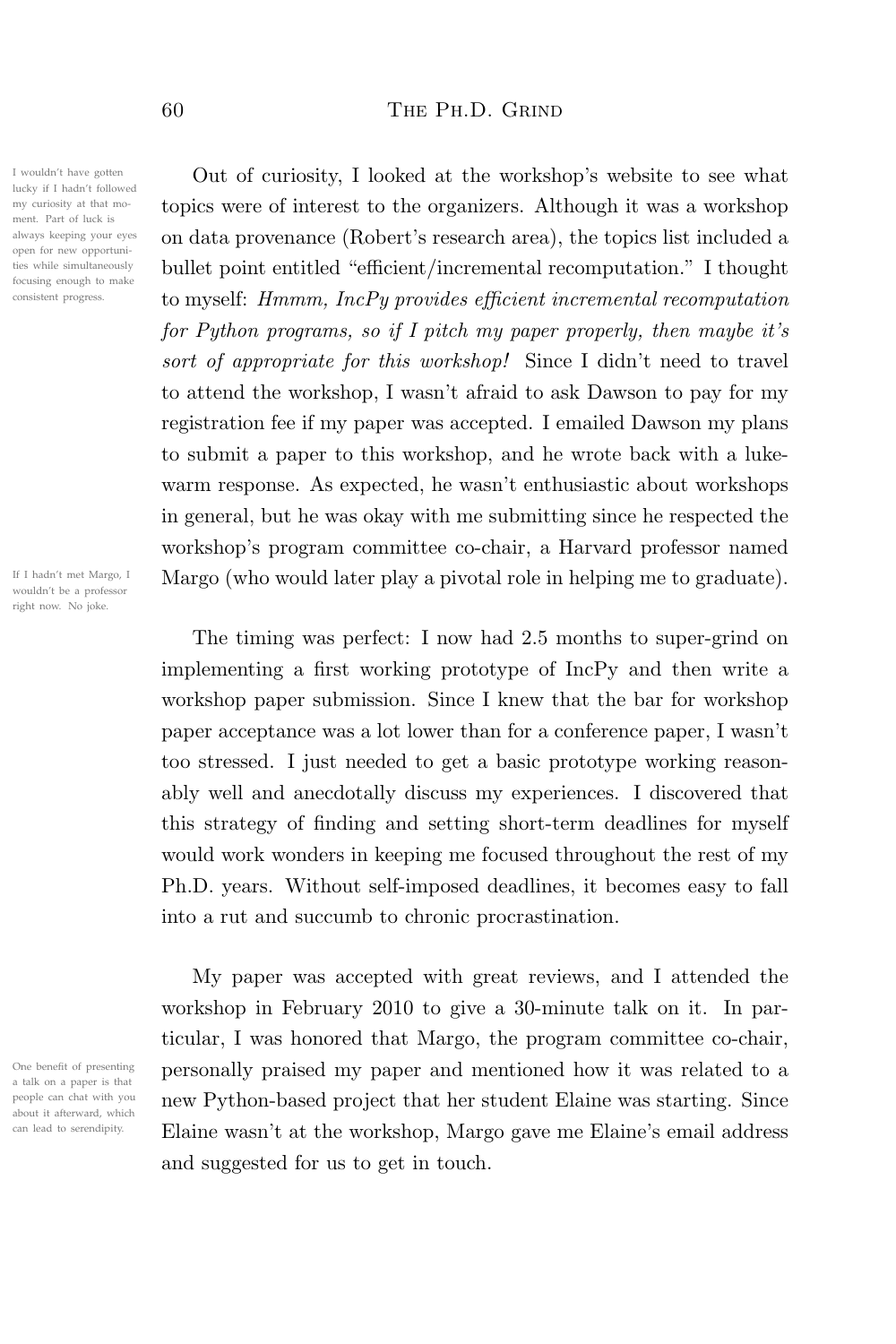At first, I was afraid that Elaine would be my direct competition and publish a conference paper before I did, which would make it harder for me to publish a conference paper on IncPy: Since being first is highly valued in academia, once another researcher publishes a similar idea and "scoops" you, then it becomes much harder to get your own idea published. But after exchanging some reconnaissance emails and video chatting with her, I was relieved to find out that she didn't have plans to gear up for a conference paper submission. Also, her tool lacked the fully automatic capabilities that set IncPy apart from related work. Once we realized that we weren't rivals, we quickly became friends. I'm glad that Elaine and I kept in touch over the next few years, since she would be partially responsible for reuniting me with Margo towards the end of my Ph.D. journey.

 $\sim$ 

Although giving a talk on my IncPy workshop paper was great for getting feedback and especially for meeting Margo, that paper didn't count as a "real" publication for my dissertation. I knew that I still needed to publish this work in a conference that professors in my department recognized as legitimate. The biggest difference between a workshop and a conference paper is that a conference paper must have a convincing *experimental evaluation* that shows the effectiveness of the tool or technique being described in the paper. A paper's evaluation section can come in many flavors ranging from measurements of run-time performance to a controlled laboratory study of user behavior. Since many researchers come up with similar ideas, reviewers carefully scrutinize how those ideas are implemented and experimentally evaluated when deciding which papers to accept or reject.

Even at the start of my IncPy project, I knew that it would be difficult to present a convincing evaluation because the argument I wanted to make—that IncPy can improve the productivity of computational researchers—was a subjective and fuzzy notion. After reading several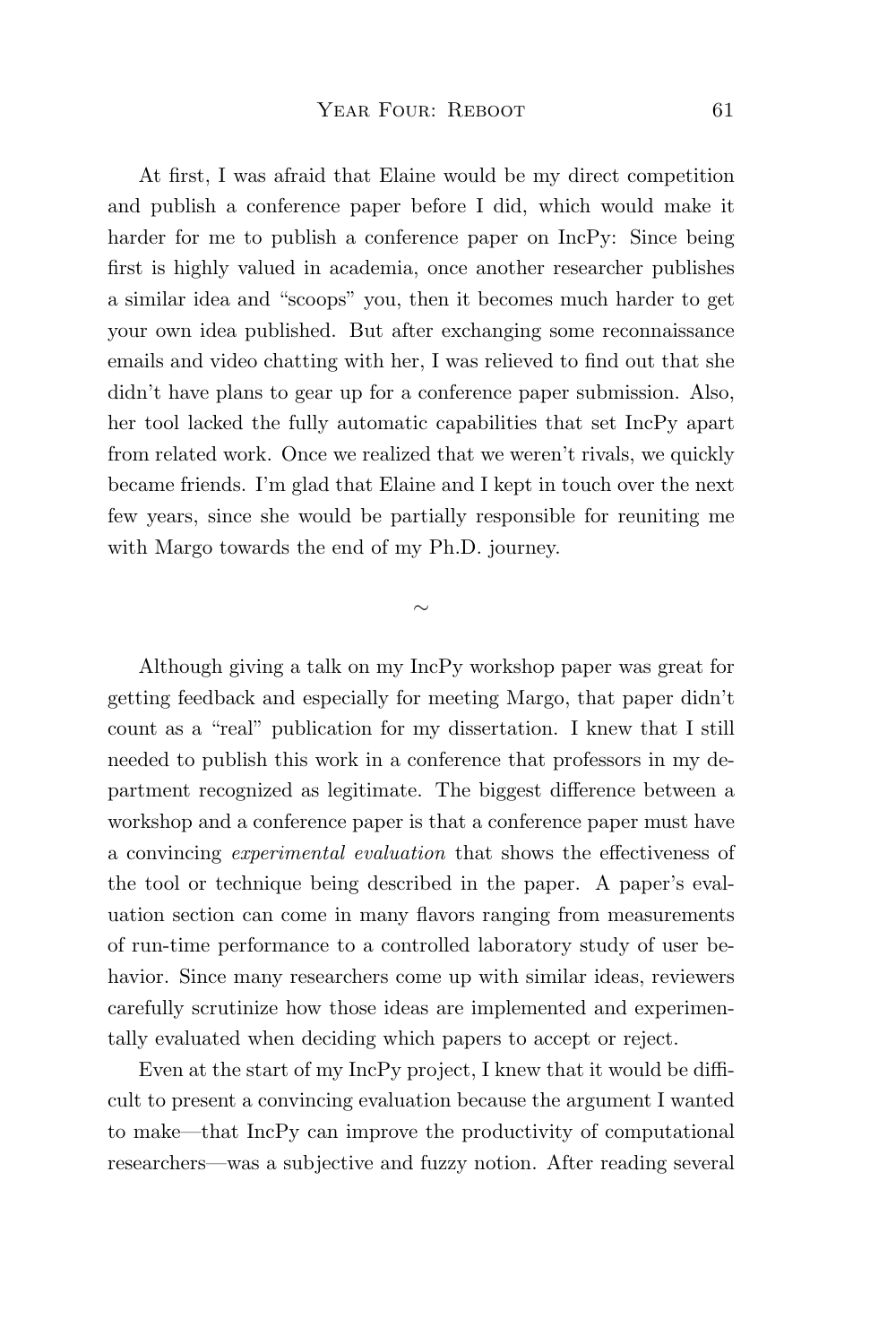other papers that presented similar productivity improvement claims, I devised a two-part evaluation strategy:

- 1. Case Studies: Get a collection of programs written in the Python language from a variety of computational researchers and then simulate the productivity improvements they would have achieved if they had used IncPy during their research rather than regular Python.
- 2. Deployment: Get some researchers to use IncPy rather than regular Python in their daily work and have them report if and how IncPy improved their productivity.

at the end of Year Four

The next relevant top-tier conference submission deadline was in in September 2010, right seven months, so I aimed to have a paper ready by then. I spent lots of time trying to find case study subject programs and potential users for deployment. Without those, there would be no evaluation, no conference publication, no dissertation, and no graduation. (Of course, I still spent the majority of my waking hours doing grimy programming, debugging, and testing to implement IncPy.)

> I learned to be part-salesman and part-beggar, persistently asking colleagues whether they had Python programs I could use for case studies or, even better, whether they would be willing to install and use IncPy on a daily basis for their research and report their impressions to me. As expected, I mostly got "No" replies, but I politely asked for recommendations of other people I could contact. I also invited myself to give several more talks at various lab group meetings to drum up interest in IncPy. After a few months of "begging," I obtained Python programs from half a dozen researchers in a diverse variety of fields, which was enough to begin my case studies. I appreciated everyone who helped me out during that time, since they had nothing to gain besides the goodwill of an unknown Ph.D. student.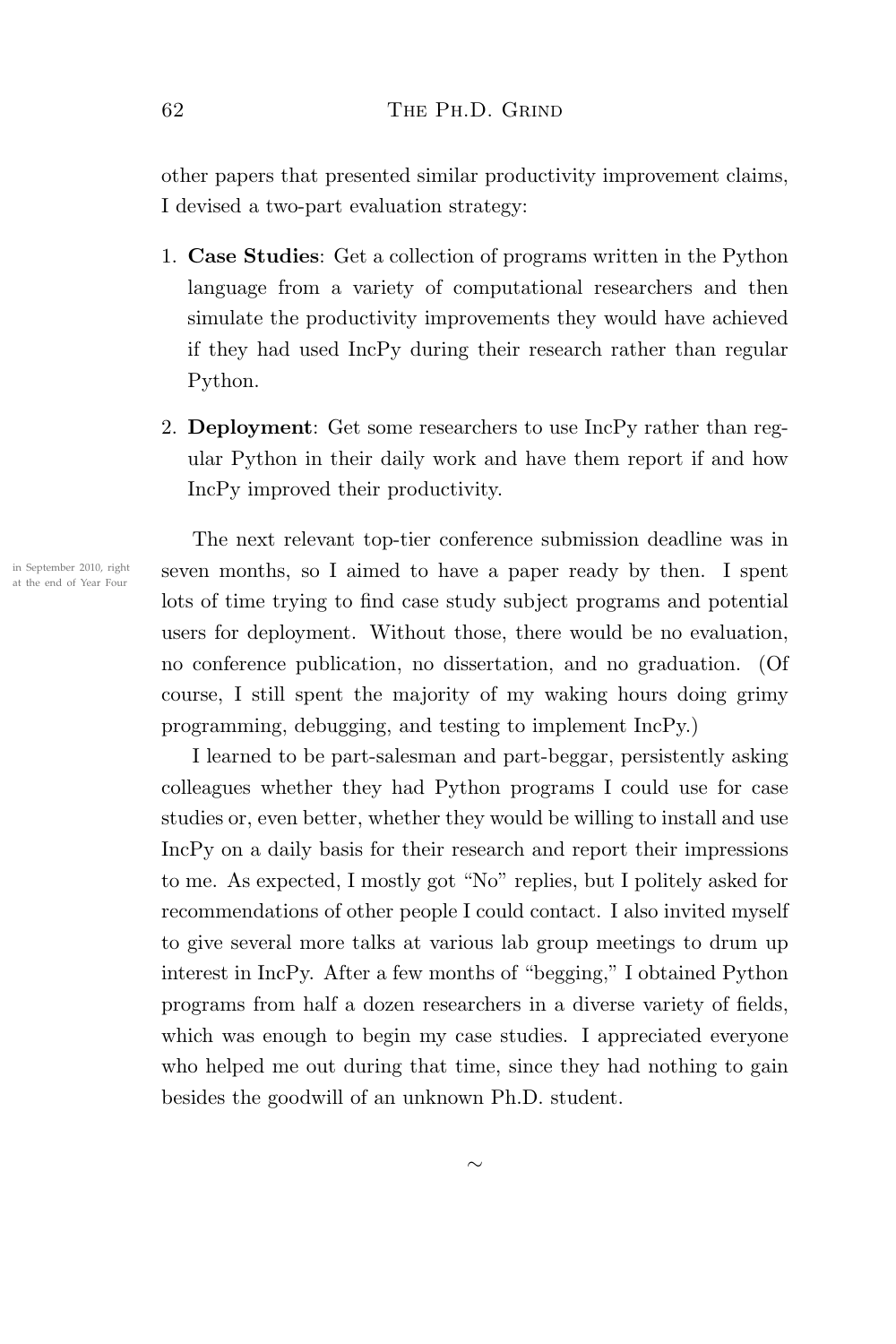Although case studies might have been sufficient for the evaluation section of my paper submission, what I truly craved was *deployment*—getting real researchers to use IncPy. Not only did I feel that deployment would make for a stronger evaluation, but more importantly, I genuinely believed that IncPy could improve the day-to-day productivity of computational researchers. The majority of research prototype tools are built to demonstrate a novel idea and then discarded, but I wanted IncPy to be practical and enduring. I didn't just dream up IncPy in a vacuum for the sake of publishing papers; it was inspired by real-world problems I faced when performing programming for my research, so I wanted real-world people to actually use it.

In spite of my idealism, I understood why almost no research prototype tools get successfully deployed. The underlying reason is that people don't want to try a new tool unless they can instantly see major benefits without any drawbacks; researchers simply don't have For the sake of their the time or resources to get their prototypes working well enough to meet these stringent requirements. In particular, my target users are happy enough using regular Python—despite its inefficiencies—that they don't want to take a risk by switching to IncPy. To convince someone to try IncPy, I would need to guarantee that it works better than regular Python in all possible scenarios. While that's true in theory, in reality IncPy is a research prototype tool being maintained by one student, so it's bound to have numerous bugs. In contrast, the official Python project is over twenty years old and being maintained by hundreds of veteran programmers, so it's much more stable and reliable. As soon as someone hits a single IncPy bug, they will immediately dismiss it as lame and switch back to using regular Python. I knew the odds were against me, but I didn't care.

After failing to find anybody at Stanford who was willing to install and use IncPy, I looked for leads at nearby universities. In March 2010, I cold-emailed a few Ph.D. students at UC Davis (a two-hour drive from Stanford) who were friends with one of my former MSR

fledgling careers, young researchers must prioritize publishing new papers rather than maintaining old software.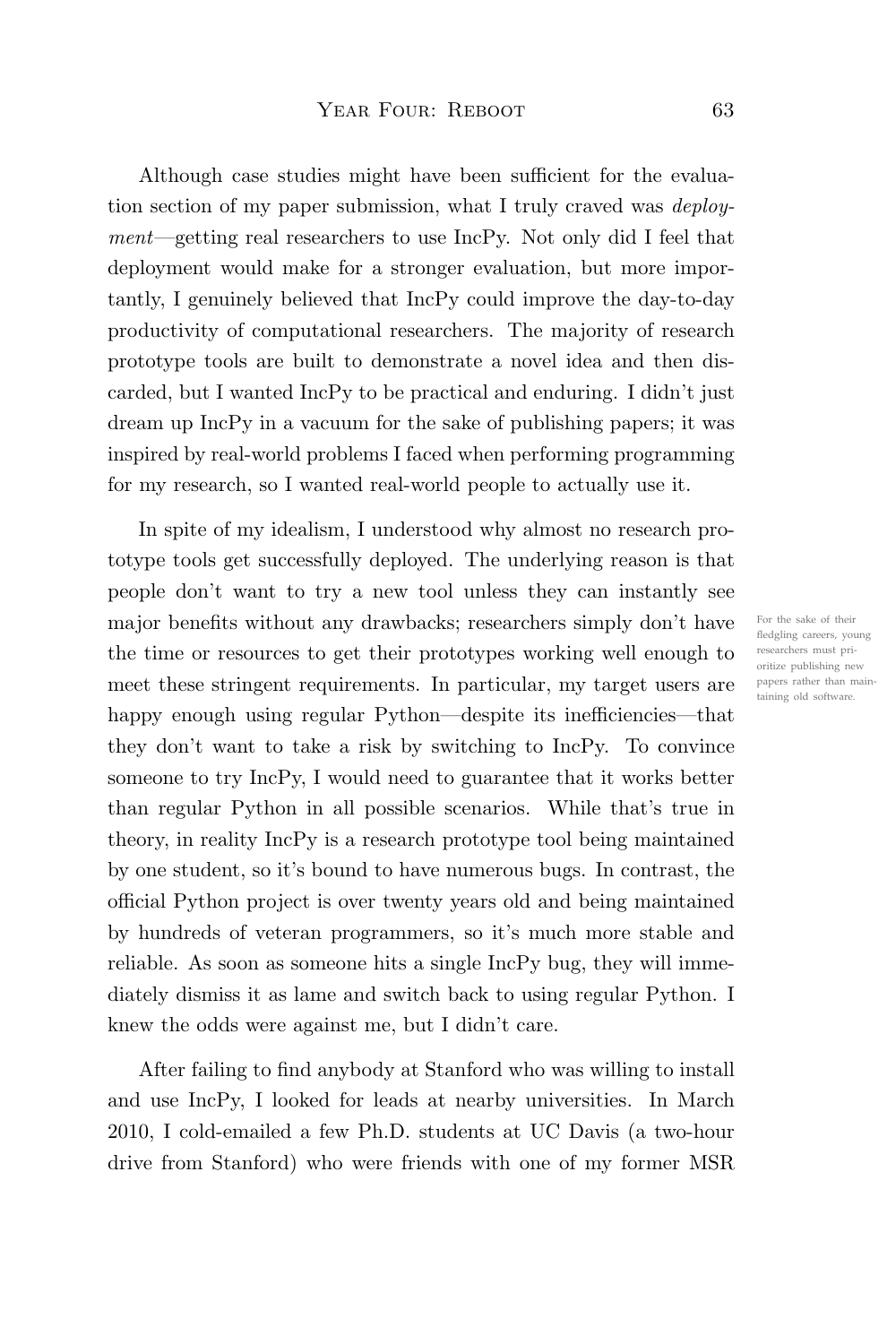kept paying dividends!

important cold-emails of my life so far, since it kickstarted several of my dissertation projects. And I just did it on a whim, too. If I hadn't given that particular talk on IncPy months earlier, then that student would've never seen it and would've never told me about Fernando's blog post. Again, talks lead to serendipity.

of the IPython project for scientific computing and is a renowned figure in the Python community.

serendipity.

Again, that MSR summer intern colleagues. I appealed to their sense of altruism at helping out a fellow grad student in need and managed to invite myself over for a visit to advertise IncPy. A few gracious professors even agreed to meet with me, including one I had met at the data provenance workshop. Although I received more helpful feedback, I didn't manage to find any subjects for case studies or deployment.

I spent the night at UC Davis and planned to return to Stanford This was one of the most the next morning. Then I thought of an impulsive idea—cold-emailing Fernando, a research scientist at UC Berkeley who was passionate about the use of Python in computational research. A few months earlier, a fellow grad student who attended one of my IncPy talks emailed me a link to one of Fernando's blog posts, and I jotted down a reminder to contact Fernando sometime in the future. Now seemed like a good time: Since UC Berkeley was located between UC Davis and Stanford, I could potentially drop by his office on the drive back home. I cold-emailed Fernando and asked if he had time to chat the next morning. It was a long shot, but he agreed to meet with me. I Fernando is the creator had a wonderful initial one-hour meeting with Fernando; it felt great to see a well-established senior scientist support my IncPy idea.

The most significant outcome of our first meeting was that Fernando invited me to return to UC Berkeley the following month to give a talk on IncPy. He told me that my audience would consist of neuroscientists who were using Python to run their computational research experiments. When I gave my one-hour talk, I was a bit taken aback by three researchers continually interrupting and pestering me with detailed questions about how well IncPy worked in practice. At first, I thought those guys were being overly pedantic, but afterwards Yet again, talks lead to they came up to me and expressed a strong interest in trying IncPy. They lamented about how they're currently suffering from the exact kinds of inefficiencies that inspired me to create IncPy in the first place! It turned out that they weren't trying to be annoying during my talk; they just wanted to understand the details to assess whether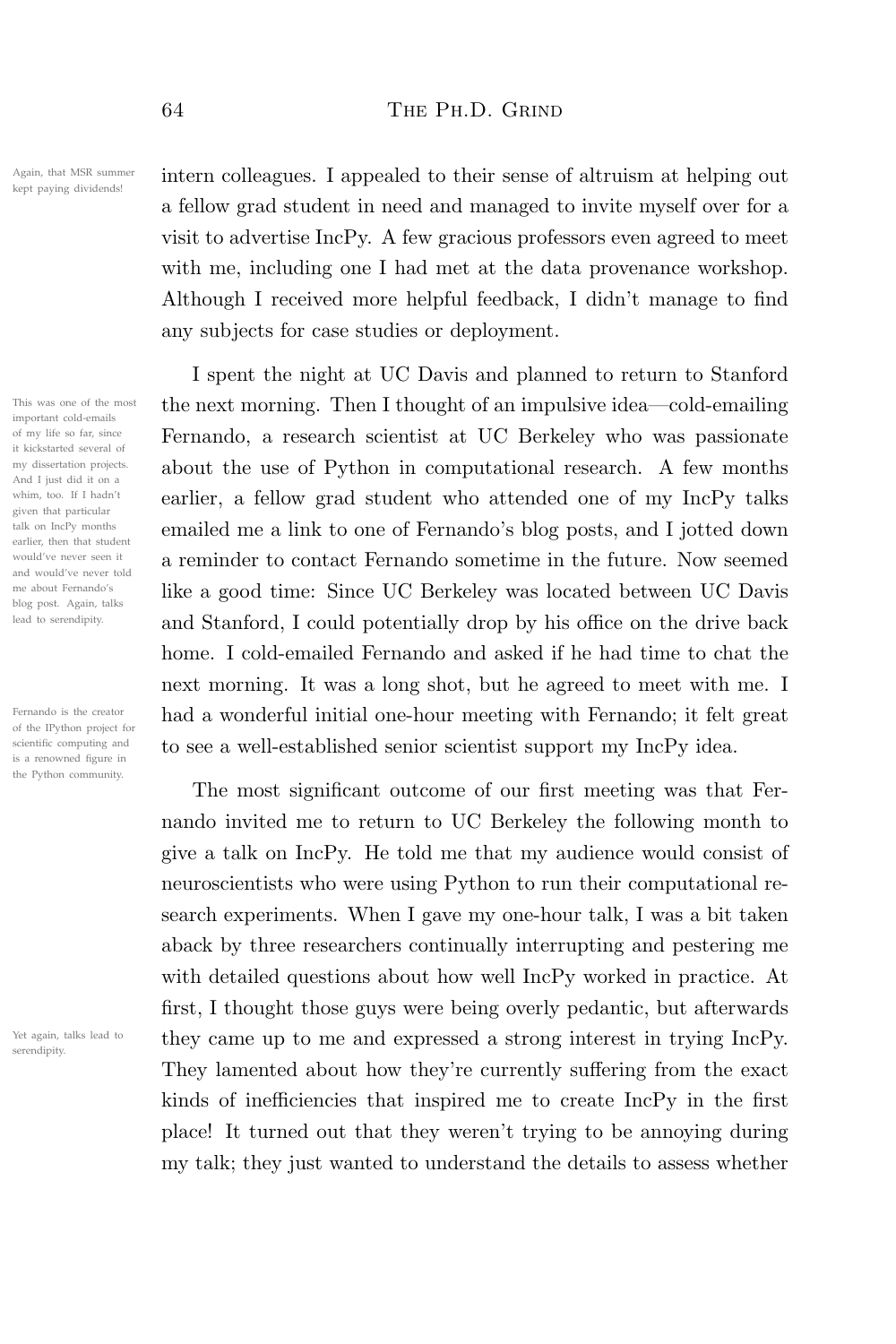it was feasible to deploy IncPy on their research lab computers.

I was thrilled by the possibility of getting my first set of real users. I exchanged some emails with them and offered to drive up to UC Berkeley again to help them install and set up IncPy. My first email started with a cautiously optimistic tone:

Thanks for expressing an interest in becoming the first real user of my IncPy memoizing Python interpreter! I'm really enthusiastic about getting IncPy to a state where you can use it in your daily workflow. I think the main issues will be mostly grunge work with installation / setup / configuration, which Predicted my downfall! I am more than happy to deal with in order to give you the smoothest possible user experience.

By the time I tried installing IncPy on the Berkeley neuroscientists' computers, I had been building and testing it for seven months, so I felt reasonably confident that it would work for them. However, shortly after installation, we discovered that IncPy was not compatible with dozens of third-party Python add-ons (called *extension modules*) This deep pain of dealing that these scientists were using in their daily work. In my own private testing, I tested only the basic use cases without any extension modules. I was hit with a lesson in the harshness of real-world deployment: failures come in unexpected forms, and once the user gets a bad first impression, then it's over! Like most researchers creating prototypes in an ivory tower, I could have never predicted that this unforeseen banal extension module issue would completely derail my first deployment attempt.

I wasn't about to give up, though. I spent the next few weeks redesigning and reimplementing a critical portion of the IncPy code so that it now worked perfectly with any arbitrary Python extension modules. I emailed the UC Berkeley neuroscientists again to ask for a second chance, but I got no response. I had one shot, and I blew it.

 $\sim$ 

with software dependencies would later inspire CDE, the new project I started in Year Five.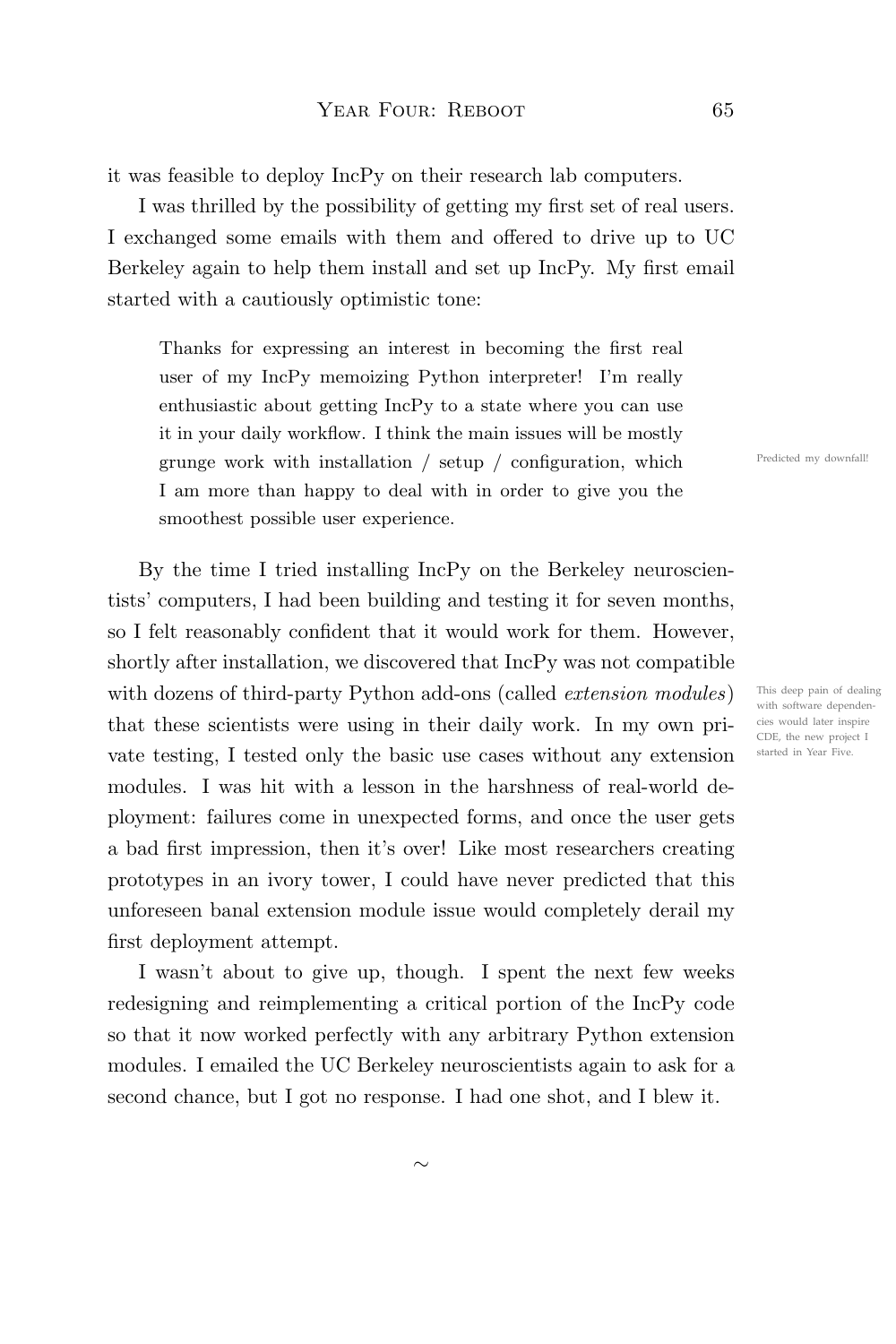## 66 THE PH.D. GRIND

Productive rage again. This disappointment spurred me to keep improving IncPy in practical ways: Along with fixing many subtle bugs, I created an IncPy [project website](http://www.pgbovine.net/incpy.html) containing a short video demo, documentation, and beginner tutorials. None of these hundreds of hours of effort made any improvements to my original research contribution, but they were necessary if I wanted to get real user anecdotes for an evaluation section of a future paper submission.

> After a few months passed, three strangers from different parts of the world found IncPy via its website, downloaded a copy, and used it to speed up some of their research programming activities. Although three is a pathetically small number of users, at least it's more than zero, which is the number of users most research prototypes have. I felt satisfied that IncPy was in a polished enough state—thanks to my post-Berkeley improvements—that strangers were now able to use it without my guidance. These three people emailed me anecdotes about how they found IncPy to be mildly useful for some parts of their work. Their anecdotes weren't strong evidence of effectiveness, but they were better than nothing.

the summer of 2010 to

I stayed on campus in  $\Delta s$  my fourth year of Ph.D. came to an end in September 2010, I keep working on IncPy. submitted my IncPy paper to a top-tier conference with an evaluation consisting of case studies and three brief deployment anecdotes. Only 14 percent of papers submitted to that same conference last year were accepted. Thus, I knew that my paper would most likely be rejected, both due to those meager odds and especially since IncPy didn't neatly fit into any traditional academic subfield. Nonetheless, it was still wise to first aim for the top tier and then resubmit to a second-tier conference if necessary, since a top-tier publication would carry more weight in my future graduation case.

> I still didn't have a clearly paved path to graduation, but at least I was able to start taking charge of my own research agenda rather than tagging along on other people's projects. I was happy that within the past year, I had turned IncPy from the spark of an idea in my mind into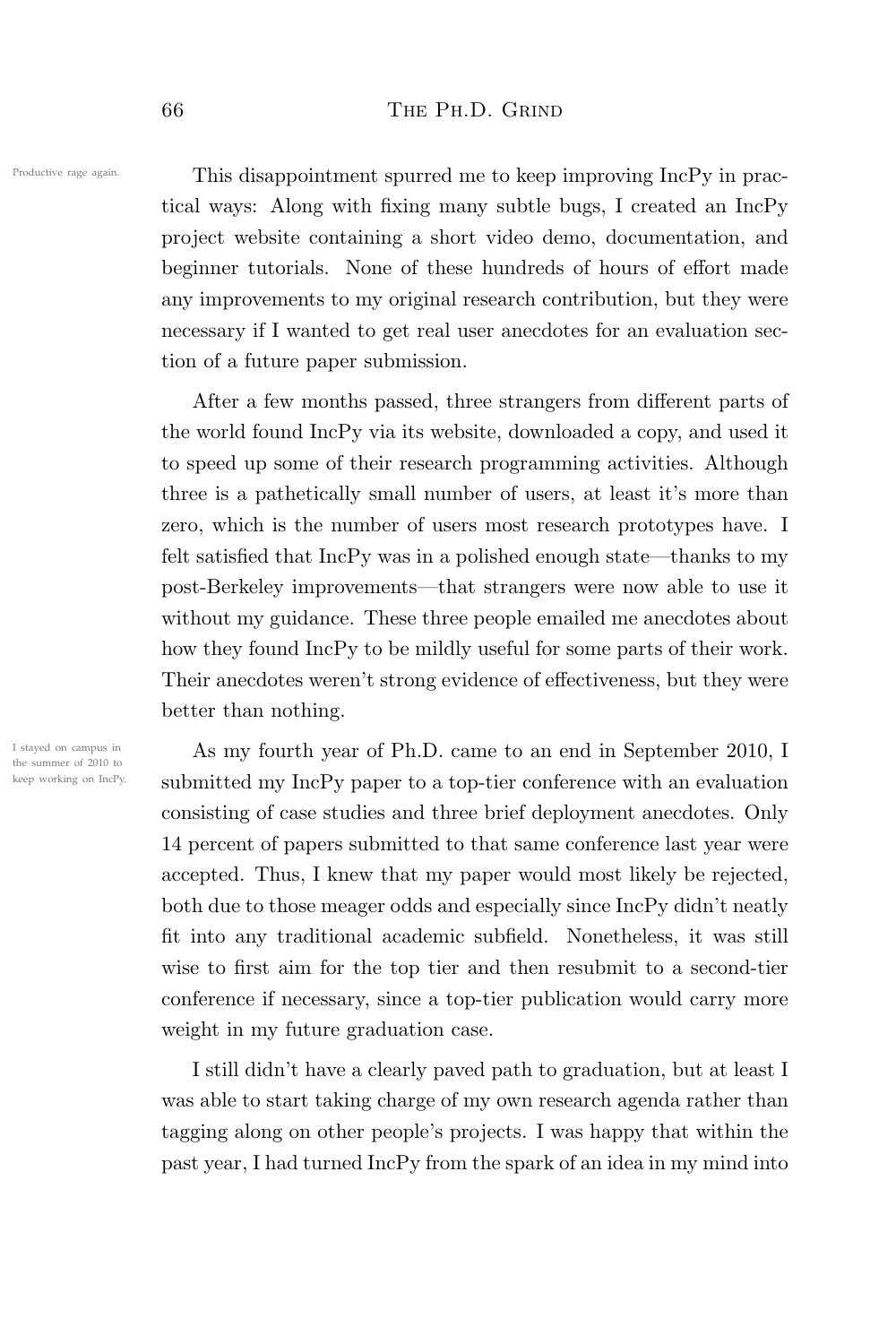a semi-practical tool that benefited three strangers who downloaded it Going from zero to nonfrom the Internet. Even though this minor accomplishment wouldn't help my graduation case at all—professors respect real-world deployment far less than theoretical novelty—it was a somewhat satisfying end to my fourth year.

zero number of users was a transformative moment that inspired me to build future pieces of software that people want to use, despite that not being part of my official job as an academic researcher.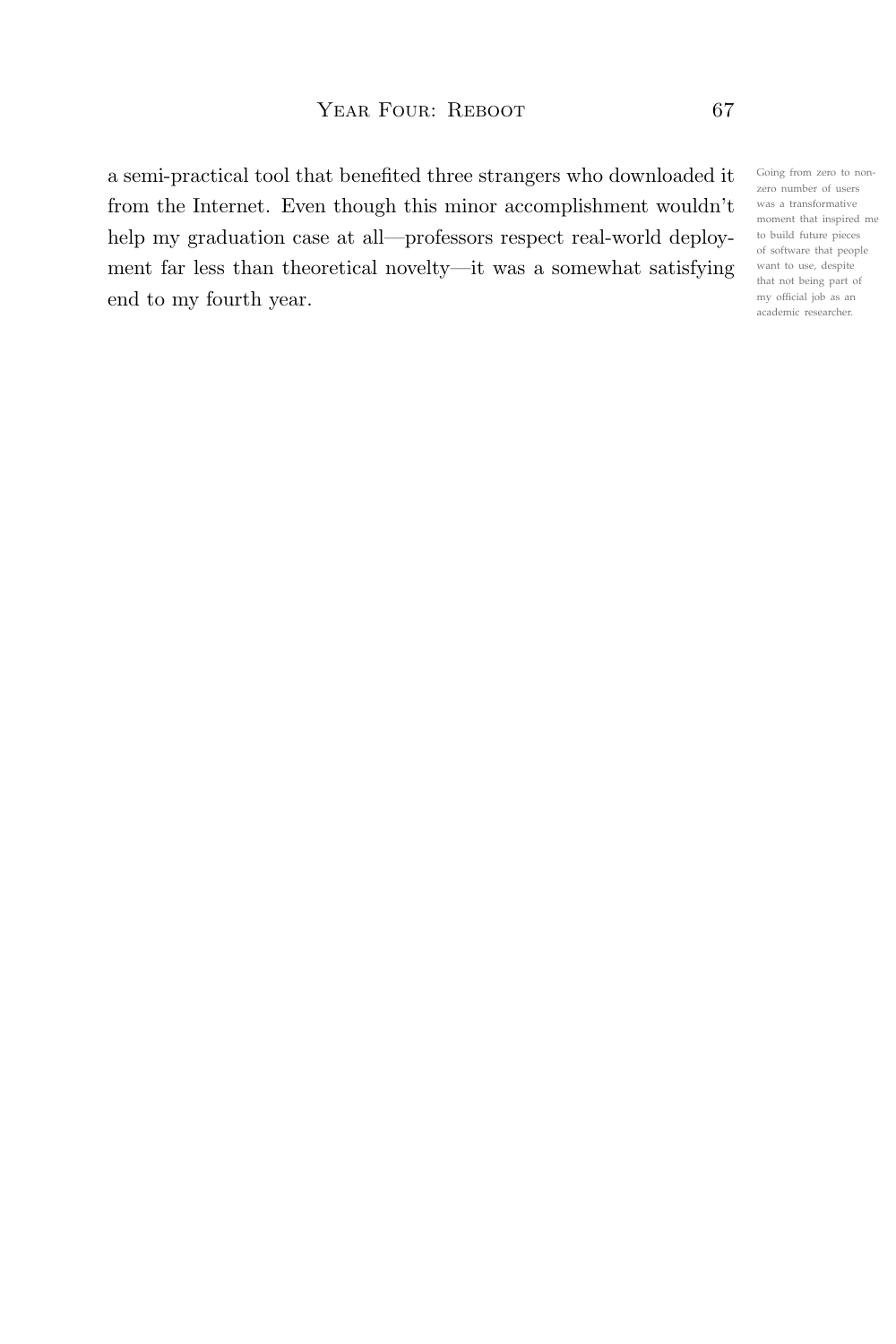68 THE PH.D. GRIND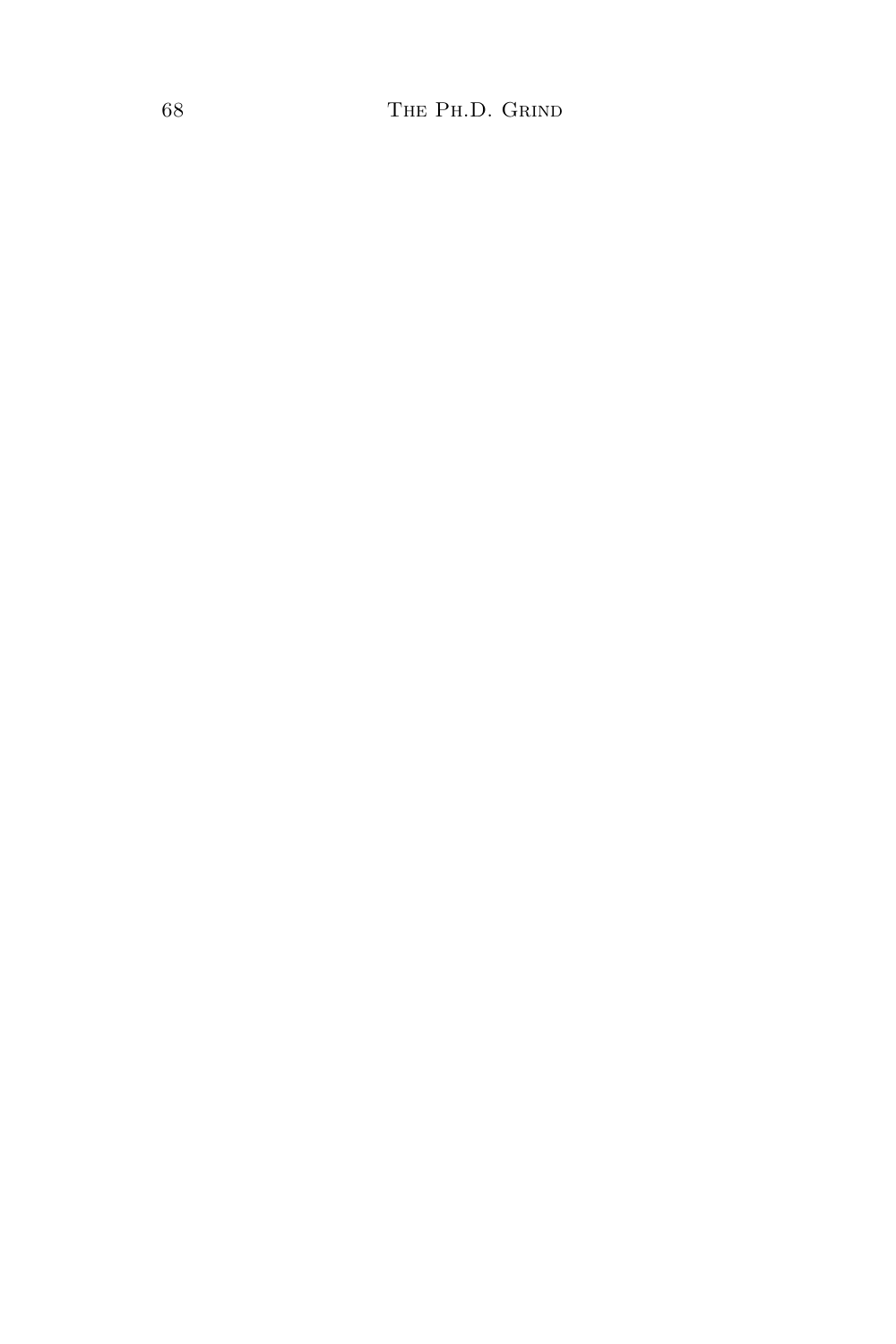## Year Five: Production

At the beginning of my fifth year (September 2010), I still had nothing to include in my (nonexistent) dissertation. By now, most of my classmates had published at least one dissertation-worthy first-author conference paper. Since I didn't have any dissertation-worthy papers yet (the IncPy paper was still under review), I was afraid that it would Several of my friends take me seven or eight total years to graduate.

Within the next twelve months, though, I would publish four conference papers and one workshop paper (all as the first author), thereby paving a clear path for my graduation. Without a doubt, my fifth year was my most productive of grad school. I was relentlessly focused.

 $\sim$ 

in the department took seven or eight years to graduate. One of my former officemates just graduated after nine years (2005–2014).

In the middle of summer 2010, progress on IncPy was steady, and I was on track to submitting a paper by the September deadline. However, I knew that IncPy would not be substantive enough for an entire dissertation. So besides working towards the upcoming paper deadline, I also spent some time thinking about my next project idea.

I wish I could say that my solo brainstorming sessions were motivated by a true love for the pure essence of academic scholarship. But the truth was that I was driven by straight-up fear: I was afraid of not being able to graduate within a reasonable time frame, so I pressured myself to come up with new ideas that could potentially lead to pub-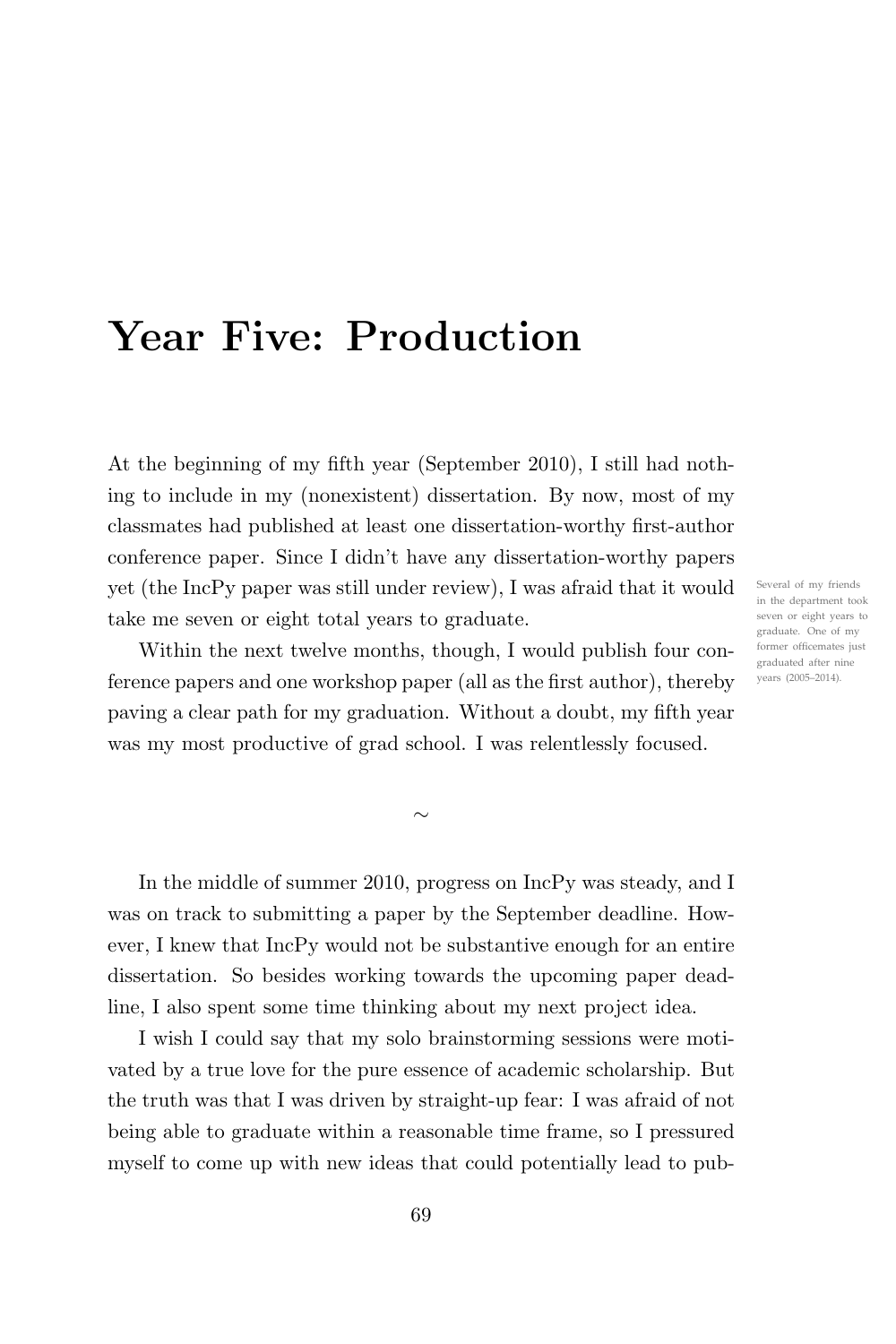lications. I was all too aware that it might take two to three years for a paper to get accepted for publication, so if I wanted to graduate by the end of my sixth year, I would need to submit several papers this year and pray that at least two get accepted. I felt rushed because I had five total years of **my fellowship lasted only until the end of this year. After my funding** and NDSEG fellowships. expired, I would need to either find grant funding from a professor and face all of the requisite restrictions (e.g., working on Klee again), or else become a perpetual teaching assistant and delay my graduation even further. Time was running out.

On July 29, 2010, almost exactly one year after I conceived the initial idea for IncPy, I came up with a related idea, again inspired by real problems that computational researchers encounter while performing data analysis. I observed that because researchers write computer programs in an ad-hoc "sloppy" style, their programs often crash for silly reasons without producing any analysis results, thus leading to table-pounding frustration. My insight was that by altering the runtime environment (*interpreter* ) of the Python programming language, I could eliminate all of those crashes and allow their sloppy programs to produce partial results rather than no results. I named this proposed modification to the Python interpreter "SlopPy," which stands Pronounced "slop-pie", for **Slop**py Puthon.

> Although SlopPy and IncPy are very different ideas, I implemented both by altering the behavior of the Python interpreter. The nearly one thousand hours I had spent over the past year hacking (modifying) the Python interpreter for IncPy gave me confidence that I could implement SlopPy fairly easily. It took me only two months to create a basic working prototype, run some preliminary experiments, and submit a paper to a second-tier conference. I aimed for that conference both because its deadline was conveniently timed and also because I didn't think that SlopPy was a "big" enough idea to get accepted in a top-tier conference.

> > $\sim$

funding from the NSF

plead for a zero-paper pity graduation since I wasn't working on an advisor-sanctioned project at the time, so nobody would vouch for me. It would be hard to

but "*slop-pee*" is fine too.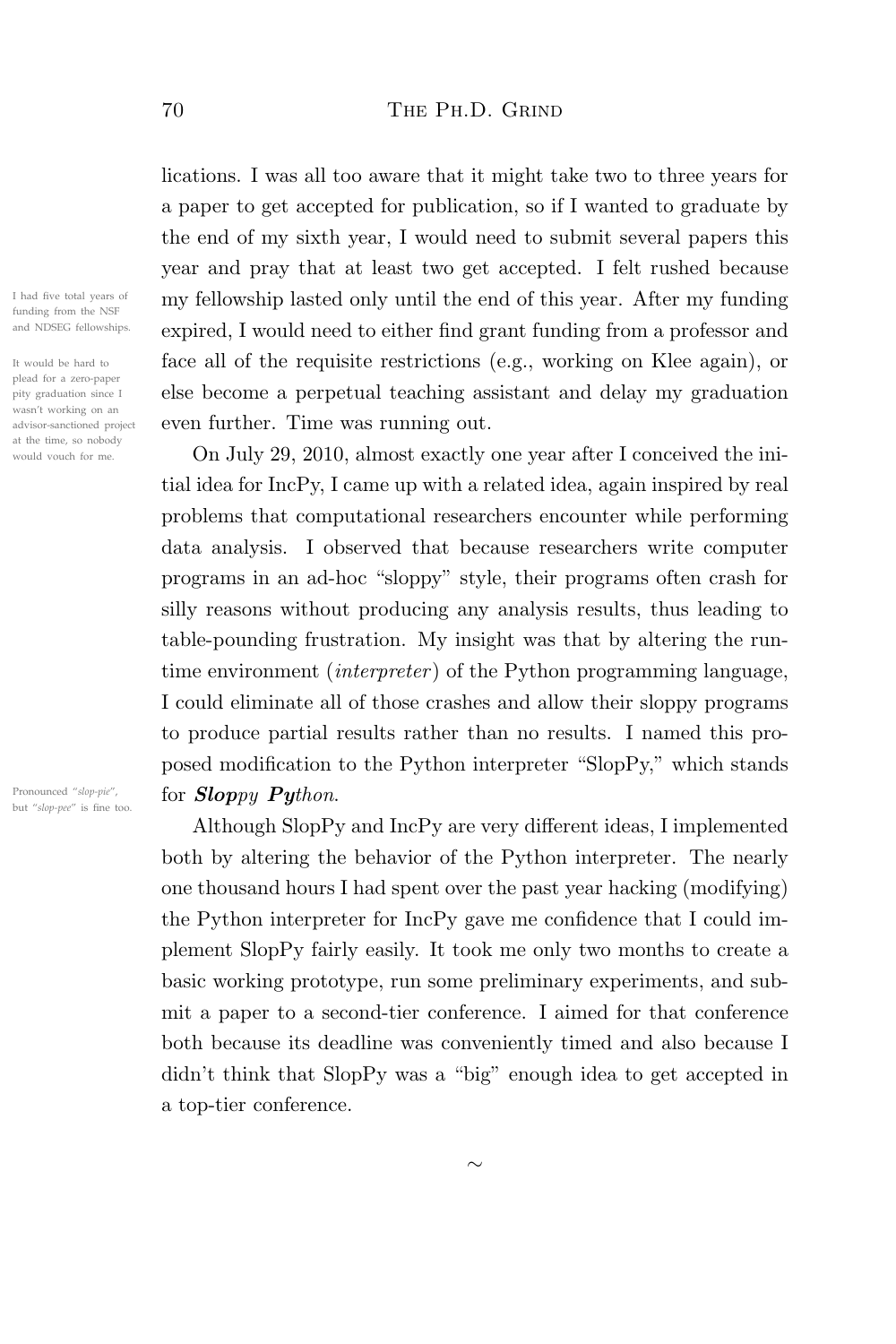By October 2010, I had two papers under submission. At this point, I had given up all hope of getting a job as a professor, since I still had not published a single paper for my dissertation; competitive computer science faculty job candidates have all already published a few acclaimed first-author papers by this time in their Ph.D. careers. Unless a miracle struck, I would not be able to get a respectable research university job, so I aimed to do only enough work to graduate without worrying about how my resume would appear.

I received the opposite of a miracle: Both my IncPy and SlopPy paper submissions were rejected. I was disappointed but not too shocked, since I had already grown accustomed to paper rejections by this time. There were lots of legitimate criticisms of my work, so I felt that addressing them would strengthen my future resubmissions.

Most notably, I had unwisely framed the pitch for IncPy in a way that led to my paper being reviewed by researchers in a subfield that wasn't as "friendly" to my research philosophy. In theory, technical papers should be judged on their merit alone, but in reality, reviewers each have their own unique subjective tastes and philosophical biases. So I drastically rewrote my introductory pitch with the aim of getting more amicable reviewers and then resubmitted to a second-tier conference to further improve its chances of acceptance. My plan worked, and the [IncPy conference paper](http://www.pgbovine.net/projects/pubs/guo_issta11_camera_ready.pdf) was accepted—albeit with lukewarm reviews—on my second submission attempt in early 2011.

I later revised and resubmitted my SlopPy paper to a workshop that was being held together with the conference where I would be presenting IncPy. This strategy worked well since it was far easier to get a paper accepted in a workshop than in a conference. Also, Dawson wouldn't need to pay much extra for me to attend the workshop since I was already going to the conference to present IncPy. As expected, the [SlopPy workshop paper](http://www.pgbovine.net/projects/pubs/guo_woda11_camera_ready.pdf) was accepted, and although it didn't "count" as a standalone dissertation contribution, at least it was better than no publication; I hoped to incorporate this paper as a smaller chapter

land me a faculty job, but that happened nearly a year after I graduated. There was no way to foresee it back then.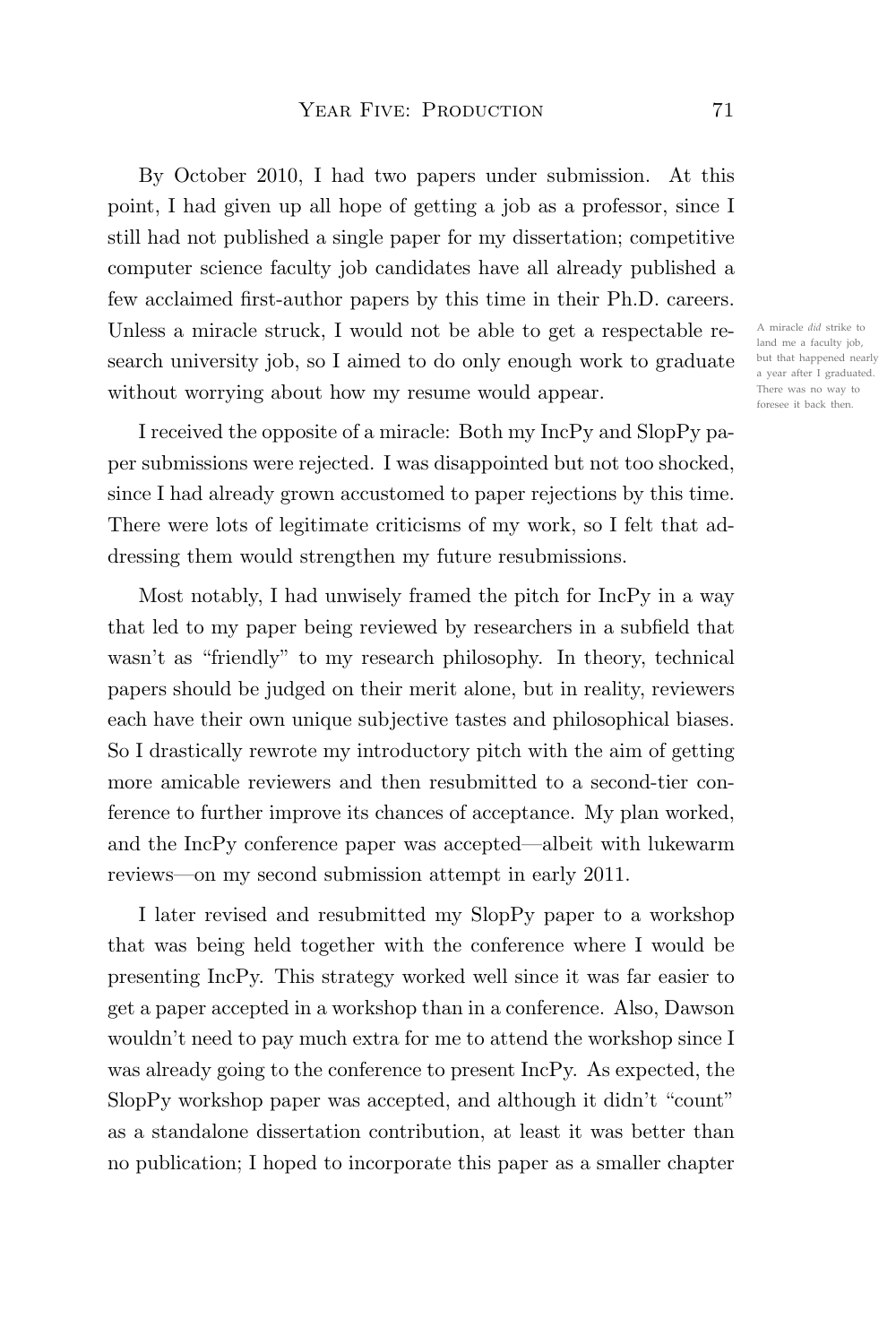and SlopPy papers were published, which was a relief. At least I didn't have to plead for a zeropaper pity graduation.

see an emerging trend, which I could keep riding into a third project. Each subsequent project was easier to develop since it could build upon my experiences with the prior ones. Getting started was the hardest part, but thankfully my MSR internship provided the initial spark of inspiration for IncPy.

menting rich sharable experiment histories back then, but those ideas later inspired my Year Six project and even my faculty interview job talk. Funny how dead ideas can resurrect in unexpected forms.

By the second half of in my dissertation to supplement the more substantive chapters, which Year Five, both the IncPy would all derive from conference papers.

 $\sim$ 

Back in October 2010, right after submitting the IncPy and SlopPy papers, I asked Dawson what it would take for me to graduate in the next few years. Predictably, he replied that I needed publications as proof of the legitimacy of my work. He did have one concrete suggestion, though: Another dissertation-worthy project would be for me to combine my interest in Python with Klee-like ideas that he loved in order to create an automated bug-finding tool for Python programs. Since I wasn't keen on returning to Klee in any form, I discarded his suggestion and continued thinking about possible extensions to IncPy and SlopPy that could make for a follow-up paper submission.

 $\hbox{Having two related projects enabled me to } {\rm\bf By\ this\ time, \ a\ nascent\ dissestration\ them\ was beginning to form}$ in my head: Both IncPy and SlopPy were *software tools to improve the productivity of computational researchers*. Thus, to think of my next project idea, I returned to identifying problems computational researchers faced in their work and then designing new tools to address those problems.

Specifically, I noticed that researchers edit and execute their Python programs dozens to hundreds of times per day while running computational experiments; they repeat this process for weeks or months at a time before making a significant discovery. I had a hunch that recording and comparing what changed between program executions could be useful for debugging problems and obtaining insights. To facilitate such comparisons, I planned to extend IncPy to record details about I didn't end up imple-<br>which pieces of code and data were accessed each time a Python program executes, thereby maintaining a rich history of a computational experiment. I also thought it would be cool for researchers to share these *experiment histories* with colleagues so that they can learn from what worked and didn't work during experimental trials.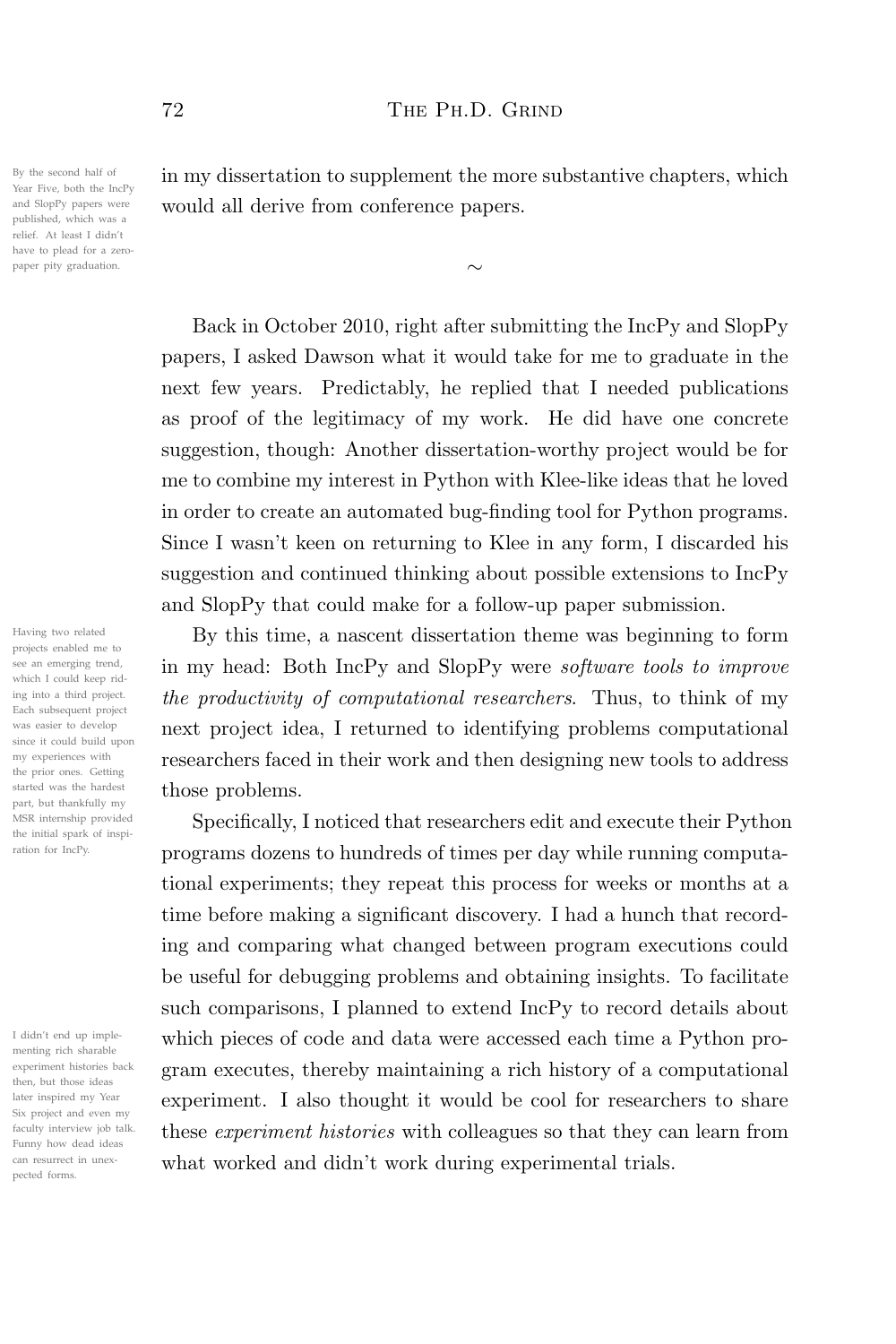My gut told me that some ideas along these lines could be innovative and publishable, but I couldn't quite form a crisp research pitch yet; my thoughts were all fuzzy and squishy. I felt stuck, so I sought another meeting with Fernando, whom I first met during my fourth year when I introduced IncPy and gave a talk at his UC Berkeley lab group meeting. Fernando fit me into his schedule, and our one-hour meeting planted the seeds for my next project idea.

 $\sim$ 

As soon as I mentioned my ideas about extending IncPy to record Python-based experiment histories, Fernando launched into a passionate sermon about a topic that I had never heard of but was fascinated Fernando is now one of by: *reproducible research*.

One of the cornerstones of experimental science is that colleagues should be able to reproduce anyone's research findings to verify, compare against, and build upon them. In the past decade, more and more scientists in diverse fields have been writing computer programs to analyze data and make scientific discoveries. Thousands of scientific papers published each year are filled with quantitative findings backed by numbers, graphs, and tables. However, the unspoken shame in modern science is that it's nearly impossible to reproduce or verify any of those findings, since the original computer code and data sets used to produce those findings are rarely available. As a result, lots of papers containing egregious errors—due to both honest mistakes and outright fraud—have gone unchallenged, sometimes resulting in scientific claims that have led to human deaths. In recent years, reform-minded Some top-tier computer scientists such as Fernando have been trying to raise awareness for the importance of reproducible research in the computational sciences.

Why is reproducibility so hard to achieve in practice? A few ultra-competitive scientists purposely hide their computer code and data to fend off potential rivals, but the majority are willing to share code and data upon request. The main technical barrier, though, is the leading champions of the reproducible research movement with his IPython Notebook / Jupyter project.

science conferences are now providing incentives for authors to make the experiments in their papers reproducible.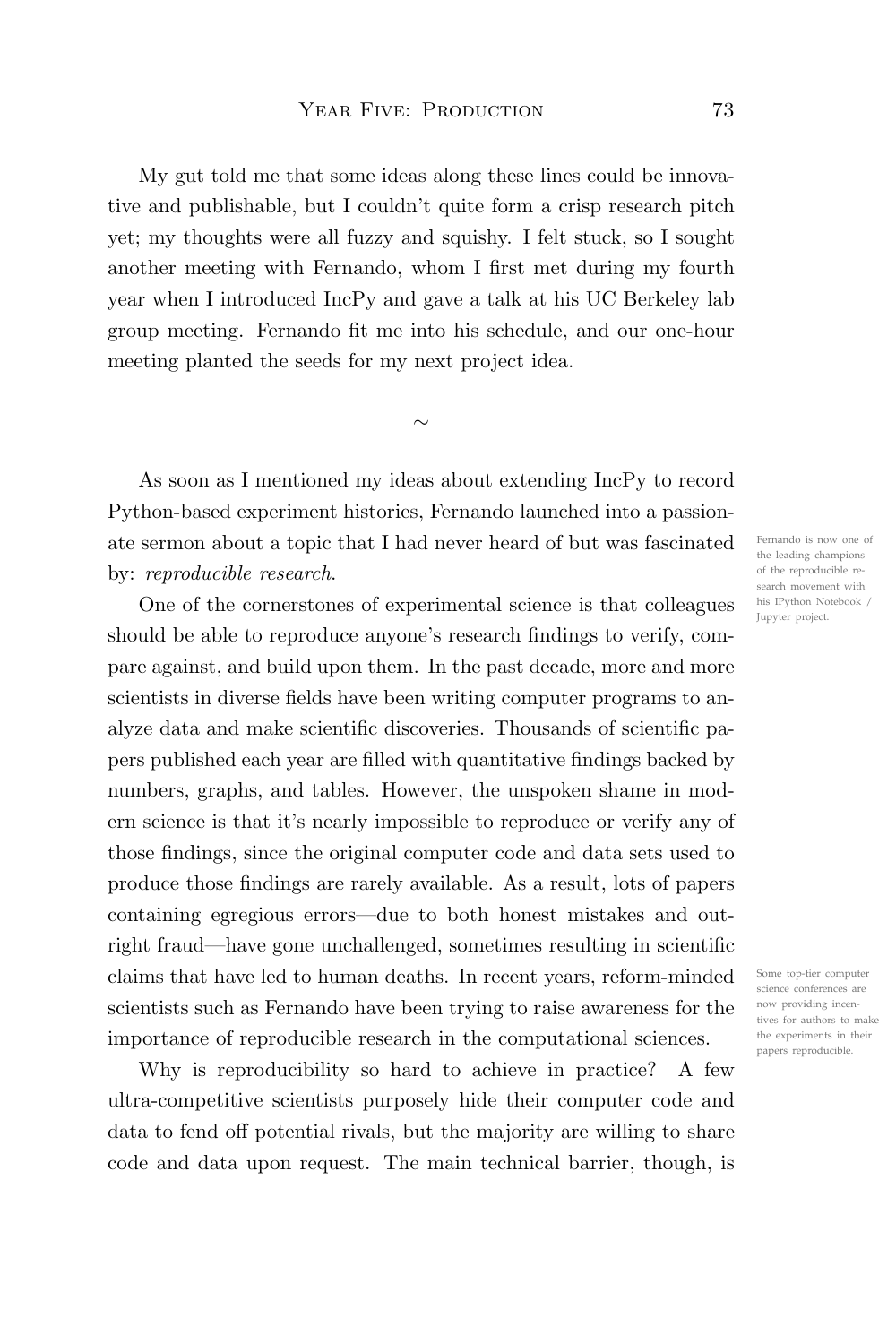that simply obtaining someone's code and data isn't enough to rerun and reproduce their experiments. Everyone's code needs a highlyspecific *environment* in which to run, and the environments on any Recall my embarrassing two computers—even those with the same operating system—differ in subtle and incompatible ways. Thus, if you send your code and data to colleagues, they probably won't be able to rerun your experiments.

Fernando liked my IncPy experiment history recording idea because it could also record information about the software environment where an experiment originally occurred. Then researchers who use Python can send their code, data, and environment to colleagues who want to reproduce their experiments. I came out of that meeting feeling pumped that I had found a concrete application for my idea. The I was originally pitching reproducible research motivation seemed compelling enough to form this work as an IncPy follow-up paper, but then the storyline for a second independent  $IncPy$ -based paper submission and dissertation contribution.

> As I was jotting down more detailed notes, a moment of extreme clarity struck: *Why limit this experiment recording to only Python programs*? With some generalizations to my idea, I could make a tool that enables the easy reproduction of computational experiments written in any programming language! Still in a mad frenzy, I sketched out the design for a new tool named "CDE," which stands for *Code*, *Data*, and *Environment*.

> > $\sim$

When I told my idea to Dawson, he responded favorably but challenged me to think even bigger: *Why limit CDE to targeting only scientists' code? Why not make it a general-purpose packaging tool for all kinds of software programs?* Those were wise words. A variety of software creators and distributors—not only scientists—have trouble getting other people to run their programs due to the same environment incompatibility problem, which is affectionately known as "dependency hell." Dependency hell is especially widespread on Linux-

failure to deploy IncPy on the UC Berkeley neuroscientists' computers back in Year Four.

follow-up paper, but then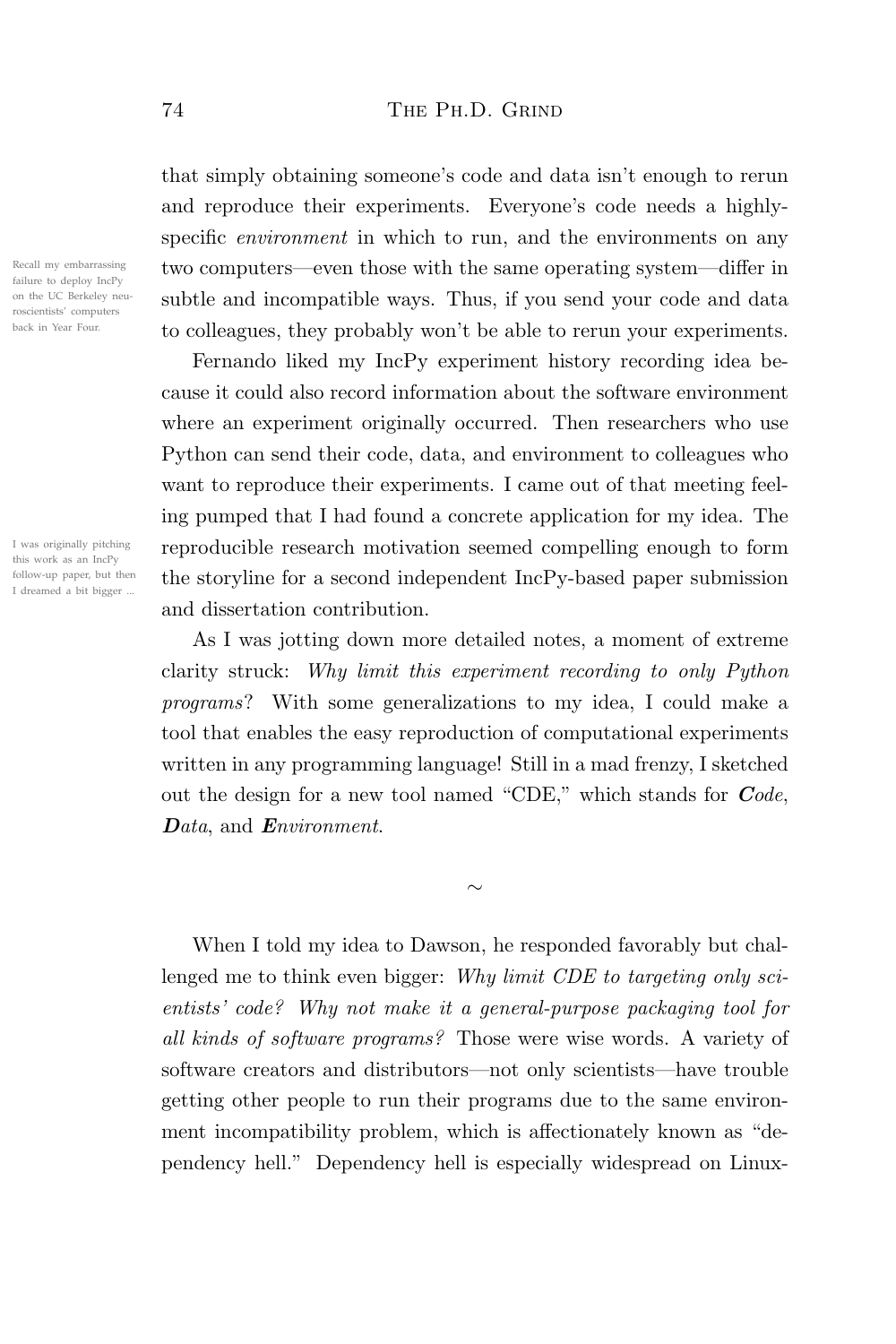based operating systems due to the multitude of semi-incompatible Linux variants that people use; programs that run on one person's Linux computer are unlikely to run on someone else's slightly different Linux computer. With some adjustments to my original idea, CDE could enable anybody to package up their Linux programs so that others can run them without worrying about these environment mismatches. I felt thrilled that CDE could potentially alleviate the decades-old problem of dependency hell on Linux.

As my usual reality check, I scoured the Web for related work, looking for both research prototypes and production-quality tools with similar functionality. To my relief, there wasn't much prior work, and CDE stood out from the sparse competition in two important ways: First, I designed CDE to be much easier to use than similar tools. As a user, you create a self-contained code, data, and environment package by simply running the program that you want to package. Thus, if you can run a set of programs on your Linux computer, then CDE enables others to rerun those same programs on their Linux computers without any environment installation or configuration. Second, the technical mechanism that CDE employs—a technique called *system* The main downside, *call redirection*—enables it to be more reliable than related tools in a variety of complex, real-world use cases.

At this point, CDE existed only as a collection of notes and design sketches, but I sensed its potential when I realized that it was conceptually simpler, easier to use, and more reliable than all other tools in existence. A part of me was shocked and paranoid: *Why hasn't anybody else implemented this before?!? This idea seems so obvious in retrospect!* One possible reason I dreaded was that nobody had previously built something like CDE because it was impossible to get the details right to make it work effectively in practice. Maybe it was one of those ideas that looked good on paper but wasn't practically feasible. I figured that there was no better way to find out than to try implementing CDE myself.

though, is that CDE makes programs run a bit slower than normal. In my mind, this is the main thing that prevents it from becoming a compelling commercial product.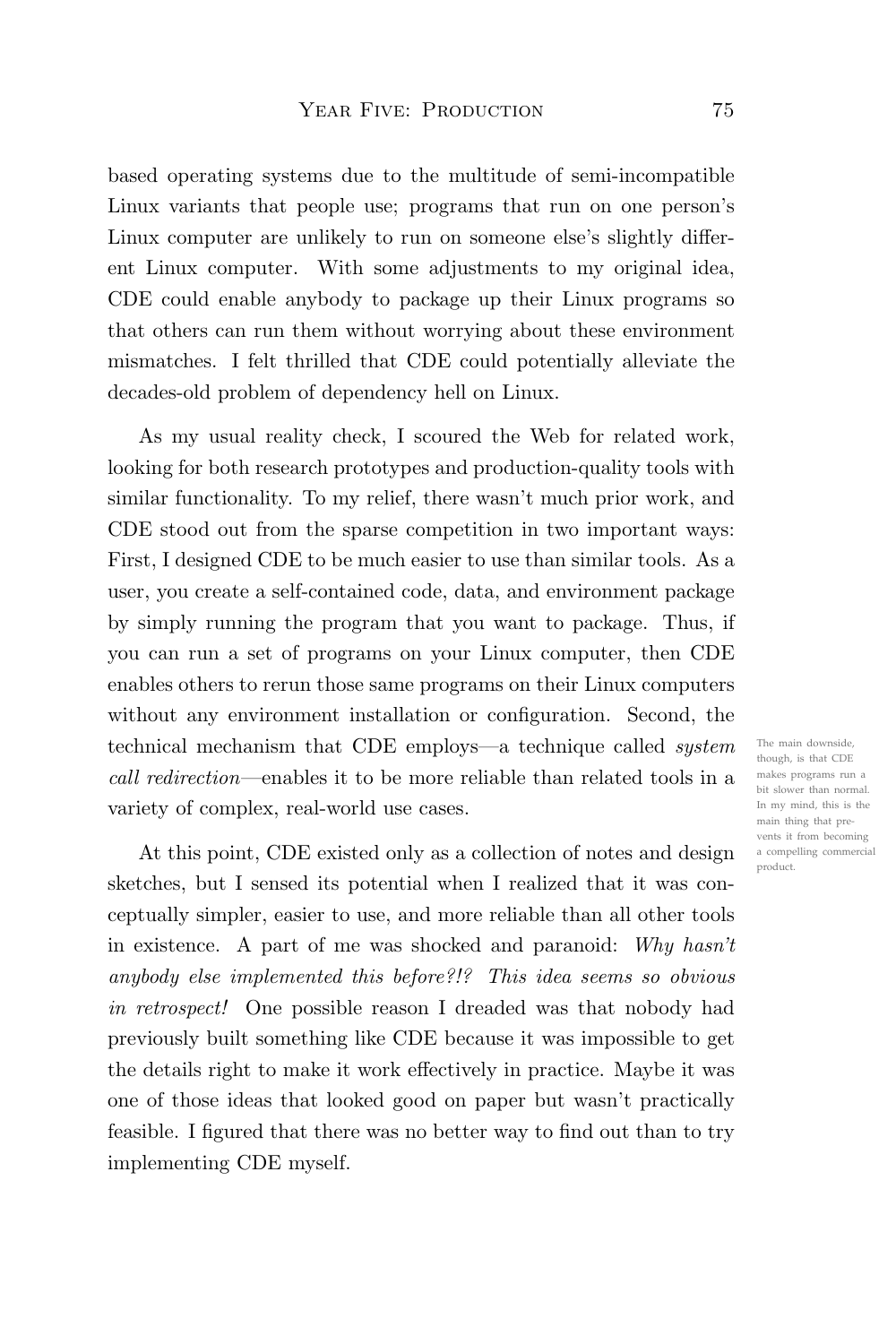Over three intense weeks spanning October and November 2010, I super-grinded on creating the first version of CDE. As I suspected, although the research idea behind CDE was straightforward, there were many grimy programming-related contortions required to get CDE working on real Linux programs. I lived and breathed CDE for those weeks, forgetting everything else in my life. I programmed day and night, often dreaming in my sleep about the intricate details that my  $\Gamma$ <sup>I'll always miss those</sup> code had to wrestle with. Every morning, I would wake up and jump straight to programming, feeling scared that this would finally be the day when I hit an insurmountable obstacle proving that it was, in fact, impossible to get CDE to work. But the days kept passing, and I kept getting closer to my first milestone: demonstrating how CDE allows me to transfer a sophisticated scientific program between two Linux computers and reproduce an experiment without hassle.

I felt ecstatic when, after three weeks of coffee-fueled fully-immersed grinding, I finally got CDE working on my scientific program demo. At that point, I knew that CDE had the potential to work on many kinds of real-world Linux programs if I kept testing and improving its code. I made a ten-minute video demo introducing CDE, created a [project](http://www.pgbovine.net/cde.html) [website](http://www.pgbovine.net/cde.html) containing the video and a downloadable copy of CDE, and then emailed the website link to some friends. Unbeknownst to me, Imran, who originally one of my friends posted the following blurb about CDE on Slashdot, a popular online computer geek forum:

> A Stanford researcher, Philip Guo, has developed a tool called CDE to automatically package up a Linux program and all its dependencies (including system-level libraries, fonts, etc!) so that it can be run out of the box on another Linux machine without a lot of complicated work setting up libraries and program versions or dealing with dependency version hell. He's got binaries, source code, and a screencast up. Looks to be really useful for large cluster/cloud deployments as well as program sharing.

purer times. In my current job, there's no way I can block off three weeks just to code non-stop!

made CDE famous on Slashdot, is now Director of Research at Counsyl, an SF Bay Area health technology company.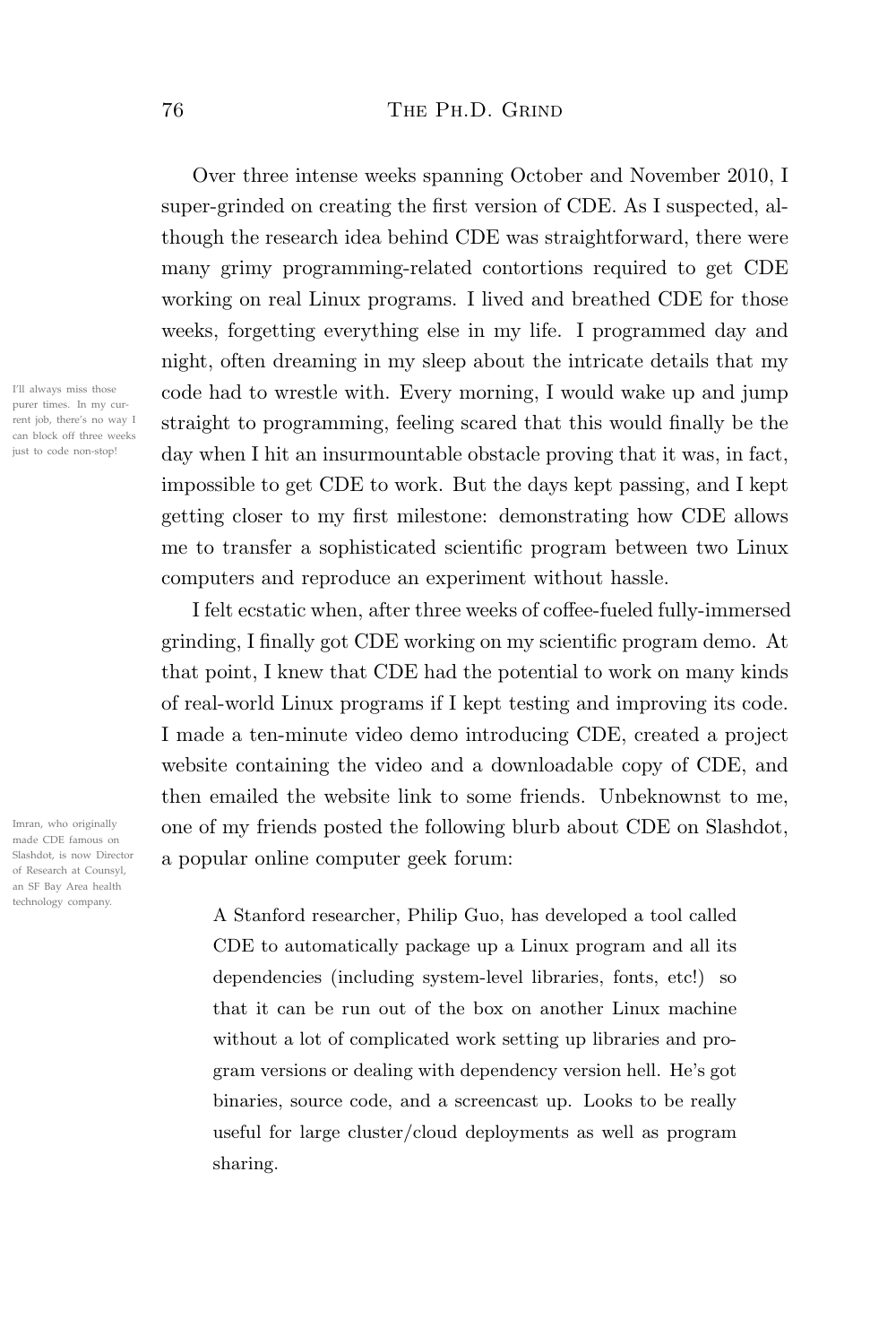Within 24 hours, the Slashdot forum thread had hundreds of mes- IncPy had only three real sages, and I began receiving dozens of emails from Linux enthusiasts subsequently got dozens around the world who downloaded and tried CDE, including gems such as: "i just wanted to tell u that U ROCK! i'm really impressed to see this idea working. I will promote the usage of it on my linux community hear [sic] in Tijuana, Mexico." These unfiltered, off-thecuff compliments from actual users meant more to me than any fellow researcher praising my previous ideas or papers.

 $\sim$ 

From a research standpoint, my mission was now accomplished: I successfully built an initial prototype of CDE and demonstrated that it worked on a realistic example use case. The common wisdom in most applied engineering fields is that research prototypes such as CDE only serve to demonstrate the feasibility of novel ideas. The job of a researcher is to create prototypes, experimentally evaluate their effectiveness, write papers, and then move on to the next idea. As a researcher, it's foolish to expect people to use your prototypes as though they were real products; if your ideas are good, then professional engineers might adapt them into their company's future products. At best, a few other research groups might use your prototypes as the basis for building their own prototypes and then write papers citing yours (e.g., over a dozen other university research groups have extended the Klee tool and written papers about their improvements). But it's almost unheard of for non-researchers to use research prototypes in their daily work. In sum, the purpose of academic research is This is a very important to produce validated ideas, not polished products.

Thus, the wise course of action at the time would have been to submit a paper on CDE and then move on to generating a new idea, implementing a new prototype, submitting a new paper, and repeating until I had enough content to fill up a dissertation. I did submit and near the end of Year Five publish two conference papers on CDE (a [short introductory paper](http://www.pgbovine.net/projects/pubs/guo_usenix11_camera_ready.pdf)

point. It's not our job as academics to ship polished products; that's the role of companies.

users, and overnight CDE suddenly got dozens of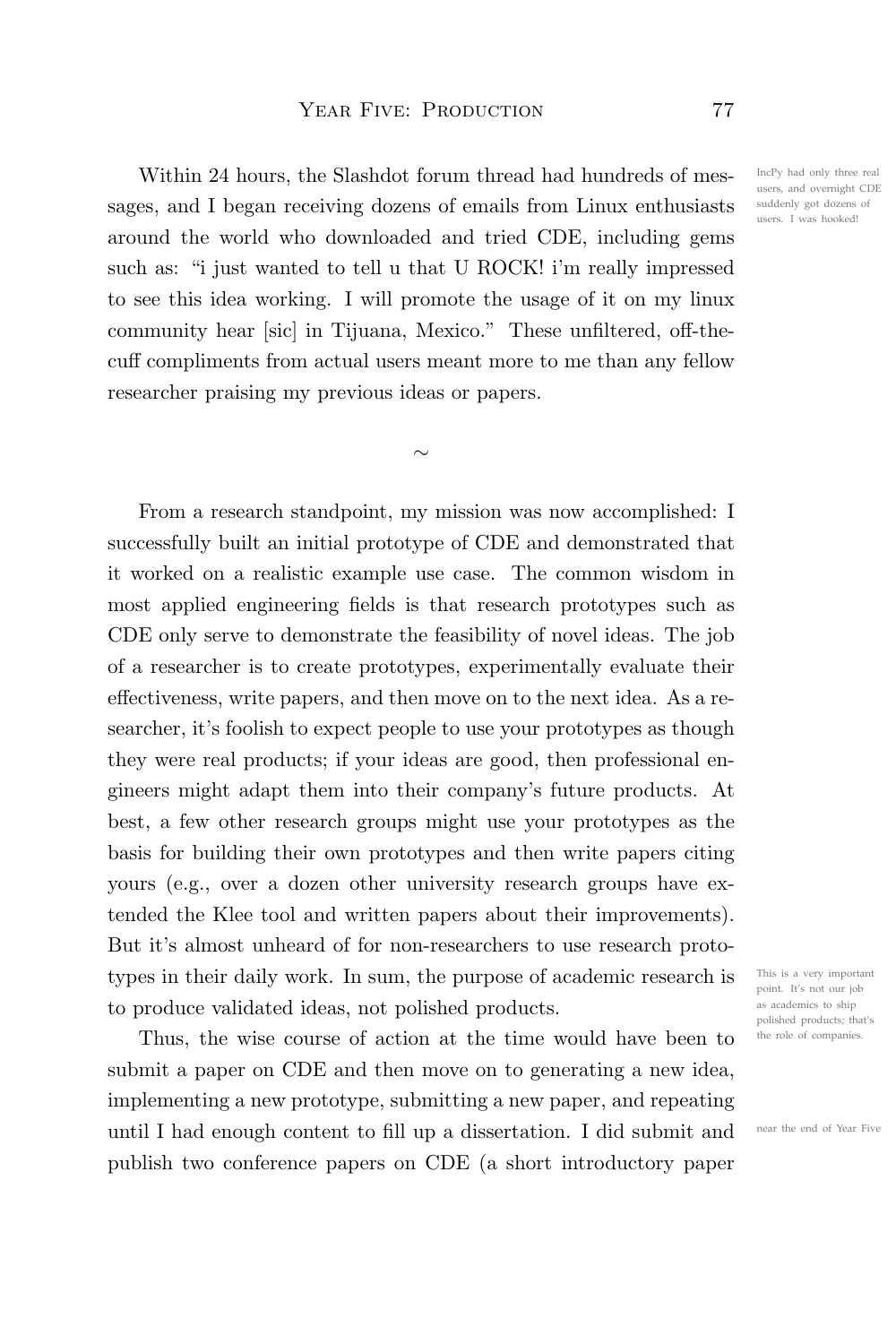and a [longer follow-up paper\)](http://www.pgbovine.net/projects/pubs/cde_LISA.pdf). But rather than moving on to a new project idea like a prudent researcher would do, I dedicated most of my fifth year to turning CDE into a production-quality piece of software.

I had an urge to make CDE useful for as many people as possible. I didn't want it to languish as yet another shoddy research prototype that barely worked well enough to publish papers. I knew my efforts to polish up CDE wouldn't be rewarded by the research community and might even delay my graduation since I could've spent that time It's funny how my feel-<br>developing new dissertation project ideas. But I didn't care. Since I was still funded by fellowships for the rest of the year, I had full freedom to spend my time as a pro bono software maintainer rather than as a traditional researcher tied to grant funding.

> Back in my fourth year, I desperately wanted people to use IncPy, so that's why I felt thrilled to get three measly users. Even though almost nobody ended up using IncPy, my irrational desire to make it into a real-world tool led me to reach out to Fernando at UC Berkeley, and it was Fernando who inspired me to create CDE. Now at the beginning of my fifth year in November 2010—within a few days of having my video demo appear on the popular Slashdot website—CDE already had dozens of users and the potential for a lot more. Judging from early email feedback, I realized that I had created something that people wanted to use in a variety of settings I hadn't originally predicted. In short, CDE struck a chord with all sorts of Linux users who were tired of suffering from dependency hell.

> I spent the majority of my fifth year fixing hundreds of bugs to make CDE work on a dizzying array of complex Linux programs; polishing up the documentation, user manual, and FAQ to make it easier to use; exchanging emails and even a few phone calls with users from around the world; and giving numerous talks and sending "marketing" emails to attract new users.

 $\sim$ 

ings changed almost overnight. At the beginning of Year Five, I was afraid of taking forever to graduate and running out of funding – i.e., becoming a zombie grad student. But now I didn't care, since I was hooked on trying to get more users for CDE.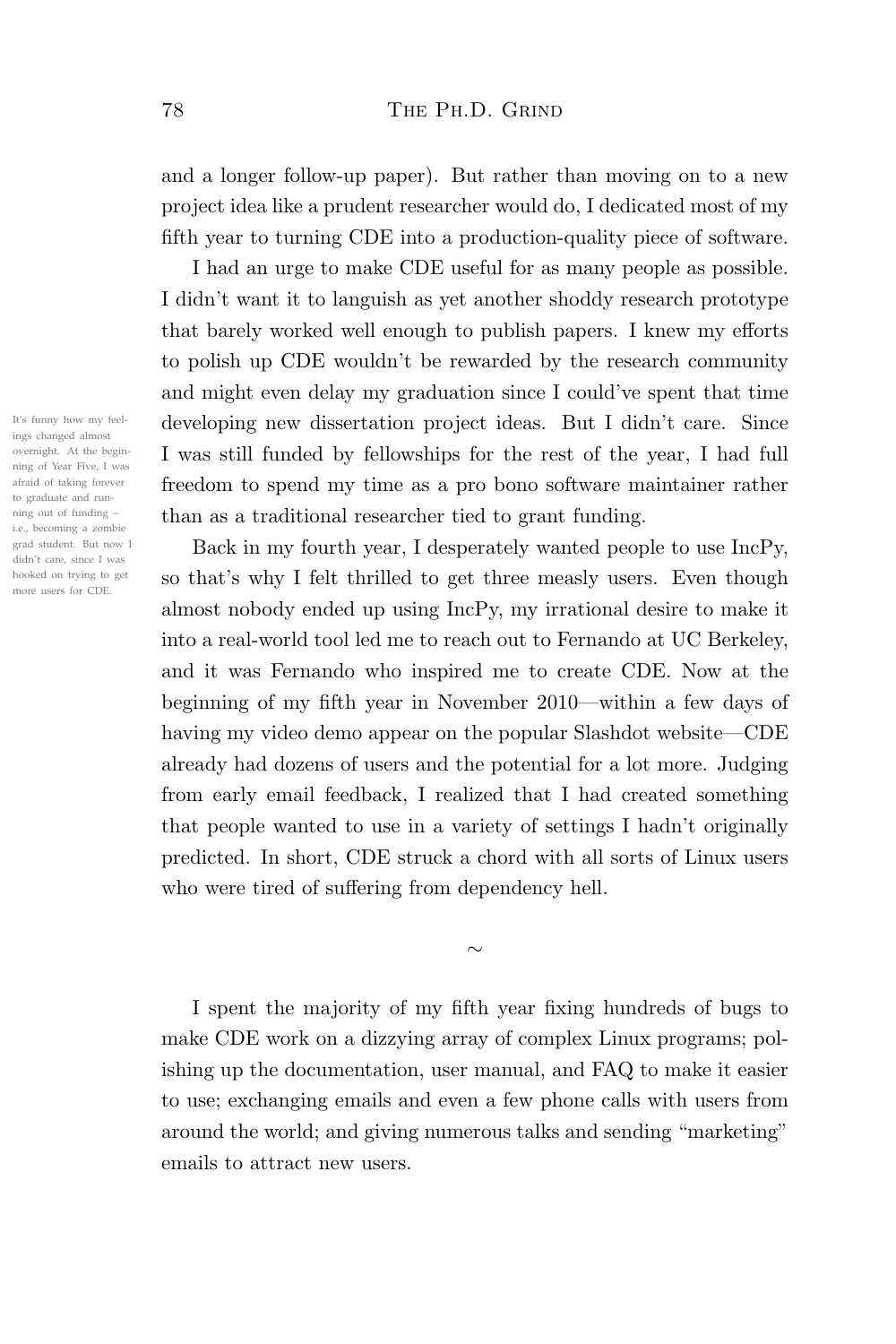At present (summer 2012), CDE has been downloaded and used  $\frac{Sine\,graduating, I}{Sine\,graduating, I}$ by over 10,000 people. I've received hundreds of emails from users with feedback, new feature requests, bug reports, and cool anecdotes. Although this isn't a large number of users for a commercial software product, it's extremely large for a free and open-source research tool being maintained by a single grad student.

Here are some kinds of people who have emailed me thank-you notes and anecdotes about how they used CDE to eliminate Linux dependency hell in their daily work:

- Research scientists at NASA (Ames and JPL research centers)
- *•* Scientists in fields such as plant biology and medical informatics
- Scientists deploying computational experiments to the European Grid distributed computing infrastructure
- *•* Engineers prototyping experimental code at software companies
- *•* Open-source software creators and distributors
- *•* Linux computer system administrators
- *•* Linux hobbyists running software on incompatible variants of Linux-based operating systems
- *•* Computer security analysts at a large anti-virus company
- *•* A volunteer programmer on the *One Laptop per Child* nonprofit technology project
- *•* Computer science Ph.D. students distributing their research prototype software
- *•* University programmers developing software such as those for medical visualization and protein crystallography
- University teaching assistants packaging up their programmingbased class assignments

haven't maintained CDE at all. Instead, I've shifted my focus to Online Python Tutor (www.pythontutor.com), my current open-source research tool with over one million users (over 100 times more than CDE ever had). My grad school experience of getting users for CDE taught me how to organically grow Online Python Tutor's user base.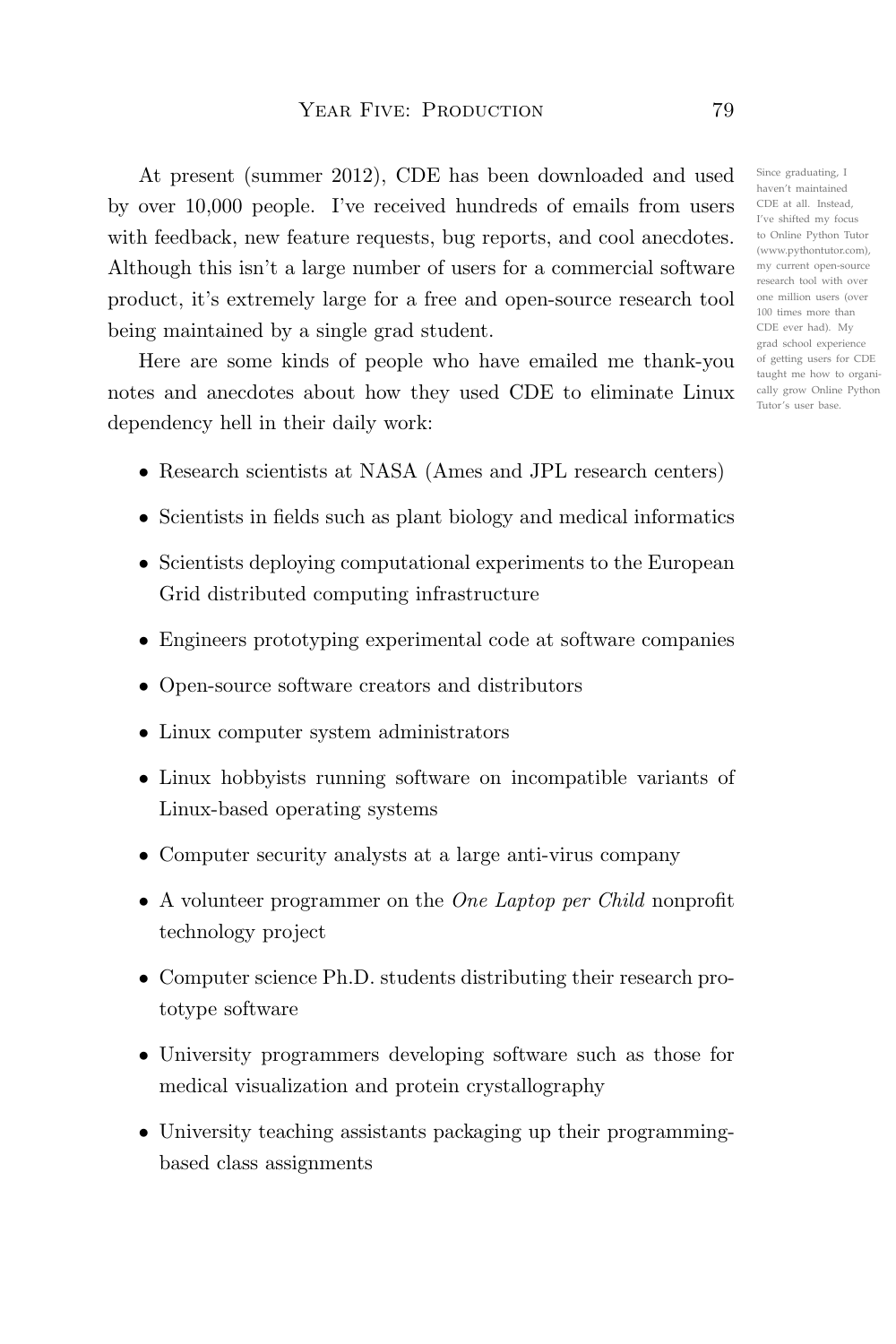Those few months were by far the most enjoyable period of my Ph.D. years, even though I knew that none of my software maintenance activities would contribute towards my dissertation. After the initial success of CDE, I no longer cared if my graduation was delayed by a year or more due to lack of additional publications; I got so much satisfaction from knowing that a piece of software I had invented could improve many people's computing experiences.

 $\sim$ 

CDE also enabled me to achieve one of my long-time nerd dreams: to give a Tech Talk at Google that was broadcast online on YouTube. Since the beginning of grad school, I loved watching Google Tech Talks online on a wide range of academic subjects. I dreamed of the day when I could give such a talk, but I didn't get my hopes up since it seemed like Google employees invited only famous professors and engineers—not unknown grad students—to give these talks.

Yet another bit of nutty One day while scouring the Web for projects related to CDE, I serendipitously noticed that my former summer 2007 Google internship manager had recently published a paper in a reproducible research workshop. I emailed him to advertise CDE as a tool for facilitating reproducible research and to ask whether his colleagues might be interested in trying it. To my pleasant surprise, he responded with a talk invitation ending in a winking smiley face: "I took a look at your tool. Looks interesting enough! Would you be interested in giving a Tech Talk about it here at Google? I would certainly help organizing and advertising. You never know how many attendees you get, could be 100, could be none  $;-$ "

I spent more time preparing for my Google Tech Talk than for any previous talk, since I knew that it would be recorded. [My talk](http://www.youtube.com/watch?feature=player_embedded&v=6XdwHo1BWwY) went  $\beta_{\text{gain, talks lead to more}}$  quite well, and afterwards a Google engineering manager (whom I had never met) pulled me aside to ask more detailed follow-up questions. It turned out that he was interested in alleviating this Linux dependency

serendipity. When I interned for him four summers earlier, I had no clue that our paths would cross again in this unexpected way.

and more serendipity!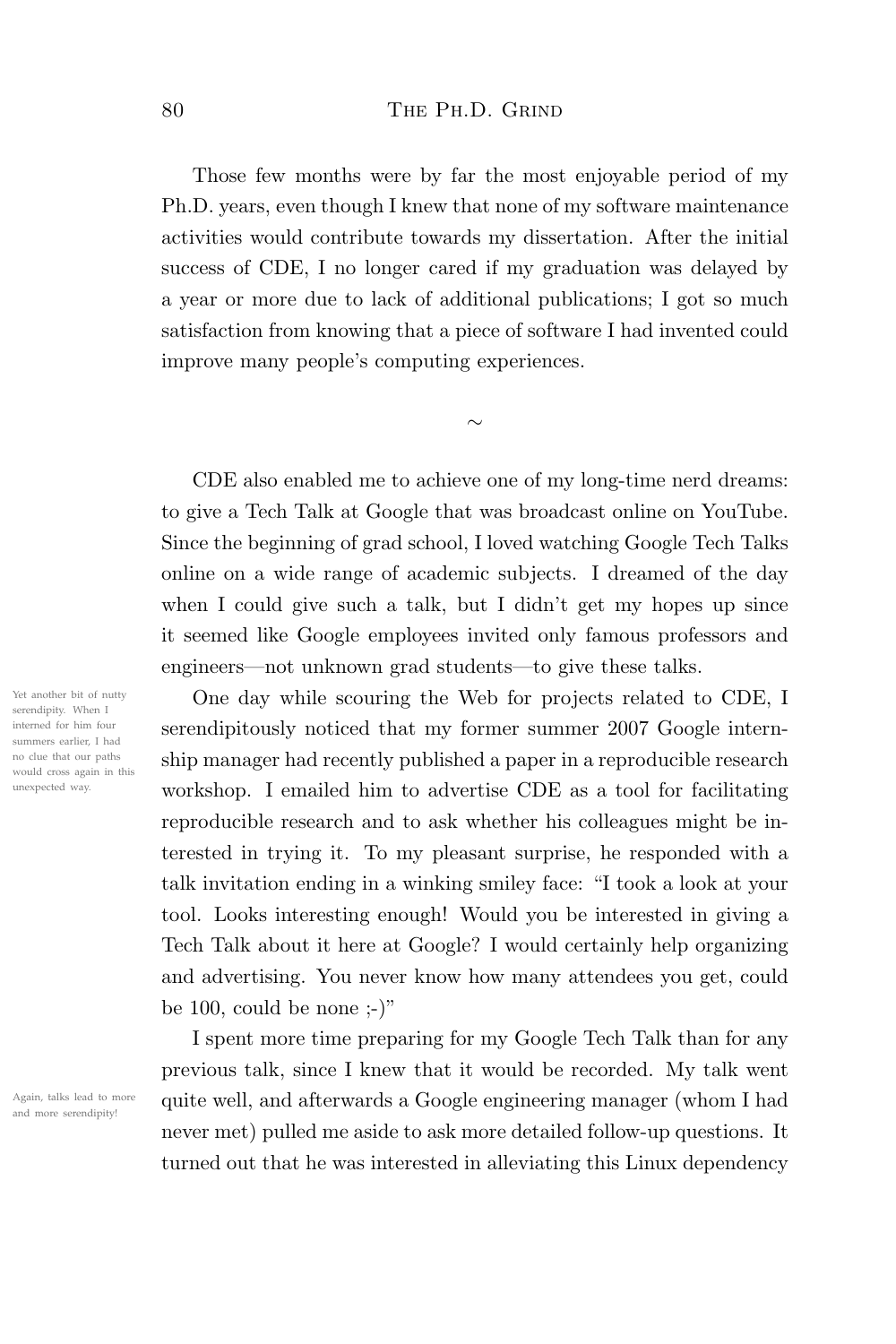hell problem within the company, so that's why he loved my talk. He offered me an internship where I could spend the upcoming summer working on CDE at Google.

I was flattered by his offer and took some time to deliberate. Professors in my department usually discourage late-stage Ph.D. students from doing internships, since they want students to focus on finishing their dissertations. Also, at the time of my offer, I hadn't yet published any first-author papers for my dissertation (several papers were under review), so I was afraid that leaving Stanford for the summer might give Dawson the impression that I wasn't serious about trying to publish and graduate. However, my gut intuition was that this was a unique and well-timed opportunity that I couldn't turn down: I would be paid a great salary to spend my summer continuing to This was an incredibly work on my own open-source software project. In contrast, almost all interns—including myself back in 2007—were expected to work on internal company projects assigned by their managers. I talked to Dawson about my conflicting feelings, and he was quite supportive, so I accepted the internship offer.

I spent a super-chill summer of 2011 at Google dedicating almost all of my workdays to improving CDE, getting new users, and finding creative uses within Google. For part of the summer, I worked closely with another Google engineer who found CDE useful for his own work, which was a great impetus for me to fix additional bugs and to improve the documentation. By this point, I was no longer developing new CDE-related research ideas: I was just sweating the details to continue making it work better. I finally stopped working full-time on CDE That was an awesome after my summer internship ended and my sixth year of Ph.D. began.

Out of the five projects that comprised my dissertation, CDE was my favorite since it was a simple, elegant idea that turned into a practical tool with over 10,000 users. It was by far the least sophisticated from a research standpoint, but it was the most satisfying to work on due to its real-world relevance.

rare opportunity that I'm glad I took. Throughout the summer, I brainstormed ways that I could extend this amazing work setup after graduation. *How could I possibly get paid to keep working on CDE?* Options ranged from starting my own company to getting funded by a university lab to maintain CDE as research infrastructure. In the end, I wasn't dedicated enough to take the plunge, though.

carefree summer, but I had to eventually stop dreaming and focus on the Ph.D. endgame.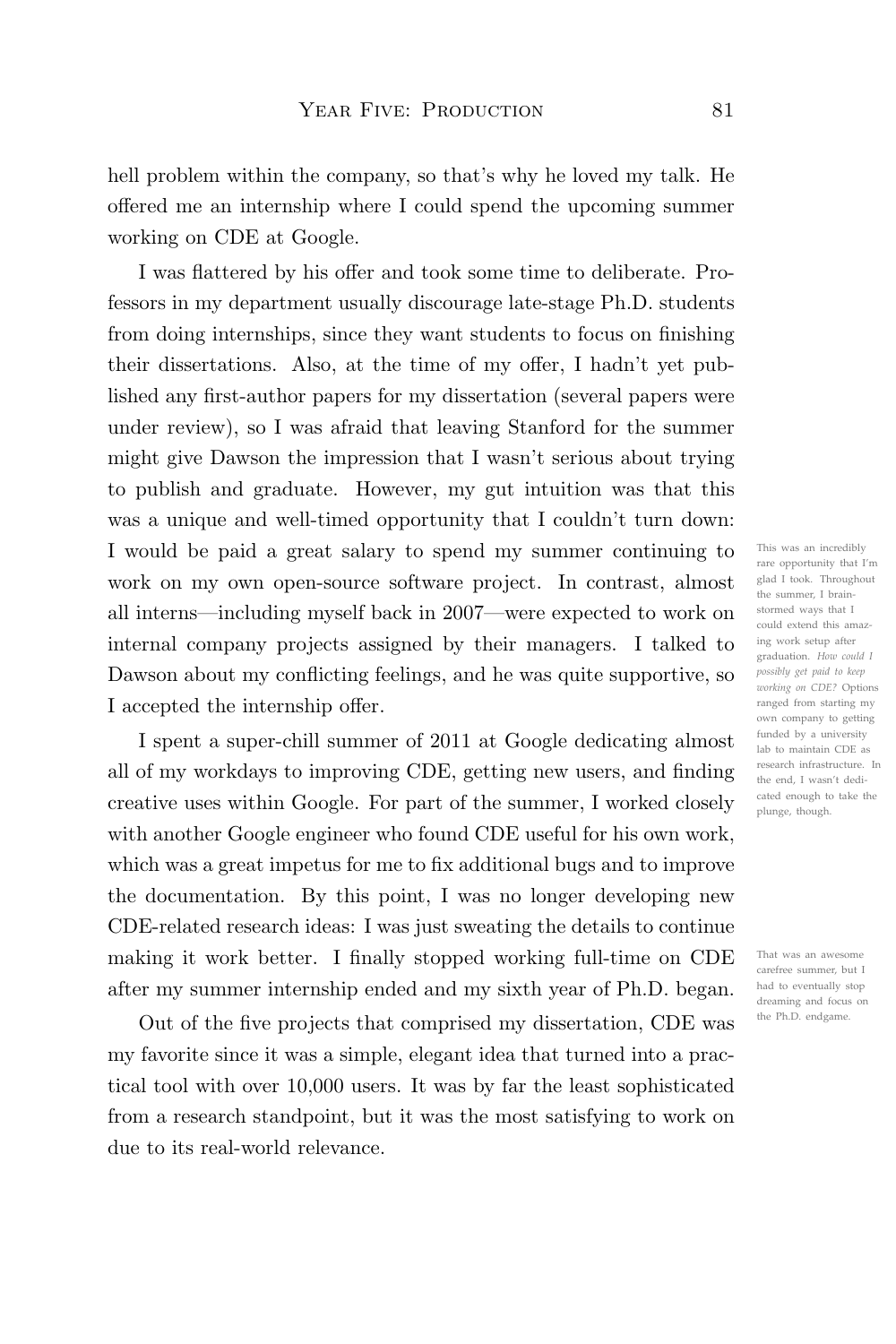$\sim$ 

graduated, Jeff moved to the University of Washington as an associate professor.

Back at the beginning of my fifth year—long before the IncPy, SlopPy, and CDE papers had been published—I hatched a backup In 2013, the year after I plan in case my own projects failed. I cold-emailed Jeff, a new assistant professor in my department who shared some of my research interests, to ask whether he was open to collaborating on a project that might contribute to my dissertation. The two key "selling points" I mentioned were that I had my own funding and that I wanted to aim for a top-tier paper submission deadline for a conference that he liked. In exchange, he needed to serve on my thesis committee.

> As expected, Jeff took me up on my offer. It was a great deal for him since our motivations were well-aligned: I was a senior student who needed to publish to graduate, and he was an assistant professor who needed to publish to earn tenure. Even better, he didn't need to fund me from his grants. And best of all, I was open to working on whatever project he wanted, since my primary solo projects already gave me the independence that I craved.

> I was hedging my bets with this plan: If my IncPy, SlopPy, and CDE projects couldn't get published, then at least I would still have a "legitimate" professor-sanctioned project with Jeff, who was now one of my thesis committee members. Jeff and I decided that the best strategy was for me to build upon an interactive data reformatting tool called Wrangler that one of his other students created last year.

Towards the end of my fifth year, I took a break from CDE and spent 2.5 months creating some new extensions to Wrangler. My enhanced version was called "ProWrangler," which stands for *Proactive Wrangler*. After implementing the ProWrangler prototype and evaluating its efficacy with controlled user testing on fellow students, I  $My$  three coauthors on wrote up a paper submission to a top-tier HCI conference with the help of Jeff and the other creators of the original Wrangler tool.

> In the midst of my summer 2011 Google internship, I received the happy news that our [ProWrangler paper](http://www.pgbovine.net/projects/pubs/prowrangler_uist11_camera_ready.pdf) had been accepted with great

that paper – Sean, Joe, and Jeff – were the original Wranglers. In 2012, they co-founded a startup, Trifacta, to turn Wrangler into a product. So far they've raised \$41 million in funding.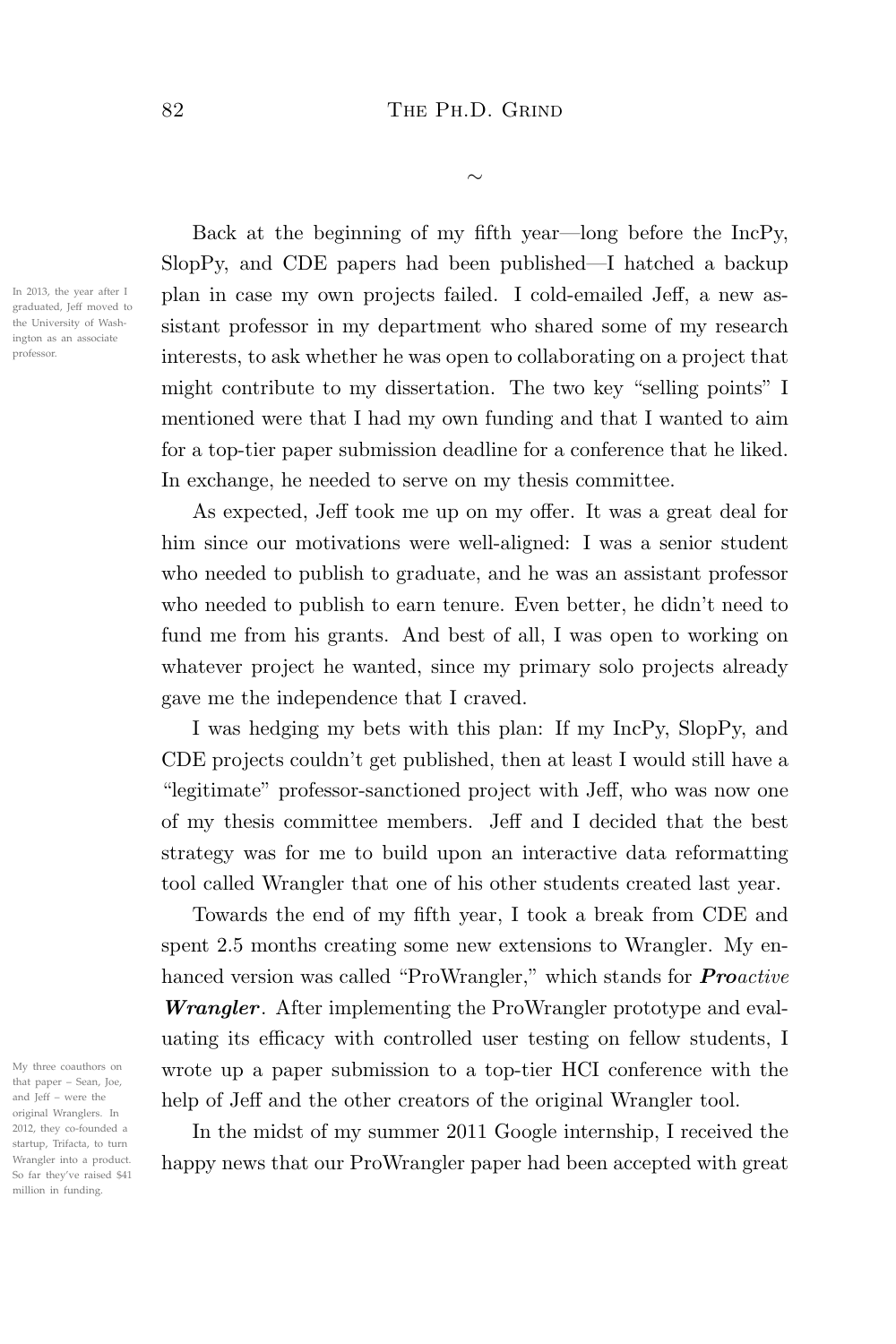reviews. By far the biggest contributor to our success was Jeff's amazing job at writing both our paper's introduction and the interpretation of our evaluation results. Our user testing had failed to show the productivity improvement effects that we originally hoped to see, so I was afraid that our paper would be rejected for sure. But miraculously, Jeff's technical writing and argument framing skills turned that neardefeat into a surprise victory. The reviewers loved how we honestly acknowledged the failures of our evaluation and extracted valuable insights from them. Without a doubt, our paper would have never been accepted if not for Jeff's rhetorical expertise. He had a lot of practice, though. Back when he was a Ph.D. student, Jeff published 19 papers Also, Jeff was known mostly in top-tier conferences, which is five to ten times more than typical computer science Ph.D. students. That's the sort of intensity required to get a faculty job at a top-tier university like Stanford.

as a Ph.D. student who built software that lots of people used, so I was inspired by that as well. I actually used his Prefuse visualization toolkit back in Year Two when I was doing empirical software engineering research.

Throughout my fifth year, I had to carefully split my time between developing new ideas, implementing prototypes, and submitting, revising, and resubmitting papers for four projects—IncPy, SlopPy, CDE, and ProWrangler—whose relevant conference submission deadlines were spread throughout the year. Even though I spent a lot of time nurturing CDE, I had to switch to focusing on other projects whenever deadlines arose. By summer 2011, all four projects were  $\frac{1}{1}$  This was by far the most successfully published, usually after several rounds of paper revisions. I felt relieved that my intricate planning had paid off and that a full dissertation now seemed almost within reach.

 $\sim$ 

action-packed year of my Ph.D. The change from start to end was unbelievable. Twelve months prior, I was deathly afraid of an embarrassing zero-paper shut-out, and now I had four papers published for my dissertation.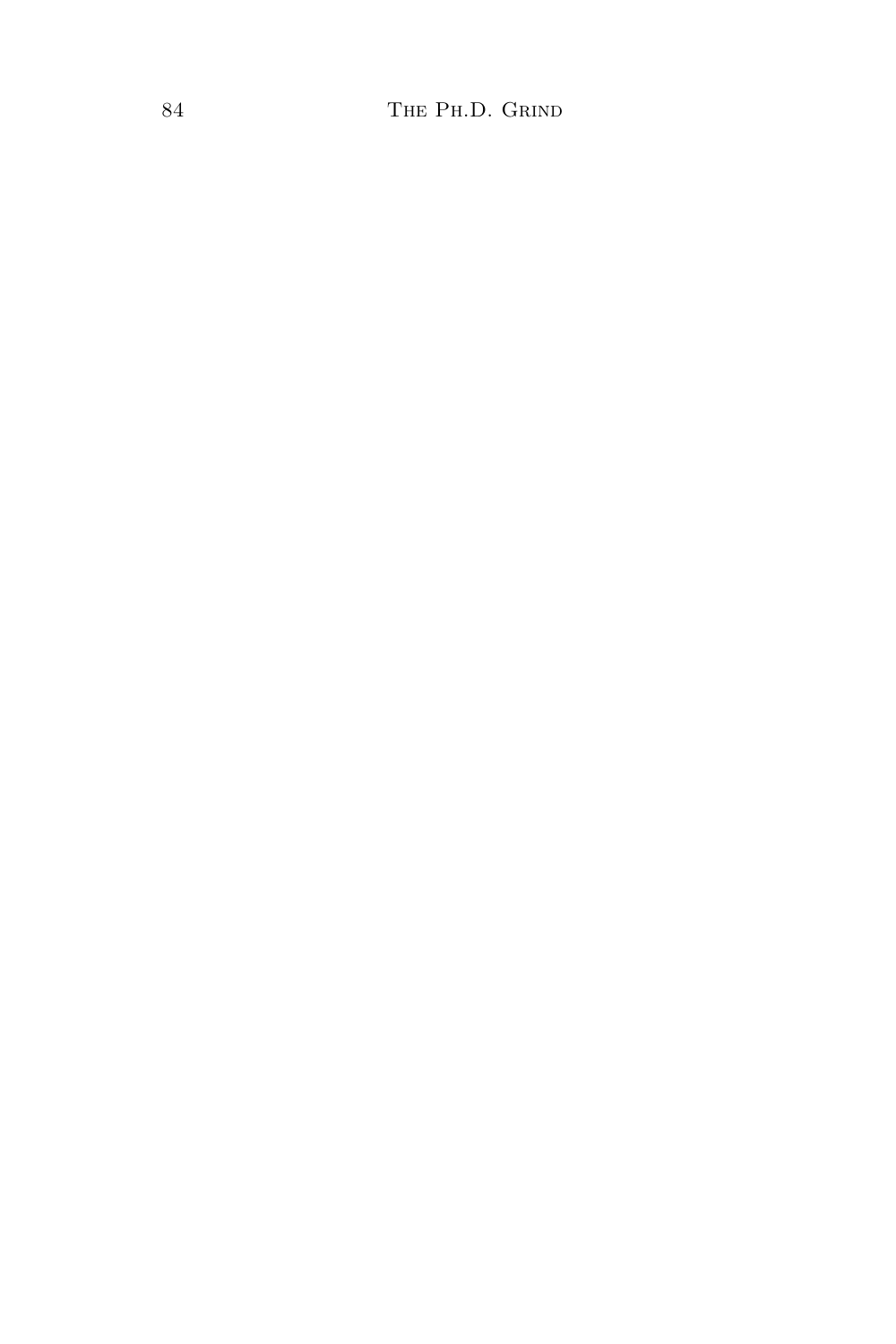## Year Six: Endgame

At the end of my fifth year—right before I went to Google for the summer—I met with Dawson and asked him what it would take for me to graduate within the next year. At the time, IncPy and CDE were published as second-tier conference papers, SlopPy was a workshop paper, and the ProWrangler paper submission was under review. Dawson expressed concerns that my publication record still wasn't sufficient to graduate and that I needed one more substantive contribution to round out my dissertation. His expectations seemed reasonable, so my plan was to return to Stanford in the fall and spend a few months working on new research that could complete my dissertation. My fear, though, was that I was already exhausted from my past year of super-grinding and had no new project ideas brewing. So I went into scheming mode once again, thinking of ways to get that final as-yet-unknown piece of work that would enable me to graduate.

As part of my strategy, I also wanted to find a third (and final) I actually already had a thesis committee member who could strongly vouch for my graduation case. Most Ph.D. students in my department don't need to do so much planning because they work on advisor-sanctioned projects. They don't stress about who their other two thesis committee members are since their advisor vouches for them and the other members usually agree. However, my situation was unique since I hadn't been working on projects that Dawson was passionate about, so I couldn't count on him to wholeheartedly endorse my work. Having Jeff on my

third committee member on paper, but I wasn't working on a project with her so couldn't count on her to vouch strongly for me. Ideally I wanted a third member with whom I actively worked on research.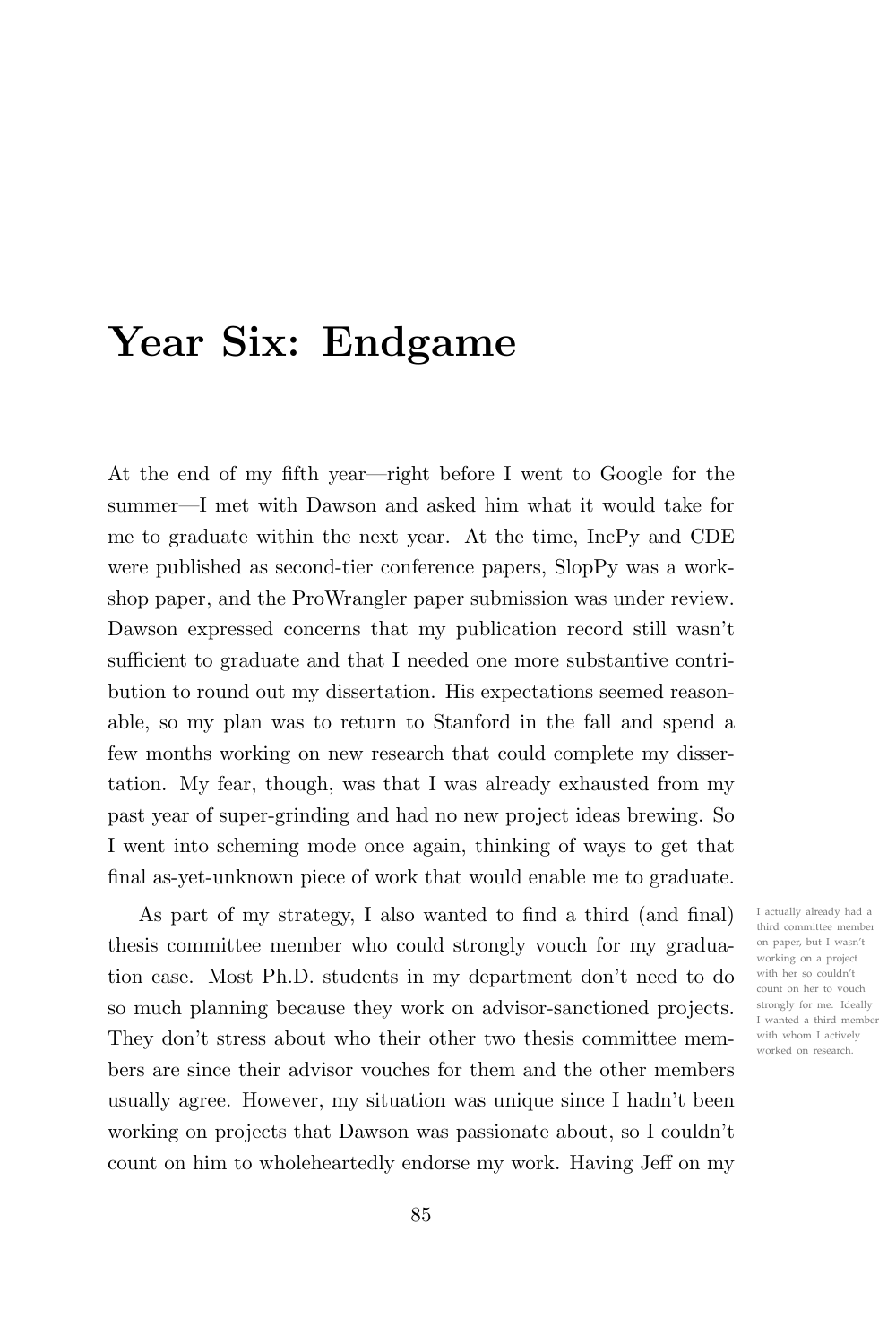committee helped since he was personally invested in our ProWrangler project and could vouch for its legitimacy. But I still needed one more committee member to support my graduation case.

I first emailed Tom, my former MSR manager, and pitched him on the idea of me spending a few months in the fall of 2011 interning at MSR and doing a new project that could contribute towards my dissertation. I wanted him to be on my thesis committee so that I could also include the three papers I published with him from my summer 2009 internship work in my dissertation. Unfortunately, he didn't seem enthusiastic about the idea, so I didn't push further.

I then raised the possibility of extending SlopPy from a workshop paper into a full-fledged conference paper so that it could "count" as a more substantive dissertation contribution. Back in my fifth year, I talked with Martin, an MIT professor whose influential paper di-Guess who was a co- $\operatorname{rectly}$  inspired SlopPy, about working together to extend SlopPy into  $\sum_{\text{crelator of Kleel}}^{\text{ind paper? Crist, co-}}$  a conference paper. He was interested in collaborating, but the timing didn't work out since I was busy with CDE and ProWrangler during the latter part of that year. But now, I figured that if I could spend a few months in the beginning of my sixth year working with Martin and have him serve on my thesis committee, then that could be my ticket to graduation. Dawson liked this plan, since (unsurprisingly) he had thoughts about how to combine Klee-like ideas with SlopPy. I planned to email Martin in midsummer to propose this collaboration, but by then, another better opportunity had come along so I no longer pursued this one.

> As I began my final summer internship at Google, I looked forward to spending three carefree months polishing up CDE, but I felt a bit anxious because graduation wasn't yet guaranteed upon my return to campus. I needed one more burst of inspiration, and it ended up coming from an unexpected source.

author on Martin's original paper? Cristi, co-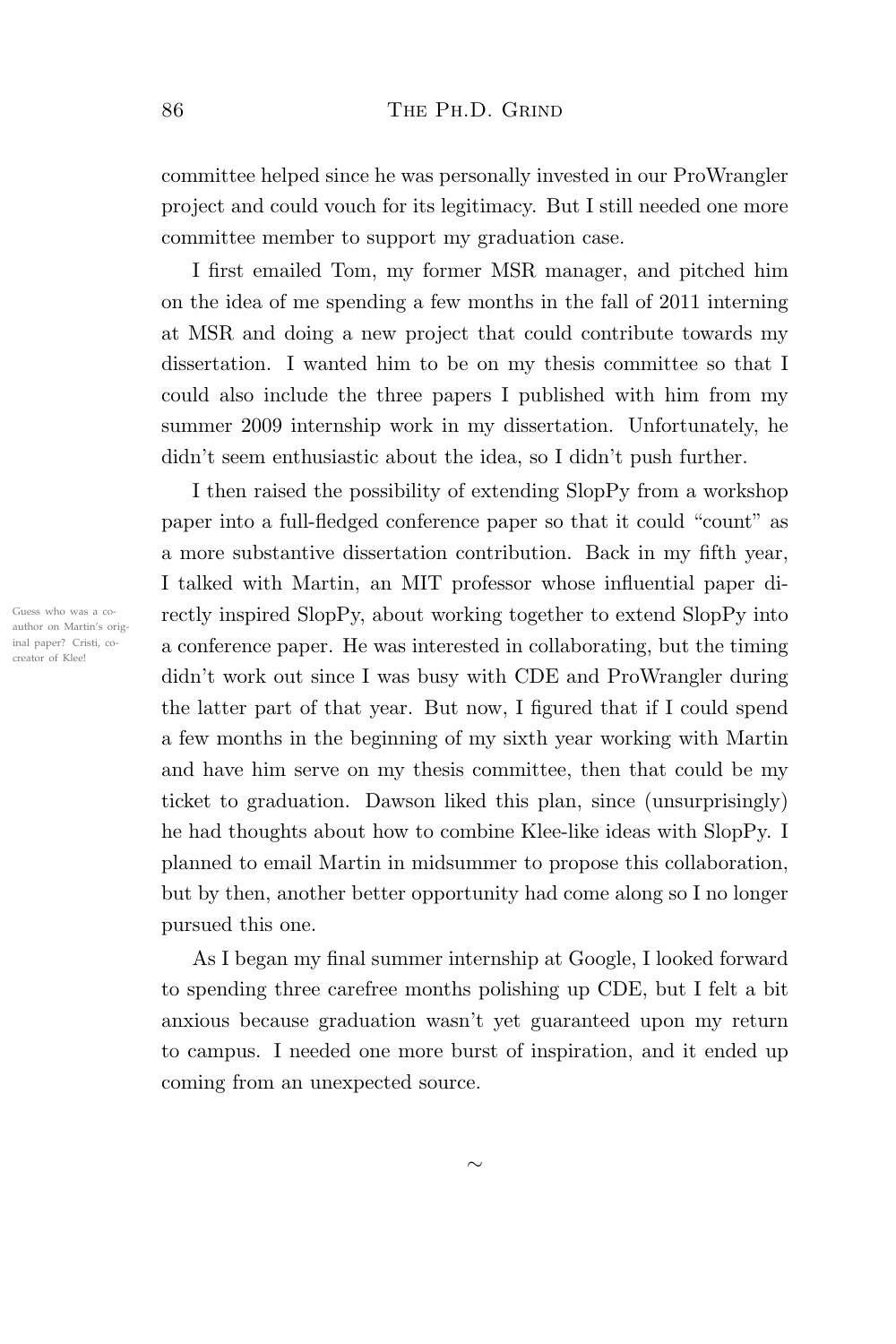In summer 2011, I finally made up my mind to "retire" from This was probably the academia after graduation: I didn't know what I was going to do for a career, but I wasn't planning to apply for tenure-track university faculty jobs in the upcoming year.

I made this decision for two main reasons: First, I sensed that my current publication record wasn't impressive enough to earn me a respectable tenure-track faculty job. My hunch was confirmed months later when I saw that, sadly, fellow students with slightly superior publication records still didn't get any job offers. Of course, I could always try to work as a postdoc (temporary postdoctoral researcher) for a few years, publish more papers, and then reapply to faculty jobs.

But the second and more important reason makes doing a postdoc meaningless for me: The kinds of research topics I'm deeply passionate about aren't very amenable to winning grant funding, because When I started my facthey aren't well-accepted by today's academic establishment. Without grants, it's impossible to pay for students. And without motivated students to grind through the tough manual labor, it's impossible to get respectable publications. And without a significant number of publications each year, it's impossible to get tenure. Even if I do earn tenure, I would still need new grants to pay for new students to help me implement my ideas; the funding cycle never ends. Given my research interests, I wasn't emotionally prepared to fight the uphill battles required to get my proposals taken seriously by grant funding agencies. I had a hard enough time convincing peer-reviewers to accept my papers; grant reviewers will likely be even less sympathetic since they are the gatekeepers to millions of dollars and would rather hand the money to colleagues who are doing more mainstream types of computer science research.

I had been considering leaving academia for quite a few years, but I now felt that I had justified reasons for doing so: I understood enough about how the "academic game" worked in computer science to know that I didn't want to keep playing it. I summarized my

ulty career in 2014, this was by far my biggest fear. So I carefully switched to a new research area that was potentially more fundable.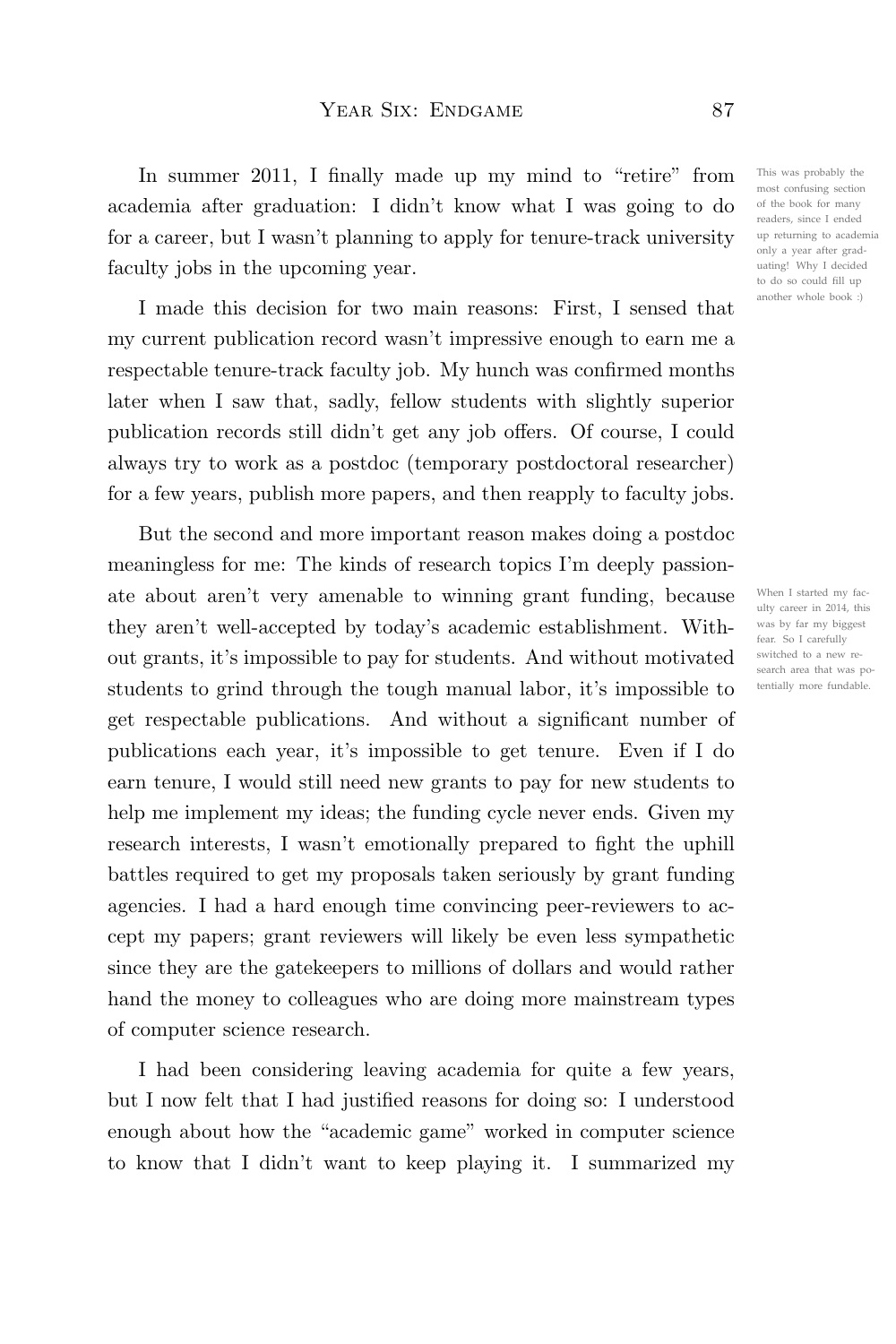feelings in an email to a friend who had recently started her job as an Even though I obviously assistant professor: "I discovered over the past  $5$  years that I love being a spectator of research, but the burden of being a continual producer of new research is just too great for me."

Since my mother is a wildly successful professor and my father also deeply respects academia, it was hard for me to tell them my decision. I didn't think they truly understood my rationale; I was afraid that they felt I was giving up and selling myself short when in reality, becoming a professor hadn't been a real goal of mine for years. One of the claimed benefits of academia is the allure of creative freedom, but my decision to leave academia actually freed up my mind to become even more creative in pursuing my true professional passions, both Ironically, this search during my final year of grad school and in searching for a new career.

 $\sim$ 

The immediate impact of my decision to quit academia was that I didn't need to worry about "networking" at the three academic conferences I attended that summer, where I gave talks on IncPy, SlopPy, At one of these con-<br> **And CDE.** Academic conferences are filled with senior Ph.D. students, postdocs, and pre-tenure professors schmoozing like crazy in attempts to impress their senior colleagues. For these junior researchers, professional networking at conferences is a serious full-time job, since their budding careers and academic reputations depend upon excelling at it. But since I was getting out of this academic game, I didn't care at all and enjoyed myself without being nervous or calculating.

> During a break between sessions at one of the conferences, I spotted Margo sitting by herself working on her laptop. Recall that I had met Margo during my fourth year at the San Jose workshop where I presented my original IncPy paper. I debated whether to approach her and to reintroduce myself. A part of me was afraid that she wouldn't remember me and also that I wouldn't have anything interesting to say. But since I had no real schmoozing agenda due to my imminent

feel differently now, this sentence captured exactly how I felt back then. I couldn't wait for the grind to be over.

for a new career would simply lead me back into academia as a professor.

ferences, I randomly chatted with John, a professor from the University of Utah who was the keynote speaker. He later wrote a very kind blog post that made *The Ph.D. Grind* popular amongst professors, and then gave me pragmatic advice about returning to academia myself. This all happened because I didn't care to be in academia anymore at the time and just chatted with whomever I felt like at that conference without trying to strategically schmooze. Life is funny.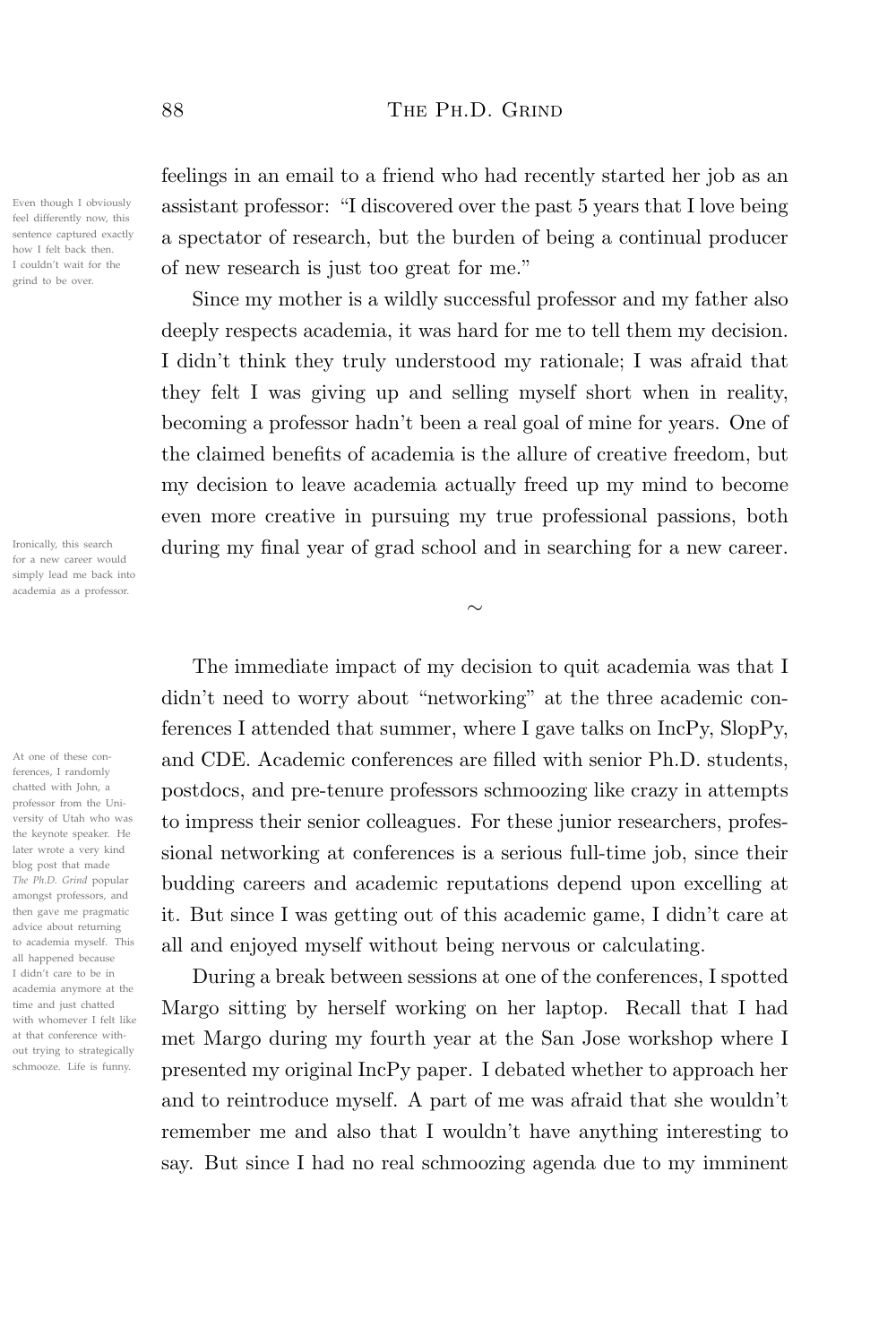"retirement" from academia, I had nothing to lose if the conversation Margo would later play a ended up fizzling. So I just went up and said hello. I reminded her about how we had previously met, and she seemed to remember me. I briefly told her that I was about to give a talk on my new CDE project and then needed to catch a flight back to California. We had a quick five-minute chat about CDE, and then I had to run to give my talk. After returning home that night, I emailed her a quick follow-up message with a link to the [CDE project webpage](http://www.pgbovine.net/cde.html) in case her students were interested in playing with it for their research. This was my standard polite message when advertising CDE to professional colleagues, so I didn't really expect her to follow up.

Two weeks later, I received a surprise email from Margo saying that she had been talking about me with her student Elaine. The two Elaine recently finished of them wanted me to come work with them at Harvard for a few years as a postdoc after completing my Ph.D. The broader research themes surrounding my IncPy and CDE projects resonated with Margo's interests in creating tools to help make computational researchers more productive. I was very flattered by her offer, but the opportunity didn't make sense since I had already decided to retire from academia. It would be useless for me to do a postdoc, since the main purpose of a postdoc is to boost one's resume to improve the chances of getting a university faculty job.

And then inspiration struck again. Since I was in dire need of one more substantive project and thesis committee member before I could graduate, I made the following counterproposal to Margo: Instead of doing a postdoc after my Ph.D., I asked whether I could visit Harvard for four months in the fall of 2011 to work on a project with her. We could submit a paper to a conference in January 2012 and then include that project as the final portion of my dissertation. I also asked whether she could serve as the final member of my thesis committee. Margo liked this idea but didn't have sufficient grant funding for me, since she needed to fund her own students. I talked to Dawson,

her Ph.D. at Harvard and is now a postdoc at UC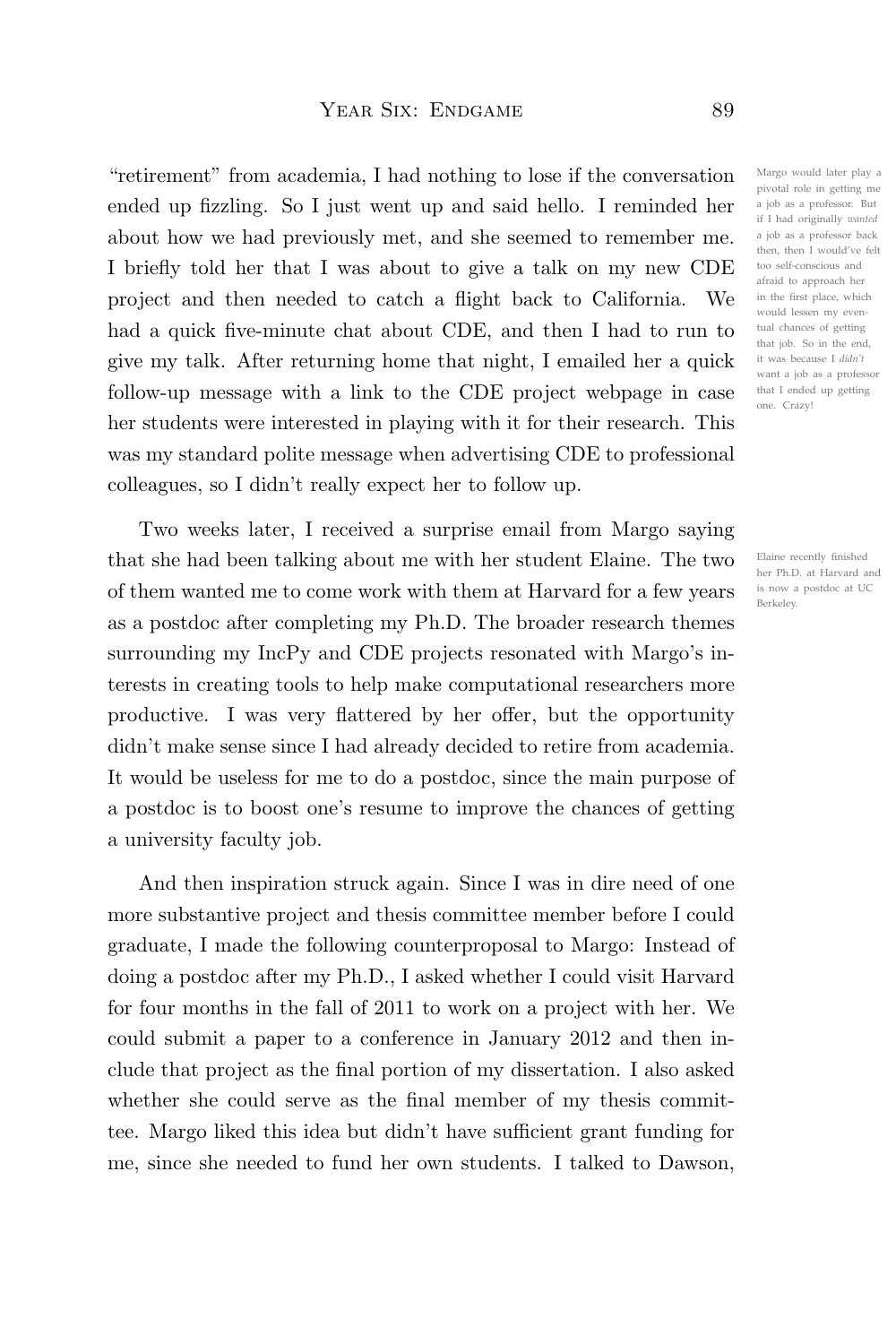Dawson for funding me during that crucial semester. My fellowship had already expired, so in theory my time was up. But Dawson gave me the much-needed financial boost to finish the grind with dignity. That was very kind.

weave a crisp story of success, but in reality I tried many, *many* things like this, most of which never panned out.

have a time in my life when I can focus so intensely on the grind. It was so pure and carefree.

I am *very grateful* to and he was generously willing to fund me for those months using his grants even though I wasn't working on Klee (my fellowship had already expired). Margo happily agreed to this arrangement, and after my summer internship ended in September 2011, I moved to Boston, Massachusetts to begin my sixth and final year of grad school.

This final grad school adventure would not have been possible without me actively seizing opportunities that I was fortunate enough to have been given. If Robert hadn't told me about the San Jose workshop two years ago, if I hadn't submitted and presented my IncPy paper there, if Margo hadn't liked my paper and introduced me to It's easy to look back to Elaine, if I hadn't kept in touch with Elaine, if I hadn't spontaneously said hello to Margo again at last summer's conference where I presented CDE, if she didn't send me a gracious follow-up email, and if I didn't take a risk with my unusual counterproposal to her, then I would have still been back at Stanford struggling to find one last project and thesis committee member.

I had an amazingly fun and productive four months in Boston as a visiting researcher at Harvard. The change of scenery was refreshing: I <sup>I'll probably never again</sup> could focus intensely on research without the usual errands of life back home. Elaine helped me find a wonderful studio apartment within a five-minute walk to my office, and I could easily buy food both on campus and in nearby Harvard Square. This ideal living arrangement enabled me to concentrate on my work without any distractions.

 $\sim$ 

I spent my first month mostly socializing with old college friends since my alma mater, MIT, was located right near Harvard. I also met with Margo a few times to discuss potential research ideas. She was open to me working on my own project under her loose supervision, so I had nearly full intellectual freedom. However, I took a pragmatic approach to my brainstorming since I wanted her to be excited about my project and to strongly support its inclusion in my dissertation.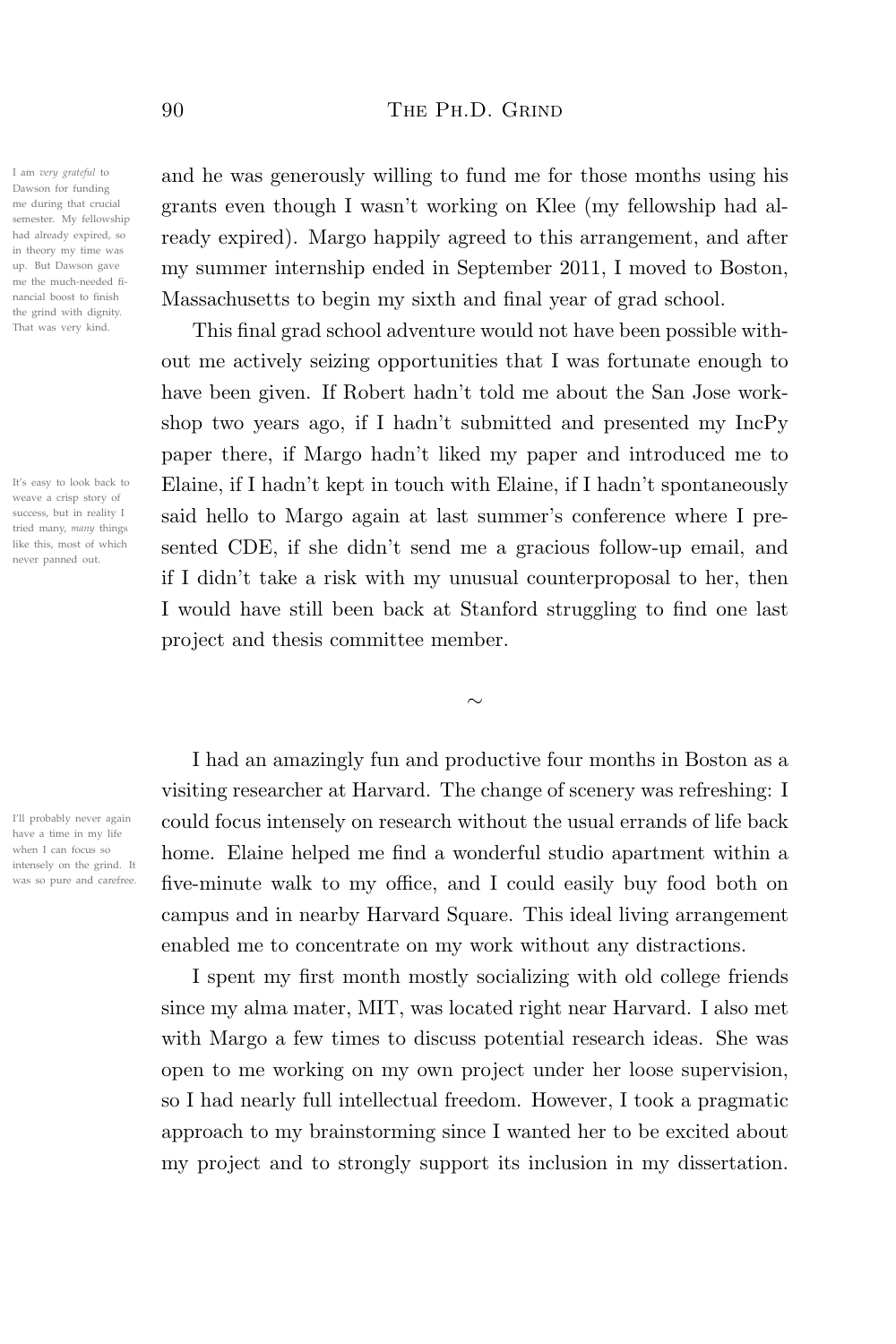Thus, I read some of her recent papers and grant applications to get a That was my first time sense of her research philosophy so that I could cater my ideas towards her tastes. By now, I understood the importance of aligning with the subjective preferences of senior collaborators (and paper reviewers), even when doing research in supposedly objective technical fields.

After batting around a few ideas, I came up with something that Margo loved: a tool that monitors researchers' computer-based activities and helps them organize and take notes on their experiments. It was an innovative twist on the traditional electronic lab notebook. Margo jokingly suggested the temporary codename "BurritoBook" to describe our proposed tool, since it seamlessly wraps many layers of activity monitoring around the user's normal workflow. Elaine later shortened the name to "Burrito," which grew on me and eventually became the official project name.

At the time, I thought that my Burrito idea arose spontaneously from combining my hunches with Margo's preferences, but after looking back at old notes, I realized that similar ideas had been brewing in my head for several years. I started thinking about Burrito-like ideas as early as my second year of grad school when I wanted to monitor how people performed programming, and more concretely at the beginning of my fifth year when I wanted to extend IncPy to record Python-based experiment histories. Throughout grad school, I had been keeping a research lab notebook in various ad-hoc formats to document the process of building prototypes and running experiments, so I personally felt the pain of notetaking-related inefficiencies. Finally, although I wasn't a real HCI (Human-Computer Interaction) researcher, my HCI training with Scott and Joel during my second year and with Jeff during my fifth year gave me a keen sensitivity to user needs that greatly influenced the design of Burrito.

I spent a few weeks sketching out high-level plans for Burrito and discussing preliminary design details with Margo. Many refinements to my initial idea came from observing computational researchers at work ever reading a grant proposal. It looked so foreign to me. But now I write grants all the time, so it feels like a normal part of life.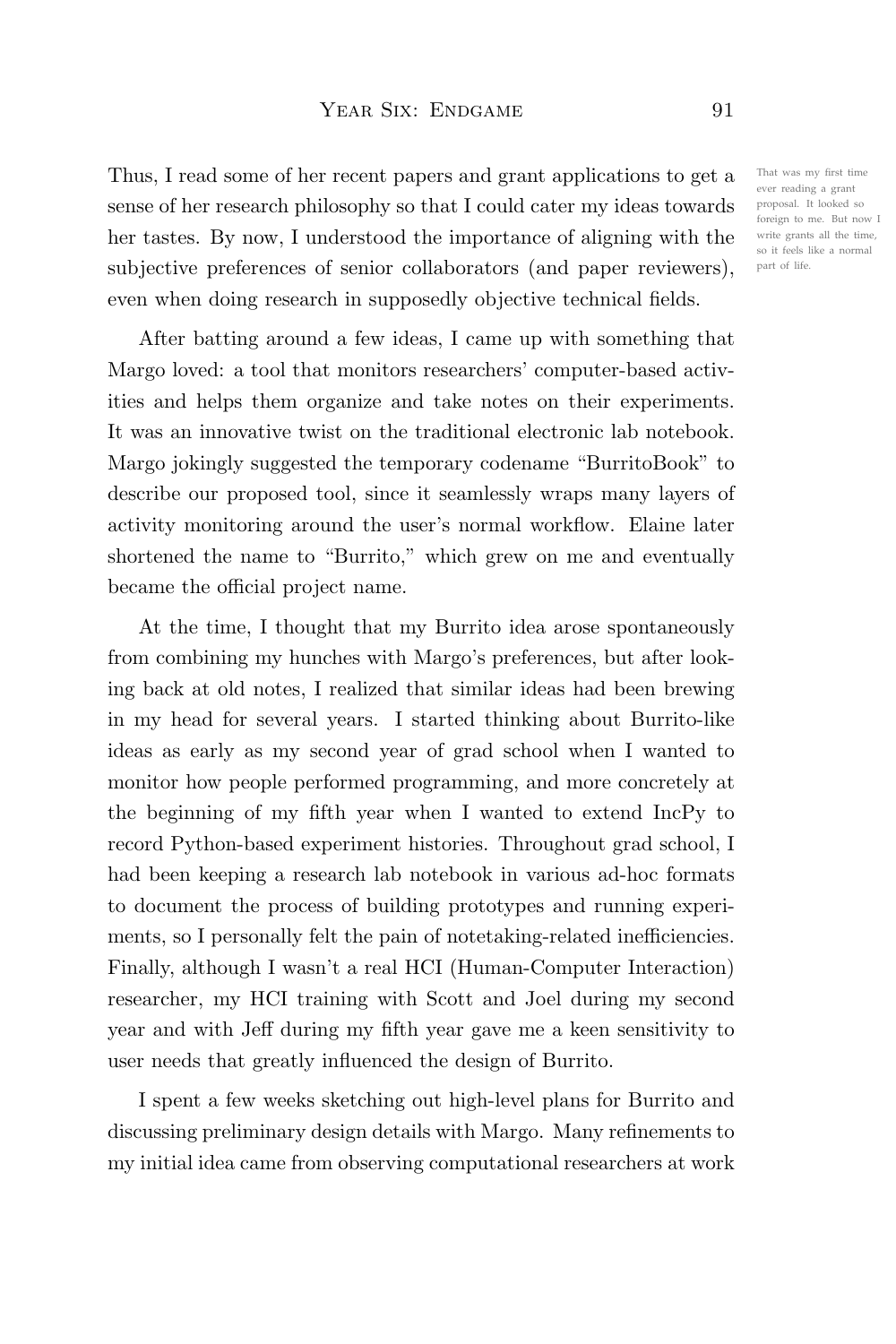and interviewing them about the challenges they faced in managing their multitude of experiment notes, code, and data files; most of my observation subjects were Elaine's friends who worked in various MIT and Harvard science labs. I also received useful early-stage feedback from giving a talk on my Burrito proposal at a lab group meeting led Rob led such vibrant and by Rob, the MIT professor I met at the beginning of my second year who encouraged me to pursue my HCI interests with Scott and Joel.

 $\sim$ 

inspiring group meetings. I had no idea at the time that I would be returning to his group as a postdoc just two short years later.

stamina to attempt this.

And then social time was over; it was time to grind. In early November 2011, I turned into a programming beast for the final time in grad school to transform my Burrito idea into a working prototype. I no longer have the I did 72 consecutive days of programming with only 5 days of breaks spread intermittently throughout the 2.5-month sprint. This period was the longest I had ever sustained an almost-painful level of nonstop intensity thus far. My initial CDE burst during my fifth year was only 21 days of grinding, and this burst was over three times as long. I worked straight through Thanksgiving, Christmas, and New Year's Eve, relentlessly focused on my goal of getting Burrito working well enough to submit a conference paper by the middle of January 2012.

For those few months, I morphed into an antisocial grump who shunned all distraction and became deeply immersed in my craft. All I thought about was computer code; I could barely speak in coherent English sentences except during my weekly progress meetings with Margo. Even though I appeared and acted subhuman (i.e., an unshaven disheveled mess), my emotional state was blissful. I was programming and debugging for over ten hours per day, but my mind The epitome of *flow*. was quite relaxed since my technical skills were well-calibrated for the challenges I faced. By now, I had accumulated enough experience in designing, implementing, and "marketing" research prototypes that I was confident in my abilities to make this project work. I received wonderful feedback and support from Margo along the way, so I sensed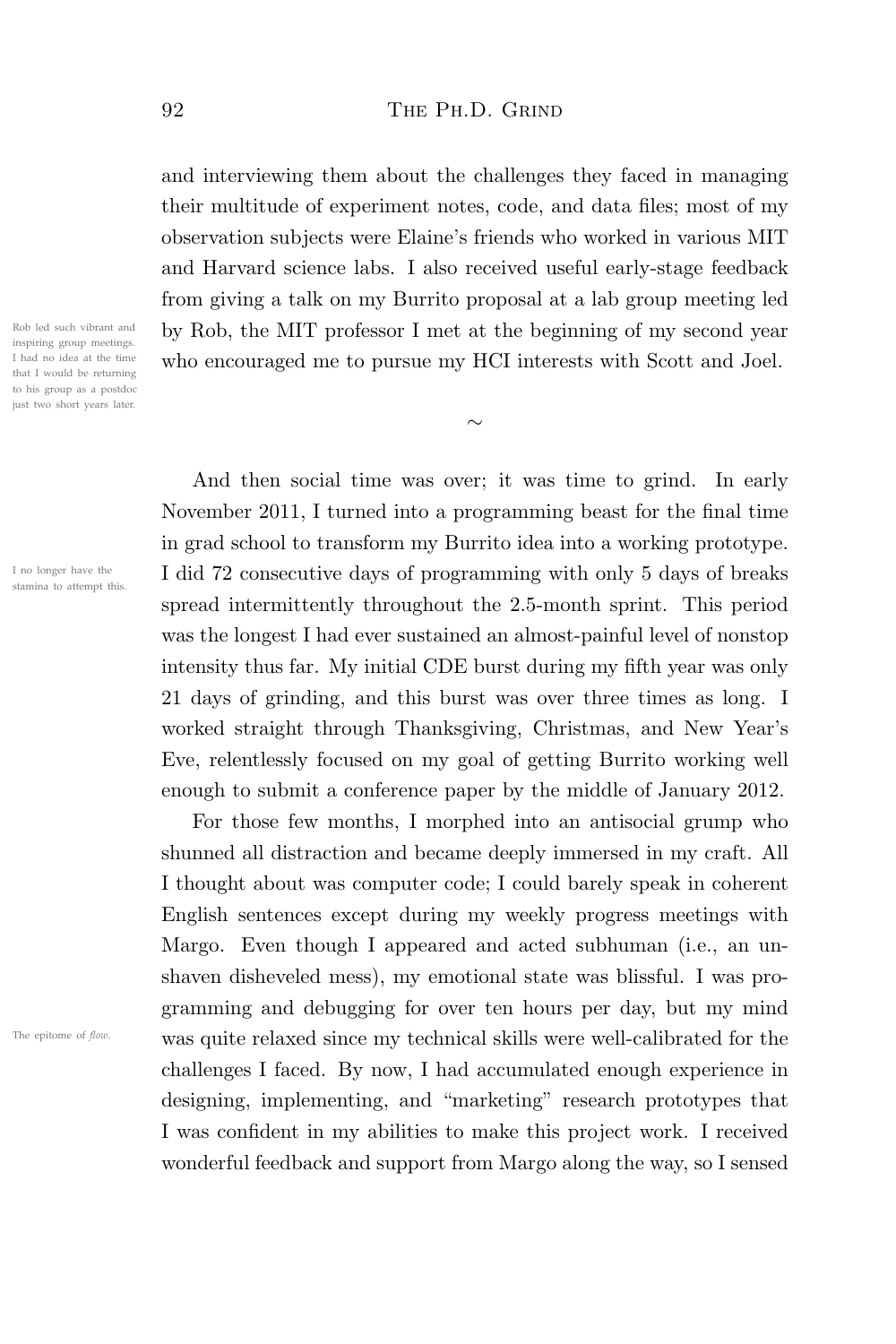that she would strongly endorse the inclusion of Burrito in my dissertation. After years of grinding on uncertain and failed projects earlier in grad school, I now felt invigorated working intensely towards a target that I knew I could feasibly achieve.

By mid-January 2012, the Burrito prototype was in fine shape, so we ran an informal evaluation, wrote up a paper, and submitted it to the conference as planned. I took a few days off to return to normal human mode, said goodbye to my Boston friends, and flew back to California for the Ph.D. endgame.

 $\sim$ 

The popular view of how a Ph.D. dissertation arises is that a student comes up with some inspired intellectual idea in a brilliant flash of insight and then spends a few years writing a giant treatise while sipping hundreds of lattes and cappuccinos. In many science and engineering fields, this perception is totally inaccurate: The "writing" is simply combining one's published papers together into a single document and surrounding their contents with introductory and concluding chapters. All of the years of sweaty labor has already been done by the time a student sits down to "write" their dissertation document.

In my department, the most important milestone in a Ph.D. student's career is when their advisor gives the *thumbs up* to begin the dissertation writing process. This gesture signals that the student has done enough work—usually publishing two to four conference papers on one coherent theme—and deserves to graduate within a few months.

When I returned to Stanford in January 2012, my goal was to secure that vital *thumbs up* from Dawson as soon as possible. I wrote up a short document presenting evidence for why I felt I had done enough work to graduate. My argument was simple: I created five innovative software tools to improve the workflow of computational research programmers—IncPy, SlopPy, CDE, ProWrangler, and Burrito—and published 1 top-tier conference paper, 3 second-tier conference papers,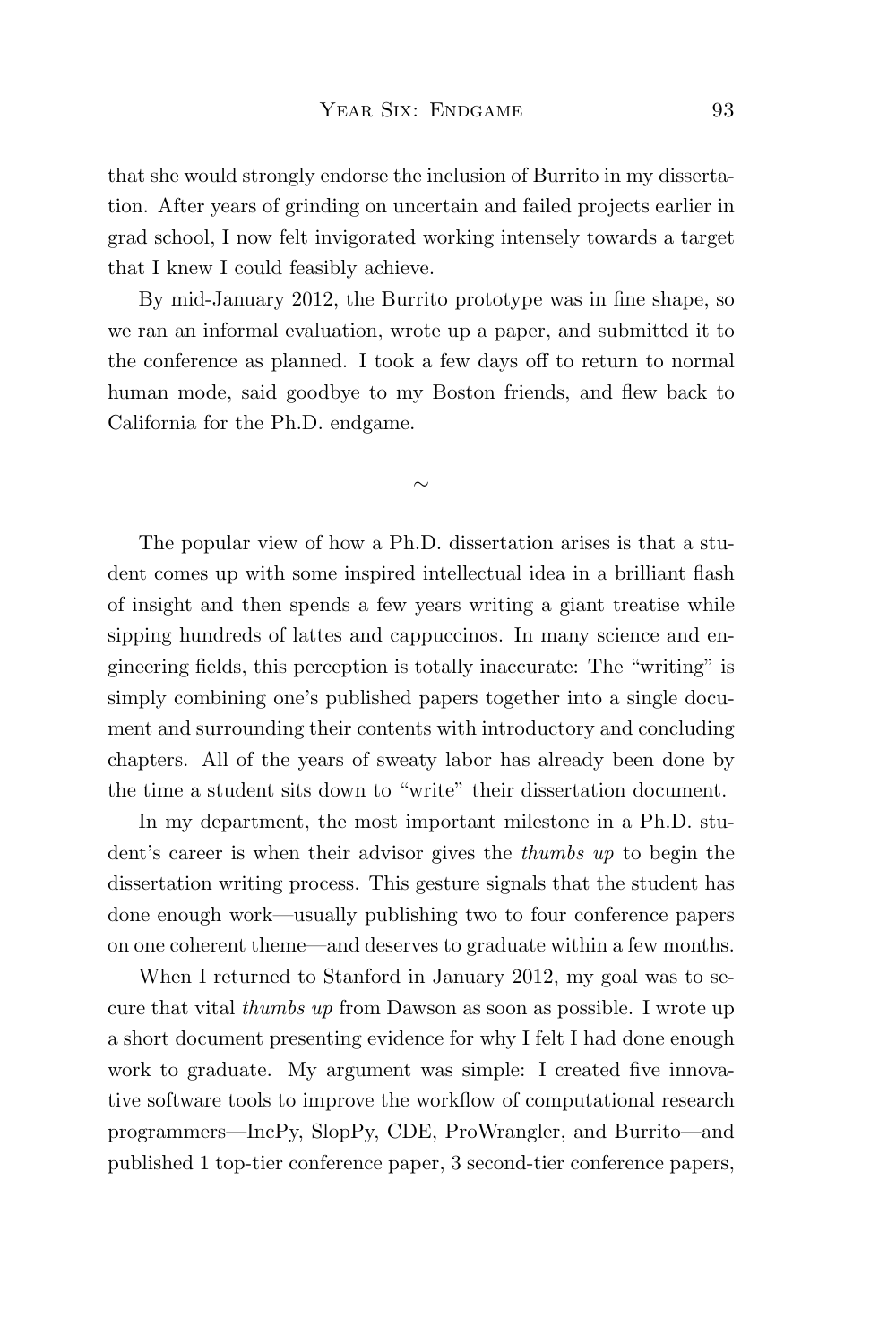and 3 workshop papers from my body of work (the Burrito conference submission ended up being rejected, so we resubmitted and published [in a workshop\)](http://www.pgbovine.net/projects/pubs/guo_burrito_tapp_2012.pdf). As an added bonus, my two other thesis committee members, Jeff and Margo, could also vouch for my graduation case since I had done successful projects with them (ProWrangler and Burrito, respectively). I emailed the document to Dawson and nervously awaited his response. I thought my case was pretty strong, but I had no idea whether he expected me to do more work before allowing me to graduate. To my great relief, he quickly gave me the *thumbs up*, Huge, huge, HUGE sigh and that's when I knew that I was essentially done with grad school.

> I spent the next two months combining all of my papers together into a 230-page dissertation document entitled *Software Tools to Facilitate Research Programming*. Here is the abstract (summary) from the first page of my dissertation:

Research programming is a type of programming activity where the goal is to write computer programs to obtain insights from data. Millions of professionals in fields ranging from science, engineering, business, finance, public policy, and journalism, as well as numerous students and computer hobbyists, all perform research programming on a daily basis.

My thesis is that by understanding the unique challenges faced during research programming, it becomes possible to apply techniques from dynamic program analysis, mixed-initiative recommendation systems, and OS-level tracing to make research programmers more productive.

This dissertation characterizes the research programming process, describes typical challenges faced by research programmers, and presents five software tools that I have developed to address some key challenges. 1.) ProWrangler is an interactive graphical tool that helps research programmers reformat and clean data prior to analysis. 2.) IncPy is a Python interpreter that speeds up the data analysis scripting cycle and helps programmers manage code and data dependencies. 3.)

of relief at that point. All that remained was just going through the motions to finish up.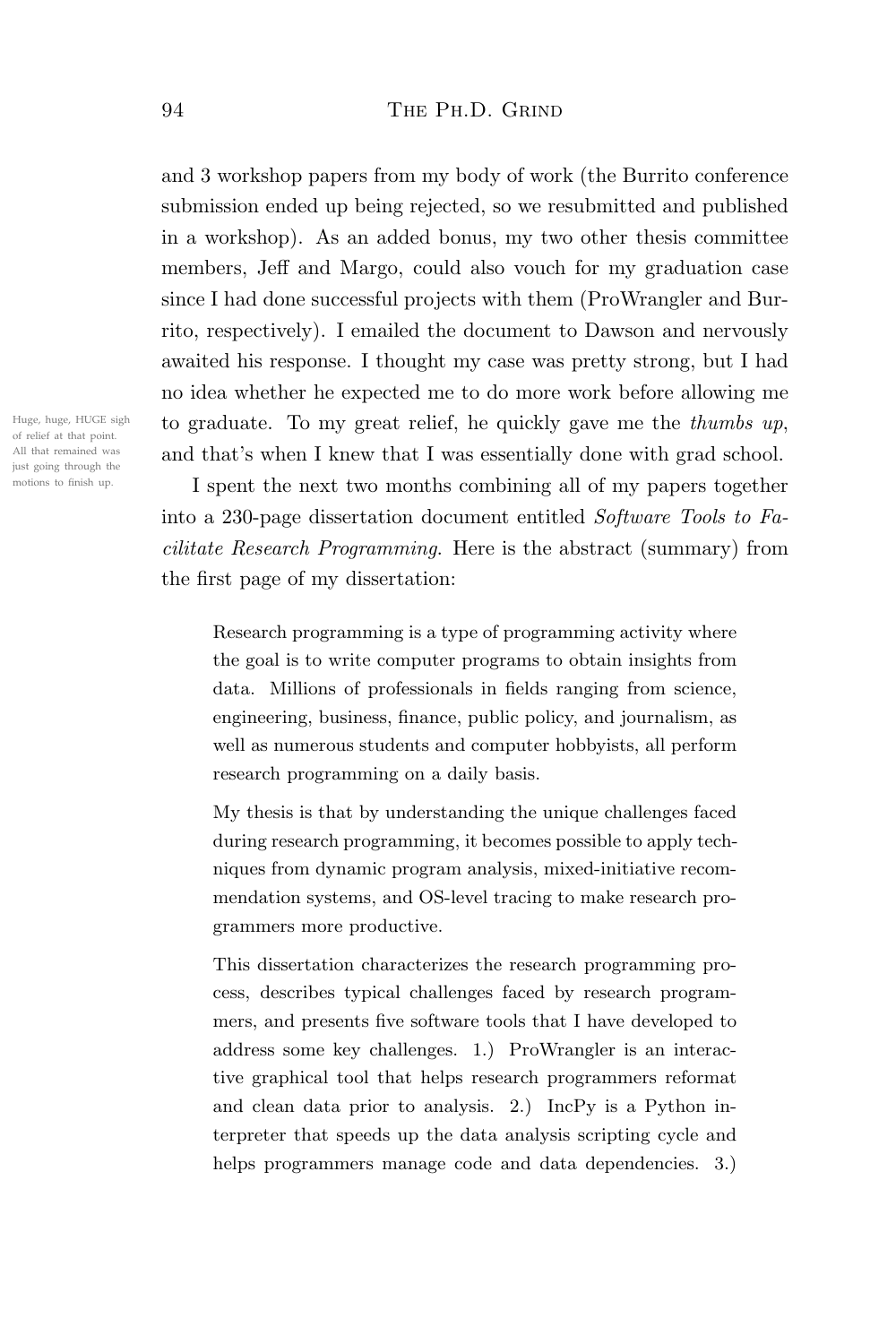SlopPy is a Python interpreter that automatically makes existing scripts error-tolerant, thereby also speeding up the data analysis scripting cycle. 4.) Burrito is a Linux-based system that helps programmers organize, annotate, and recall past insights about their experiments. 5.) CDE is a software packaging tool that makes it easy to deploy, archive, and share research code. Taken together, these five tools enable research programmers to iterate and potentially discover insights faster by offloading the burdens of data management and provenance to the computer.

I spent a lot of effort crafting new introductory and concluding Margo actually nudged chapters to turn my dissertation into more than merely a description of five separate tools that I had built over the past few years. Throughout the writing process, Jeff and Margo gave me great feedback on how to frame my research contributions in a more substantive intellectual light. Even though I know that few people will end up reading my dissertation—the constituent papers are far more accessible—it felt satisfying to collect all of my ideas, insights, tool descriptions, and evaluation results together into [one cohesive document.](http://www.pgbovine.net/projects/pubs/guo_phd_dissertation.pdf)

me to do this. It later paid off beautifully when I crafted the story for my faculty job applications and talks. But back then, I never thought that I'd ever refer back to what I wrote in those final weeks.

 $\sim$ 

I scheduled my oral defense for Monday, April 23, 2012. The biggest challenge was finding a two-hour time slot where five busy professors (my three thesis committee members plus two additional oral committee members) were available. Margo was visiting California for a conference during that week, so I planned around her schedule. In my department, the format of the oral defense is that the student gives a one-hour public talk summarizing their dissertation research, and then there is a one-hour private session where the committee asks probing questions. Afterwards, the committee votes to either pass or fail the student. In reality, almost nobody fails their defense unless they act totally moronic: The committee will usually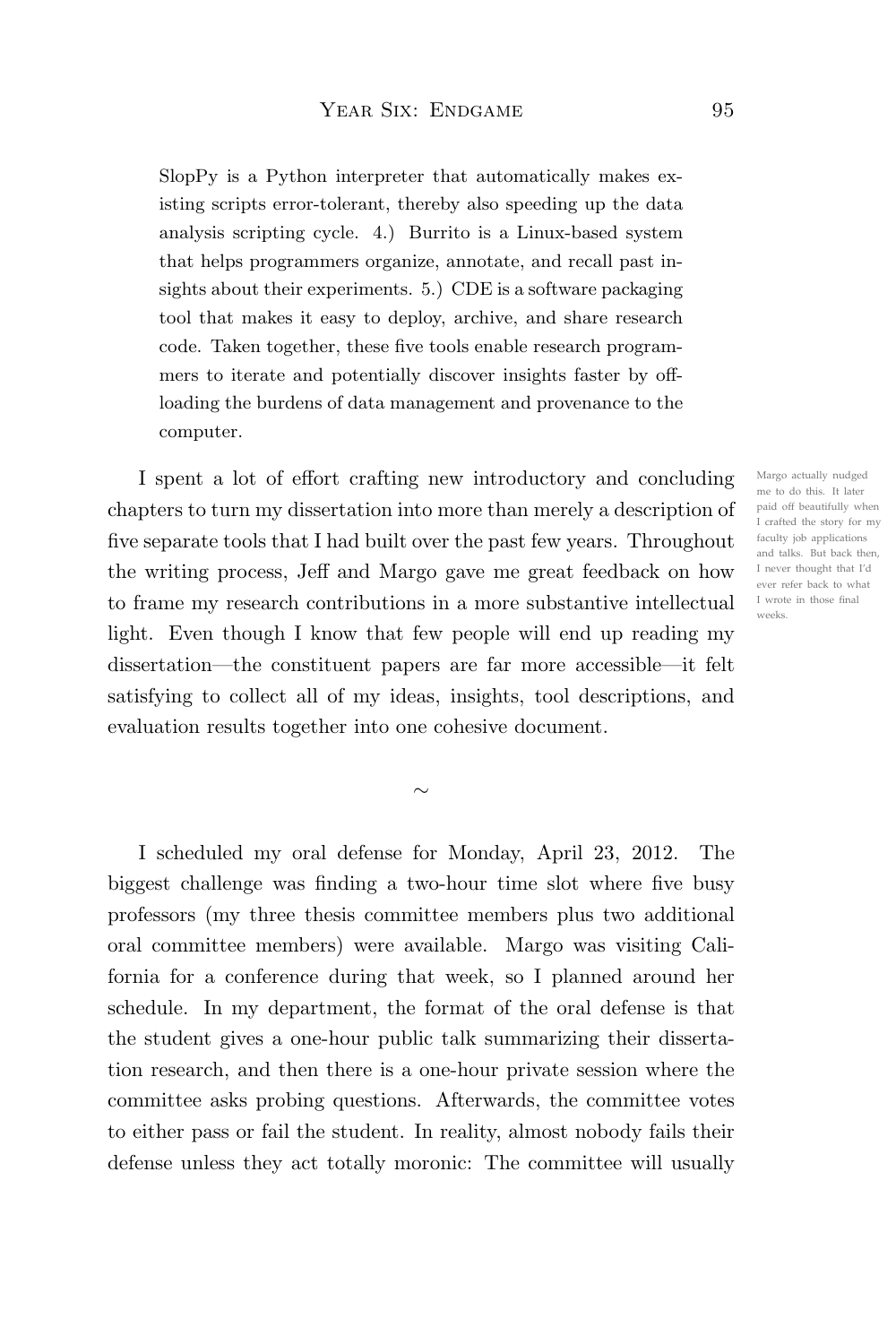have read through and approved a student's dissertation before they let that student defend, so there should be no surprises.

I didn't have time to present all five projects during my oral defense talk, so I chose to present three projects, one that I did with each member of my thesis committee: IncPy with Dawson, ProWrangler with Jeff, and Burrito with Margo. Most Ph.D. students publish papers with only their advisor, so it was a rare honor to get to talk about research that I did with all three of my committee members. I was also happy that many of my friends and former colleagues—including Robert graduated shortly Scott, Joel, Peter, Robert, Greg, and Fernando—attended my defense.

> Even though I had given dozens of academic talks throughout grad school, I was more tense than usual during my defense, perhaps because I knew almost everybody in the audience. Strangely, I feel much more at ease giving talks to rooms filled with strangers rather than familiar faces. The private session wasn't as grueling as I had anticipated, but my committee did raise some questions and suggestions that ended up improving my dissertation.

> After I passed, my committee and friends all gave me polite congratulations, which was a nice but expected gesture. The compliment that I will cherish the most came from a senior professor with whom I had only spoken once. I was a bit surprised to see him at my defense since I didn't think he would be interested in the topic. After my defense, he sent me the following email praising my talk: "I just wanted to say that I really enjoyed it, partly because of the creativity of the work, partly because of the well-prepared talk, and partly because I had spent the previous year doing research programming."

> Of the 26 Stanford Computer Science Department Ph.D. graduates in my year, I consider myself fairly mediocre from an academic perspective since most of my papers were second-tier and not well-received by

 $\sim$ 

after me and then started his own educational technology company, which was completely unrelated to his Ph.D. dissertation on data provenance.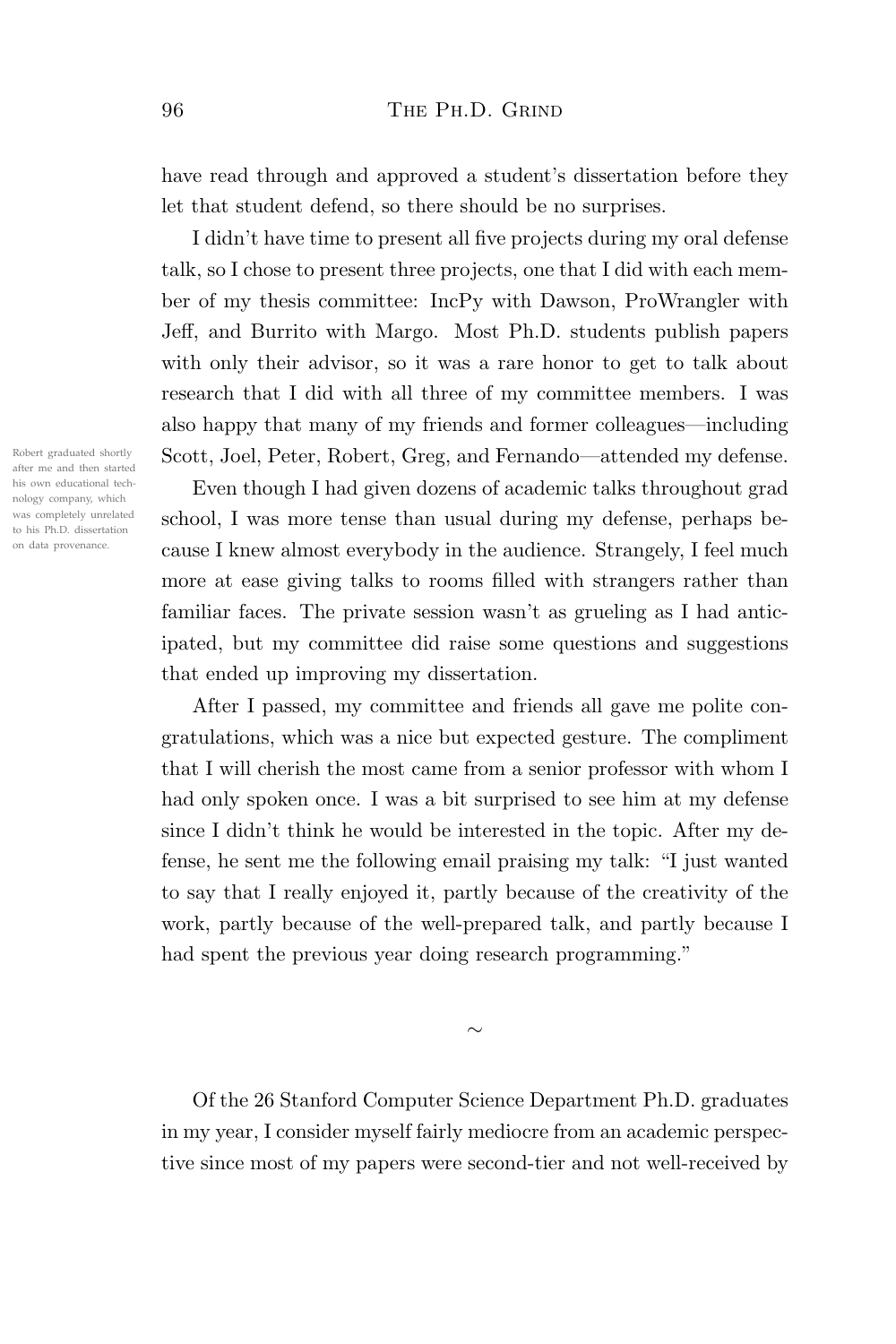the establishment. My dissertation work awkwardly straddled several computer science subfields—Programming Languages, Human-Computer Interaction, and Operating Systems—so it wasn't taken seriously by the top people in any one particular subfield.

Despite lack of mainstream acceptance, I still thought that my Ph.D. ended successfully because I was able to carry several of my own ideas to fruition and graduate with a dissertation that I was very proud of. I took a highly entrepreneurial approach to my Ph.D. opportunistically seeking out projects and collaborators, walking a fine line between being unconventional and conforming enough to get my papers published. I feel extremely lucky to have been able to take charge of my Ph.D. career in creative ways; I wouldn't have had nearly My final year was as much freedom without the fellowships that funded five out of my  $\frac{\text{grants and by bei}}{\text{teaching assistant}}$ six years at Stanford.

In the end, like most Ph.D. dissertations, mine expanded the boundaries of human knowledge by a teeny microscopic amount. The five prototype tools that I built contain some interesting ideas that can be adapted by future researchers. In fact, I will be honored if future researchers cite my papers as examples of shoddy primitive hacks and argue for why their techniques are far superior. That's how research marches forward bit by bit: Each successive generation builds upon the ideas of the previous one.

However, to me, the most significant contribution of my dissertation wasn't those specific prototype tools. Rather, it was that, to the best of my knowledge, I was one of the first computer science Ph.D. students to identify a pervasive problem—the lack of software tools catered to the needs of a large and growing population of computational research programmers—and to offer some early-stage prototype solutions that others can improve upon. I believe that these ideas will become more important in the upcoming decades, but since I'm retiring from academia, I won't be around to directly promote them. I just un-retired!

funded by Dawson's grants and by being a

*data scientists*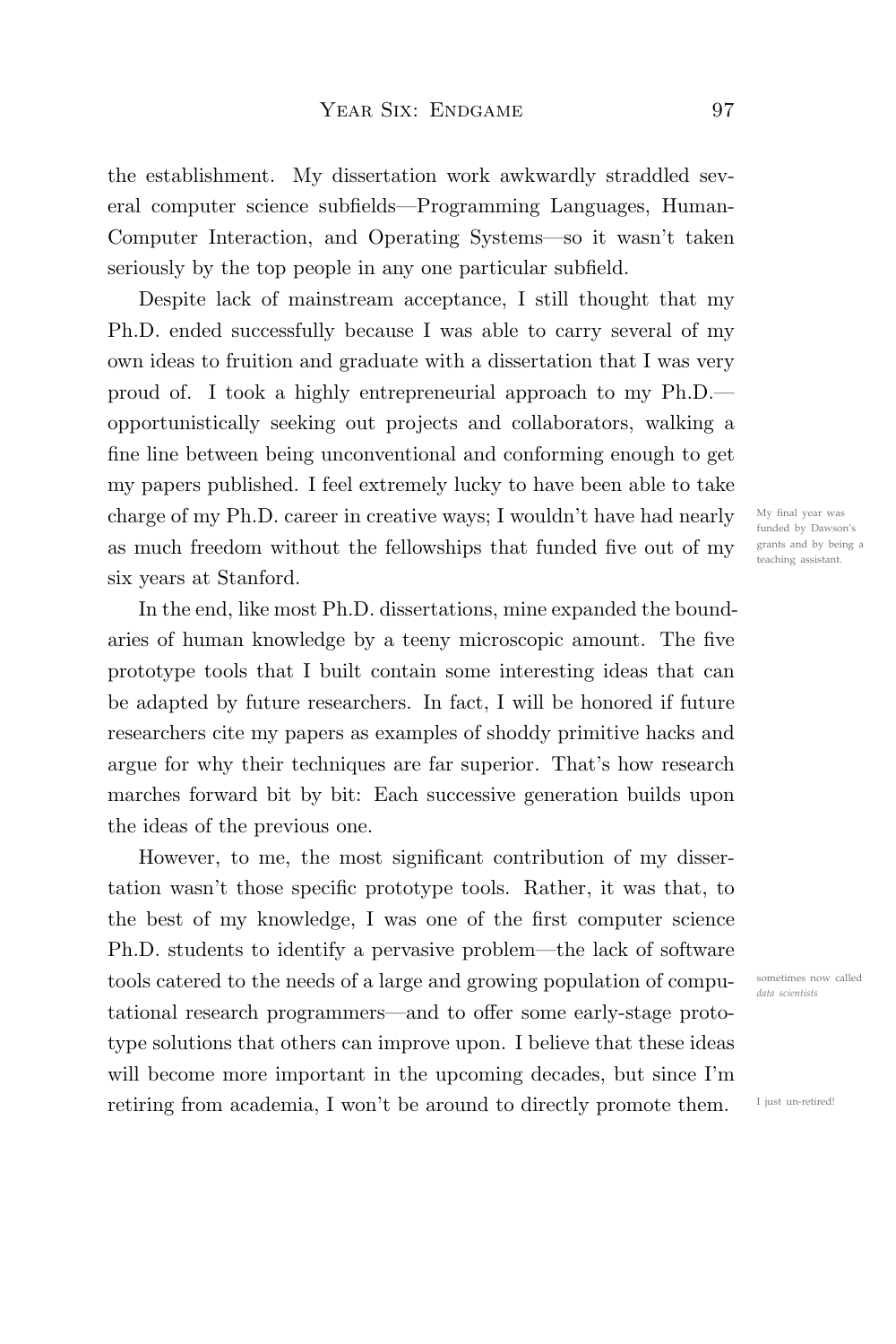able the year after I graduated, riding on the Big Data and data science movements. But by then, I had already shifted to other interests.

than a year.

Since my dissertation topic is far from being mainstream, any junior professor or scientist who tries to build their academic career These ideas grew fund-<br>
upon its ideas will struggle to gain the respect of grant funding agencies, which are the gatekeepers to launching new projects, and their senior colleagues, who are the gatekeepers to publication and tenure. I will be more than happy to assist anybody who wants to take on this noble fight, but I'm not brave enough to stake my own career on it. Instead, I plan to now pursue a completely different professional That plan lasted for less **passion**, which might someday be the subject of a future book :-)

> In preparation for writing this memoir, I dug through lots of my old research notes. One day, I found the following snippet about a topic that I was interested in investigating:

 $\sim$ 

Research into software development tools for non-software engineers, but rather for scientists, engineers, and researchers who need to program for their jobs – they're not gonna care about specs., model checking, etc. – they just want pragmatic, lightweight, and conceptually-simple tools that they can pick up quickly and use all the time.

The shocking thing about this note is that I wrote it six years ago in the summer of 2006, right before I started the Ph.D. program at Stanford. It's been a long, circuitous, and unpredictable journey, but I'm incredibly grateful that I was able to turn this broad topic—one out of dozens that caught my interest over the years—into my Ph.D. dis-That's all for the mar-<br>sertation. This accomplishment wouldn't have been possible without a rare combination of great luck, personal initiative, insightful nudges from generous people, and nearly ten thousand hours of grinding.

gin notes! It's been fun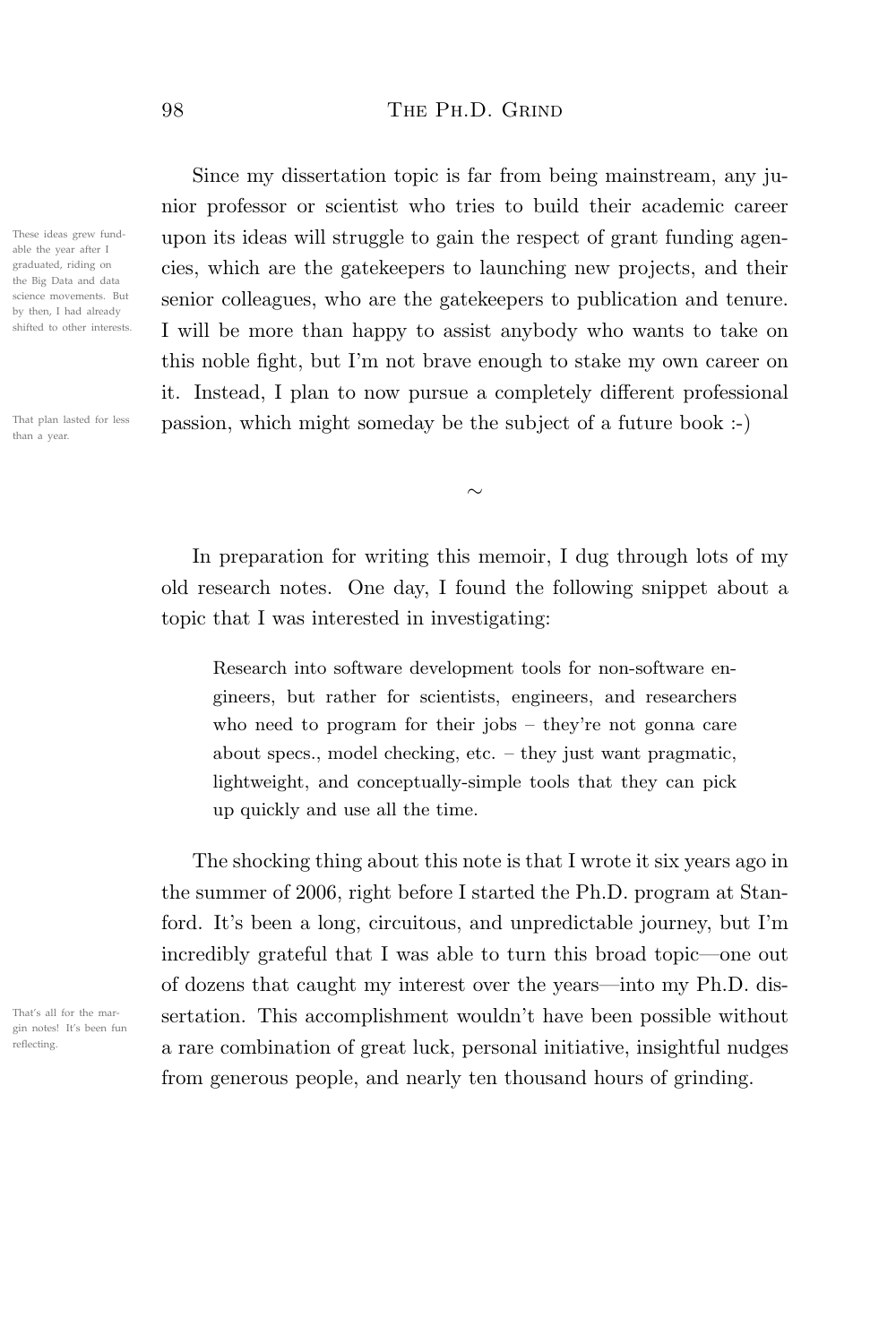## Epilogue

*If you are not going to become a professor, then why even bother pursuing a Ph.D.?* This frequently-asked question is important because most Ph.D. graduates aren't able to get the same jobs as their university mentors and role models—tenure-track professors. There simply aren't enough available faculty positions, so most Ph.D. students are directly training for a job that they will never get. (Imagine how disconcerting it would be if medical or law school graduates couldn't get jobs as doctors or lawyers, respectively.)

So why would anyone spend six or more years doing a Ph.D. when they aren't going to become professors? Everyone has different motivations, but one possible answer is that a Ph.D. program provides a safe environment for certain types of people to push themselves far beyond their mental limits and then emerge stronger as a result. For example, my six years of Ph.D. training have made me wiser, savvier, grittier, and more steely, focused, creative, eloquent, perceptive, and professionally effective than I was as a fresh college graduate. (Two obvious caveats: Not every Ph.D. student received these benefits—many grew jaded and burned-out from their struggles. Also, lots of people cultivate these positive traits without going through a Ph.D. program.)

Here is an imperfect analogy: *Why would anyone spend years training to excel in a sport such as the Ironman Triathlon—a grueling race consisting of a 2.4-mile swim, 112-mile bike ride, and a 26.2-mile run—when they aren't going to become professional athletes?* In short,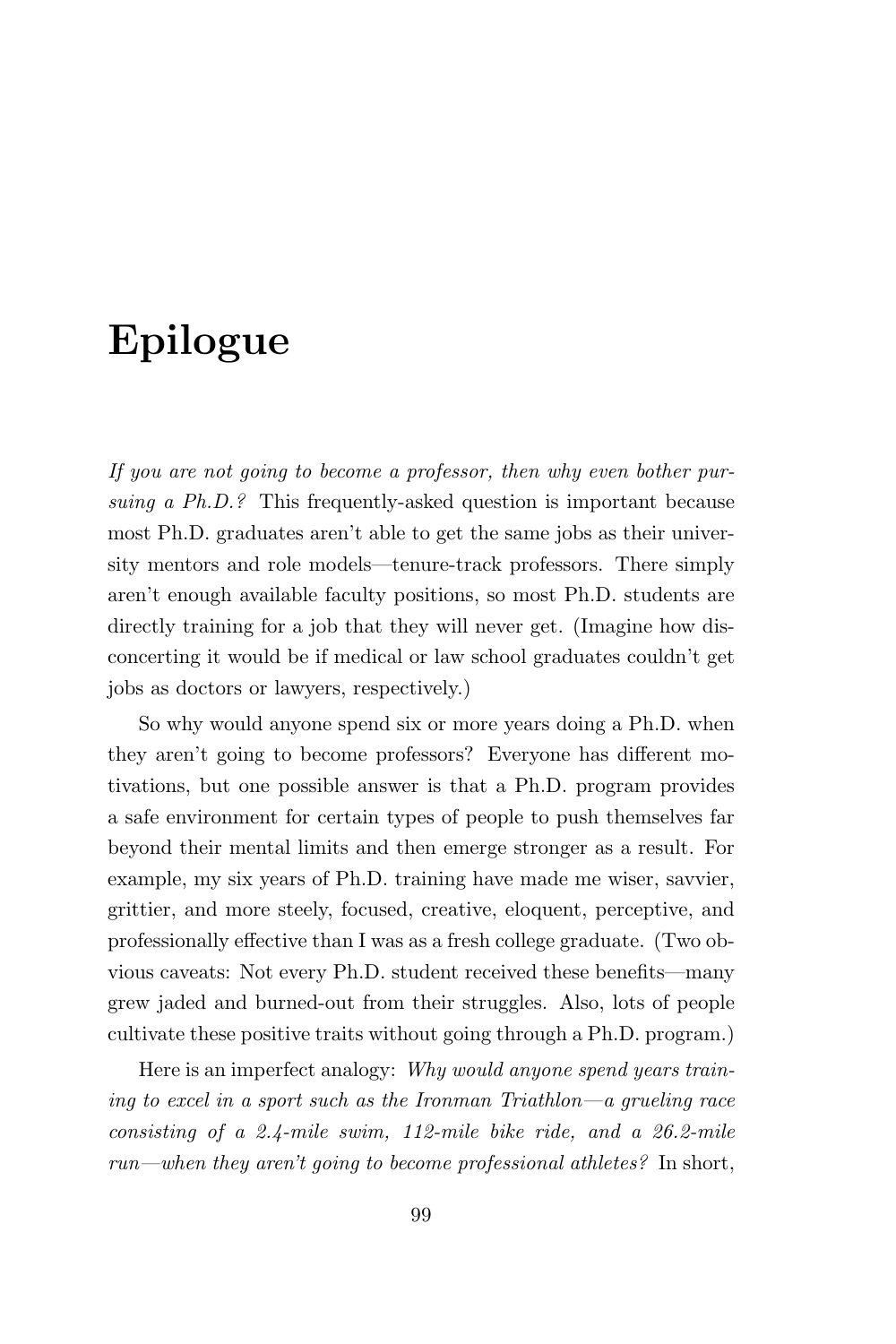this experience pushes people far beyond their physical limits and enables them to emerge stronger as a result. In some ways, doing a Ph.D. is the intellectual equivalent of intense athletic training.

 $\sim$ 

Here are twenty of the most memorable lessons that I've learned throughout my Ph.D. years. My purpose in sharing is not to provide unsolicited advice to students, since everyone's Ph.D. experience differs greatly; nor is it to encourage people to pursue a Ph.D., since these lessons can come from many sources. Rather, this section merely serves as a summary of what I gained from working towards my Ph.D.

- 1. Results trump intentions: Nobody questions someone's intentions if they produce good results. I didn't have so-called pure intellectual motivations during grad school: I started a Ph.D. because I wasn't satisfied with engineering jobs, pressured myself to invent my own projects out of fear of not graduating on time, and helped out on HCI projects with Scott, Joel, and Jeff to hedge my bets. But I succeeded because I produced results: five prototype tools and a dozen published papers. Throughout this process, I developed strong passions for and pride in my own work. In contrast, I know students with the most idealistic of intentions—dreamy and passionate hopes of revolutionizing their field—who produce few results and then end up disillusioned.
- 2. Outputs trump inputs: The only way to earn a Ph.D. is by successfully producing research outputs (e.g., published papers), not merely by consuming inputs from taking classes or reading other people's papers. Of course, it's absolutely necessary to consume before one can produce, but it's all too easy to over-consume. I fell into this trap at the end of my first year when I read hundreds of research papers in a vacuum—a consumption binge—without being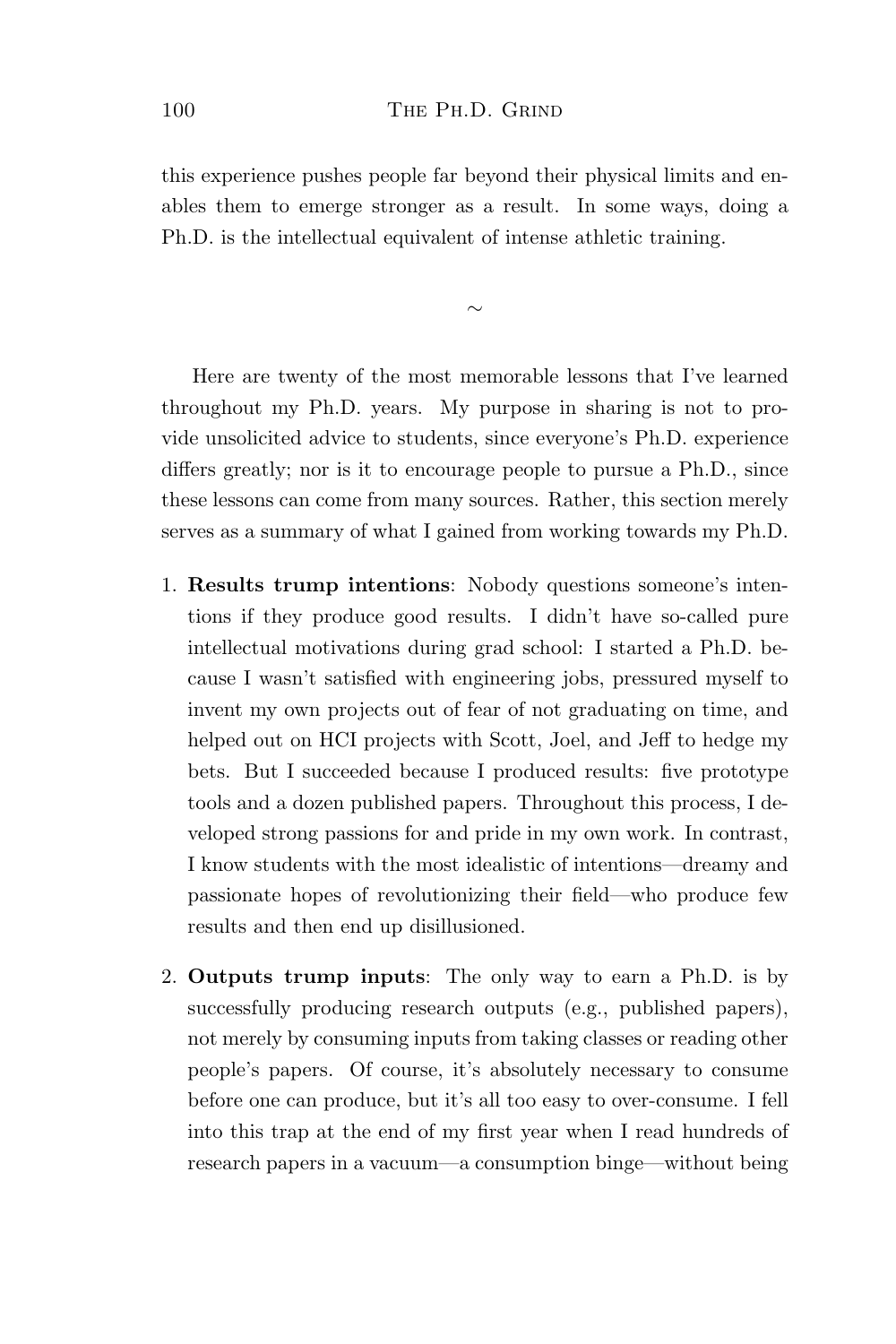able to synthesize anything useful from my undirected readings. In contrast, related work literature searches for my dissertation projects were much more effective because my reading was tightly directed towards clear goals: identifying competitors and adapting good ideas into my own projects.

- 3. Find relevant information: My Ph.D. training has taught me how to effectively find the most relevant information for what I need to accomplish at each moment. Unlike traditional classroom learning, when I'm working on research, there are no textbooks, no lecture notes, and no instructors to provide definitive answers. Sometimes what I need for my work is in a research paper, sometimes it's within an ancient piece of computer code, sometimes it's on an obscure website, and sometimes it's inside the mind of someone whom I need to track down and ask for help.
- 4. Create lucky opportunities: I got incredibly lucky several times throughout grad school, culminating in getting to work with Margo at Harvard during my final year. But these fortuitous opportunities wouldn't have arisen if I didn't repeatedly put myself and my work on display—giving talks, chatting with colleagues, asking for and offering help, and expressing gratitude. The vast majority of my efforts didn't result in serendipity, but if I didn't keep trying, then I probably wouldn't have gotten lucky.
- 5. Play the game: As a Ph.D. student, I was at the bottom of the pecking order and in no position to change the "academic game." Specifically, although I dreaded getting my papers repeatedly rejected, I had no choice but to keep learning to play the publication game to the best of my abilities. However, I was happy that I played in my own unique and creative way during the second half of grad school by pursuing more unconventional projects while still conforming to the "rules" well enough to publish and graduate.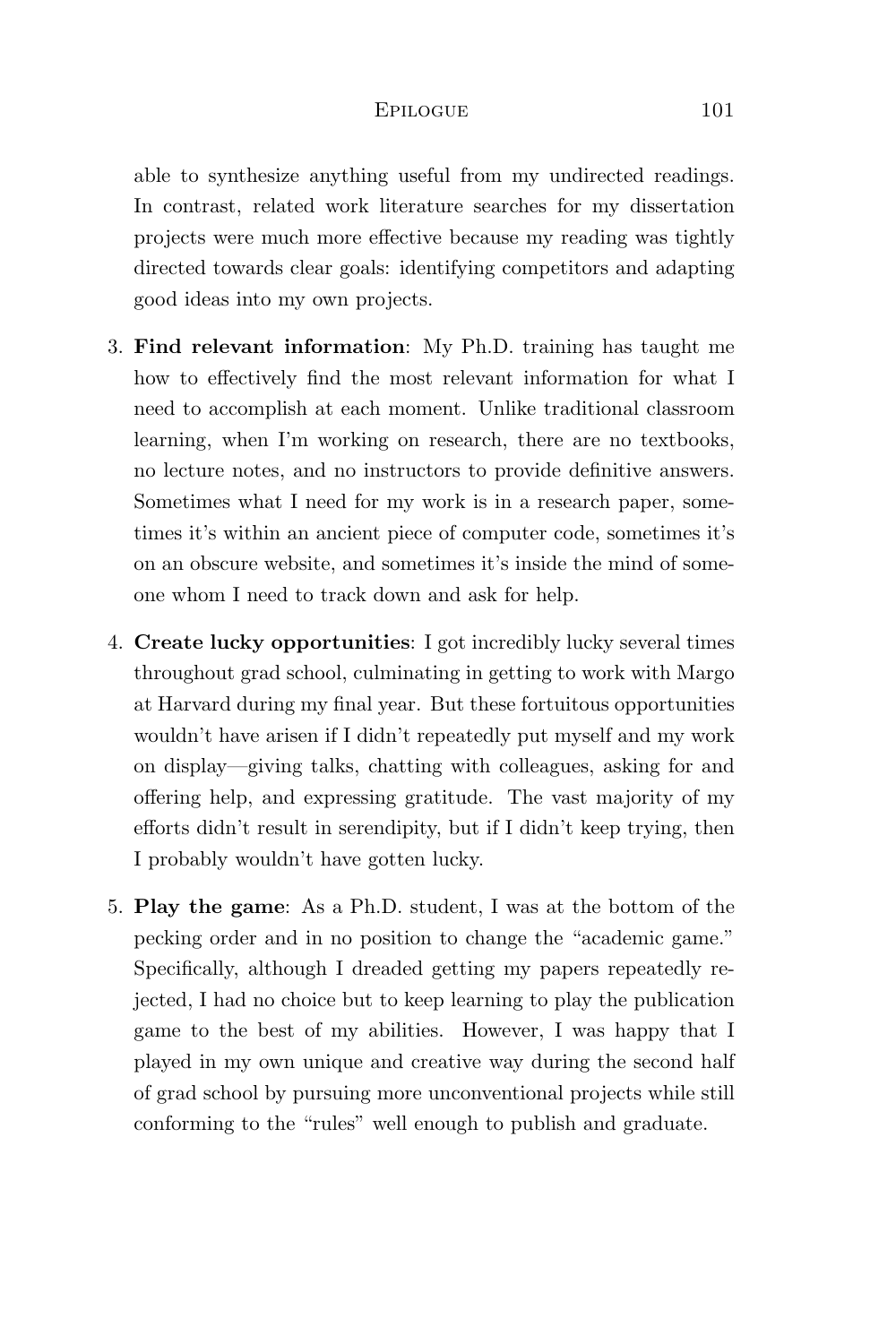- 6. Lead from below: By understanding the motivations and personalities of older Ph.D. students, professors, and other senior colleagues, I was able to lead my own initiatives even from the bottom of the pecking order. For example, after I learned Margo's research tastes by reading her papers and grant applications, I came up with a project idea (Burrito) that we were both excited about. If I were oblivious to her interests, then it would have been much harder to generate ideas to her liking.
- 7. Professors are human: While this might sound obvious, it's all too easy to forget that professors aren't just relentless researchproducing machines. They're human beings with their own tastes, biases, interests, motivations, shortcomings, and fears. Even wellrespected science-minded intellectuals have subjective and irrational quirks. From a student's perspective, since professors are the gatekeepers to publication, graduation, and future jobs, it's important to empathize with them both as professionals and also as people.
- 8. Be well-liked: I was happier and more productive when working with people who liked me. Of course, it's impossible to be wellliked by all colleagues due to inevitable personality differences. In general, I strived to seek out people with whom I naturally clicked well and then took the time to nurture those relationships.
- 9. Pay some dues: It's necessary for junior lab members to pay their dues and be "good soldiers" rather than making presumptuous demands from day one. As an undergraduate and master's student at MIT, I paid my dues by working on an advisor-approved, grantfunded project for two and a half years rather than trying to create my own project; I was well-rewarded with admissions into topranked Ph.D. programs and two fellowships, which paid for five years of graduate school. However, once I started at Stanford, I paid my dues for a bit too long on the Klee project before quitting. It took me years to recognize when to defer to authority figures and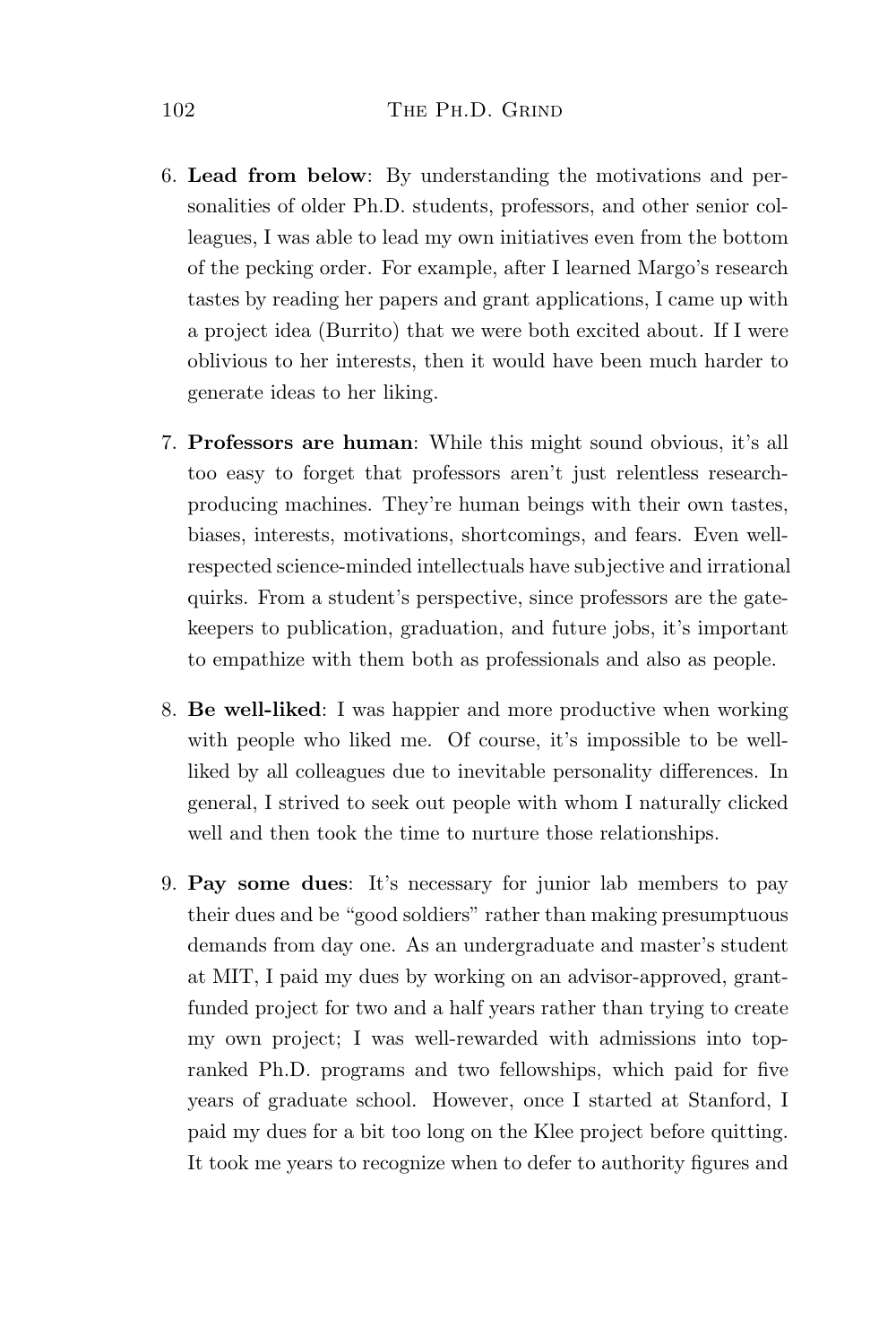when to selfishly push forward my own agenda.

- 10. Reject bad defaults: Defaults aren't usually in the best interests of those on the bottom (e.g., Ph.D. students), so it's important to know when to reject them and to ask for something different. Of course, there's no nefarious conspiracy against students; the defaults are just naturally set up to benefit those in power. For example, famous tenured professors like Dawson are easily able to get multi-year grants to fund students to work on "default" projects like Klee. As long as some papers get published from time to time, then the professor and project are both viewed as successful, regardless of how many students stumbled and failed along the way. Students must judge for themselves whether their default projects are promising, and if not, figure out how to quit gracefully.
- 11. Know when to quit: Quitting Klee at the end of my third year was my most pivotal decision of grad school. If I hadn't quit Klee, then there would be no IncPy, no SlopPy, no CDE, no ProWrangler, and no Burrito; there would just be three or more years of painful incremental progress followed by a possible "pity graduation."
- 12. Recover from failures: Failure is inevitable in grad school. Nothing I did during my first three years made it into my dissertation, and many paths I wandered down in my latter three years were also dead-ends. Grad school was a safe environment to practice recovering from failures, since the stakes were low compared to failing in real jobs. In my early Ph.D. years, I would grow anxious, distraught, and paralyzed over research failures. But as I matured, I learned to channel my anger into purposeful action in what I call a *productive rage*. Every rejection, doubt, and criticism spurred me to work harder to prove the naysayers wrong. Lessons learned from earlier failures led to successes later in grad school. For example, my failure to shadow professional programmers at the beginning of my second year taught me how and who to approach for these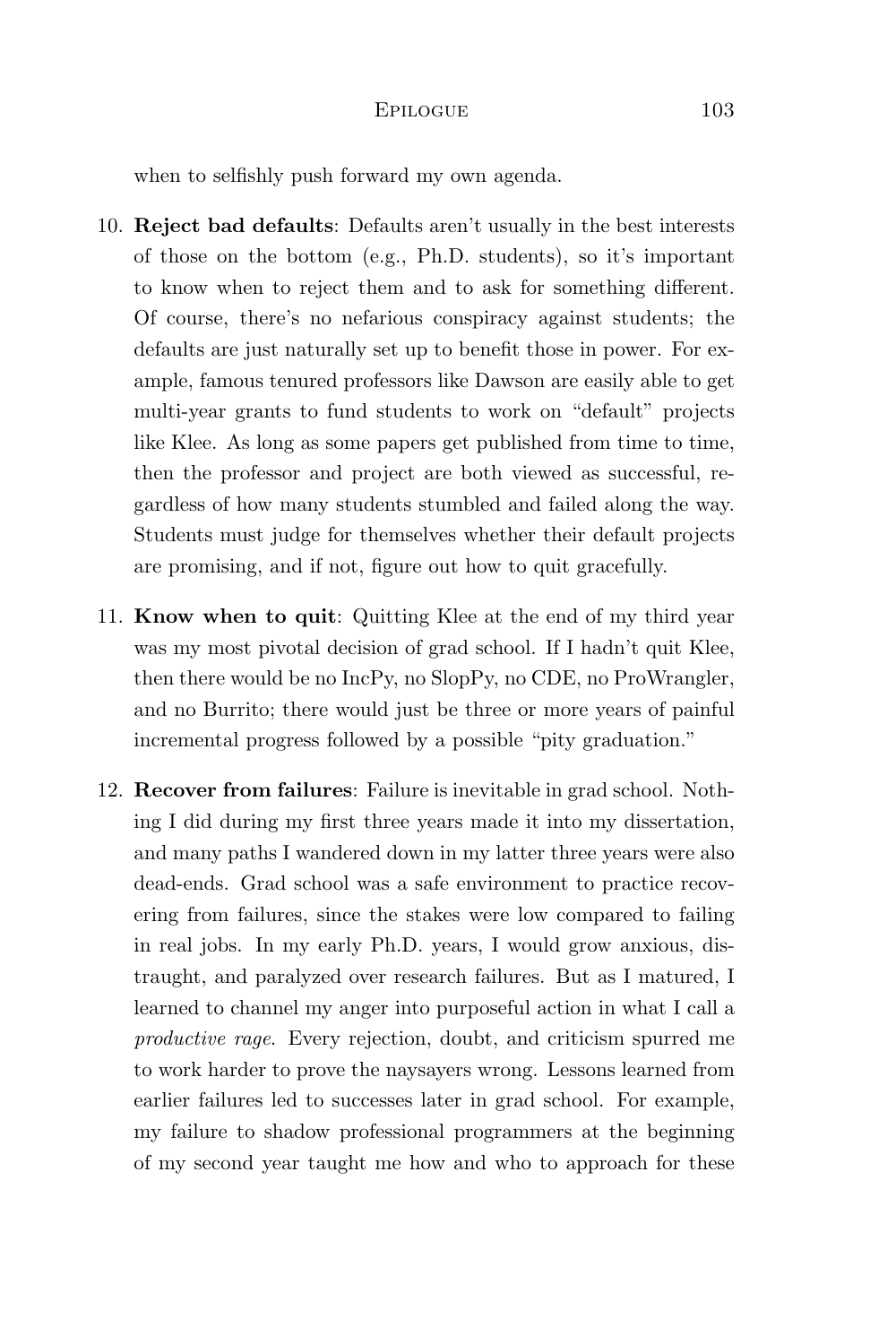sorts of favors, so I later succeeded at shadowing computational researchers to motivate my dissertation work; and my failure to get lots of real users for IncPy taught me how to better design and advertise my software so that I could get 10,000 users for CDE.

- 13. Ally with insiders: I had an easy time publishing papers when allied with expert insiders such as Scott and Joel during my second year, Tom during my MSR internship, and Jeff during my fifth year. They knew all the tricks of the trade required to get papers published in their respective subfields; the five papers that I co-wrote with these insiders were all accepted on their first submission attempts. However, struggling as an outsider—with Dawson on empirical software measurement in my second year and then on my solo dissertation projects—was also enriching, albeit more frustrating due to repeated paper rejections.
- 14. Give many talks: I gave over two dozen research presentations throughout my Ph.D. years, ranging from informal talks at university lab group meetings to conference presentations in large hotel ballrooms. The informal talks I gave at the beginning of projects such as IncPy were useful for getting design ideas and feedback; those I gave prior to submitting papers were useful for discovering common criticisms that I needed to address in my papers. Also, every talk was great practice for improving my skills in public speaking and in responding to sometimes-hostile questions. Finally, talks sometimes sparked follow-up discussions that led to serendipity: For example, after watching my first talk on IncPy, a fellow grad student emailed me a link to Fernando's blog post about Python in science; that email encouraged me to reach out to Fernando, who would later inspire me to improve IncPy and then to invent CDE. Over a year later, my Google Tech Talk on CDE directly led to my super-chill summer 2011 internship.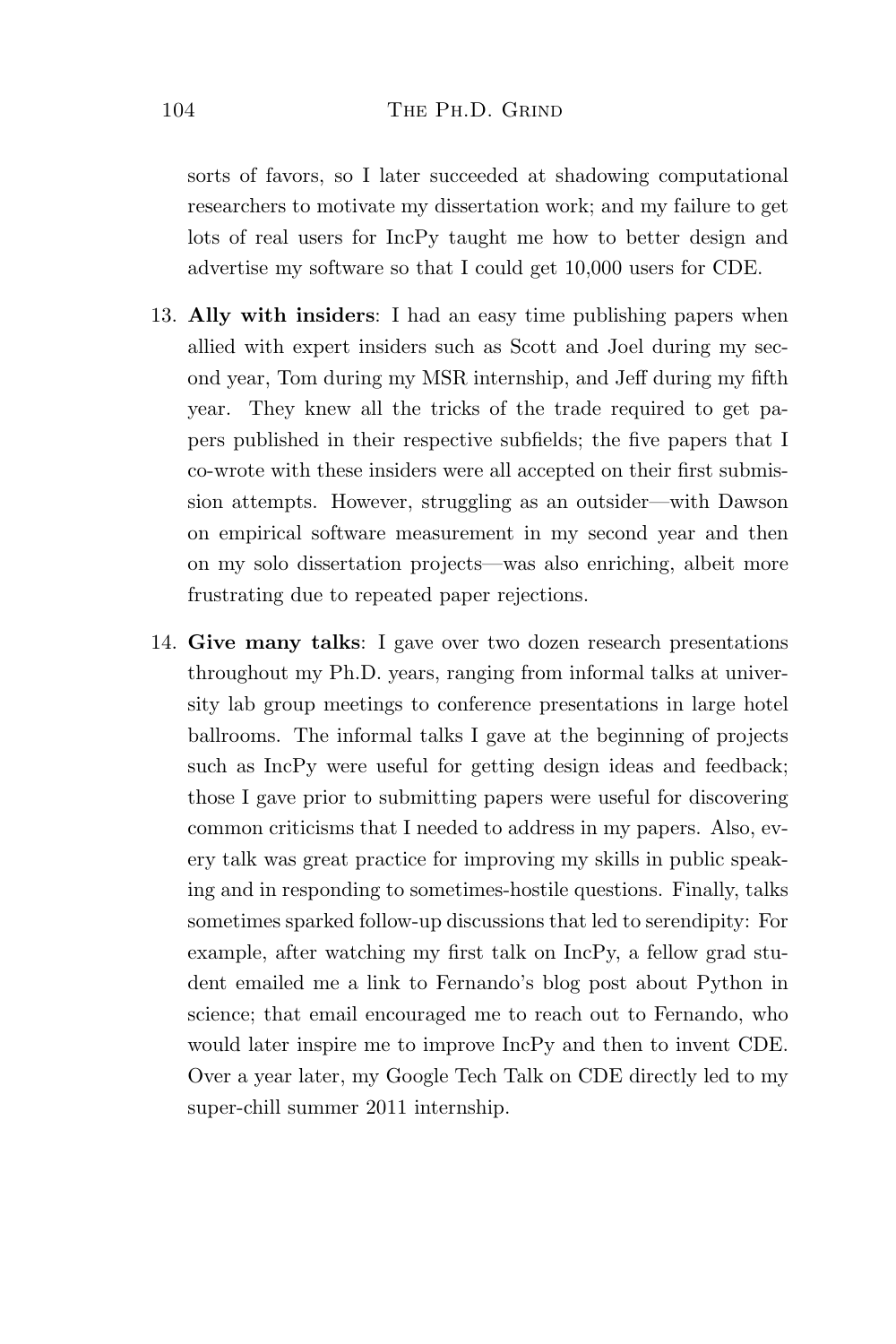- 15. Sell, sell, sell: I spent the majority of my grad school days headsdown grinding on implementing research ideas, but I recognized that convincingly selling my work was the key to publication, recognition, and eventual graduation. Due to the ultra-competitive nature of the paper publication game, what often makes the difference between an accept and a reject decision is how well a paper's "marketing pitch" appeals to reviewers' tastes. Thus, thousands of hours of hard grinding would go to waste if I failed to properly pitch the big-picture significance of my research to my target audience: senior academic colleagues. More generally, many people in a field have good ideas, so the better salespeople are more likely to get their ideas accepted by the establishment. As a low-status grad student, one of the most effective ways for me to "sell" my ideas and projects was to get influential people (e.g., famous professors such as Margo) excited enough to promote them on my behalf.
- 16. Generously provide help: One of my favorite characteristics of the Ph.D. experience was that I wasn't in competition with my classmates; it wasn't like if they did better, then I would do worse, or vice versa. Therefore, many of us generously helped one another, most notably by giving feedback on ideas and paper drafts before they were subject to the harsher critiques of external reviewers.
- 17. Ask for help: Over the past six years, I became good at determining when, who, and how to ask for help. Specifically, whenever I felt stuck, I sought experts who could help me get unstuck. Finding help can be as simple as asking a friend in my department, or it might require getting referrals or even cold-emailing strangers.
- 18. Express true gratitude: I learned to express gratitude for the help that others have given me throughout the years. Even though earning a Ph.D. was a mostly-solitary process, I wouldn't have made it without the generosity of dozens of colleagues. People feel good when they find out that their advice or feedback led to concrete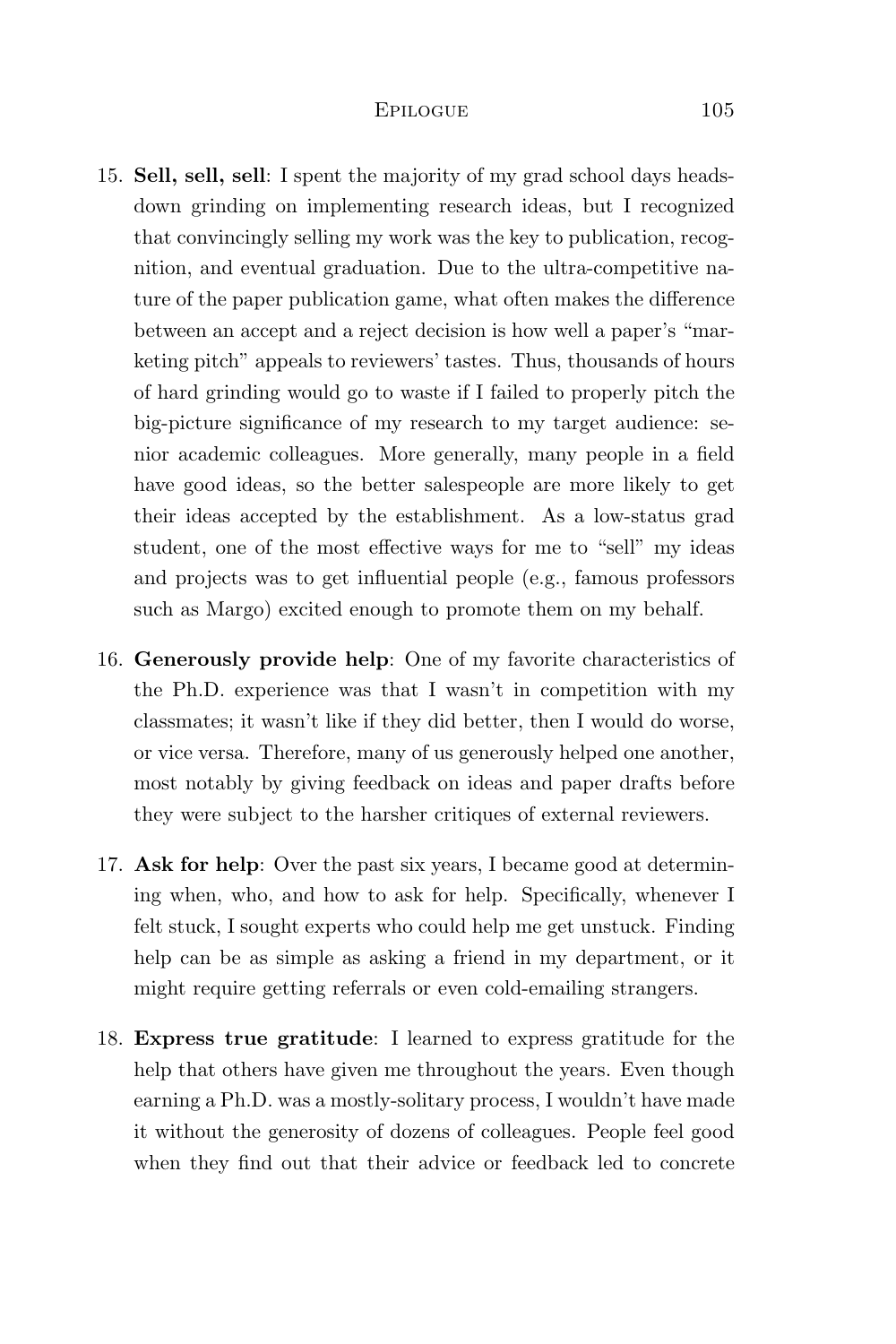benefits, so I strive to acknowledge everyone's specific contributions whenever possible. Even a quick thank-you email goes a long way.

- 19. Ideas beget ideas: As I discovered at the end of my first year, it's nearly impossible to come up with substantive ideas in a vacuum. Ideas are always built upon other ideas, so it's important to find a solid starting point. For instance, the motivations for both IncPy and SlopPy came from my frustrations with programmingrelated inefficiencies I faced during my 2009 MSR internship. A year later, some of my ideas for extending IncPy, mixed with Fernando's insights on reproducible research and Dawson's mention of Linux dependency hell, led to the creation of CDE. Also, ideas can sometimes take years to blossom, usually after several false starts: I started pondering Burrito-like ideas during my second year and then at the end of my fourth, but it wasn't until my sixth year that I was able to solidify those fuzzy thoughts into a real project.
- 20. Grind hard and smart: This book is named *The Ph.D. Grind* because there would be no Ph.D. without ten thousand hours of unglamorous, hard-nosed grinding. This journey has taught me that creative ideas mean nothing without the extreme effort to bring them to fruition: showing up to the office, getting my butt in the seat, grinding hard to make small but consistent progress, taking breaks to reflect and refresh, then repeating day after day for over two thousand consecutive days. However, grinding smart is just as important as grinding hard. It's sad to see students blindly working themselves to death on tasks that won't get favorable results: approaching a research problem from an unwise angle, using the wrong kinds of tools, or doing useless errands. Grinding smart requires perceptiveness, intuition, and a willingness to ask for help.

 $\sim$